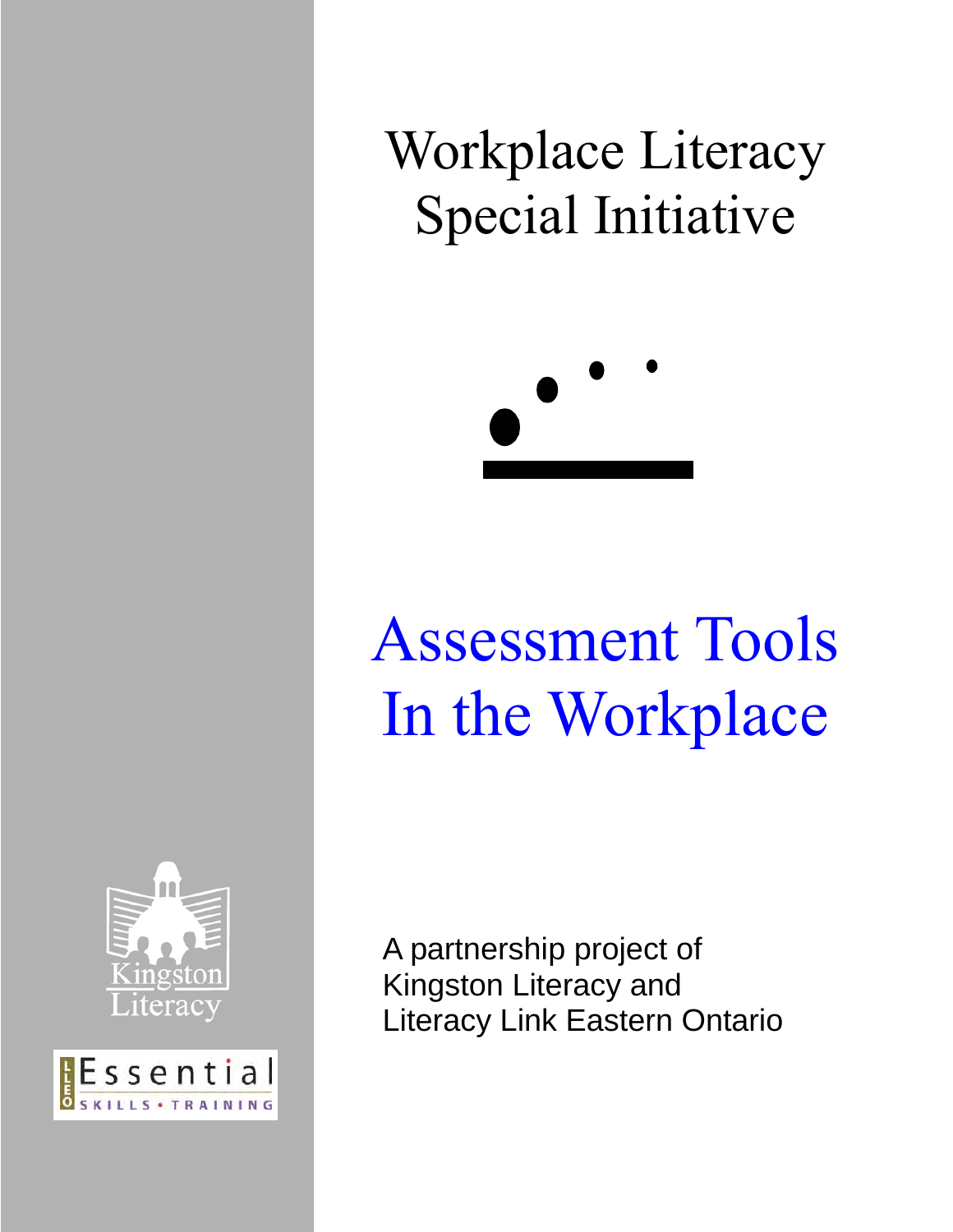

# Assessment Tools In The Workplace



This report discusses assessment tools in the workplace, how tests are being used, a description of the most common tests and a comparison of job task and tests. Also included are strategies that instructors can use to make students more comfortable and prepared for pre-employment tests.

# **Topics covered include:**

# **1. Trends in pre-employment testing practices**

# **2. Test Analysis**

Company A Aptitude Test Company B Pre-screening Test Canadian Adult Achievement Test (CAAT) General Aptitude Test Battery (GATB) QWIZ® Call Center Assessments The Test of Workplace Essential Skills (TOWES)

# **3. Test and Job Task Comparison**

**4. Applications in the Classroom**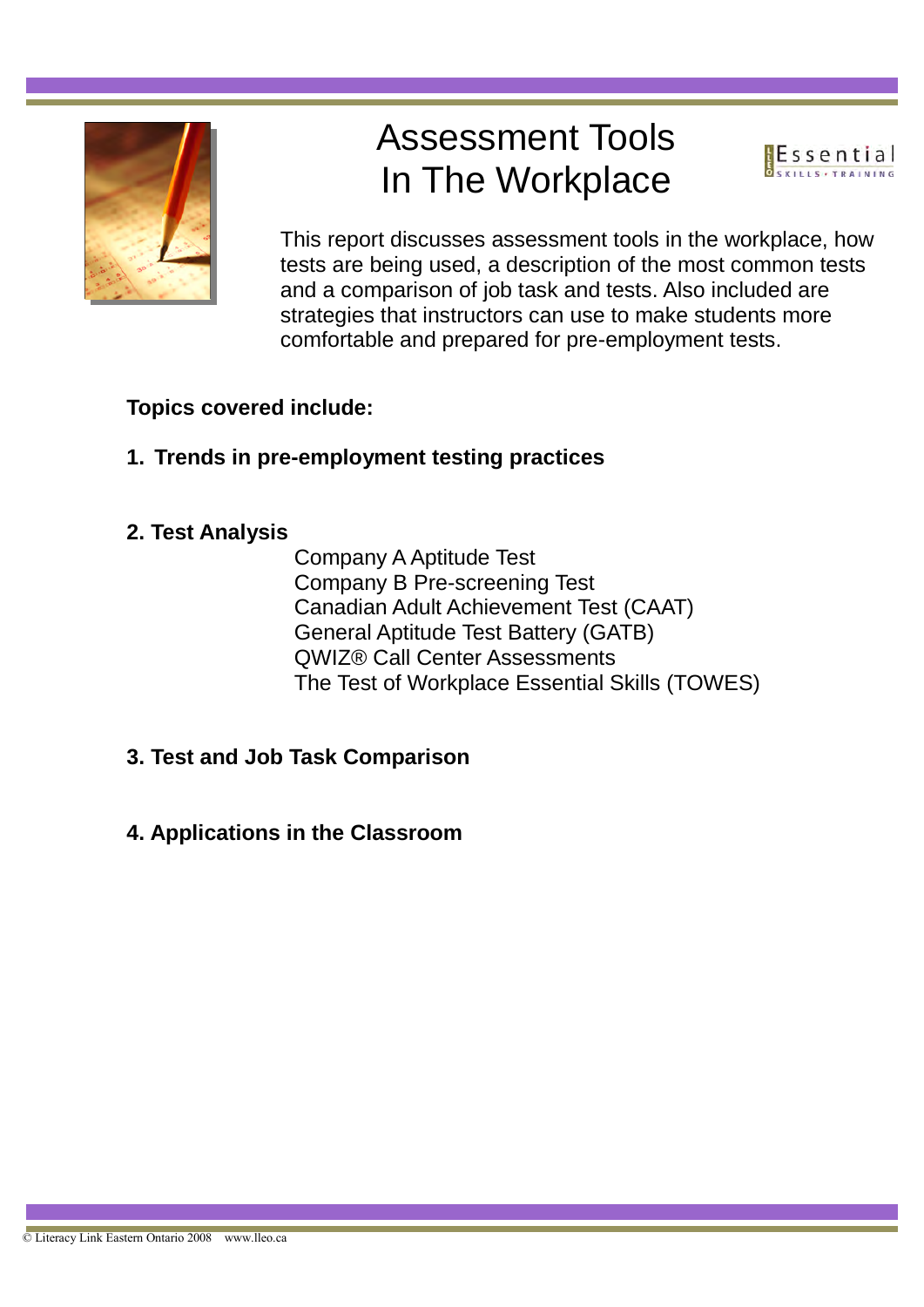*Workplace Literacy Special Initiative* 

# **Assessment Tools in the Workplace**



# *A Report on Pre-employment Testing Practices Part I*

**This report is part of a larger project developed in cooperation with Literacy Link Eastern Ontario**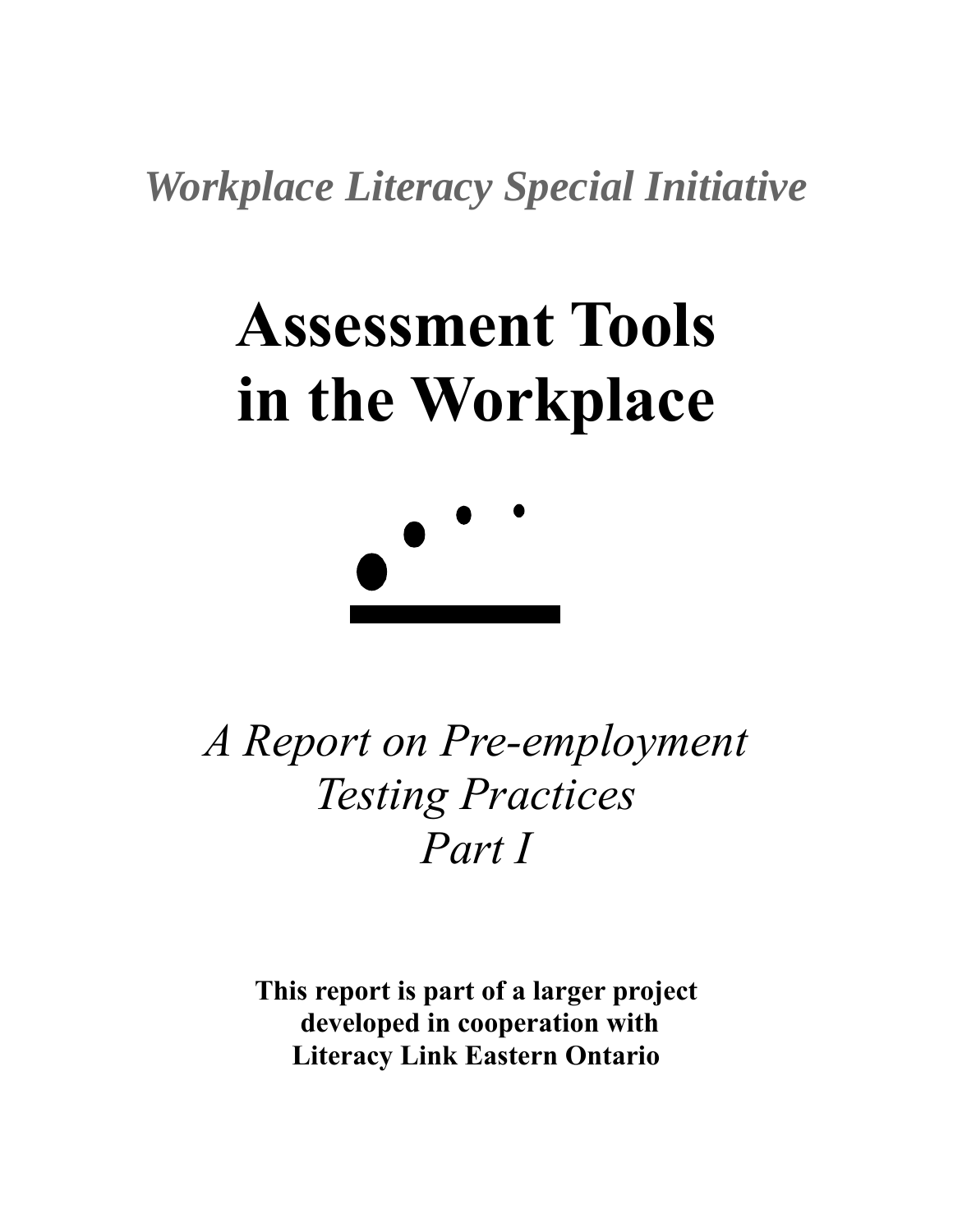# Acknowledgements

This report was produced by Kingston Literacy as part of a larger project with Literacy Link of Eastern Ontario. Thank you to our research advisory committee members and project participants:

| Carynne Arnold  | <b>Kingston Literacy</b>         |
|-----------------|----------------------------------|
| Doug Noyes      | Literacy Link of Eastern Ontario |
| Jennifer Wilson | <b>Ontario March of Dimes</b>    |

| <b>Research:</b>                            | Carla Douglas    |
|---------------------------------------------|------------------|
| <b>Project Coordinator:</b> Cheryl Robinson |                  |
| <b>Desktop Publishing:</b>                  | Darren MacDonald |

Copyright © 2005 by Kingston Literacy. All rights reserved.

ISBN: 0-9695912-9-2

**Literacy Link Eastern Ontario (LLEO) and Kingston Literacy gratefully acknowledge the National Literacy Secretariat of Canada for funding this project.** 

February 2005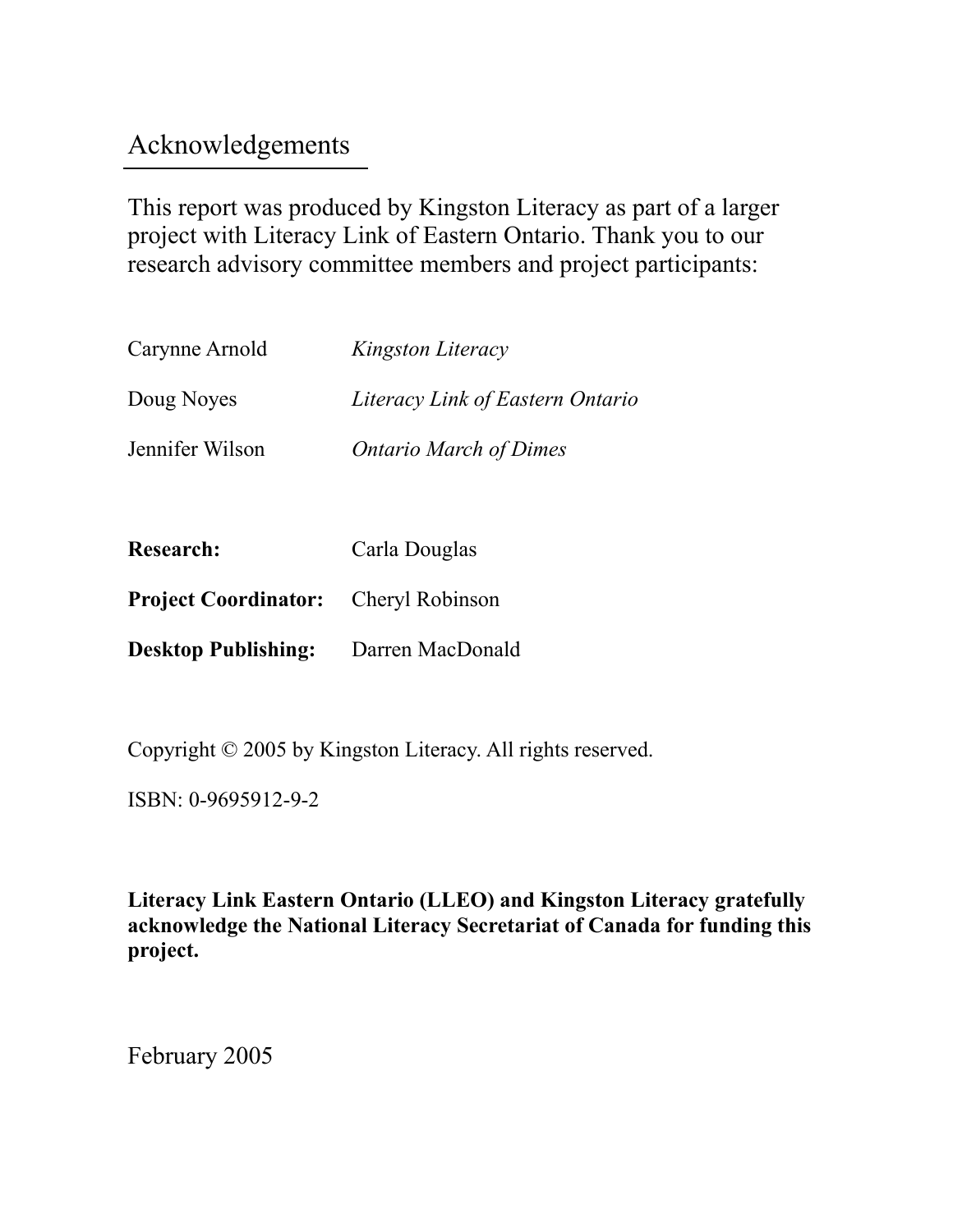# **Table of Contents**

# **Part I**

|                                                                            | $\overline{3}$ |
|----------------------------------------------------------------------------|----------------|
| Project Overview: Introduction, purpose and summary of the project         | 5              |
|                                                                            | $\overline{7}$ |
| Literature Review: Trends in pre-employment testing practices              | 9              |
|                                                                            | 21             |
|                                                                            | 25             |
|                                                                            | 31             |
|                                                                            | 35             |
| <b>Test Analysis</b>                                                       |                |
| a <sub>1</sub>                                                             | 37             |
| $\mathbf{b}$ .                                                             | 41             |
| Canadian Adult Achievement Test (CAAT) Levels B, C and D<br>$\mathbf{c}$ . | 47             |
| $d_{\cdot}$                                                                | 57             |
| $\mathbf{e}$ .                                                             | 63             |
| The Test of Workplace Essential Skills (TOWES)<br>f                        | 69             |
|                                                                            | 71             |
| Part II                                                                    |                |
|                                                                            | 75             |
|                                                                            | 77             |
| <b>Test and Job Task Comparison</b>                                        |                |
| $a_{-}$                                                                    | 79             |
|                                                                            | 85             |
|                                                                            | 91             |
|                                                                            | 97             |
|                                                                            | 99             |
| <b>Appendices</b>                                                          |                |
|                                                                            | 105            |
|                                                                            | 119            |
|                                                                            | 121            |
|                                                                            |                |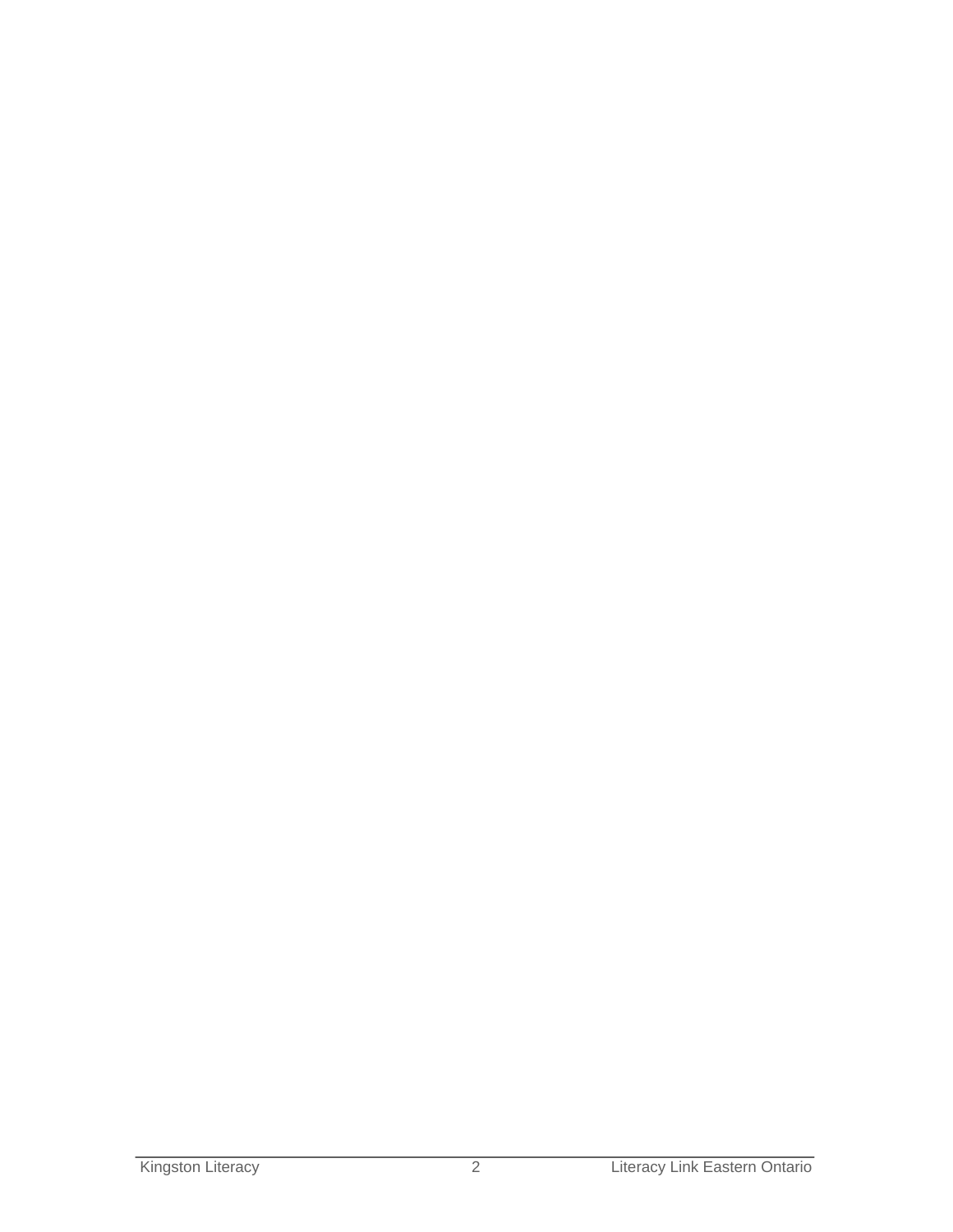# <span id="page-6-0"></span>**Introduction**

This research project is the result of a growing trend in the employment world: the increasing use of pre-employment tests as part of the hiring process. It is a trend that affects job searchers, employment service providers, literacy practitioners and students. The most pressing question for literacy practitioners is: How do we prepare our students for this important step in finding employment? The question is not easily answered, as pre-employment testing practices in many workplaces remains somewhat mysterious. What kinds of assessment tools are employers using? What kinds of skills do they test for? How are the skills they test for linked to the nine Essential Skills used on the job?

Finally, we wanted to know how this trend affects people who are applying for entrylevel jobs. Candidates for entry-level positions frequently report that while they have the experience and Essential Skills to perform a particular job, they are being screened out of the hiring process because they aren't able to pass the pre-employment tests.

The report explores these questions by analyzing the occupation-specific pre-employment tests shared with us by local employers and also by investigating the link between the skills tested for and the nine Essential Skills identified by Human Resources Development Canada. The IALS literacy scale and the Essential Skills complexity scales have been used throughout to assess literacy levels. To make our research as accessible as possible, we've included summaries of each section of the report. To get an overview of the project scope and research findings, please read the sections with the grey band along the right side of the page.

As part of our working partnership with employers, we agreed not to identify the companies by name. We appreciate their assistance with the project and hope this research will help other literacy practitioners and their students better understand the world of pre-employment testing.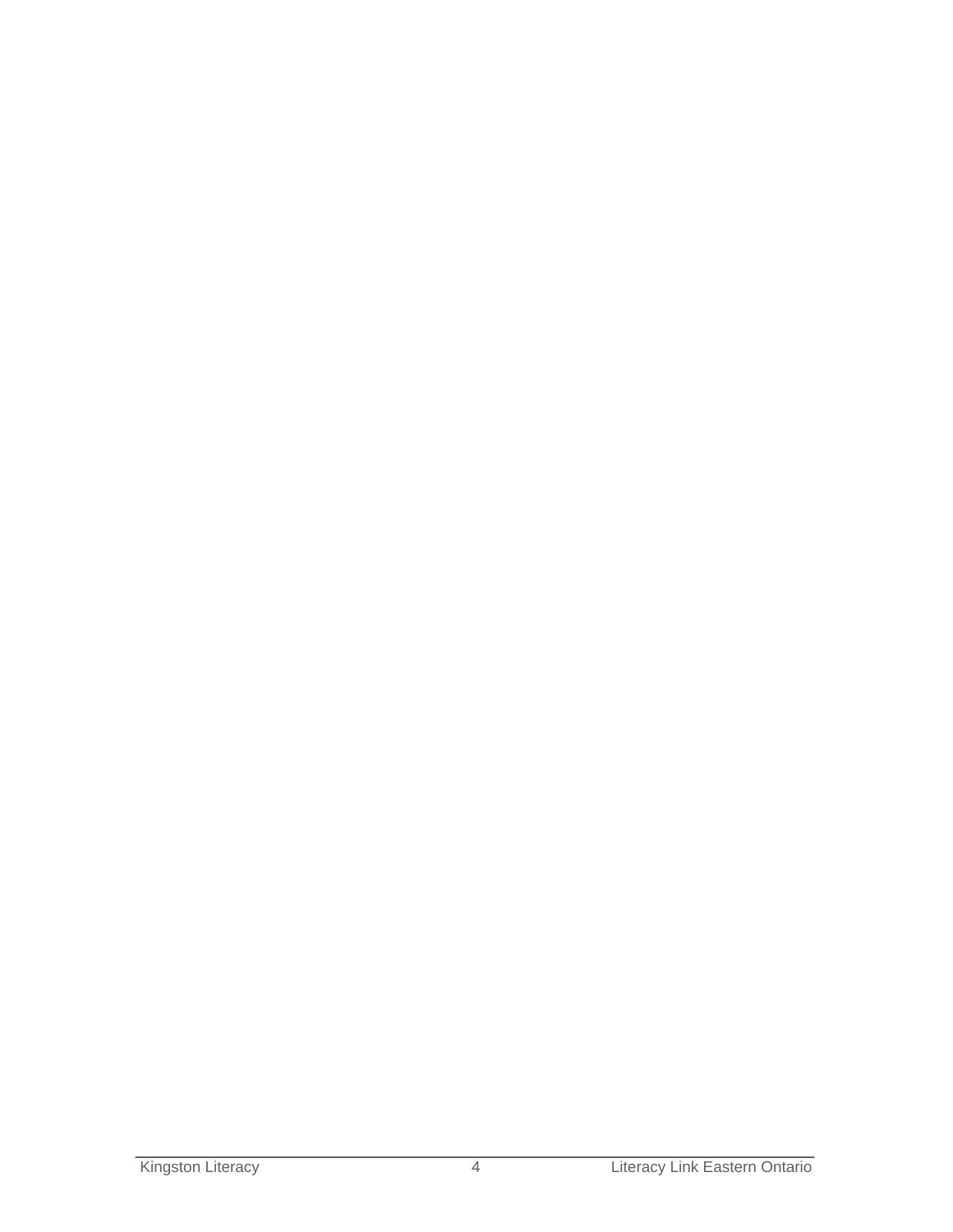#### <span id="page-8-0"></span>**Introduction**

The term pre-employment test describes any assessment an employer administers to a job applicant during the hiring process. It may consist of a few questions designed in-house and administered by pencil and paper to a full battery of cognitive, personality, skills, knowledge and abilities inventories and simulations administered in real time, online, by professional test developers. Within this broad descriptive range, pre-employment tests have in common the utility of gathering information about job candidates.

Issues surrounding the practice of administering pre-employment tests include legal and ethical considerations about collecting personal data as well as the cost and administrative difficulty of deciding what to test for and which tests can best deliver this information. Finally, there is the question of whether evidence shows that a given test can fairly and accurately assess what it is meant to.

While the debate over their validity, reliability and general usefulness continues, preemployment tests have become commonplace. Employers use test results in a variety of ways. At one end, tests may be administered to verify that an applicant has specific jobrelated skills, such as computer use or typing speed. Tests such as these are often given after an interview, just before a job offer is made. Other employers may use tests to get an overview of an applicant's skills, abilities and personality traits, and test results are weighted alongside other criteria such as experience and qualifications listed on a resume. At the other end, tests are sometimes used as an initial screening tool. These are essentially high-stakes tests, where those applicants whose scores fall below a benchmark are eliminated from the hiring process before it has begun.

With these factors in mind, Part I of this study analyzes five pre-employment tests to determine the skill levels required to complete them successfully. The study is particularly interested in determining how the tests' structure and content may fit with the literacy skills of an entry-level candidate (Essential Skills defines an entry-level job as any position one can enter with a high school diploma or less). In addition, the study examines the links between the assessment tools and the nine Essential Skills identified by Human Resources Development Canada (HRDC). The Essential Skills identify and define the skills that are required to perform successfully in almost any occupation. They also provide complexity rating scales that rank tasks according to their frequency and level of difficulty.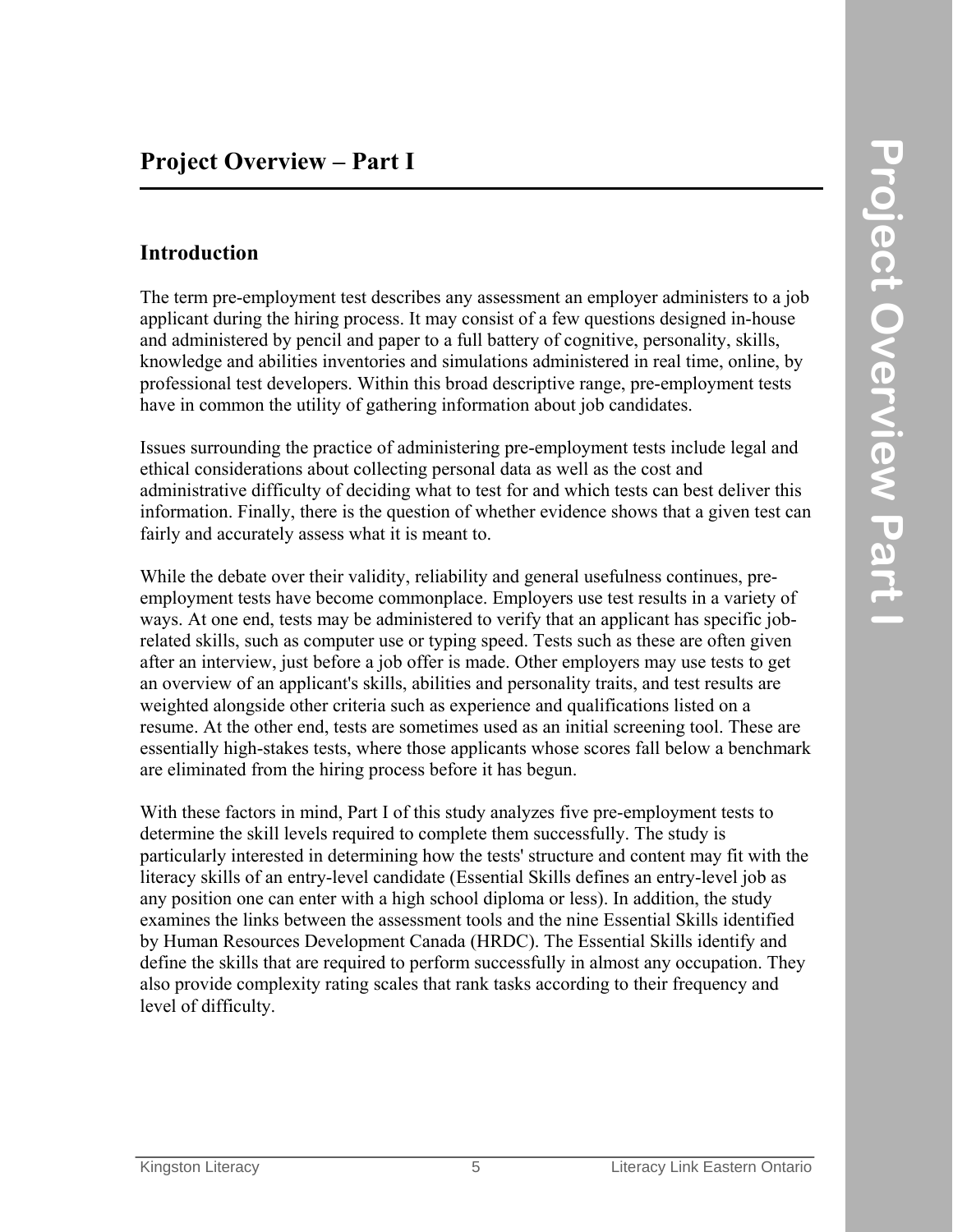#### **Investigation**

A review of recent literature was conducted to identify current trends, practices and issues in the field of pre-employment testing across Canada and the United States. It is included in this report. To identify and obtain the tests needed for this investigation, information was gathered from two sources: a pre-employment testing survey of local employers, conducted by the Employment Resource Centre (Kingston) in 2003, and a more detailed follow-up survey done as part of this project in 2004. Of those employers who identified the tests they used, two agreed to provide Kingston Literacy with a copy for analysis. The remaining three tests are commercially available and were identified as being currently in use by survey respondents.

# **Test Review**

Five tests are reviewed in this investigation. They include two in-house tests, the General Aptitude Test Battery (GATB), the Canadian Adult Achievement Test (CAAT), and a series of call centre assessments developed by the Qwiz<sup>®</sup> Corporation. Test analysis focuses on assessing the literacy skill levels required to complete the tests. Tools used to evaluate literacy levels include the Essential Skills complexity ratings and the International Adult Literacy Survey (IALS) literacy complexity scale. Additionally, Flesch-Kincaid and Fry readability scores are assigned to prose passages. The tests are also evaluated for features that fall outside the scope of these scales, such as visual presentation and the adequacy and clarity of instructions. As a second point of focus, the tests are examined for their assessment of the nine Essential Skills. The test review includes a discussion of each test as well as a summary of findings.

# **Conclusions**

Finally, the findings are discussed in terms of their relevance and fairness to employers, entry-level candidates, and literacy practitioners.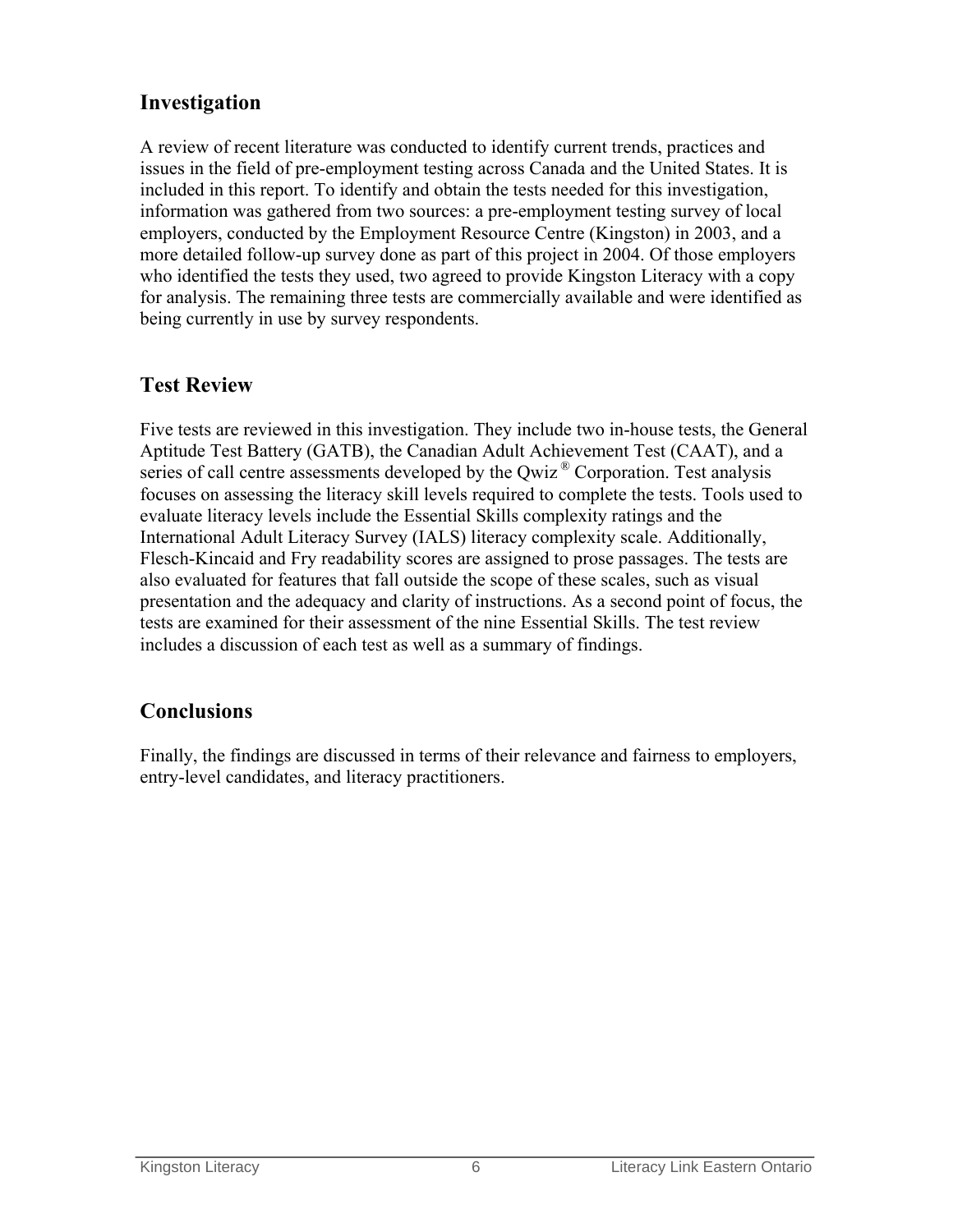<span id="page-10-0"></span>The literature identifies four key participants in the testing field: test developers and publishers, the research community, and the human resources departments who administer pre-employment tests. Governments play a role as well, by providing guidelines for good practice. A few items stand out. First, pre-employment testing is on the rise, largely as a result of developments in computer software and the Internet. All of the participants mentioned above emphasize that testing should never be used as a single determining factor in the hiring process. If used, it should be one of many selection tools, such as work history, an interview and references, etc. There is general agreement, as well, that a good test will have undergone a strenuous development process that includes, first and foremost, an assessment of the job profiles in question. The literature also suggests that use of pre-employment testing increases during poor economic conditions and decreases in a good economy when the demand for workers rises.

One of the most striking items found in the literature is the unanimous endorsement of pre-employment tests by human resources professionals. Indeed, pre-employment tests are praised for their efficiency in streamlining the hiring process, reducing the number of bad hires and for their general cost-effectiveness. Almost as striking is the view of researchers and test publishers that evidence of this claim is tenuous at best. Many tests currently in use are the subject of continued research. As well, future trends forecasters in the test publishing industry suggest that a new generation of employment tests is on the horizon; these will be used to test employees at regular intervals after they are hired to determine if the results of the original pre-employment tests were accurate and valid.

Finally, it is the view of members of the Test Publishers Association that the testing industry is market driven. That is, business and government sectors, in their thrust for accountability, are demanding more (and more efficient) ways to screen potential employees. Human resources departments are the front line of the industry, implementing practices before research has fully assessed their merits. It appears, then, that there is a central conflict between the efficiency and financial returns that pre-employment testing offers and the evidence that would support its practice.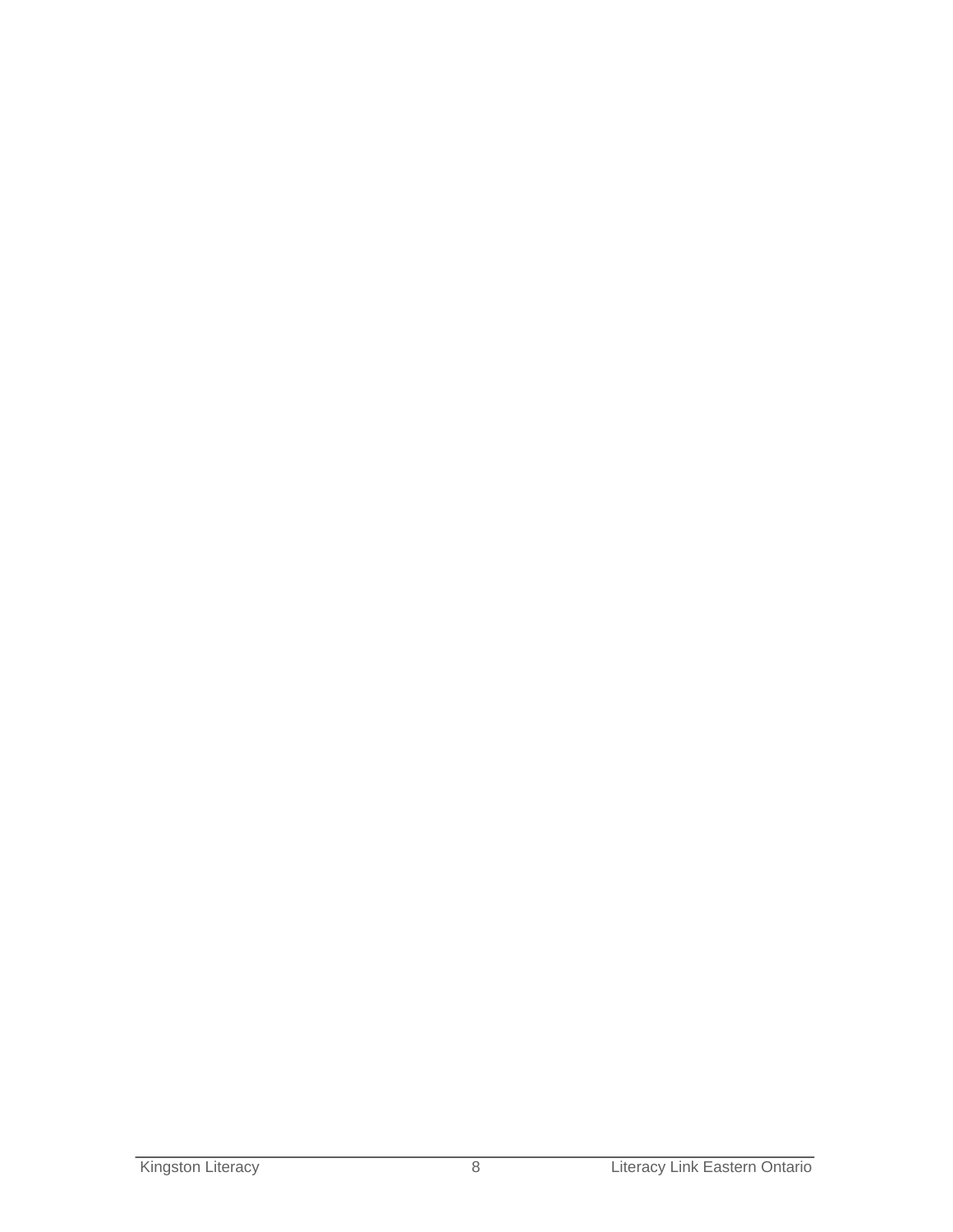#### <span id="page-12-0"></span>**Introduction**

A search of the literature that deals with pre-employment screening, testing and assessment yields documents that can be grouped into several categories, including

- Resource guidelines and standards reports
- Human resources professional publications (magazines, newsletters, journals) intended for people working in the human resources/personnel field
- Academic research journals in Applied Psychology, Industrial Psychology and Personnel Psychology (academic studies)
- Association of Test Publishers publications (papers, articles and newsletters)

Each category of documents provides a different perspective on the subject of preemployment testing. Resource guidelines and standards reports broadly outline acceptable practice in pre-employment testing. The professional publications present the best picture of what is happening in the field, while the academic literature focuses more on assessment tools than on general practice. Nevertheless, the various categories of literature do overlap. For instance, test designers and publishers produce articles in the professional magazines, and journalists discuss some of the legal implications regarding pre-employment testing. Generally, the professional publications intended for people working in the field of human resources and personnel management cover the topic of pre-employment assessment most broadly. They point to current issues and trends, and introduce material that is covered elsewhere in the literature. Collectively, the literature presents a picture of current practices and opinions about its value, how testing fits into the hiring process, and guidelines about how it should be used. As well, the literature reveals areas of debate surrounding the use of pre-employment testing and indicates the direction it is likely to take in the future.

# **Summary of Findings**

#### **A. Guides, Manuals and Reports**

Pre-employment testing information in this category consists of general resource guides for human resources professionals, standards reports for academic and workplace testing, and reports that focus on workplace literacy testing and its associated assessment tools.

A key document in this category is the U.S. Department of Labor's (1999) *Testing and Assessment: an Employer's Guide to Good Practice*. This comprehensive resource provides information to human resources managers and professionals about how to select and administer assessment tools, how to interpret their results and how to interpret and understand the legal and professional standards regarding pre-employment assessment. It also includes a glossary of assessment terms. The information provided here is extensive: in 80 pages it answers questions about practical and theoretical issues surrounding testing, and serves as a standard for those who may be implementing a testing program.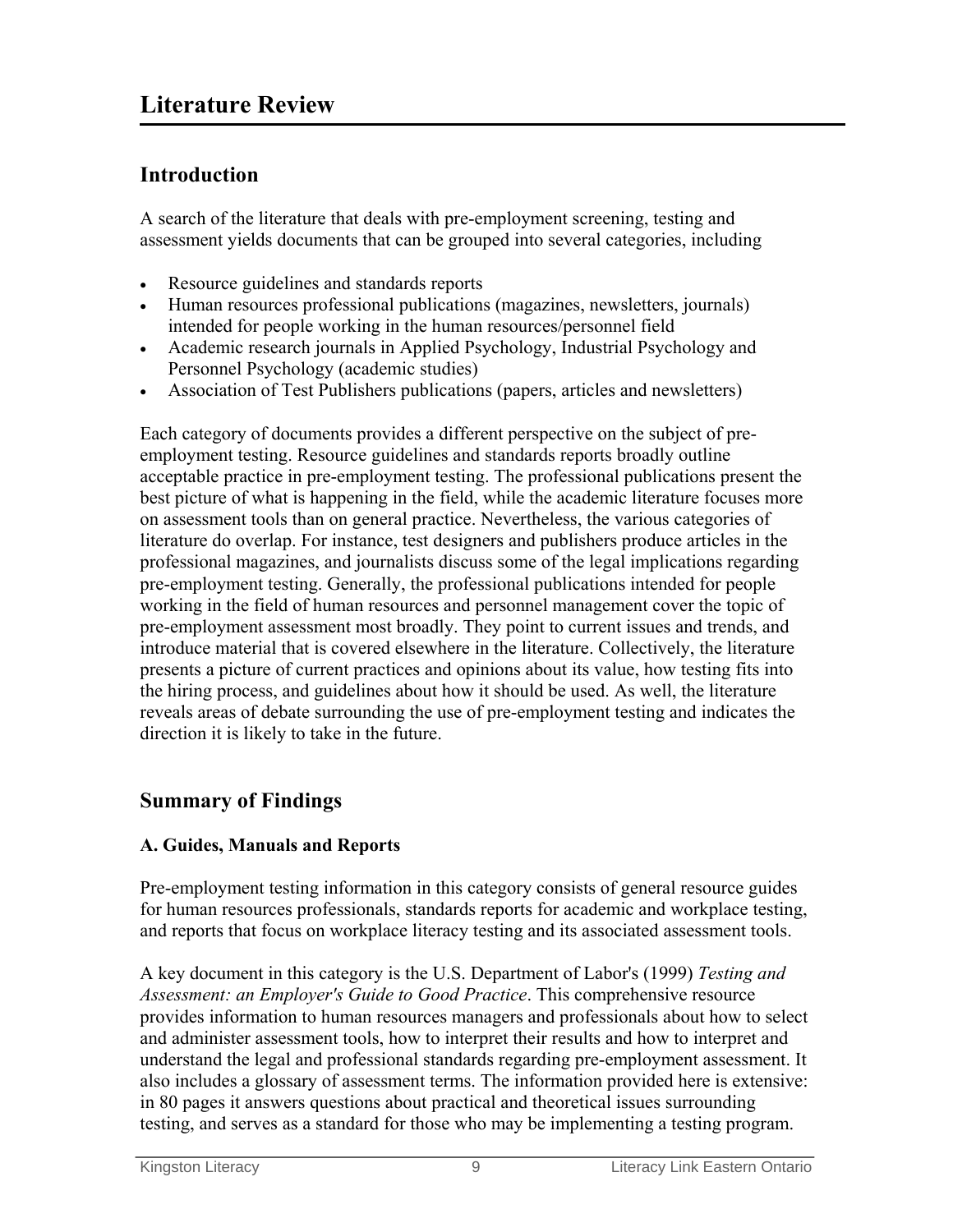Similarly, the Bureau of National Affairs' Human Resources Guide (n.d.) is a valuable source of information on human resources policy, guidelines and practices in the United States. It includes a comprehensive section on pre-employment testing, with a full discussion about how, when and why it is used, and its ethical and legal considerations. It also contains contact information for the major pre-employment testing companies in the U.S.

The guide also includes some statistics of interest to this study, citing results from a 2000 American Management Association survey on job skills and psychological testing:

- Job skills' testing of applicants is conducted by 57 percent of 1,627 employers responding to the survey.
- In 2000, 60 percent of 2,133 respondents tested applicants' skills. (As defined by the survey, job skills' testing focuses on "[the] skills and competencies necessary to perform specific job tasks.")
- Roughly half of the employers (49.7 percent, down from 52.8 percent in 2000) test applicants in specific job categories and 7.6 percent (up from 7.2 percent in 2000) assess all prospective employees.
- More than half of the respondents in each industry sector included in the survey engage in applicant skills testing.
- Manufacturers are the most likely to test employees' skills.
- Of five categories of psychological measurements of applicants, the most common are cognitive ability tests, or tests of spatial, verbal, and math skills (used by 17.7 percent of the respondents), and managerial assessments (11.9 percent). Personality tests, at 11.3 percent (down from 14.6 percent in 2000), run a close third. Physical simulations of job tasks (8.9 percent) and interest inventories to determine career paths (5.6 percent) are not so common.

In the field of workplace literacy testing, Maurice Taylor (n.d.) evaluates three existing assessment instruments (including the CAAT), and notes that research in this area is sketchy. As well, Taylor describes the process by which workplace literacy skills have been identified, and reviews the literature associated with this research. In a second paper, Taylor (1997) discusses issues surrounding the question of testing as it applies to workplace literacy programs. A technical analysis of seven commonly-used assessment tools is provided, along with a discussion of the Essential Skills, the nature of testing and test development, and an explanation of some of its technical term.

#### **Conclusion**

Collectively, these documents provide a framework and context for considering the topic of pre-employment testing. As Taylor (n.d.) notes, the language and terminology associated with testing is complex. These documents explain its terms and outline existing standards, and thus serve as a useful point of reference from which to compare additional literature in the field of pre-employment testing.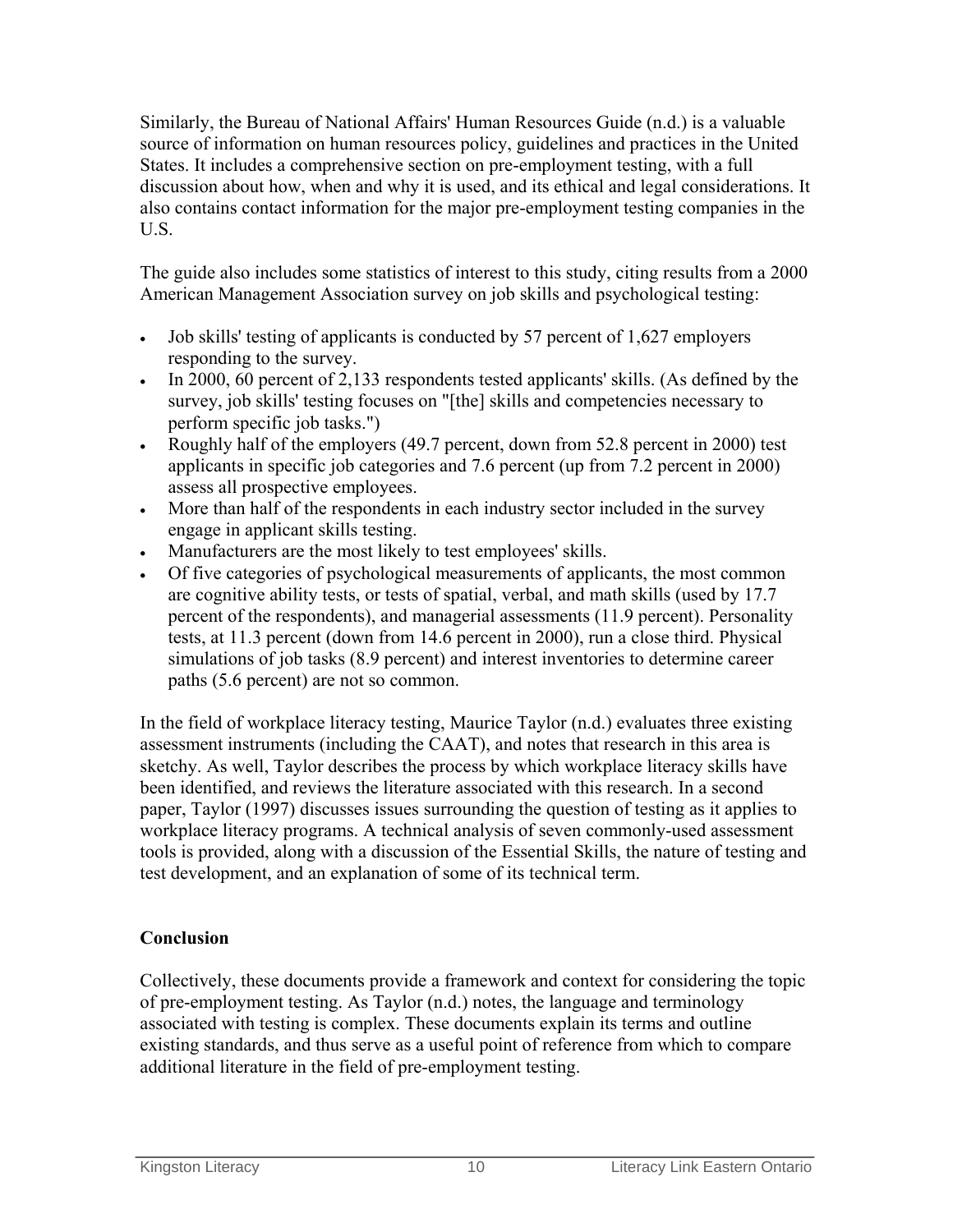#### **B. Human Resources Professional Magazines**

The articles reviewed from professional publications present a broad and consistent picture of current pre-employment testing practices. Literature in this category includes publications and magazines from human resources, management, and other professional associations, as well as general interest newspaper articles. The authors of these articles are senior human resources consultants, test publishers and journalists. As such, they express opinions based on their experience and observations. The intended audience for these kinds of publications is the human resources professional, and accordingly, the articles are meant to inform, explain and communicate new information in order to keep those working in the field abreast of current practices. Generally, these articles present a current snapshot of what is happening in businesses and organizations. They cover such basics as what kinds of pre-employment tests are available, what they test for, and what they can do for a business or organization. Some statistics are included. As well, they contain information about what constitutes a good pre-employment test, along with a caution that tests must be carefully assessed.

Finally, the authors show nearly unanimous agreement that pre-employment testing is beneficial to organizations. Schinnerer (2003) says that over the last 50 years thousands of studies have investigated the benefits of testing. The consensus is that pre-hire assessments, when properly designed and implemented, can significantly impact the bottom line for a company through increased performance and lower turnover, among other things. Goffin (2003), too, says that accumulated research shows that a welldeveloped and valid test will substantially increase the chances of a good hire. Tyler (2000) suggests that good testing can help to standardize a subjective process; Rhodes (2002), Agard (2003), Johnson & Kleiner (2000) and Stanley (2004) make similar claims.

#### **Issues and Trends: Recent developments in pre-employment testing**

The general opinion expressed in the literature is that pre-employment testing (and the number of tests available) is on the rise. McKibbin-Brown (2003) notes that even ten years ago there were relatively few tests available to businesses, but that the recent onslaught of Web-based tools has made it much more convenient for businesses to access pre-employment tests. Software development and the Internet have revolutionized the fields of job search, placement and screening (Schinnerer, 2003). A multitude of products are readily available to any business seeking to improve their hiring process. Indeed, a Google<sup>®</sup> search of pre-employment testing generates over 17,000 hits, many of which lead to test-publisher sites. Goffin (2003) and Hudy (2001) point out that the sheer number and range of such products make it difficult for human resources personnel to sort out what is and isn't useful. Shinnerer adds that employers have been slow to adopt online assessments because they are unaware of their benefits.

It appears as well that along with the number of tests commercially available, there is a corresponding increase in the kinds of assessments employers may choose from. Prager (2000) refers to a new generation of tests that actually screen the test-taker's ability to fake answers during the testing process; Latham (2003) reports on a test that assesses practical intelligence, or how an individual is likely to respond under a variety of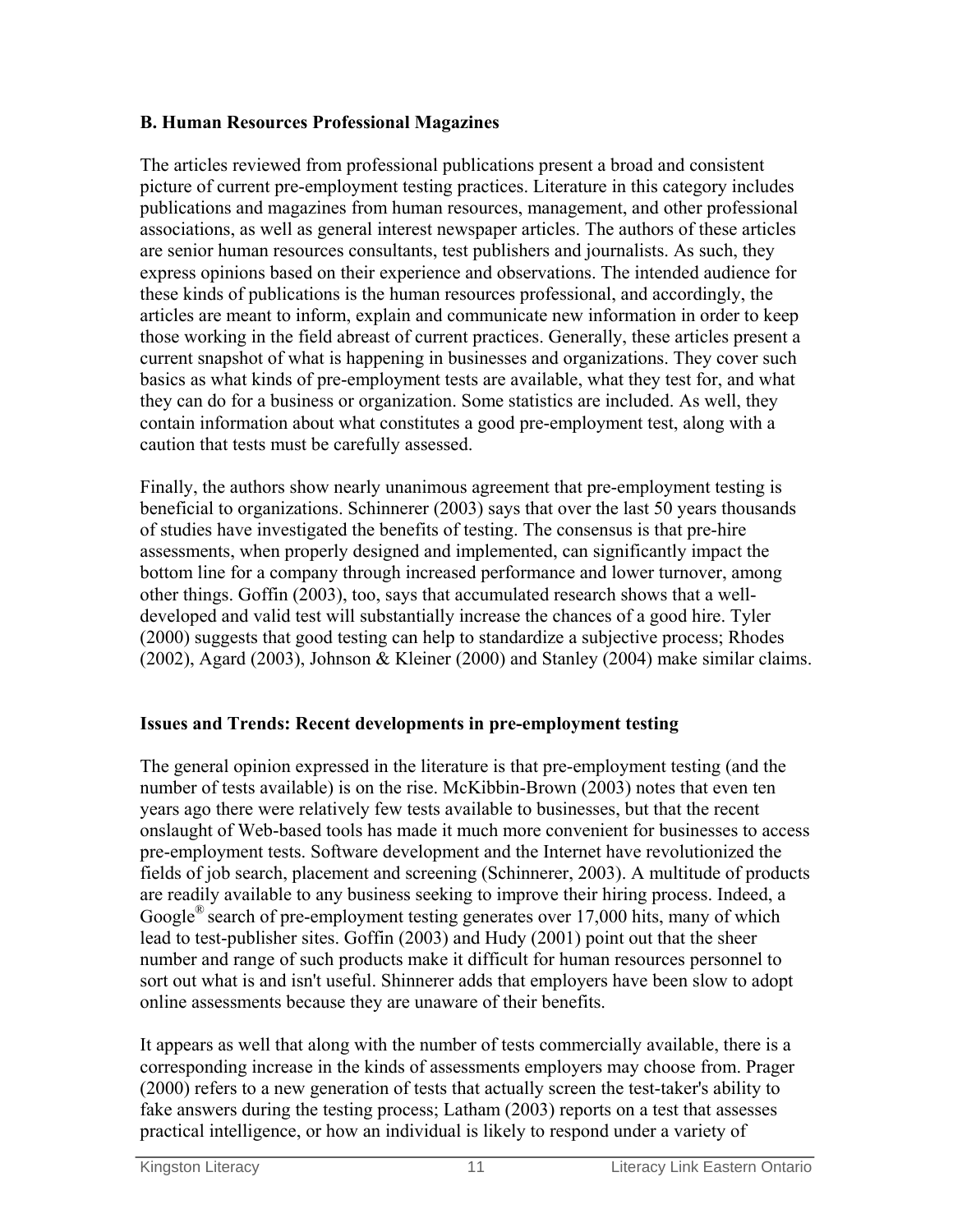circumstances. Tyler (2000) notes that traditionally tests were used to screen out inappropriate applicants. Now, however, they can be used to screen in applicants who show the potential for future development in the organization. For example, someone who tests well for customer service skills but is weak in math may be chosen as a good candidate for future training and development. In other words, new developments in testing techniques can evaluate a candidate's potential for success.

Such developments in testing reveal an interest in using tests to find out more about a candidate's character, values and personality. Buchanan (1999) also refers to these developments, and notes that industry is increasingly aware that interpersonal skills are just as important as job-related technical skills. This may account for an increase in tests that assess personality traits such as teamwork, leadership and trustworthiness, to name a few. Finally, as a cautionary note, Flynn (1999) warns that general aptitude and skills testing are usually defensible from a legal point of view; personality testing, however, moves into a grey area and may be open to challenges.

#### **Statistics**

The literature presents only a few numbers that help to reveal current pre-employment testing practices. McKibbin-Brown (2003) says that 70 percent of the top 500 companies in Canada use some type of pre-employment testing. Tyler (2000) quotes a similar number for U.S. companies, stating that 62 percent test applicants for specific job skills, and 34 percent test for reading and math literacy, adding that pre-employment testing is most common in the retail, manufacturing and transportation sectors. The cost of testing for entry-level applicants ranges from five to forty dollars (Tyler). Buchanan (1999) estimates that over half of all larger U.S. companies (over 300 employees) use preemployment testing. Interestingly, a *Security* article (Anonymous, 2002) suggests that the frequency of pre-employment testing declines in a tight labour market, when many positions need to be filled.

Additional data quoted in the literature supports the apparent need for pre-employment testing, especially in the areas of literacy and math skills. A 1998 survey by the American Management Association found that 36 percent of tested applicants lacked sufficient reading and math skills to do the jobs they sought (Tyler, 2000). Hays (1999a) declares that as much as 20 percent of the U.S. workforce is functionally illiterate. In a similar vein, Rhodes (2002) quotes the National Adult Literacy Survey which estimates that 23 – 25 percent of adults aren't sufficiently literate for the workplace, where reading levels of grades 9 to12 are typically required. These data have important implications for workplace safety. *Vocational Training News* (Anonymous, 2002) puts this figure much higher, stating that almost half of American adults have low literacy skills which inhibit safety and productivity.

Finally, Schinnerer (2003) presents some examples that promote the financial benefits of pre-employment testing:

• UPS found it could reduce turnover 33 percent in the package handler position, thereby saving \$400,000 annually.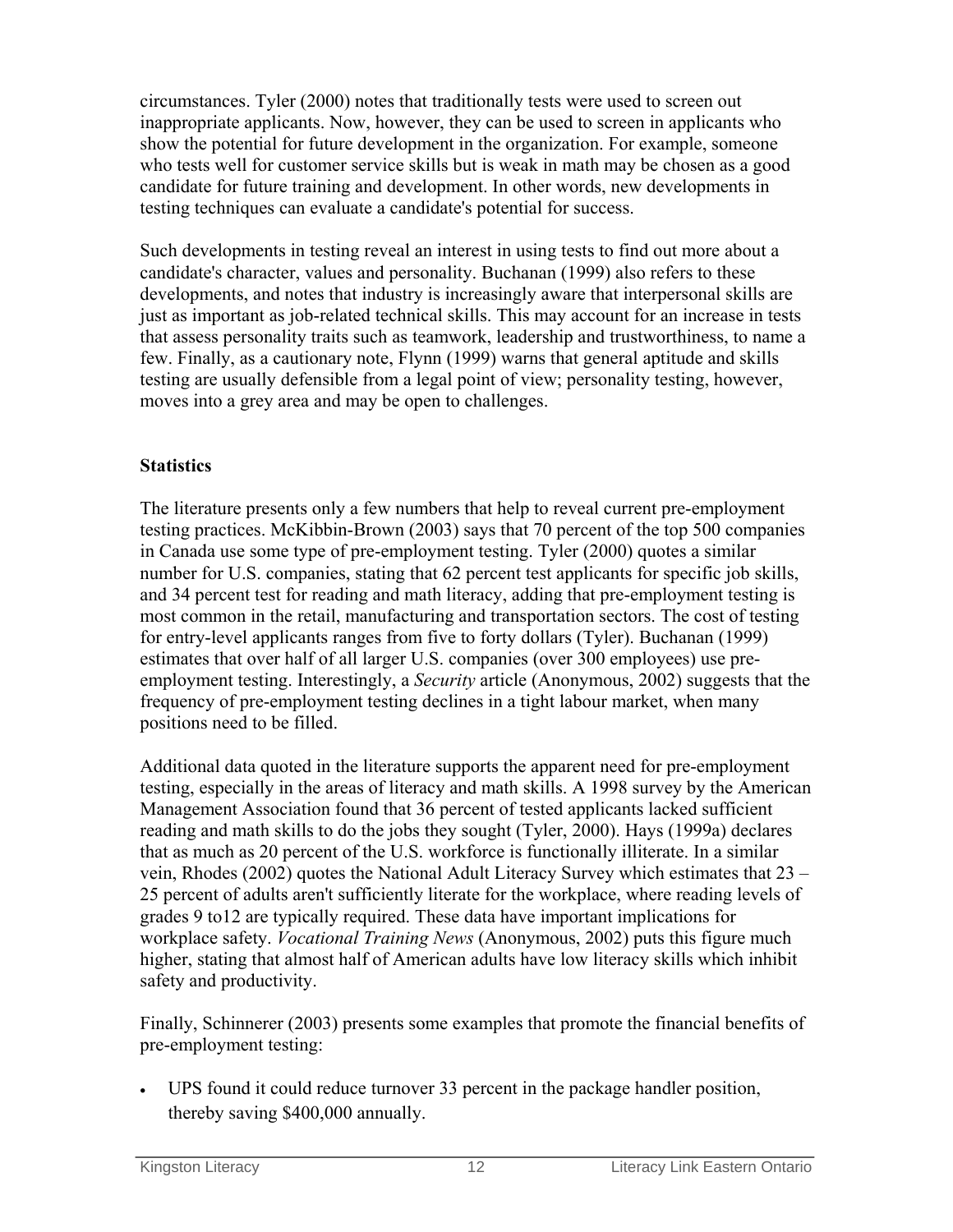- Sherwin-Williams reports that use of assessments reduced the number of interviews conducted each year by over 5,000.
- LensCrafters reports a 50 percent decrease in turnover among hourly associates after implementing assessments and drug screens.

#### **Tests available to human resources (HR) personnel**

As Schinnerer (2003) and McKibbin-Brown (2003) have noted, HR personnel are moving toward software and Web-based assessments for pre-employment screening. Sunoo (1998) supports this observation, quoting a 1997 survey of HR professionals which found that selecting candidates and developing pre-employment assessments were the two most important uses of information technology in their jobs.

The literature in this category is less concerned with the format of pre-employment tests than it is with the content. Most of the authors make reference to the kinds of skills and attributes that testing can measure. It is a long list that includes ethics, personality traits, knowledge, intelligence, technical skills, problem solving, sales potential, mechanical aptitude, teamwork, leadership, intelligence, integrity, reliability, basic literacy, safety, drug use, math ability, theft, verbal ability, job-related knowledge, attitude toward technology, ability to learn and flexibility of thought (Schinnerer, 2003); biographical data (most useful for entry-level hires in the absence of a work history); practical intelligence, personality traits (Latham, 2003); intelligence, ability to acquire further knowledge, customer service and other job skills, personality (McKibbin-Brown, 2003).

Hurwitz and Ippel (1999) note four categories of tests that these attributes fall into: Ability tests that measure stable abilities such as perceptual judgement; aptitude tests that assess how much a candidate will benefit from additional training; knowledge and skills tests that measure how much a candidate has already learned in a specific area; and attitude tests that measure motivation and other personality factors. Flynn (2002) describes three categories (criterion, content and psychological), and Stanley (2004) at least six, including job knowledge, psychological, psychomotor, proficiency, cognitive abilities and interest.

#### **Components of a good test and advice/cautions to HR professionals**

The range of categories and kinds of tests described above supports Shinnerer's (2003) and McKibbin-Brown's (2003) assertions that human resources professionals face a multitude of choices when selecting pre-employment assessment tools. With few exceptions, the literature in this category is devoted to explaining the components of a good test and how to assess its potential usefulness.

A good deal of space is given to defining some of the technical terms associated with testing and explaining how they function in a well-developed test. Stanley (2004), Hudy (2001) and Latham (2003) note that a test must be able to prove its statistical reliability (consistency), its statistical validity (whether it accurately measures what it says it will) and that it is norm-referenced (the scores are in a context that is defined by a larger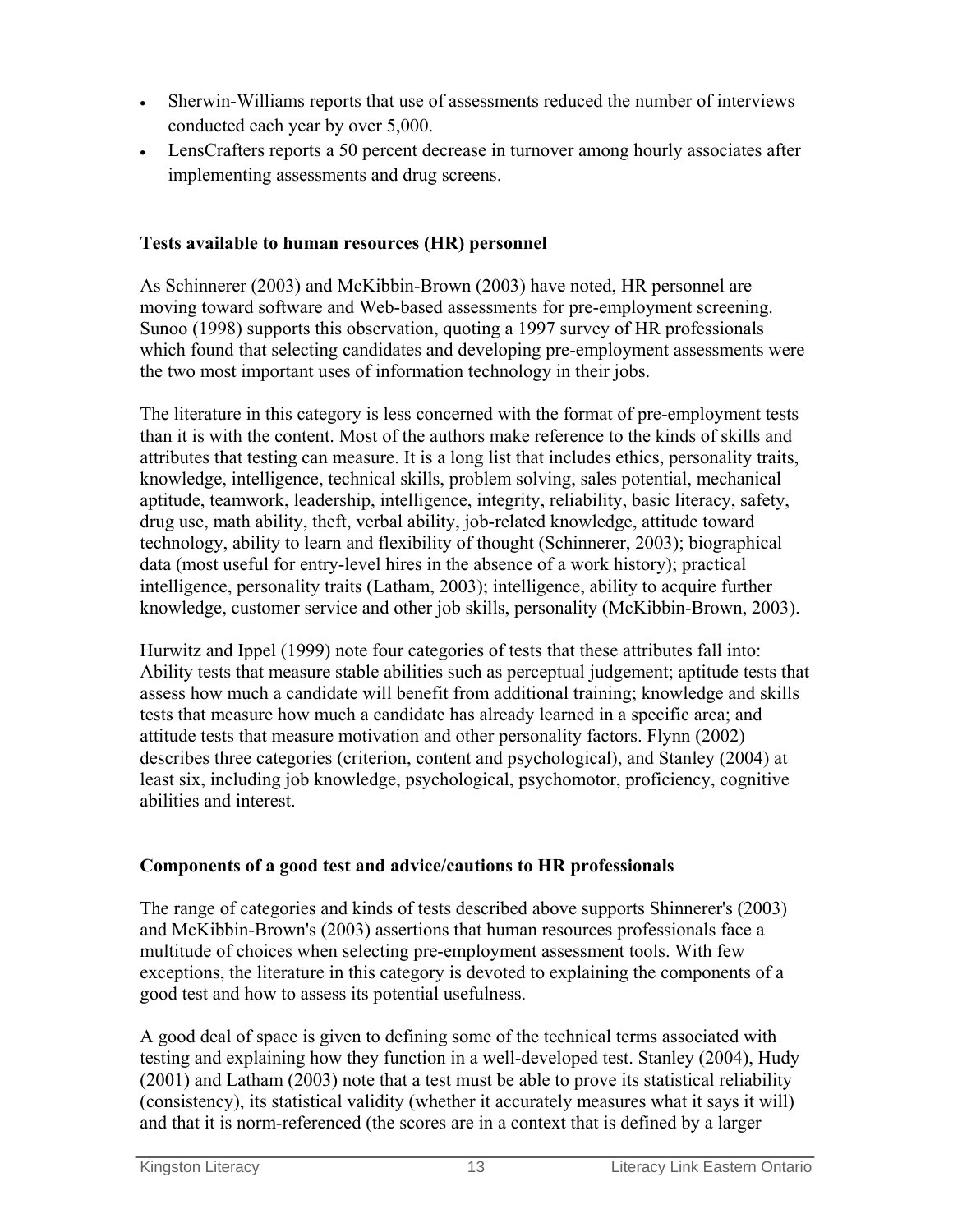group's performance). Others, such as Johnson (2000), Goffin (2003), Tyler (2000), Flynn (2002) and Rhodes (2002) note that the test publisher's research must be sound and that they need to be able to demonstrate that it is sound in the documents that accompany the test itself. Goffin points out that a good test will come with a comprehensive user's manual, and that additional technical support should be available from the testing company.

In addition to these guidelines, Shinnerer (2003) and Goffin (2003) provide steps for evaluating a test; Tyler (2000) and Hurwitz & Ippel (1999) caution that tests are just one tool in the hiring process and shouldn't replace other factors; Phan (2002) advises that personality traits such as trustworthiness are as valuable as hard skills and should be assessed more frequently; Buchanan (1999) cautions that off-the-shelf tests can lead to a "one-size-fits-all" screening process that eliminates some potentially good candidates. There is a risk, in other words, of using a test to measure attributes that may be more appropriately assessed at an interview.

By far the most outstanding feature of the literature in this category is the frequent and consistent mention of the need for accurate job profiles. Schinnerer (2003), Hudy (2001), Latham (2003), Goffin (2003), McKibbin-Brown (2003), Hurwitz & Ippel (1999), Hays (1999a), Stanley (2004), Buchanan (1999), Tyler (2000), Flynn (2002), Rhodes (2002) and Johnson (2000) all advise: Be certain that you know what you want the test to measure and that the test measures what it says it will. Conduct a thorough job analysis to determine the core competencies for the job before selecting an assessment tool.

#### **Conclusions**

The literature reflects little disagreement and considerable consensus in its support for pre-employment testing. It assumes that testing is an integral part of well-developed hiring practices, and further, that it is present in a majority of larger organizations. Among other things, a well-developed test can improve a business' bottom line and help to standardize what is otherwise a subjective process. As well, the literature presents consistent information about how to assess pre-employment tests responsibly and provides clear guidelines about how they fit into the hiring process.

It should be noted, however, that the literature, while supported by some research data, reflects the opinion of the authors, many of whom are test developers. As such, increasingly widespread use of pre-employment testing is accepted as a given in the field of human resources, and the authors here present ways for human resources professionals to work within this reality. Shinnerer and others suggest that a battery of tests will present a more comprehensive profile of a job candidate. Little information is available, however, about what specific skills and attributes (or combination of these) are most often being measured in today's workplace, or which specific tests are being used to assess them.

#### **C. Academic Literature**

Literature in this category includes formal research studies investigating the statistical validity and usefulness of specific measures used in developing (mostly cognitive)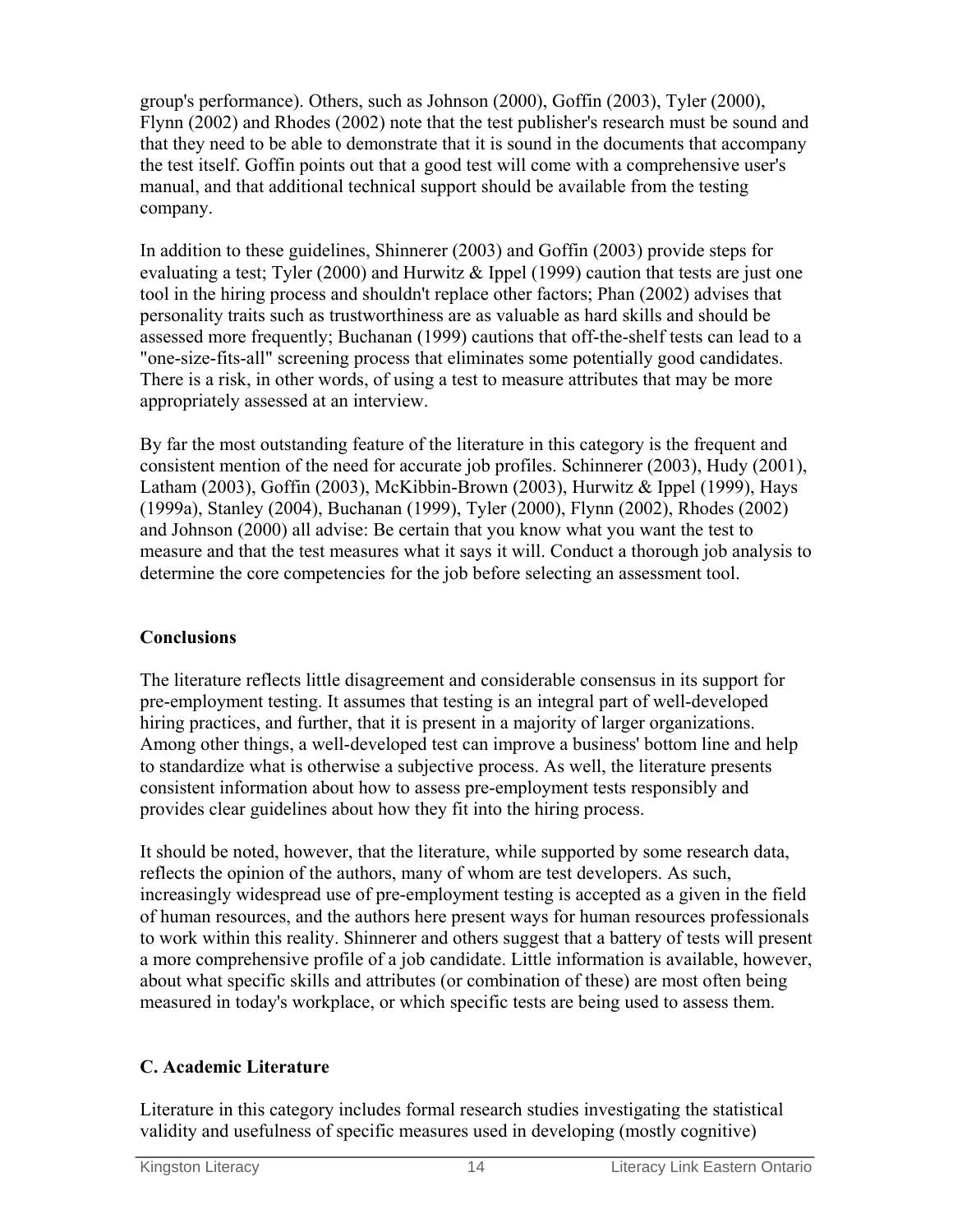employment and pre-employment tests. The studies look at isolated groups of candidates for particular jobs, or at measuring instruments that are currently being used in the field of testing. As well, the literature presents some theoretical considerations about preemployment testing. As a whole, this research reflects the areas of scientific interest that may require continued attention, and suggests that while a number of testing practices are currently in use, they may still be open to debate.

#### **Research Studies**

Mooney (2002) describes the experience of a large employer (Riverside County, CA), as it shifted its pre-employment testing from a written test to an online battery of tests, and concludes that there were obvious and real benefits to the employer in terms of time, cost, and the number of candidates it could draw from. As well, online recruitment and testing benefited candidates who could be screened from anywhere at any time. Sproule (2001) also studied the pre-employment testing practices of a single employer (Commonwealth of Pennsylvania) over 20 years and found that the assessment procedures currently in use in Pennsylvania for entry-level corrections officers are supported by a variety of validity evidence, are fair by gender and race, and are cost effective. In a lengthy study, Dierdorff (2003) examines the quality and validity of job analysis data, concluding with recommendations about the time and cost involved in conducting such endeavors, as well as the need for additional research. Donovan, Drasgow and Probst (2000) used statistical measures to compare a pencil-and-paper test to a computerized version and found the scores to be the same; Hausknecht, Farr and Trevor (2002) report on a field study of the effects of practice on test scores (practicing improves a candidate's scores); and Colom, Contrera, Shih and Santacreu (2003) report that cognitive-spatial abilities tests (such as those used to screen air traffic controllers) are valid, and are good predictors of job performance. Cortina, Goldstein, Payne, Davison and Gilliland (2000) cite recent research stating that scores on measures of cognitive ability, conscientiousness and interview scores are positively correlated to job performance, and investigate whether interviews alone could predict the same level of performance. Mueller-Hanson, Heggestad and Thornton (2003) present evidence that tests of selected personality traits correlate at least modestly with performance measures, but cautions that faked answers by a candidate will distort the test results. Ceci (2000) acknowledges that intelligence testing may produce an accurate assessment of intelligence, but warns that many questions remain about the validity of these tests. There are so many variables in a test, for instance, that it is difficult to assess their usefulness. In the same vein, Chan, Drasgow and Sawin (1999) reports that certain cognitive abilities test scores become invalid with the passage of time.

#### **Theoretical Discussions**

In a lengthy discussion of workplace literacy and job analysis, Burnaby (2001) suggests that current job analysis may not accurately reflect the literacy skills needed for a given job, that more in-depth analysis is needed to determine exactly what a worker is required to do. Like Dierdorff et al. (2003), Burnaby notes that effectively auditing workplace requirements is slow, expensive (and possibly conflictual), and she suggests ways to improve this process.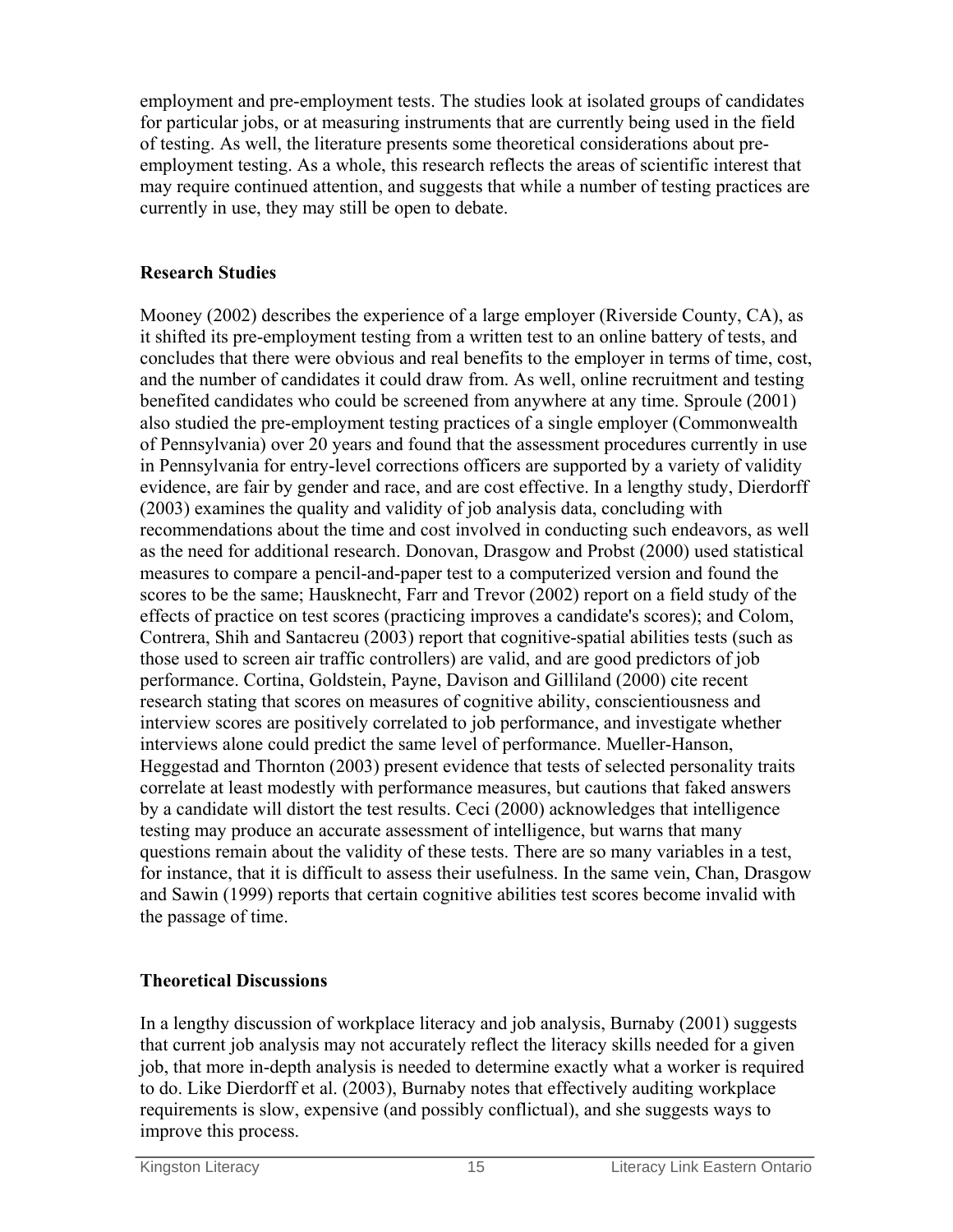Murphy, Cronin and Tam (2003) report on a survey of 703 industrial and organizational psychology professionals regarding the use of cognitive ability testing. The survey found a consensus that the tests are valid and fair and that they provide good but incomplete measures. An extensive body of evidence shows that these tests can predict school and job performance and a mastery of other tasks. Murphy notes also, however, that cognitive ability testing is one of the most controversial topics in applied psychology. One survey item around which opinion was most polarized was the question of whether cognitive ability tests should be as highly-regarded as they are in the workplace. Opinion generally held that if they are used in the workplace, cognitive ability tests should be only a part of the selection process.

Similarly, in a review of research about the use of cognitive ability testing and ethnic diversity, Sackett, Schmitt, Kabin and Ellingston (2001) acknowledge that cognitive ability testing for entry-level candidates is valid, and that scores can be useful predictors of future performance. They suggest further, however, that in order to assess the whole candidate, other criteria need to be used in addition to test scores. As well, candidates should be given full opportunity to demonstrate their abilities (in work history, life experience) and that they should also have the opportunity to prepare for testing with adequate practice.

#### **Conclusions**

The outcomes discussed in the scientific research provide evidence that the tests and measures under investigation are valid and sound. Moreover, they support the more general assertion that test results are a useful predictor of performance. Perhaps more noteworthy, however, these studies highlight the importance of the validation process. It should also be noted that while some of these tests and measures have made their way into the marketplace, their validity and usefulness are still being debated in the academic sphere.

This point is driven home by Burnaby (2001), Murphy, et al. (2003) and Sackett, et al. (2001) in their more theoretical approaches to the question of pre-employment testing. Their studies and discussions point to a discrepancy between testing theory and testing practice, and suggest that continued research is required in this field.

#### **D. Association of Test Publishers Publications**

The Association of Test Publishers is a non-profit organization that represents the providers of tests and assessment tools, and is committed to promoting the integrity of assessment services and products. Their journal, papers and newsletters (www.testpublishers.org) provide guidelines and background information and discuss current issues and trends in the field of assessment. A review of some of these documents lends a perspective that is unavailable in other literature on the subject.

On the subject of testing in general, DePascale (2003) argues that the predominance of the large scale assessment has its roots in the early 1980s when the thrust for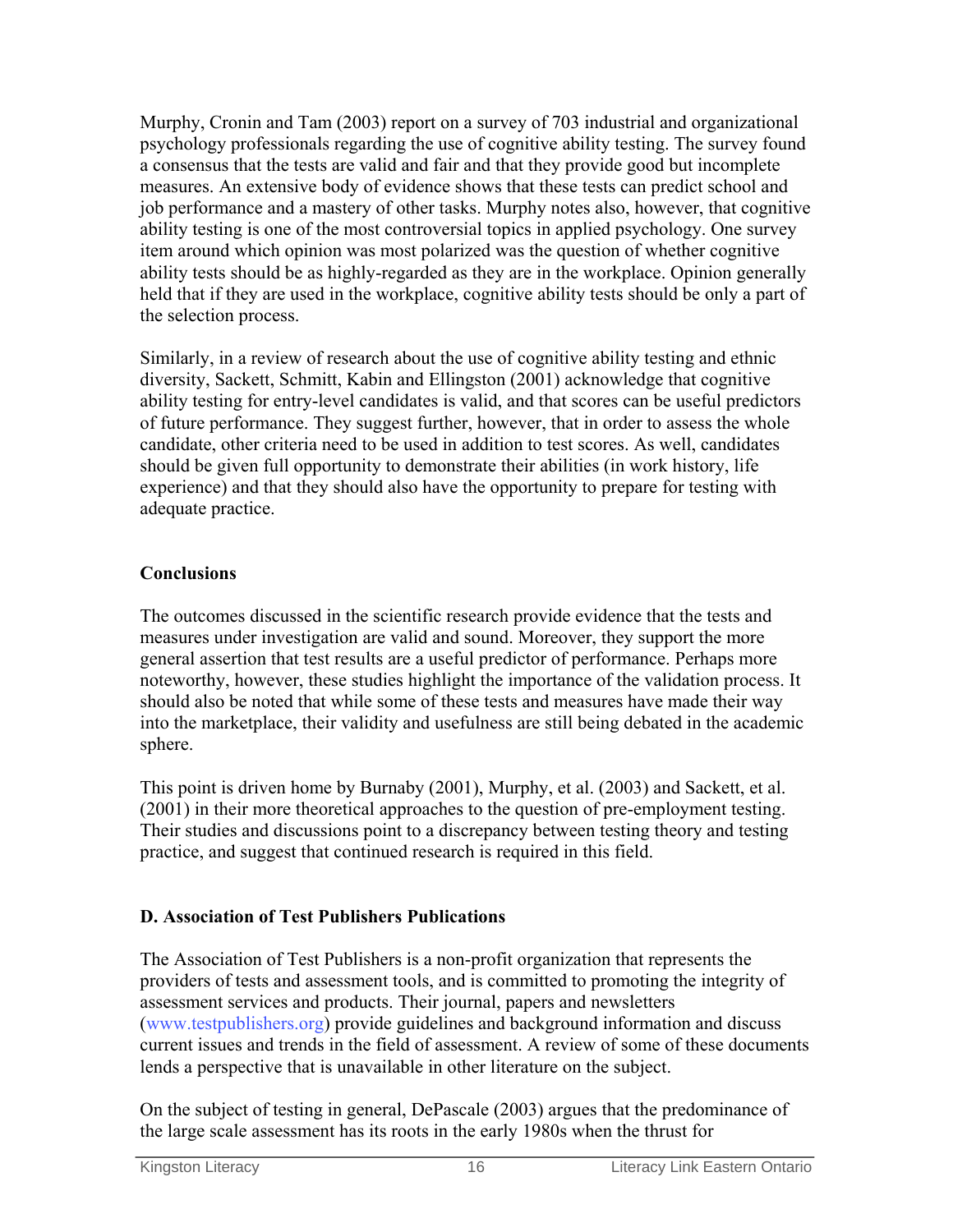"accountability" was co-opted as a political tool. DePascale's discussion centres on educational assessment, but these principles extend to the workplace. Educational reform resulted in pressure by governments to produce faster and more in-depth test results. Similarly, Harris (1999a) describes the demands that the knowledge-based economy is placing on the testing industry. He argues that workers are expected to possess the necessary skills to acquire, deliver and process information. Accordingly, businesses and governments are demanding more sophisticated tools to assess these skills. Harris also (1999b) points to a "net-centric" economy, where technology leads the way; it presents many opportunities for test developers, he adds, cautioning that there is a danger of moving too fast. Research, guidelines and self-regulation must remain at the forefront of test development. To this end, Plake (2002) provides a detailed account of how test sponsors, developers, administrators, and test-takers each play a role in ensuring that responsible test practices are followed.

Of particular interest to this study is Jones and Higgins' (2001) discussion of recent and future trends in employment testing. Referring to the American Management Association 2000 survey (also cited in the Human Resources Guide) they note:

- Sixty-nine percent of surveyed organizations conduct job-specific skills testing (similar to earlier results from 1998 and 1999).
- Forty-three percent test applicants for basic literacy and math skills.
- Manufacturers are more likely than service providers to conduct testing.
- There is a shift away from general personality inventories and towards more jobspecific traits such as integrity, honesty and customer service aptitudes.
- Development of voluntary professional certification has been growing steadily over the past 30 years.
- Computer and Web-based testing have been growing since the 1980s and are now common practice.

Jones and Higgins (2001) also observe that trends such as these aren't found in the research literature. Workplace practices become established long before they are examined academically, and as well, there is often a lengthy publication lag-time for academic research. As to the future of pre-employment testing, Jones and Higgins see the following trends emerging:

- The continued growth of virtual career centres (Monster<sup>®</sup>, etc.) which have become electronic job marketplaces and have evolved without the direct involvement of industrial/organizational psychologists who need to investigate their impact
- Fully integrated, Web-based personnel assessment and processes
- Increasing concerns about Internet-age access and fairness
- Increasing privacy and ethical concerns over the storage of information (profiles, test scores) in databases
- Continued increases in professional certification testing programs.
- A new generation of testing constructs created by organizational psychologists to identify loyal and productive employee types and to screen out those who aren't
- Increasing use of HR assessments that evaluate an employee from recruitment through retirement.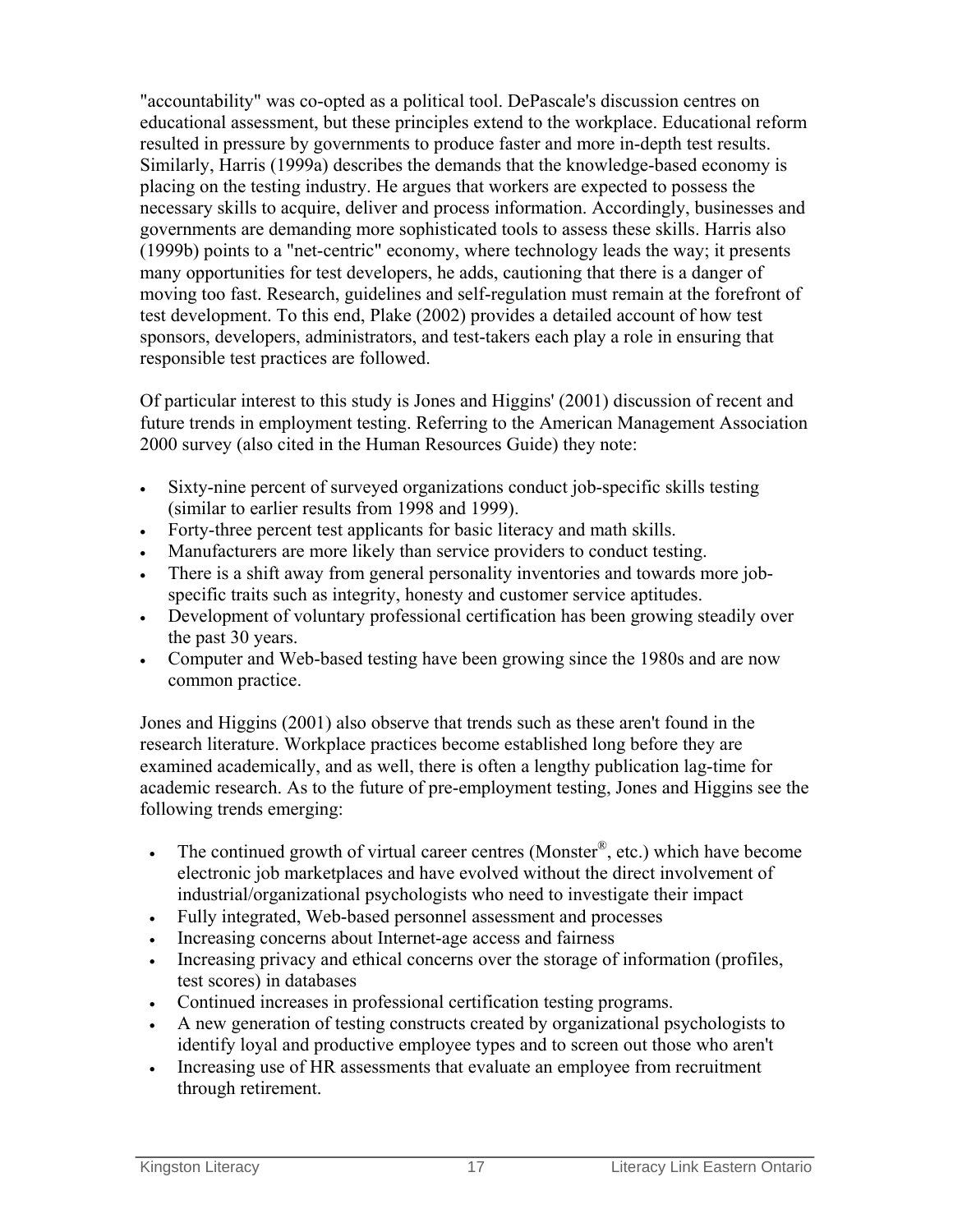- Continued development of multimedia tests and recognition of the need to make tests shorter (requiring fewer responses), and to lower test reading levels while retaining the validity of the test scores.
- Increasing recognition of the need for and use of impact testing which moves beyond a test's validity or usefulness. Research in this area has just begun, and will require post-testing that asks the questions: What is the impact of testing? Does it generate more revenue, retain more employees, etc.? Is testing improving the bottom line of industries and organizations? Are tests doing what we want them to do?

In addition to the body of information the Test Publishers Association articles provide, they are notable for articulating where the test publisher fits within the larger context of pre-employment assessment. It sees the test publisher/developer responding to political and market demands and not, as might have been expected, as the engine that drives the testing industry.

#### **Discussion**

As most of the literature indicates, the practice of administering pre-employment tests to job applicants is increasing. Computer and Web-based assessments are driving the transformation of businesses and the test publishing industry. Few statistics, however, are available to create a clear picture of assessment practice. Recent surveys in Canada and the United States estimate that between 60 and 70 percent of larger organizations administer some type of pre-employment testing, and that the manufacturing sector is most likely to do so. Additionally, figures show that between 34 and 43 percent of organizations test for basic literacy and math skills. Finally, anecdotal reports show that attributes such as integrity and honesty are increasingly being assessed.

All categories of the literature emphasize the importance of responsible testing practices. This includes creating job profiles in order to choose the most appropriate test and then administering that test fairly. A single test or a battery of tests should not be the sole basis upon which hiring decisions are made.

Unfortunately, the literature revealed no information about the names of specific tests currently used in the workplace. Taylor refers to a number of assessment tools used in workplace literacy programs (including CAAT, TABE), but it is not clear if or where these assessments cross over into use by employers. The scarcity of information about specific tests may be due in part to the tremendous number of tests on the market. It may also be that organizations are reluctant to release information about how they assess applicants.

Collectively, the four categories of literature help to create a picture of pre-employment testing (and its associated assessment tools) both as an industry and as a complex system of participants that function more or less independently. Human resources standards and guidelines provide the structure within which testing ought to occur. These guidelines, however, are often shaped by past or existing practices. Professional publications for human resources personnel present the most current picture of what is happening at the front line in pre-employment assessment. Although the advice in these publications is for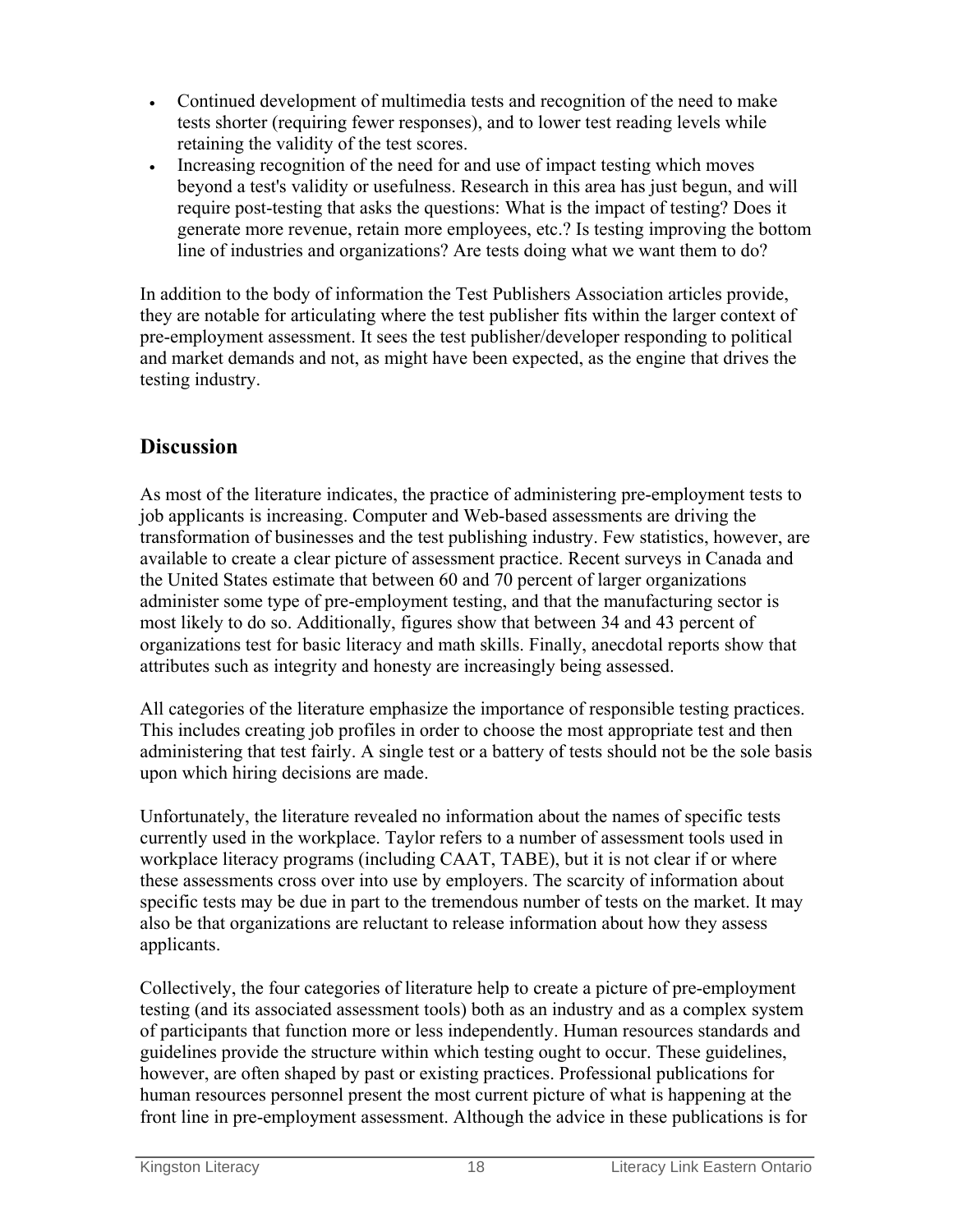organizations to proceed with assessments cautiously, the evidence suggests that advances in technology and the demand for financial returns are having an important influence on decision-making. It is interesting, for instance, that the human resources professional publications voice nearly unanimous enthusiasm for the benefits of testing, provided that a test is carefully chosen to do what it is meant to do. In striking contrast, however, Jones' and Higgins' (2001) lengthy discussion of future trends asserts that little is really known about whether pre-employment assessments actually provide the financial returns and employee retention they are intended to. In short, it appears that the marketplace is driving the increased use and development of assessment tools. Finally, the academic literature reveals that what is happening on the ground in businesses and organizations is still open to debate, and that the tools and measures used in assessment may require further research to confirm their actual benefits.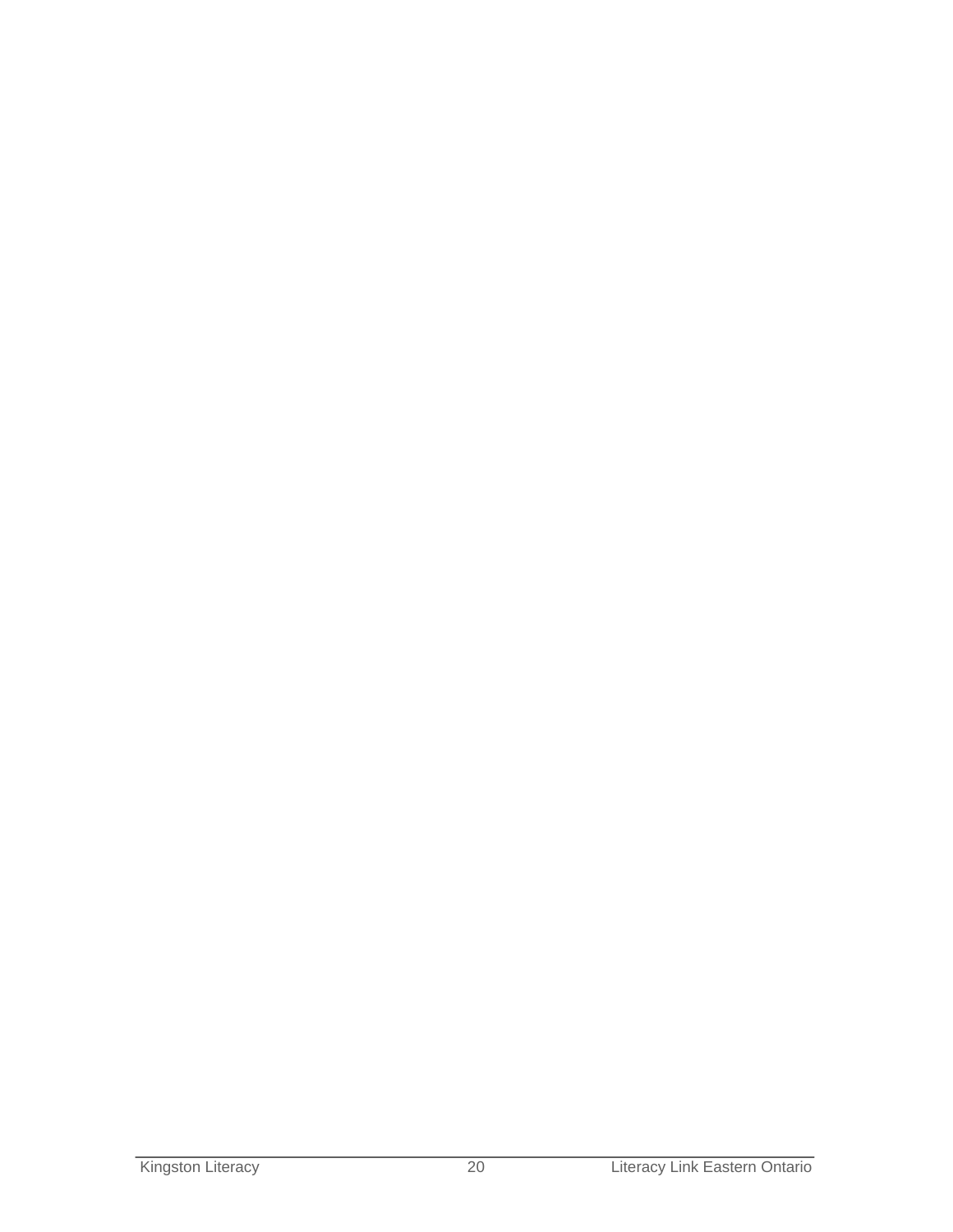# <span id="page-24-0"></span>**Essential Skills**

The Human Resources Development Canada (HRDC) Essential Skills Inventory is a list of nine skills a worker needs to perform adequately in almost any job.<sup>1</sup> These do not include specific technical skills, knowledge or other abilities that may be required for a particular job. The Essential Skills are those needed by anyone to perform in almost any occupation successfully. The Essential Skills are "enabling skills" that

- help people perform the tasks required by their occupation and in daily life
- provide a foundation for learning other skills
- enhance people's ability to adapt to change

The nine Essential Skills identified by HRDC are:

Reading Text Numeracy Computer Use Writing Thinking Skills Continuous Learning Document Use Working with Others Oral Communication

#### **Development**

Prior to 1994, work by researchers in Canada, the US, Great Britain and Australia had identified a set of skills that were needed in virtually any occupation. These are called the Essential Skills. In 1994, Human Resources Development Canada launched a study called the Essential Skills Research Project (ESRP). The ESRP sought to determine how these skills were used, or what they looked like, in a variety of jobs. The ESRP interviewed 3,000 workers in approximately 180 occupations to find out how specific skills, like reading, writing and numeracy, were applied in a given occupation.

Although Essential Skills had been identified previously, the HRDC Essential Skills inventory distinguishes itself by its focus on workplace authenticity. That is, the HRDC definitions are based on research in the workplace and on interviews with people using the skills to perform their jobs. The Essential Skills in this report refer specifically to those defined by HRDC.

#### **Key Features**

HRDC has examined the nine Essential Skills to determine what they mean in a range of occupations. Writing, for instance, has different requirements and therefore a different meaning for a food server than it does for a data entry clerk. With this in mind, HRDC further defines the Essential Skills according to their complexity over a number of

 $\overline{a}$ <sup>1</sup> Adapted from the HRDC Essential Skills Web site at: http://www15.hrdc-drhc.gc.ca/english/general/es.asp, Retrieved Feb 22 - Feb 25, 2004.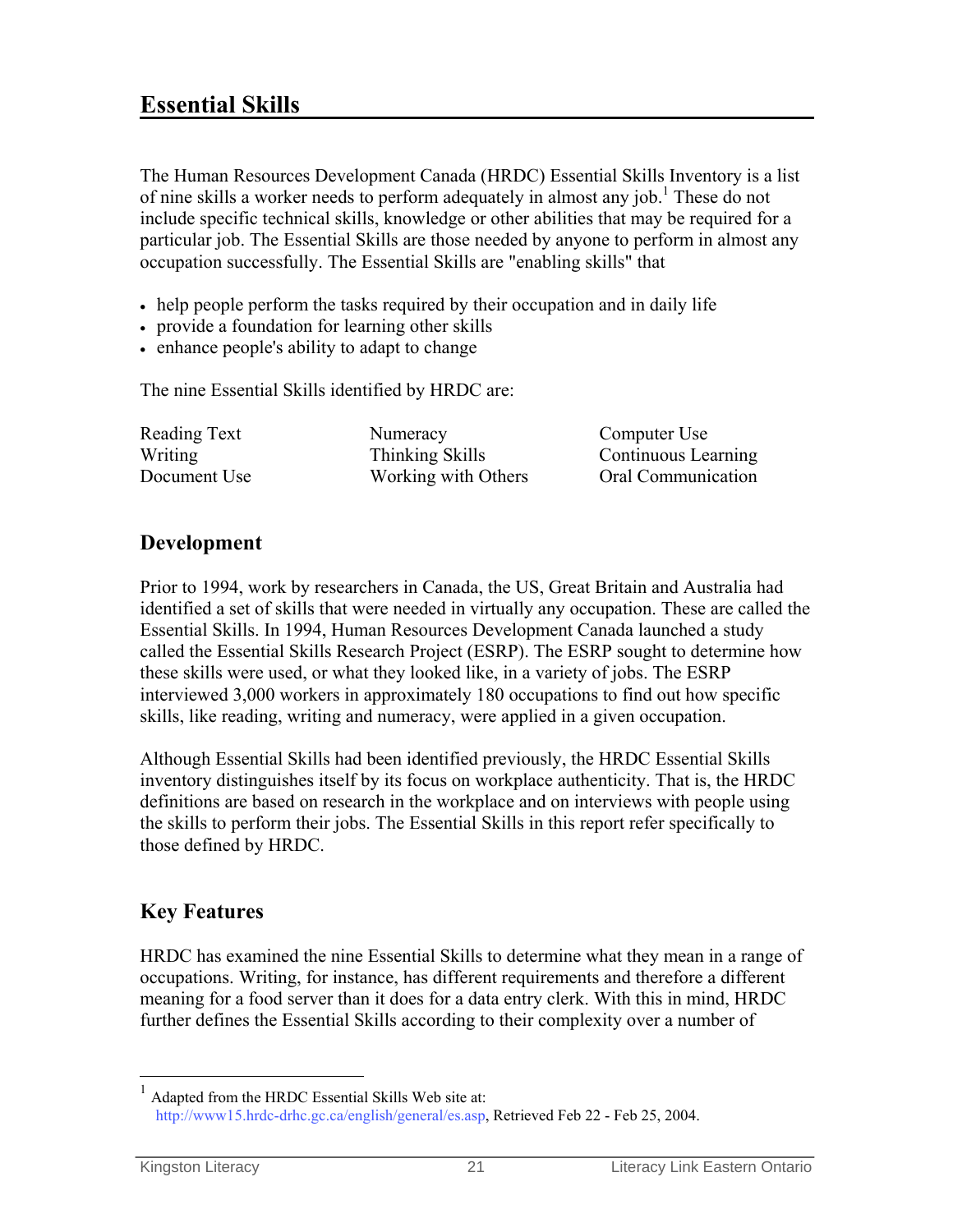dimensions. Additionally, HRDC provides occupational profiles that describe the Essential Skills in a job-specific context.

#### **Complexity Ratings**

Although the same Essential Skills are needed to perform any job, they are used in ways that range from easy to difficult. Complexity ratings describe how a single skill, such as writing, varies across different occupations. Complexity ratings correspond with those in the International Adult Literacy Survey.

#### **Dimensions**

A dimension is a sub-category within the complexity scale for some of the Essential Skills. A dimension refers to a specific feature of a single skill. For example, writing is further broken down to account for length, style and structure, and the content of the writing.

#### **Profiles**

The Essential Skills Profiles describe how each Essential Skill is used by workers in a job category or occupational group. They contain complexity ratings for typical tasks related to that skill with examples of how the skill is actually used on the job. The profiles also provide a standardized description of how the skill is used — this feature makes it easier to compare how skills are used across a range of different occupations.

#### **Definitions**

| <b>Essential Skill</b> | <b>Definition</b>                                                                                                                                                                                                                                                                                                                                                                         |
|------------------------|-------------------------------------------------------------------------------------------------------------------------------------------------------------------------------------------------------------------------------------------------------------------------------------------------------------------------------------------------------------------------------------------|
| Reading Text           | Reading documents that are organized in sentences or paragraphs e.g. notes,<br>memos, specifications, manuals, regulations, books, reports, journals<br>Forms, labels and text in tables and charts if they include at least one<br>paragraph<br>Print and non-print (e.g. computer screen) media<br>Takes into account: Purpose for reading and types of texts<br>5 levels of complexity |
| Writing                | Writing texts and writing in documents (e.g. filling in forms)<br>Electronic writing (e.g. computer)<br>5 levels of complexity over 3 dimensions                                                                                                                                                                                                                                          |

The nine Essential Skills are defined by HRDC as follows: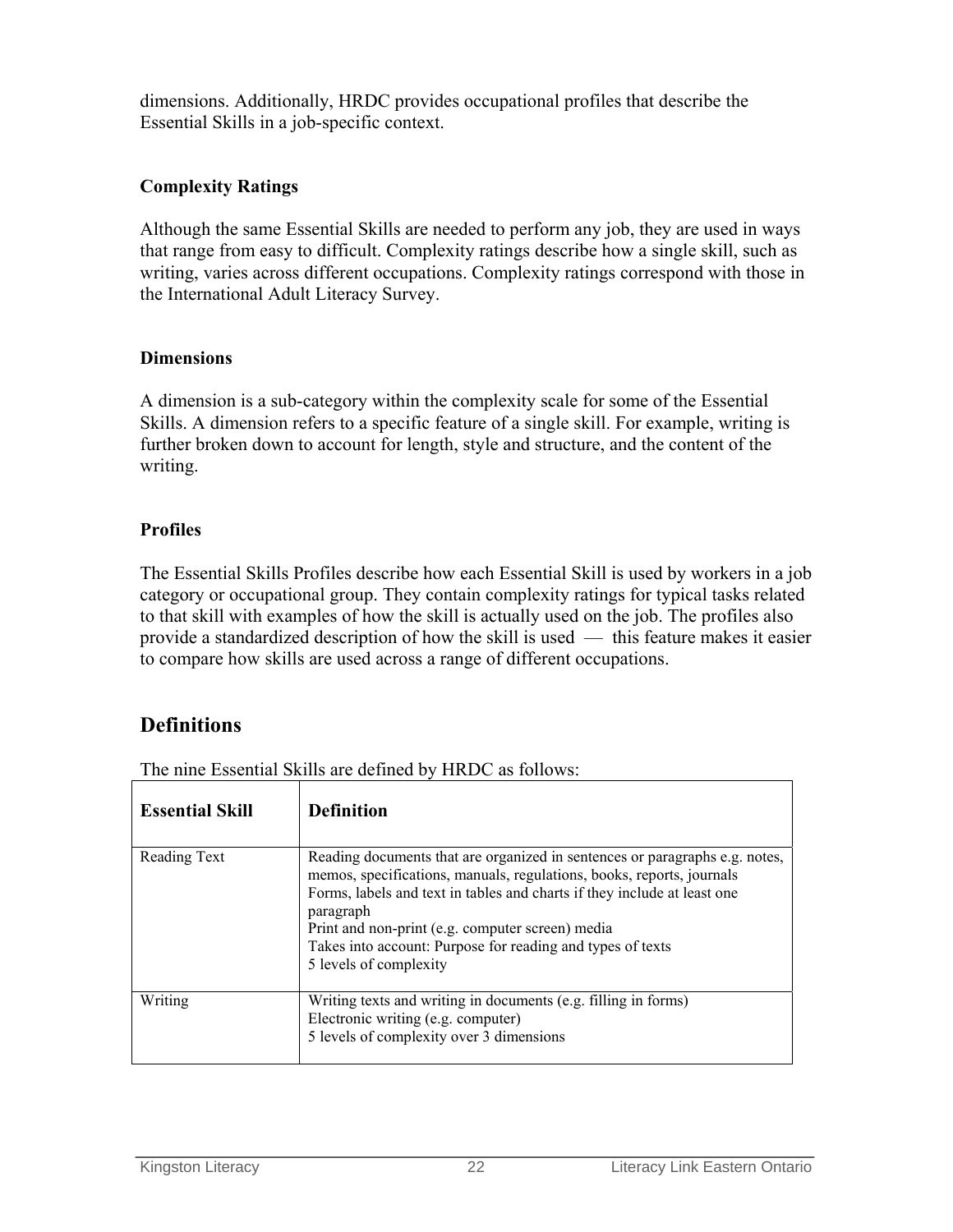| <b>Essential Skill</b> | <b>Definition</b>                                                                                                                                                                                                                                                                                                                                                                                                                                                                                                                                                                                                                           |
|------------------------|---------------------------------------------------------------------------------------------------------------------------------------------------------------------------------------------------------------------------------------------------------------------------------------------------------------------------------------------------------------------------------------------------------------------------------------------------------------------------------------------------------------------------------------------------------------------------------------------------------------------------------------------|
| Document Use           | Tasks that involve a variety of information displays including words,<br>numbers, icons and other visual characteristics (color, line, shape) have<br>meaning according to their spatial arrangement e.g. graphs, charts, tables,<br>blueprints, drawings, signs, labels<br>Print and non-print media (computer, flags, clocks, gauges)<br>Documents with a paragraph of text are also included in Reading Text<br>Documents requiring entry of information are also included in Writing<br>Often requires two uses simultaneously e.g. reading/interpreting or<br>writing/completing/producing<br>5 levels of complexity over 3 dimensions |
| Numeracy               | Use of numbers and ability to think in quantitative terms<br>Distinguishes between a worker's use of numbers and the level of<br>understanding of the underlying concepts<br>5 levels of complexity over 2 dimensions in 4 application settings                                                                                                                                                                                                                                                                                                                                                                                             |
| Thinking Skills        | Differentiates between five different (but interconnected) cognitive<br>functions<br>5 Thinking Skills: Problem Solving, Decision Making, Job Task Planning<br>and Organizing, Significant Use of Memory and Finding Information<br>4 levels of complexity over varying number of dimensions for each<br>component (above)                                                                                                                                                                                                                                                                                                                  |
| Working with Others    | Extent to which employees work with others to complete required tasks<br>Examines four work contexts: alone; independently; with a partner; as part<br>of a team<br>No complexity ratings                                                                                                                                                                                                                                                                                                                                                                                                                                                   |
| Computer Use           | Variety and complexity of computer use within occupational group<br>5 levels of complexity                                                                                                                                                                                                                                                                                                                                                                                                                                                                                                                                                  |
| Continuous Learning    | Knowing how to learn<br>Understanding own learning style<br>Knowing how and where to find materials, resources and learning<br>opportunities<br>No complexity ratings                                                                                                                                                                                                                                                                                                                                                                                                                                                                       |
| Oral Communication     | Use of speech to exchange ideas and information with co-workers<br>4 levels of complexity over 4 dimensions                                                                                                                                                                                                                                                                                                                                                                                                                                                                                                                                 |

Note that some skills, like Reading Text, do not include dimensions in their complexity ratings. Additionally, Working with Others and Continuous Learning do not (as yet) have complexity ratings. For a full description of the Essential Skills Complexity Ratings, see Appendix A.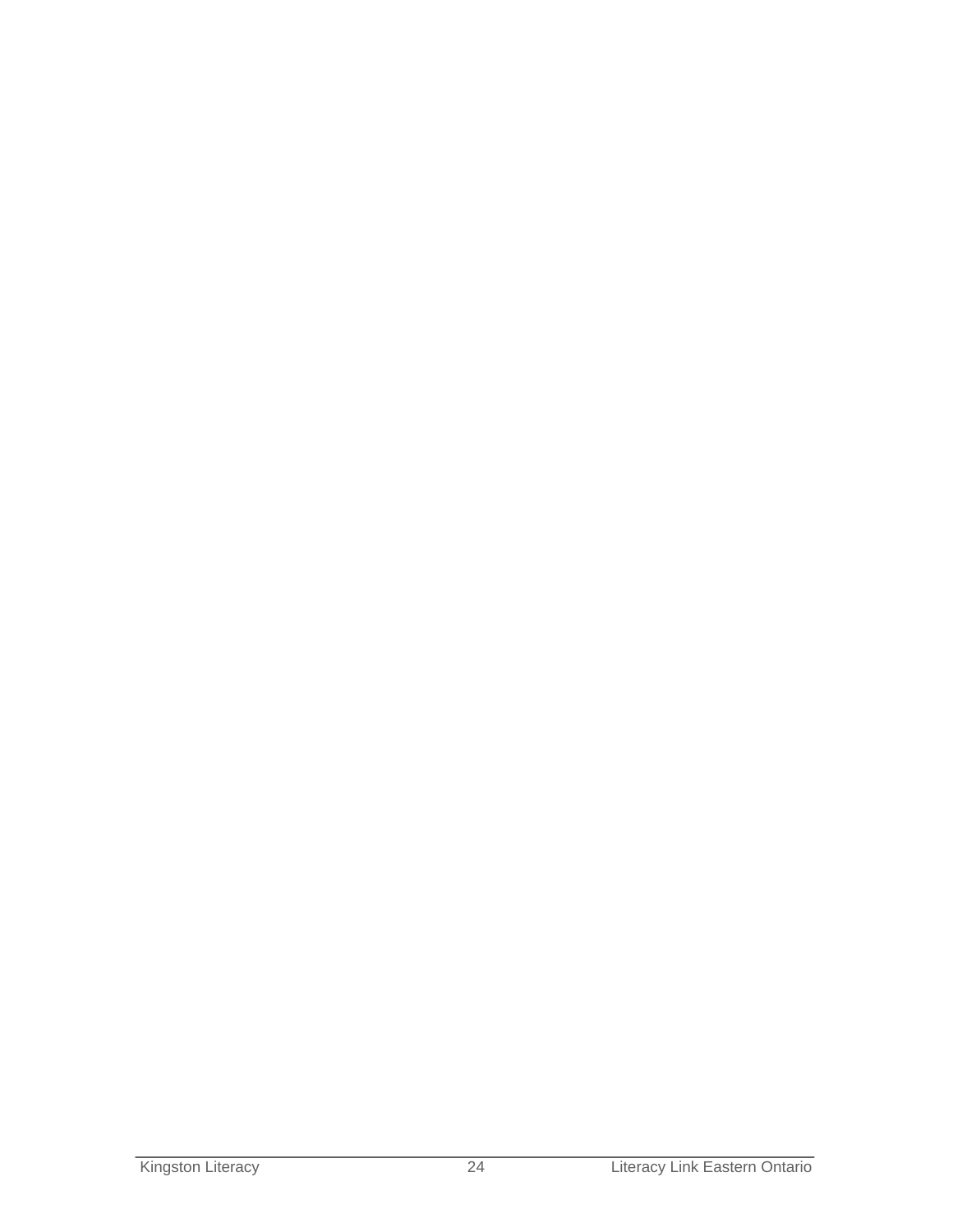#### <span id="page-28-0"></span>**Introduction**

The five tests under review present tasks requiring a range of literacy abilities. While some tests are brief and job-specific, others are lengthy assessments of aptitudes, knowledge and academic achievement. Nevertheless, each of the tests has features that influence the literacy levels needed to complete it successfully, and each may be used at some time to screen for entry-level positions. Accordingly, these features have an important influence on a job seeker's chances of success. And, while there is no specific pattern to the challenges presented in these five assessments, the difficulties they may present to an entry-level candidate have some characteristics in common.

#### **Literacy Levels**

As noted earlier, Essential Skills defines an entry-level job as any occupation one can enter with a high school diploma or less. Essential Skills complexity ratings for literacy tasks (Reading Text, Document Use and Writing) for these job categories typically fall between levels one and three. Similarly, the International Adult Literacy Survey (IALS) concludes that roughly 75 percent of the Canadian population has literacy ability levels between one and three (note that the two scales are comparable). According to these descriptions, then, level three is a reasonable level of complexity for a test that screens for entry-level jobs.

#### **Results**

Of the five tests reviewed, three fall into the level three category: the Company B Prescreening Test, the General Aptitude Test Battery (GATB) and the Owiz<sup>®</sup> Call Center assessments. The formats of these tests vary widely. The Company B test is designed inhouse, is administered by pencil and paper and answers are recorded on the test sheet itself; the GATB is a long-established aptitude test consisting of 12 tests, administered by pencil and paper with answers recorded on a separate sheet; and  $Qwiz^{\omega}$  assessments are professionally-developed workplace simulations, administered and scored online. What they have in common are clear instructions and fairly concrete tasks, in which the answer can be reached with little inference or background knowledge.<sup>2</sup> Sentences and paragraphs also tend to be short and use a vocabulary readily understood by an entry-level candidate.

Finally, instruction length does not seem to influence literacy levels. The Owiz<sup>®</sup> simulations and the GATB include lengthy step-by-step descriptions of how to proceed. [ $Qwiz^{\omega}$  and GATB also include visual features such as detailed graphics ( $Qwiz^{\omega}$ ) and

<sup>&</sup>lt;u>.</u>  $2$  Inference refers to the ability to reach conclusions with partial information or to "read between the lines." Background knowledge is the cumulative total of facts known by the reader, including specialized knowledge (Evetts & Gauthier, 2003).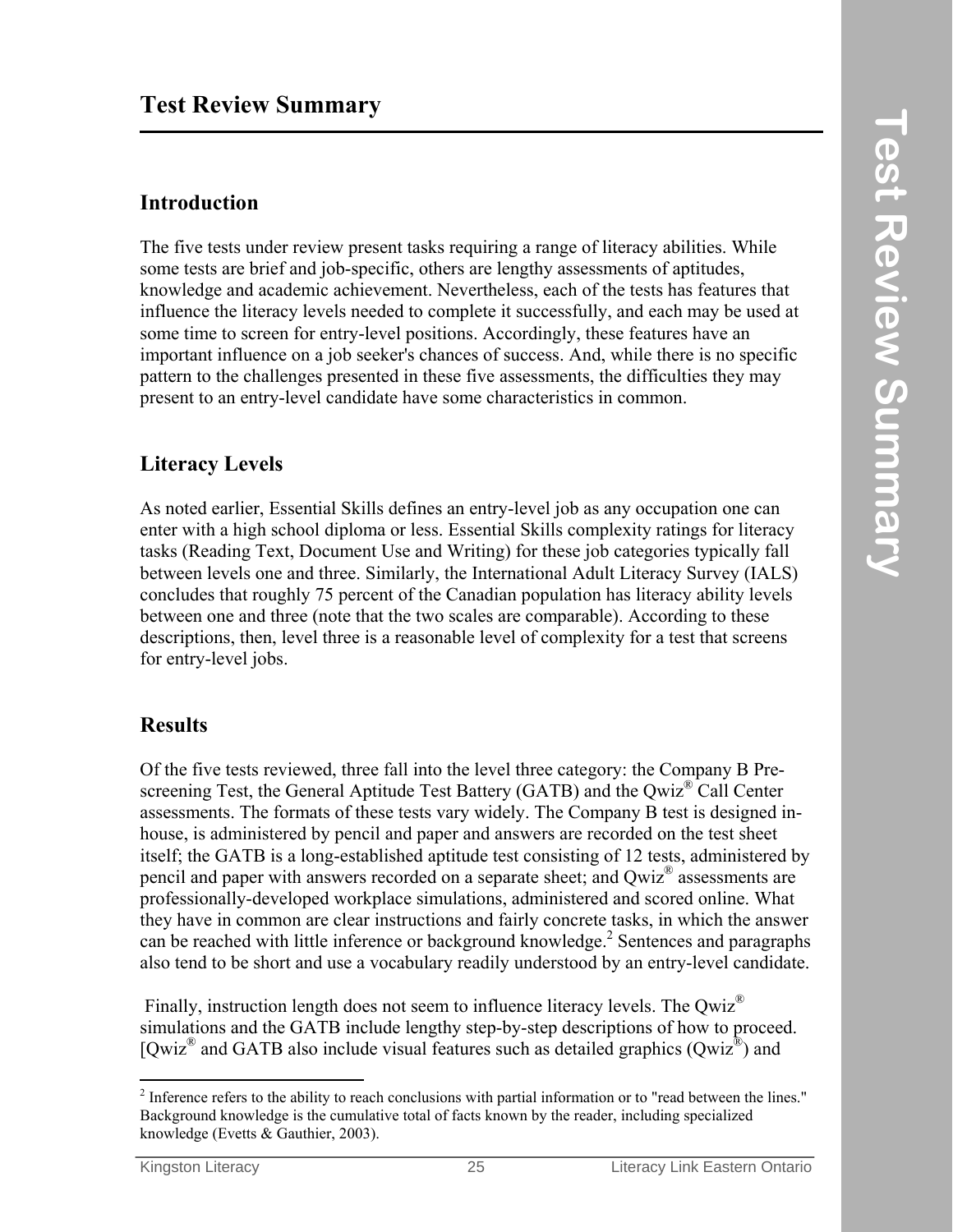boldface print (GATB) to further reduce the possibility of misunderstanding.] The Company B test, on the other hand, has very few instructions, and those it does have are incorporated into the task itself. In all three assessments, however, there is no area of doubt about what the task is asking the candidate to do or to demonstrate.

 The Company A Aptitude Test and the Canadian Adult Achievement Test (CAAT) require literacy abilities beyond level three, and are thus considerably more challenging for an entry-level candidate. The difficulties they pose are considered separately.

The Company A test was designed in-house and takes about 30 minutes to complete. It is a pencil-and-paper test with answers recorded on the test sheet. Most of the literacy complexity scores for this assessment are within the  $1 - 3$  range. The word problems, however, receive a 3+ rating because missing or absent information and ambiguous language leave the tasks open to interpretation. As a result, the candidate may need to infer both what the question is asking and what the missing information consists of. In some cases, the candidate may have to fill in the blanks with background knowledge of how such word problems are constructed and solved. It is unclear whether the ambiguity of these problems is intentionally designed to test the candidate's thinking and reasoning skills or whether it results simply from unclear expression. The effect, however, is the same: an incomplete question, coupled with insufficient information to answer it, leaves the candidate at a distinct disadvantage.

The CAAT is a lengthy and comprehensive measure of an adult's educational achievement in various subject areas. It is administered by pencil and paper with responses recorded on a separate sheet. Levels B, C and D of the CAAT were examined for literacy features. Level B literacy complexity scores fall mostly in the  $1 - 3$  range, which reflect the test's mostly concrete tasks. CAAT Level C and D scores, however, range from 2 to 4+. With the exception of one set of ambiguous instructions in Level C, the CAAT instructions are clearly explained. Briefly, these higher scores are due in part to the rigour of the tasks (for example, multiple, undefined operations in word problems), and in part to the sophisticated level of background knowledge the tasks demand. It is worthwhile noting again that the CAAT is a measure of academic achievement. As such, it is designed to assess knowledge gained through education. As an educational assessment the CAAT is considered fair and accurate. The question remains, however, of how educational achievement translates into job performance, especially at the entry level.

All three CAAT levels place a heavy emphasis on academic knowledge (particularly in the Language, Vocabulary and Mathematics subsections), and because of this emphasis the literacy complexity ratings are difficult to approximate. Essential Skills and IALS complexity levels refer to authentic text samples, whereas the CAAT is a construct designed to assess specific skills and knowledge. As a result, the literacy complexity scores do not always reflect the relative ease or difficulty of a task. For example, the structure of a task and the information provided to complete it may combine to produce a low complexity score. However, if it requests specific knowledge, as in the Vocabulary section of all three levels, then the task may remain quite difficult regardless of its low complexity. Finally, completing these knowledge-specific tasks requires considerable background knowledge and inference, but it is not entirely clear what distinguishes background knowledge from more general knowledge, or careful reading from inference.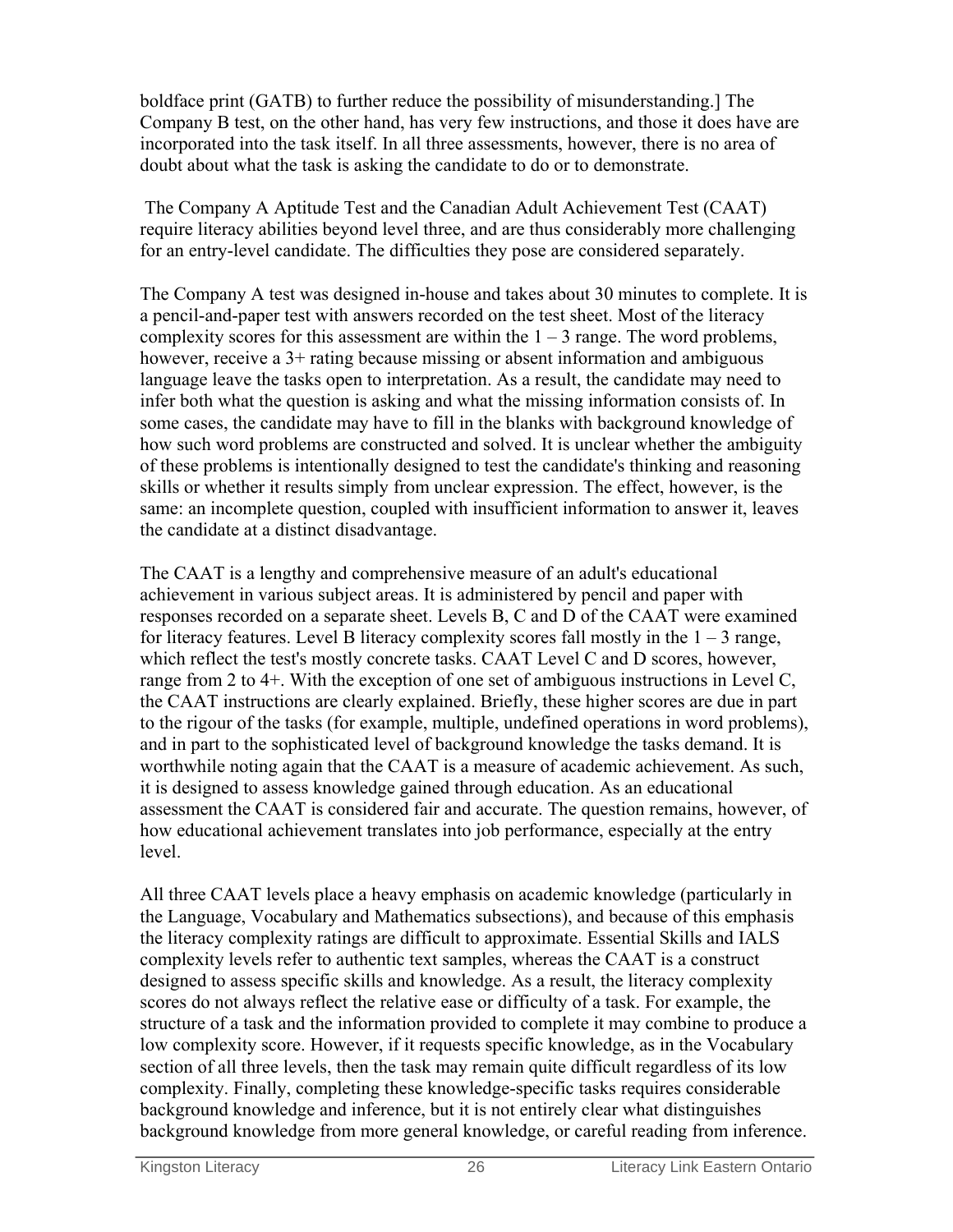It is clear, however, that it is the need for these particular skills that may present the biggest barrier to success for entry-level candidates.

#### **Essential Skills**

The test review also focused on the question of whether the tests assess a candidate for the nine Essential Skills, and to what extent. To summarize, all of the tests measure some of the Essential Skills, some in limited ways and some in greater detail. How well they assess the Essential Skills seems to depend on the test's design and purpose.

For instance, the CAAT assesses five of the Essential Skills: Reading Text, Document Use, Continuous Learning, Numeracy and three of the five Thinking Skills. Given that it is by far the longest test under review, it might have been expected that the CAAT would assess more than these. Again, this is due to the CAAT being primarily a test of acquired academic knowledge, while the Essential Skills Inventory focuses on skills used in a workplace setting, using authentic workplace documents.

The GATB is a lengthy assessment as well, and assesses the same Essential Skills (but different subcategories and dimensions) as the CAAT. These include Reading Text, Document Use, Continuous Learning, Numeracy and three of the five Thinking Skills (Problem solving, Significant use of memory and Finding information). A considerably shorter test, the Company A assessment can be linked to four of the Essential Skills: Reading Text, Document Use, Numeracy, and one of the five Thinking Skills (Problem Solving). For a test this brief, it compares reasonably well to the CAAT and the GATB.

By contrast, the Company B test (similar in length to that of Company A), assesses six of the Essential Skills across more dimensions than the tests listed above. These include Reading Text, Writing, Oral Communication, Numeracy, Working with Others and four categories of Thinking Skills (Problem solving, Job task planning, Decision making and Significant use of memory). Finally, seven of the nine Essential Skills are assessed in the Qwiz® simulations: Reading Text, Document Use, Numeracy, Computer Use, Oral Communication, Working with Others and all five categories of Thinking Skills (Problem solving, Decision making, Job task planning, Significant use of memory, and Finding information).

What sets the Company B and  $Qwiz^{\mathcal{R}}$  assessments apart from the others is their workplace context. The Company B test includes a situational component in which candidates must judge how they would respond in a variety of on-the-job scenarios. Working with Others, Oral Communication and a broad range of Thinking Skills are among the Essential Skills required for these tasks. The Qwiz® assessments consist entirely of workplace simulations. Each assessment is a virtual workplace and its onscreen documents are authentic to that workplace. By approximating or creating a workplace context, then, these assessments focus on "doing" rather than "knowing," and therefore correspond more closely to the Essential Skills. The following table shows which Essential Skills are assessed by each of the tests reviewed.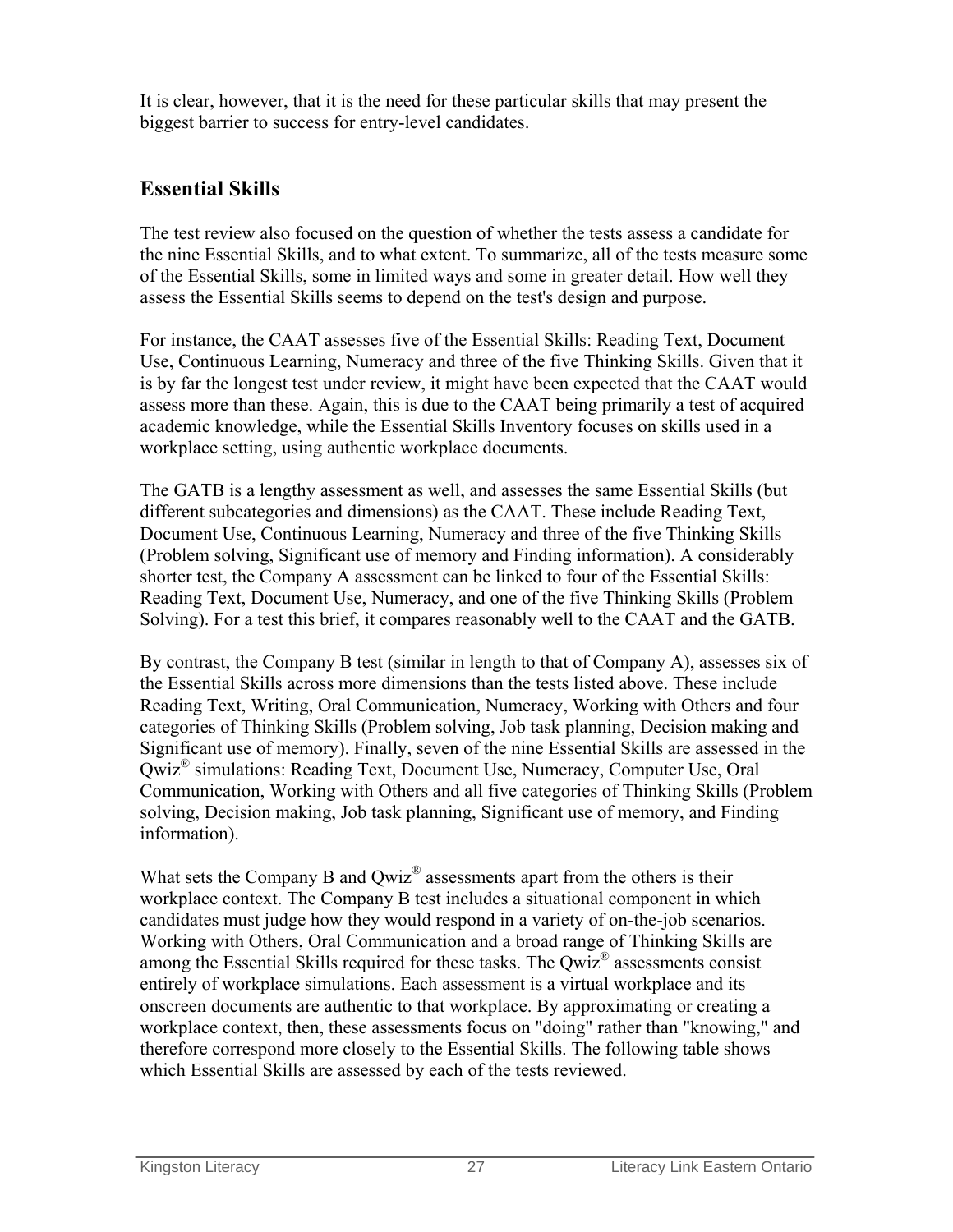| <b>Essential Skill</b> | <b>Company A</b> | <b>Company B</b> | <b>CAAT</b>   | <b>GATB</b> | $Qwiz^{\circledR}$ |
|------------------------|------------------|------------------|---------------|-------------|--------------------|
| Reading Text           | $\ast$           | 袁                | *             | *           | $\ast$             |
|                        |                  |                  |               |             |                    |
| Writing                |                  | $\star$          |               |             |                    |
| Document Use           | $\ast$           |                  | $\frac{1}{2}$ | zk.         | $\ast$             |
| Numeracy               | $\ast$           | $\ast$           | $\ast$        | *           | $\ast$             |
| Thinking Skills        | $\star$          | $\ast$           | $\ast$        | $\ast$      | $\star$            |
| Working with<br>Others |                  | $\frac{1}{2}$    |               |             | $\ast$             |
| Computer Use           |                  |                  |               |             | $\star$            |
| Continuous             |                  |                  | $\star$       | $\star$     |                    |
| Learning               |                  |                  |               |             |                    |
| Oral                   |                  | $\frac{1}{2}$    |               |             | $\ast$             |
| Communication          |                  |                  |               |             |                    |

#### **Conclusions**

Any of the features (or combination of features) identified in the analysis can influence the literacy levels required to complete the assessments successfully. Visual features can help to reduce complexity, while ambiguous language can increase it. Likewise, any task that calls for higher-level inferences or specialized background knowledge may increase complexity beyond the level of the majority of candidates. In other words, the more concrete a task is, the more likely it is to be within the range of most people's ability.

It is reasonable to conclude, then, that for some kinds of assessments, adjusting these features could reduce the required literacy levels while leaving the content intact. For instance, on a test that requires a candidate to demonstrate his or her ability to solve word problems, reducing literacy complexity would make the test more accessible while still assessing the quantitative task. On the other hand, reducing complexity would not significantly improve accessibility on tests that require specific background knowledge.

Adjusting literacy levels offers a partial solution to improving the match between entrylevel candidates and the tests that are used to assess their job-related abilities. Defining and assessing these abilities requires careful thought about what is the most reliable indication of future job performance: the candidate's knowledge gained through academic achievement; whether he or she can perform specific tasks with accuracy; whether the candidate can demonstrate how he or she would respond to various situations on the job; or a combination of all of these. Above all is the question of how to design a fair and accurate test with these assessment goals in mind.

On one hand, it would seem that a test that assesses the broadest range of Essential Skills would be optimal, especially if the test is used as an initial screening tool. Tests with an emphasis on workplace situations appear to do this best. On the other hand, if the test is just one of many criteria used in the hiring process, then the Essential Skills may be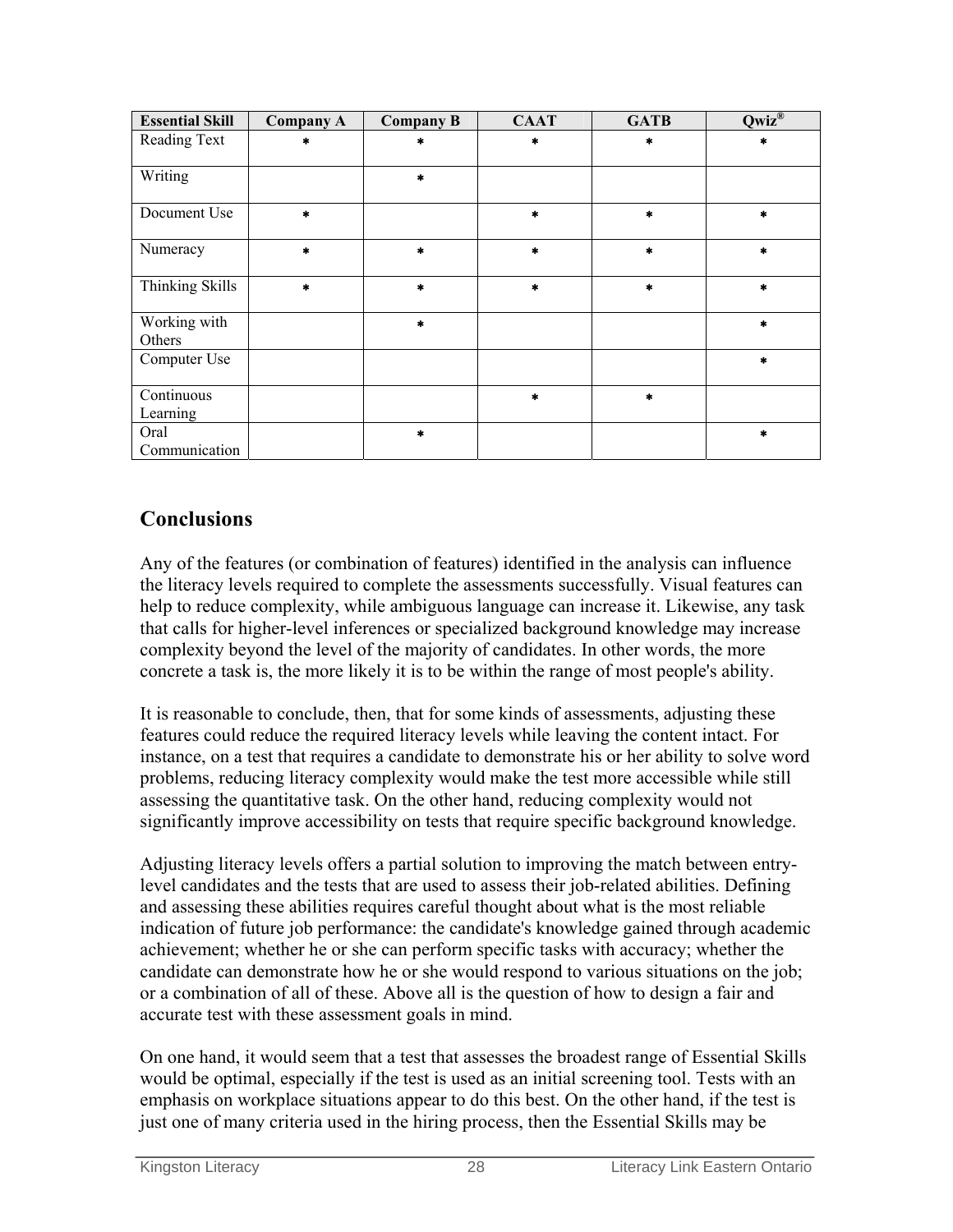assessed elsewhere, such as through an interview or demonstration of work. The accessibility and fairness of the pre-employment test depends on a balanced consideration of all of these factors.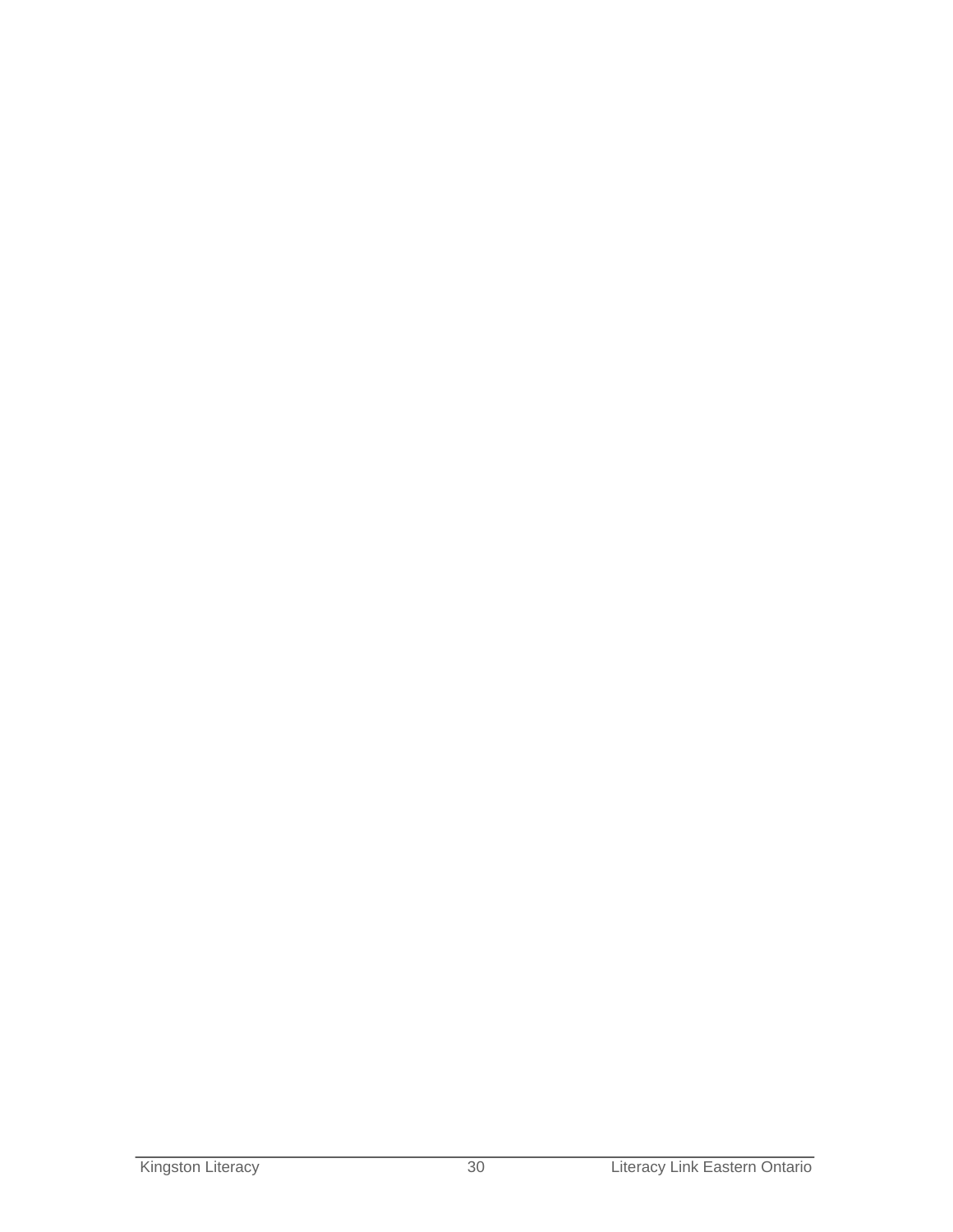# <span id="page-34-0"></span>**Test Review**

#### **Introduction**

The test review examines five locally administered pre-employment tests. Three of these are commercial products developed by professional test publishers and include the General Aptitude Test Battery (GATB) the Canadian Adult Achievement Test (CAAT), and the call centre assessments produced by the Qwiz<sup>®</sup> Corporation. The remaining two assessments were designed in-house by the employer. Examination of the tests focuses on the literacy skills needed to complete them successfully, and whether specific test features, such as language level and use, and visual presentation, are reasonably consistent with the skill levels required for an entry-level position. In addition to literacy features, the test review includes a summary of which of the nine Essential Skills the tests assess. The review concludes with a short summary of the Test of Workplace Essential Skills (TOWES), a test designed specifically to assess Essential Skills used in the workplace, with attention paid to the skills and skill level requirements for entry-level jobs.

Essential Skills literature describes an entry-level position as any occupation that can be entered with a high school diploma or less. The National Occupational Classification (NOC) profiles 150 of these occupational groups, which are included in skill levels C (Secondary school and/or occupation-specific training) and D (short demonstration of work or on-the-job training) of the NOC.<sup>3</sup> These jobs have been cross-referenced with Essential Skills to create Essential Skills Profiles, which provide a full description of the most important Essential Skills for a specific job as well as the level of complexity required to perform them successfully.<sup>4</sup> Examples of occupations in this category include manufacturing operators, assemblers and labourers, office equipment operators, food and beverage service workers, material handlers and shipping/receiving clerks.

#### **Review Format**

#### **Description**

Each of the tests is described in terms of its position in the testing marketplace (whether it is developed in-house or by a test publisher), what it is intended to assess, its content and format, how it is administered and scored, and whether it is norm-referenced.

#### **Language and Literacy Features**

Three general questions underpin the content analysis of the tests:

 $\overline{a}$  $3$  Detailed information on these occupational classifications is found at the NOC Web site at: http://www23.hrdc-drhc.gc.ca/2001/e/generic/welcome.shtml 4

Essential Skills Profiles are found at: http://www15.hrdc-drhc.gc.ca/English/general/all\_profiles.asp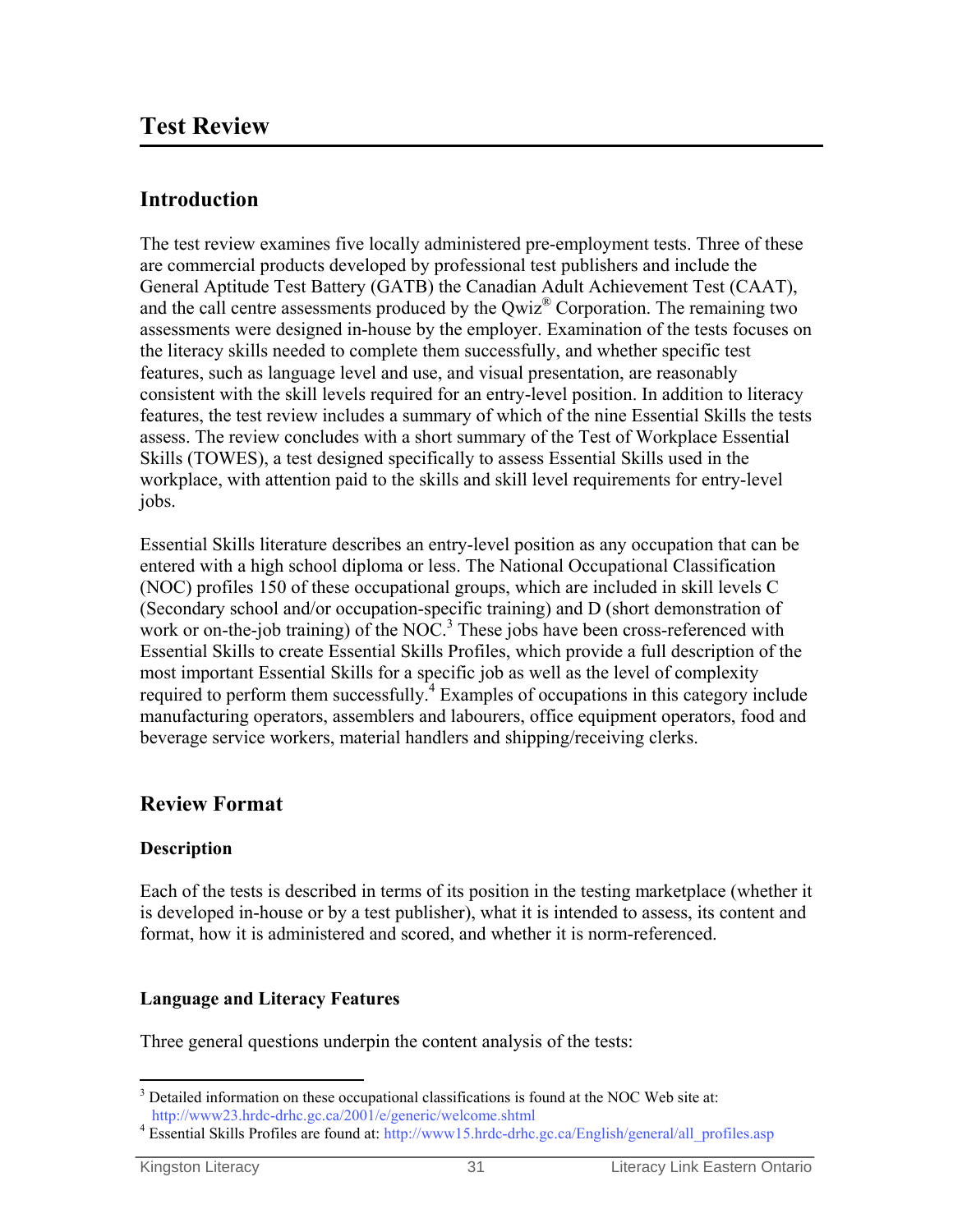- What do the test questions require the job candidate to do or to demonstrate?
- Are these expectations communicated clearly?
- Are the expectations reasonable for an entry-level candidate?

Test content, including written instructions, is examined for language and literacy features that may not be easily understood or interpreted by a job candidate. Unclear instructions are open to misunderstanding. Lack of clarity may result from awkward or vague sentence structure or the use of sophisticated vocabulary where a simpler word would do. In other cases the question may be stated clearly, but it assumes the candidate's ability to call upon background knowledge or make inferences in ways that aren't obvious. In short, a question may contain a subtext that the candidate must understand and navigate in order to answer it correctly. The test analysis employs a range of methods which together create a profile of the literacy features of each test.

#### **1. Readability of text**

To put the test language into an age and grade-level context, it is analyzed using two readability tools — the Fry Readability<sup>5</sup> program, which calculates the age level at which text can be read and understood, and the Flesch-Kincaid Grade Level program, which rates text on a U.S. grade school level. Both Fry and Flesch-Kincaid analyze text according to the number of syllables per word and the number of words per sentence. They are useful in that they help to describe the text in ways that are familiar to most people, and as such are used as an initial measure. Their accuracy is limited, however, in that they do not address what a reader is required to do with the text. As well, consistent results using these tools generally require a text sample of about 100 words, or a short paragraph. The question and answer formats of some tests do not provide a prose sample this size. Additionally, content may be arranged graphically in tables, charts or diagrams, and cannot be scanned by conventional readability programs.

#### **2. Reading levels**

To link the readability analysis to adult literacy levels, sections of each test is also analyzed using the Essential Skills and International Adult Literacy Survey (IALS) literacy complexity levels. Typically, Essential Skills complexity levels for Reading Text, Document Use and Writing fall in the  $1 - 3$  range for entry-level jobs. Occasionally a Level 4 or 5 is assigned for specific tasks. The International Adult Literacy Survey results show that over seventy-five percent of the Canadian population has literacy proficiency levels that range from Levels  $1 - 3$ , and that over forty percent are at Levels 1 and  $2<sup>6</sup>$ Accordingly, pre-employment tests (which may be used to screen for entry-level positions) and which require literacy proficiency beyond Level 3, are of particular interest to this study.

<sup>&</sup>lt;u>.</u> <sup>5</sup> Fry and Flesch-Kincaid are widely available tools that assign age and grade scores to text passages.

<sup>6</sup> *Assessing the Complexity of Literacy Tasks* © National Literacy Secretariat, 2003 is a comprehensive guide intended to help information designers understand the ability levels of the Canadian population in the areas of prose, document and quantitative literacy. The guide provides a model for assessing the complexity of literacy tasks and includes an explanation of its terms. This test review uses some of these terms and methods for analysis.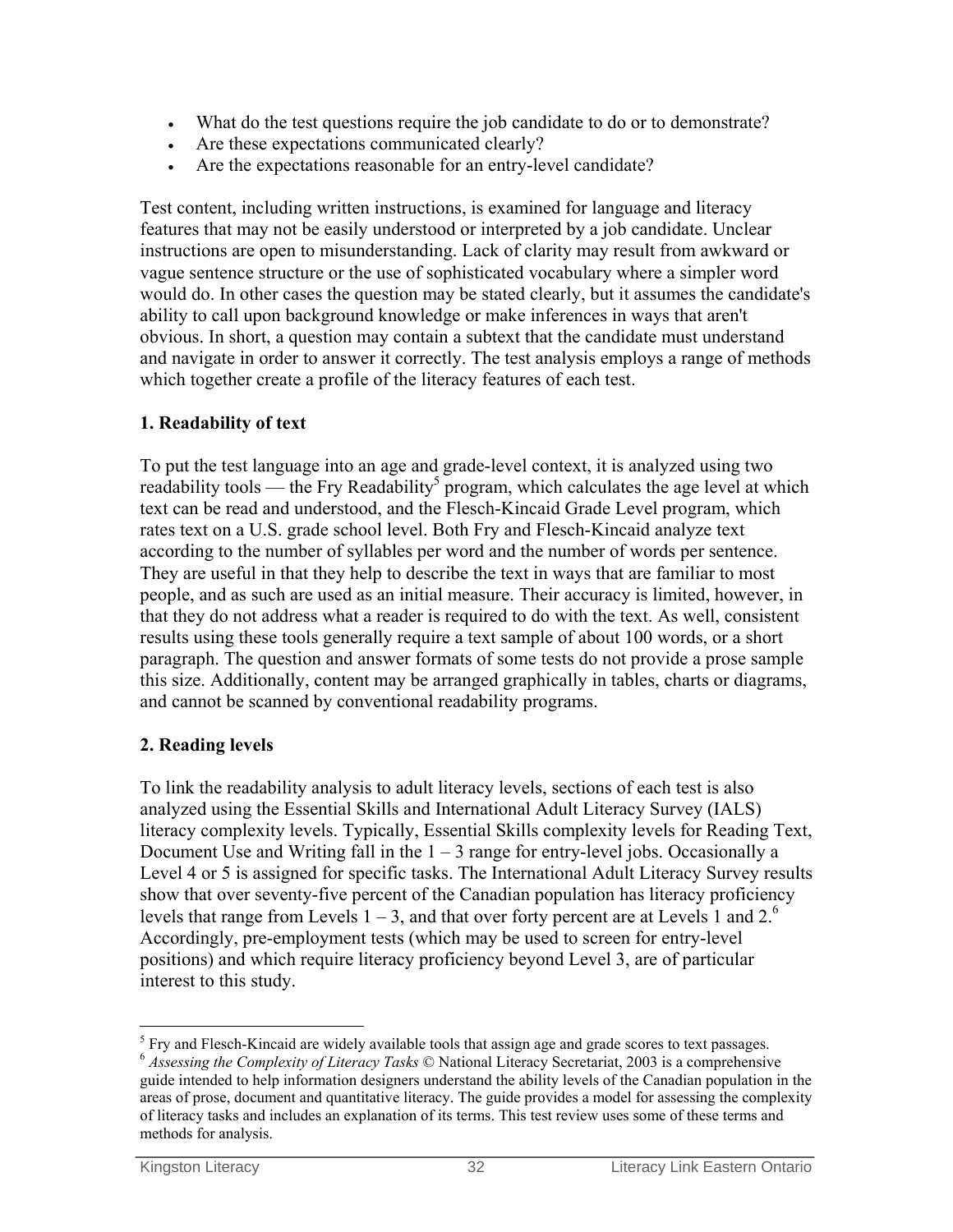The IALS and Essential Skills scales are compatible. The Essential Skills complexity ratings for Reading Text refer to prose passages, and a separate complexity scale is provided for Document Use. The IALS literacy complexity levels refer to Prose, Document and Quantitative Literacy on a single scale. The scales provide similar information, but because of their different structures, they sometimes generate slightly different scores for the same text sample. Finally, it must be noted that the assigned levels are approximations based on the criteria in the rating scales and the format and content of the test itself. Where significant discrepancies in assigning levels arise, they are discussed in the test review. For a full description of the Essential Skills and IALS Complexity Levels, see Appendices A and B.

### **3. Discussion of complexity**

A discussion of the complexity of the literacy tasks explains how some of the higher literacy levels assigned to test content were determined.As Evetts and Gauthier (2003) have shown, assessing literacy complexity levels requires a text (passage or document to be read) and instructions about what to do with the text (literacy task or test question). Two kinds of text appear most frequently in the assessments under review. Kinds of text and associated literacy tasks are described in the table that follows:

| Kind of text | <b>Features</b>                                                                                             | <b>Kind of task</b>                                                                                                                                                                                                                                                                                         |
|--------------|-------------------------------------------------------------------------------------------------------------|-------------------------------------------------------------------------------------------------------------------------------------------------------------------------------------------------------------------------------------------------------------------------------------------------------------|
| Prose        | Continuous passages of<br>text organized in sentences<br>and paragraphs                                     | • Locate, understand and use information<br>from texts such as news and magazine<br>articles, instructions, manuals,<br>regulations<br>• Perform a quantitative task such as<br>finding the information needed to<br>calculate the answer to a word problem,<br>where numbers are embedded in prose<br>text |
| Documents    | Text organized into<br>structures such as lists and<br>tables or arranged spatially<br>on maps and drawings | • Locate and use information from texts<br>(documents) such as forms, schedules,<br>maps, tables, graphs<br>• Perform a quantitative task such as<br>balancing a checkbook, calculating<br>times according to a schedule, or<br>calculating an amount, where numbers<br>are embedded in document structures |

Quantitative literacy tasks (numbers embedded in text) are included in a separate category on the IALS literacy complexity scale. A description of the kinds of text found in each of the five assessments is included in the reviews.

Conditions that influence higher complexity ratings include the degree to which the test question is clear and direct, the adequacy of the information needed to answer it, whether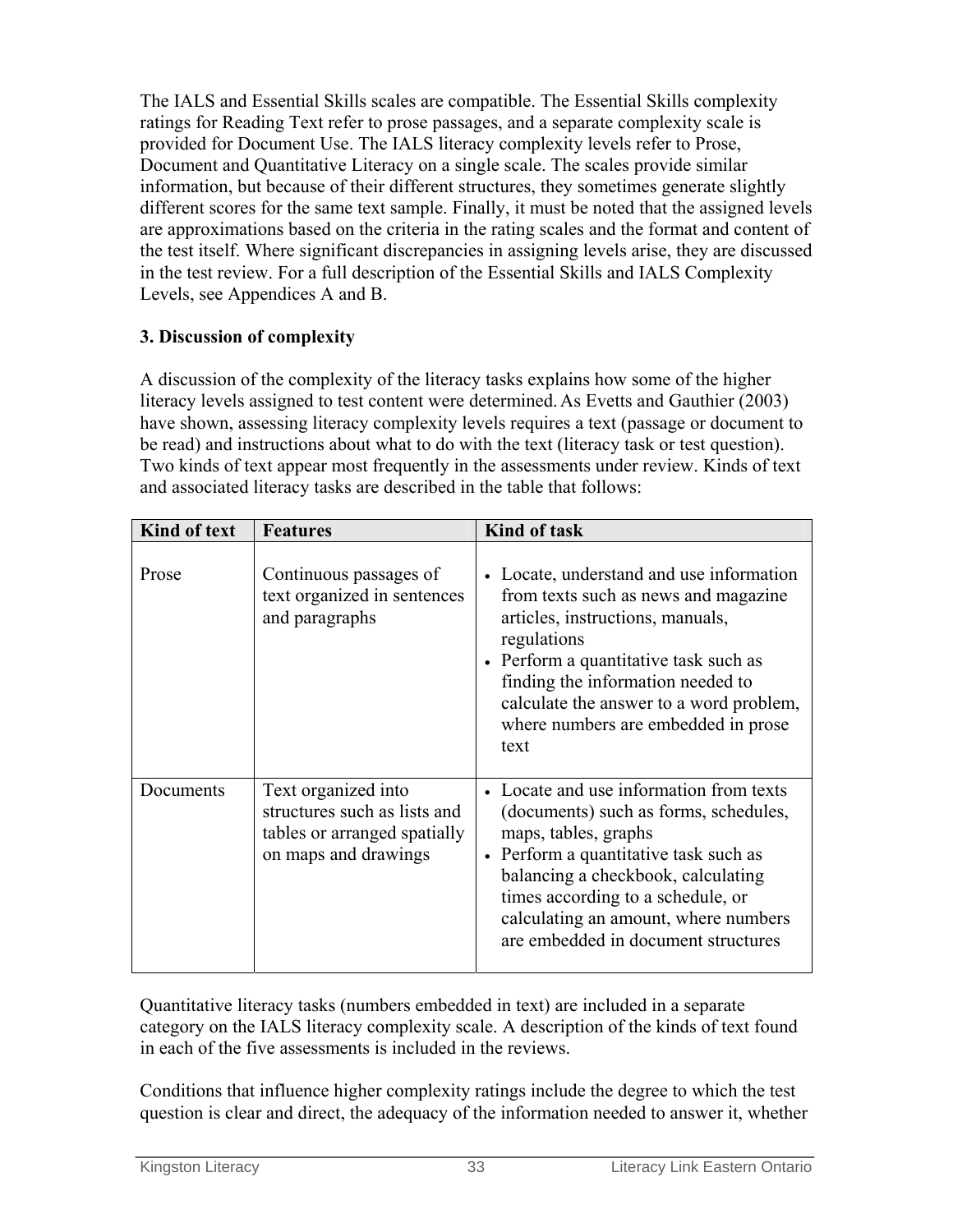inference and background knowledge are required, and whether there is distracting information (either in the question or the text) that may produce a wrong answer.

Rating the complexity of some tasks is particularly imprecise, especially where inference and background knowledge are required. There is no clear line between what is considered general background knowledge, to which most people have access, and specialized knowledge. For instance, in a multiple choice vocabulary test, a candidate may be asked simply to "choose the best answer." The question is clear and all of the necessary information is provided, suggesting that the task has a relatively low degree of complexity. However, to successfully complete this task the candidate needs a fairly sophisticated vocabulary to draw upon. Similarly, inference, which is sometimes described as "reading between the lines," is a cognitive skill critical for proficient reading (Evetts & Gauthier). But degrees of inference can be difficult to assess, as at higher levels they become increasingly abstract.

In other instances, such as rating the complexity of test instructions, the literacy task is only implied. Isolated instructions, like those found in the Owiz<sup>®</sup> assessments, have no task attached to them. Rather, it is implied that candidates are to read and understand the contents of these passages in order to proceed through the simulations that follow. It should be noted that the Essential Skills and IALS complexity rating scales refer to the skills needed to navigate authentic documents, such as pamphlets and brochures, application forms or other informational reading materials. Tests, on the other hand, are constructions which do not always fit with this model.

### **Essential Skills**

Finally, the test review links the assessments to the Essential Skills. With the exception of TOWES, none of the tests under review has been specifically designed to assess the Essential Skills used in a workplace setting. All of the tests, however, assess Reading Text and Numeracy, and most assess Document Use. The test analysis examines the extent to which they assess these and the other Essential Skills, and at what level.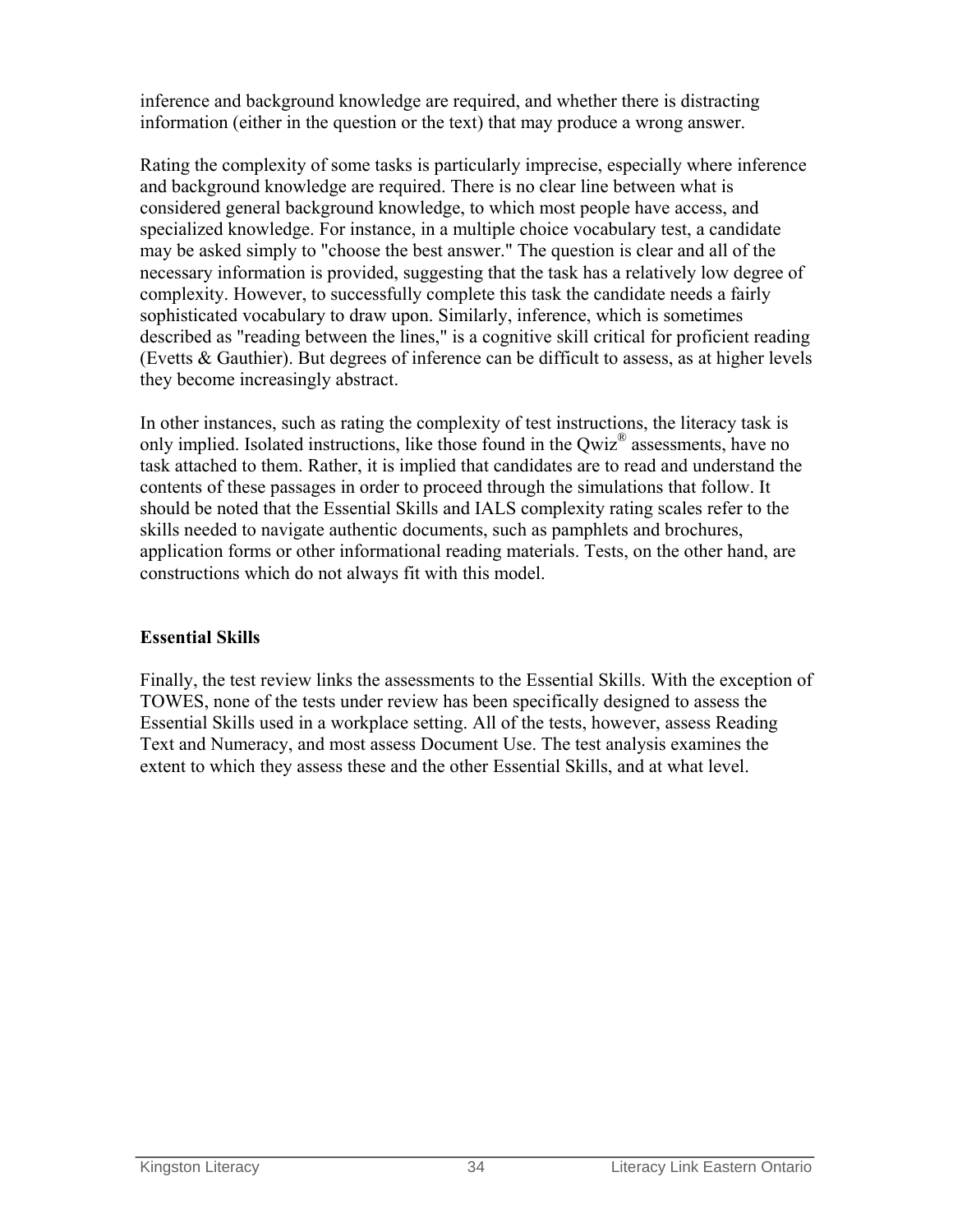# **Test Profiles**

| <b>Assessment</b>  | Format                                                                 | <b>Visual</b><br><b>Features</b>                                                                                                   | <b>Instructions</b>                                                                                                               | <b>Emphasis</b>                  |
|--------------------|------------------------------------------------------------------------|------------------------------------------------------------------------------------------------------------------------------------|-----------------------------------------------------------------------------------------------------------------------------------|----------------------------------|
| <b>Company A</b>   | Question and<br>answer<br>Pencil and paper                             | n/a                                                                                                                                | Unclear for word<br>problems<br>Questions allowed<br>during test for<br>support                                                   | Problem solving                  |
| <b>Company B</b>   | Question and<br>answer<br>Pencil and paper                             | n/a                                                                                                                                | Few instructions<br>but tasks are clear                                                                                           | Decision making<br>and judgement |
| <b>CAAT</b>        | Question and<br>answer<br>Pencil and paper<br>Separate answer<br>sheet | Large blocks of<br>text in reading<br>comprehension<br>No section<br>headings to assist<br>reader                                  | Adequate, with<br>one exception                                                                                                   | Academic<br>knowledge            |
| <b>GATB</b>        | Question and<br>answer<br>Pencil and paper<br>Separate answer<br>sheet | Use of boldface<br>print clearly<br>identifies questions<br>Visual/perceptual<br>sections with no<br>text                          | Lengthy<br>instructions<br>Instructions read<br>aloud by test<br>administrator<br>Questions allowed<br>during test for<br>support | Aptitudes and<br>abilities       |
| $Qwiz^{\circledR}$ | Online                                                                 | Onscreen<br>documents clearly<br>divided according<br>to content<br>Instructions<br>include graphics of<br>simulation<br>documents | Lengthy<br>instructions not<br>supported by audio<br>Cannot refer back<br>to instructions<br>during simulation                    | Multiple tasks<br>under pressure |

Although TOWES is not formally reviewed, its emphasis is on the Essential Skills.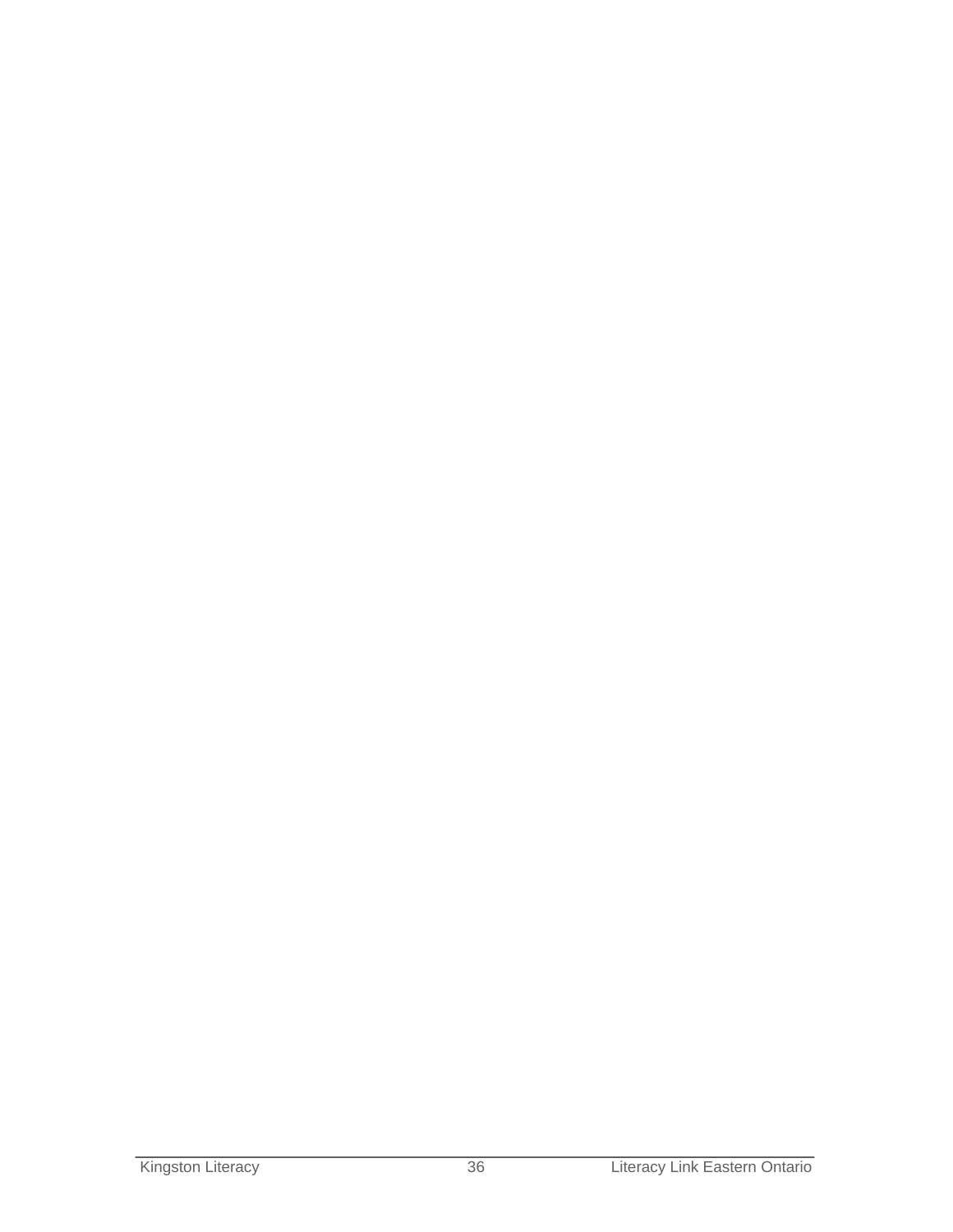The aptitude test used by this company was designed in-house and was last revised in 2002.

## **Description**

The test is administered by pencil and paper before an interview. It is used to assess a range of job-related skills, including literacy, numeracy, thinking/reasoning skills and common sense.

The test consists of 75 items for a possible score of 50 points. Test questions include:

- 7 simple calculations (add, subtract, multiply, divide)
- 7 word problems
- a multiple choice spelling assessment (2, 3 and 4-syllable work-related words)
- 50 data-accuracy (clerical) items (25 strings of letters and 25 strings of numbers) in which applicants are asked which pairs of letter/number sets are the same

Writing skills are not assessed by the test. Single word and short answer replies are required. Applicants have 30 minutes (more if needed) to complete the test without the use of a calculator. They may ask questions and have instructions explained verbally if needed. The test is not norm or criterion-referenced, and has not been assessed for reliability or validity. A score of 80 percent (10 or fewer wrong answers) is considered the acceptable cut-off for applicants.

## **Readability**

Kinds of text found in Company A assessment

| <b>Prose</b>   | <b>Document</b>    |
|----------------|--------------------|
| Instructions   | Data matching form |
| Word problems  | (numbers)          |
| Cloze passages | Data matching form |
|                | (names)            |
|                | Word lists         |

Flesch-Kincaid and Fry readability scores for test instructions and word problems are shown in the table that follows. Average scores appear in the top row and the range, in parenthesis, in the bottom row.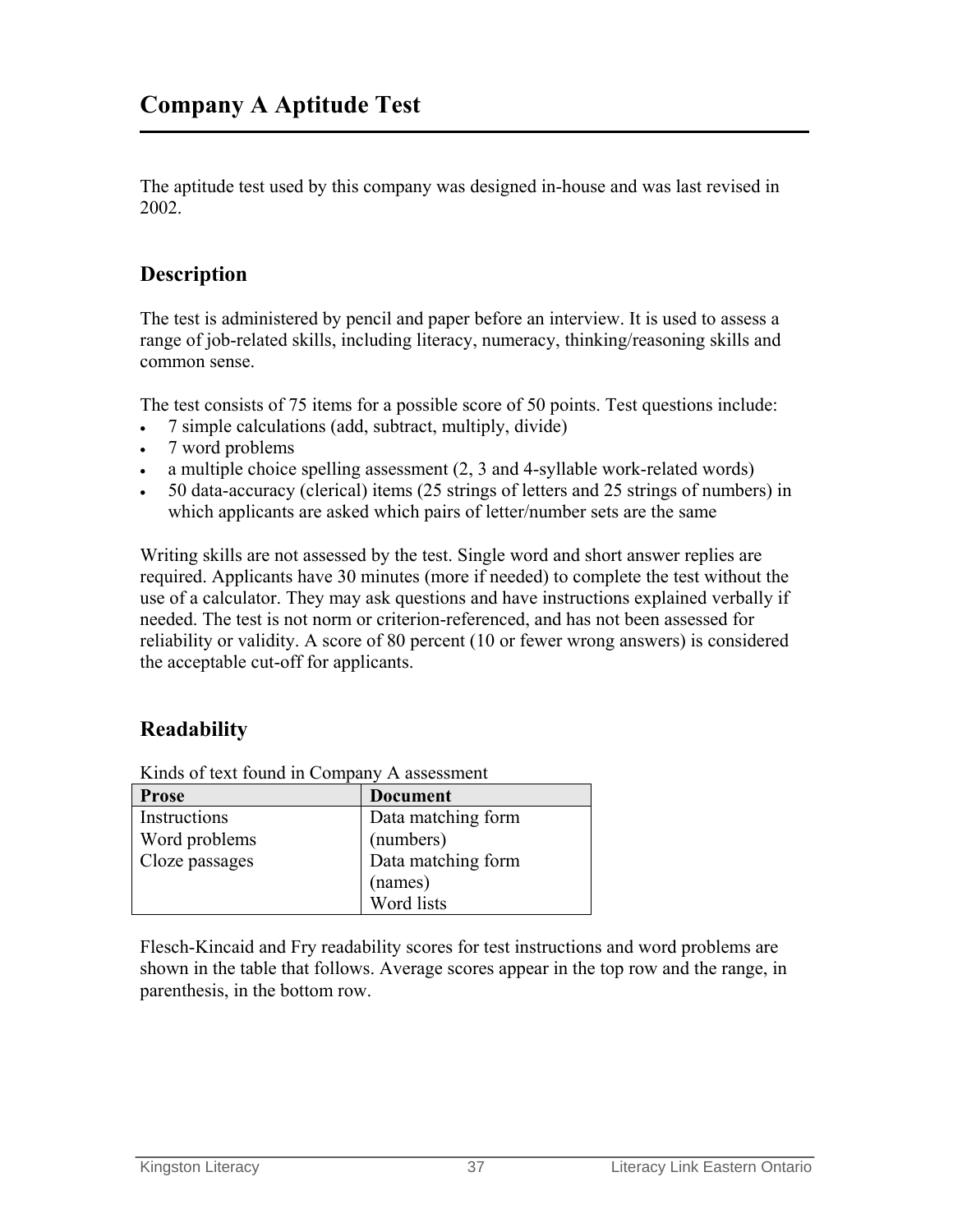| $1.00011$ $1.1110010$ $0.1101$ $1.1$<br>$\sim$ |                               |           |  |  |
|------------------------------------------------|-------------------------------|-----------|--|--|
| <b>Text</b>                                    | <b>Flesch-Kincaid</b> (Grade) | Fry(Age)  |  |  |
| Instructions                                   | $10.4*$                       |           |  |  |
|                                                | $(0 - 12)$                    | (12 - 20) |  |  |
| Word Problems                                  |                               |           |  |  |
|                                                | $(5.5 - 12)$                  | 7 - 15    |  |  |

Flesch-Kincaid and Fry Readability scores for Company A assessment

<sup>∗</sup> Note that Flesch-Kincaid analysis may be inconsistent because of the small sample size. The instructions have been grouped to create a passage of prose text. Individually, the instructions range from 0 (sample too small to rate) to 12.4.

# **Literacy Complexity Levels**

Essential Skills and IALS complexity ratings have been assigned to similar text samples, and are as follows:

| <b>Text</b>   | <b>Reading</b> | <b>Document Use (3 dimensions)</b> |                                   |                   |
|---------------|----------------|------------------------------------|-----------------------------------|-------------------|
|               |                | Document<br>complexity             | Finding / entering<br>information | Using information |
| Word          | $1, 2, 3, 3+$  |                                    |                                   |                   |
| Problems      |                |                                    |                                   |                   |
| Spelling      |                |                                    |                                   |                   |
| Data matching |                |                                    |                                   |                   |

Essential Skills complexity levels for Company A assessment

| <b>IALS Literacy Complexity levels for Company A assessment</b> |  |  |
|-----------------------------------------------------------------|--|--|
|                                                                 |  |  |

| <b>Text</b>   | <b>Prose</b> | <b>Document</b> | Quantitative |
|---------------|--------------|-----------------|--------------|
| Word Problems |              |                 |              |
| Spelling      |              |                 |              |
| Data Matching |              |                 |              |

Level 3+ complexity ratings result from the ambiguous wording of the text, not the tasks themselves

### **Discussion**

The low to medium age, grade and complexity levels shown in the tables help to describe the Company A assessment as a straightforward series of tasks in which most of the necessary information is readily available. The arithmetic, spelling and clerical sections are similar to job-related activities.

However, the readability scores and complexity scales do not fully describe some areas where unclear communication could present problems to a job candidate. These problems can be described as gaps between what the assessment requires the candidate to do and what is actually communicated in the assessment language. In some cases higher level inferences are required to understand the task, and in others inadequate or missing information can mislead or cause confusion.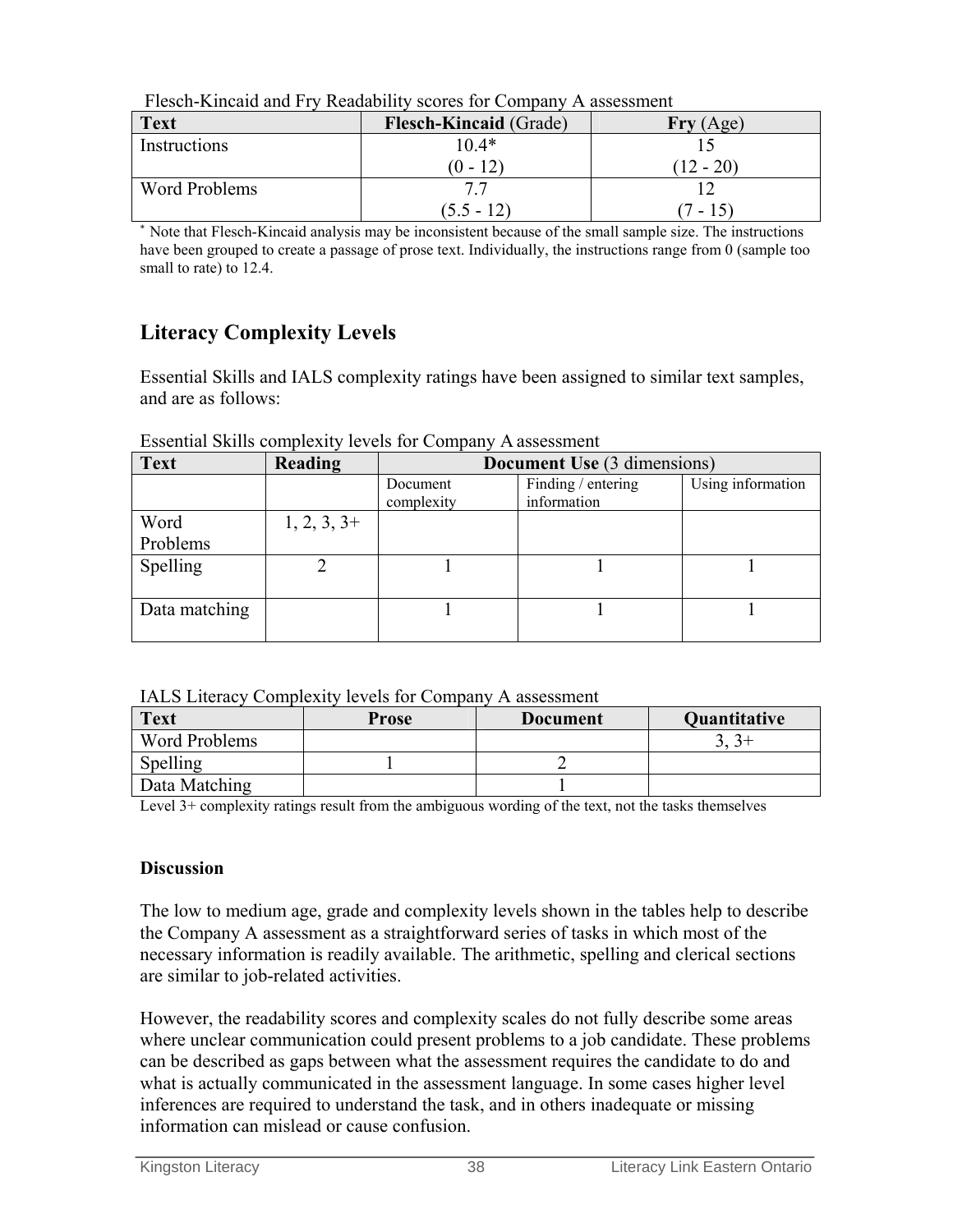A description of these areas of difficulty follows. It should be noted as well that the reason they are not reflected in the Essential Skills and IALS complexity scales is likely because these scales refer most often to authentic documents that a candidate may encounter. An assessment, on the other hand, is a construction, sometimes designed to test a candidate's thinking and reasoning skills in ways that authentic text usually does not.

The first difficulty a candidate may encounter in the Company A assessment applies to all seven of the word problems, and has to do with word meaning. Preceding the word problems are seven arithmetic problems in which candidates are asked to "calculate" answers. Instructions for the word problems, on the other hand, direct the candidate to "answer" the questions. A candidate might reasonably assume that "calculate" and "answer" mean roughly the same thing. He or she might also assume that the term "word problem" refers to a quantitative task that requires a numeric calculation. Some of the word problems, however, do not require numeric calculations. They might be more accurately described as lateral thinking puzzles, since the answers can be reasoned without a calculation. Moreover, some of the questions contain numbers or quantities that distract from what the question is really asking.

Individual word problems require a candidate to make similar inferences where the given information is insufficient or ambiguous. In most cases, not quite enough information is provided to make the task concrete. The result is that the candidate must supply this information through inference or through the confidence of background knowledge of how the question "works." Sometimes a candidate is required to simply make a guess, because the given information could logically lead to more than one correct answer.

# **Essential Skills**

The Essential Skills assessed by the Company A test are shown in the tables that follow.

| <b>Essential Skill</b> | <b>Dimension</b>                | Level               |
|------------------------|---------------------------------|---------------------|
| <b>Reading Text</b>    | No dimensions for this category | $1, 2$ and<br>$3+*$ |

| <b>Essential Skill</b> | <b>Dimension</b>             | Level |
|------------------------|------------------------------|-------|
| Document Use           | Complexity of                |       |
|                        | document                     |       |
|                        | finding/entering information |       |
|                        | information use              |       |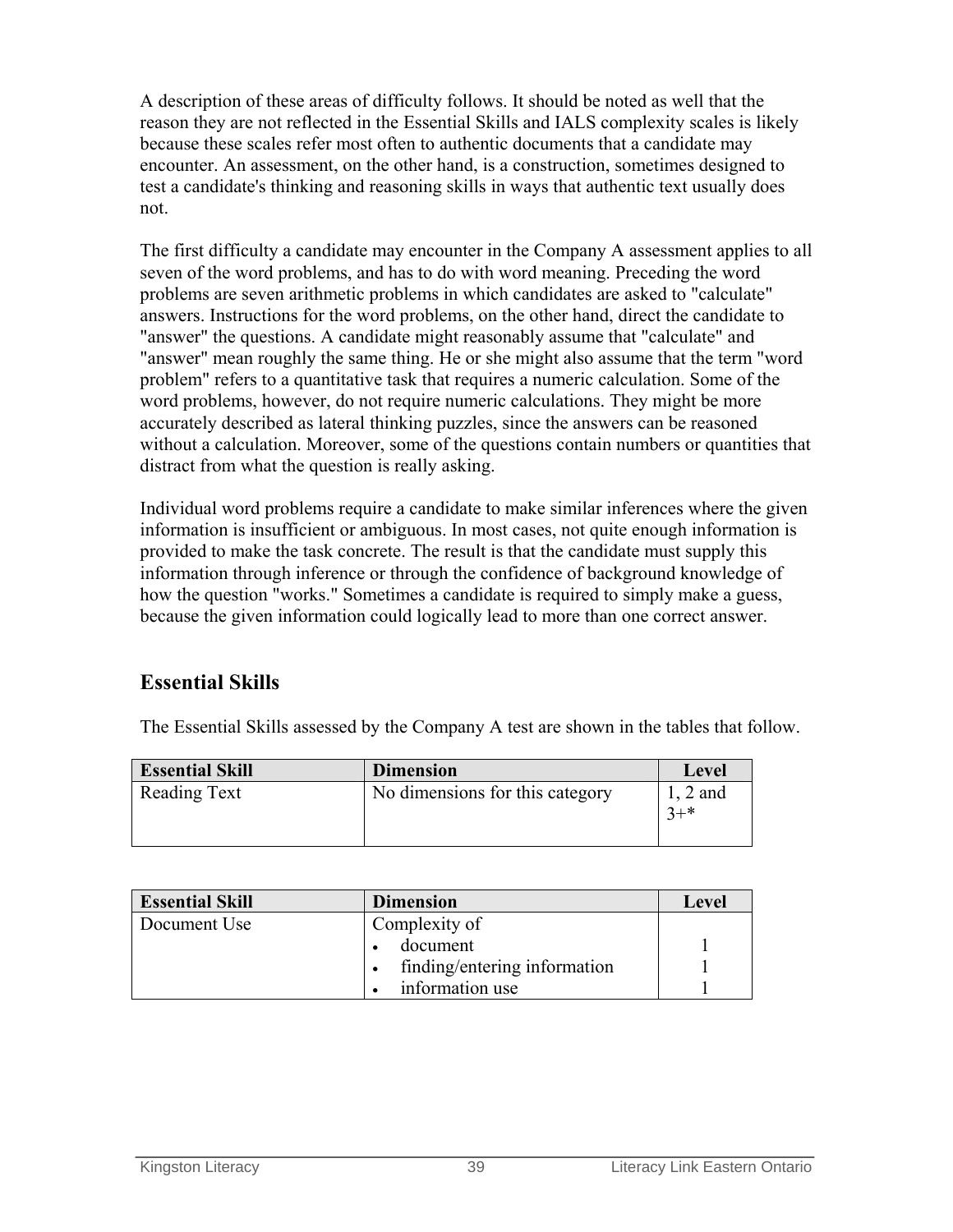| <b>Essential Skill</b>    | <b>Dimension</b>                   | Level        |
|---------------------------|------------------------------------|--------------|
| Numeracy                  |                                    |              |
| (1) Numerical calculation |                                    |              |
| Money math                | Operations required<br>Translation | 1, 2<br>1, 2 |
| Data analysis             | Operations required<br>Translation | 1, 2<br>1, 2 |

| <b>Essential Skill</b> | <b>Dimension</b>                                             | Level                                       |
|------------------------|--------------------------------------------------------------|---------------------------------------------|
| Thinking Skills        | Complexity of                                                |                                             |
| Problem solving        | problem<br>identifying problem<br>identifying solution steps | $1, 2, 3^*$<br>$1, 2$ and 3<br>$1, 2$ and 3 |

\*Level 3 complexity ratings result from the ambiguous wording of the text, not the tasks themselves.

#### **Comments**

Four Essential Skills are assessed by this test: Reading Text, Document Use, Numeracy and Thinking Skills. Note that for Numeracy and Thinking Skills, only some of the dimensions are identified by the test.

Except for the word problems, the test uses a vocabulary similar to what might be used in the workplace. As well, spelling, arithmetic and clerical exercises are either similar to job-related activities or assess abilities necessary for the job. However, since there is no workplace context, links to the Essential Skills are approximate, and the levels of complexity are estimates.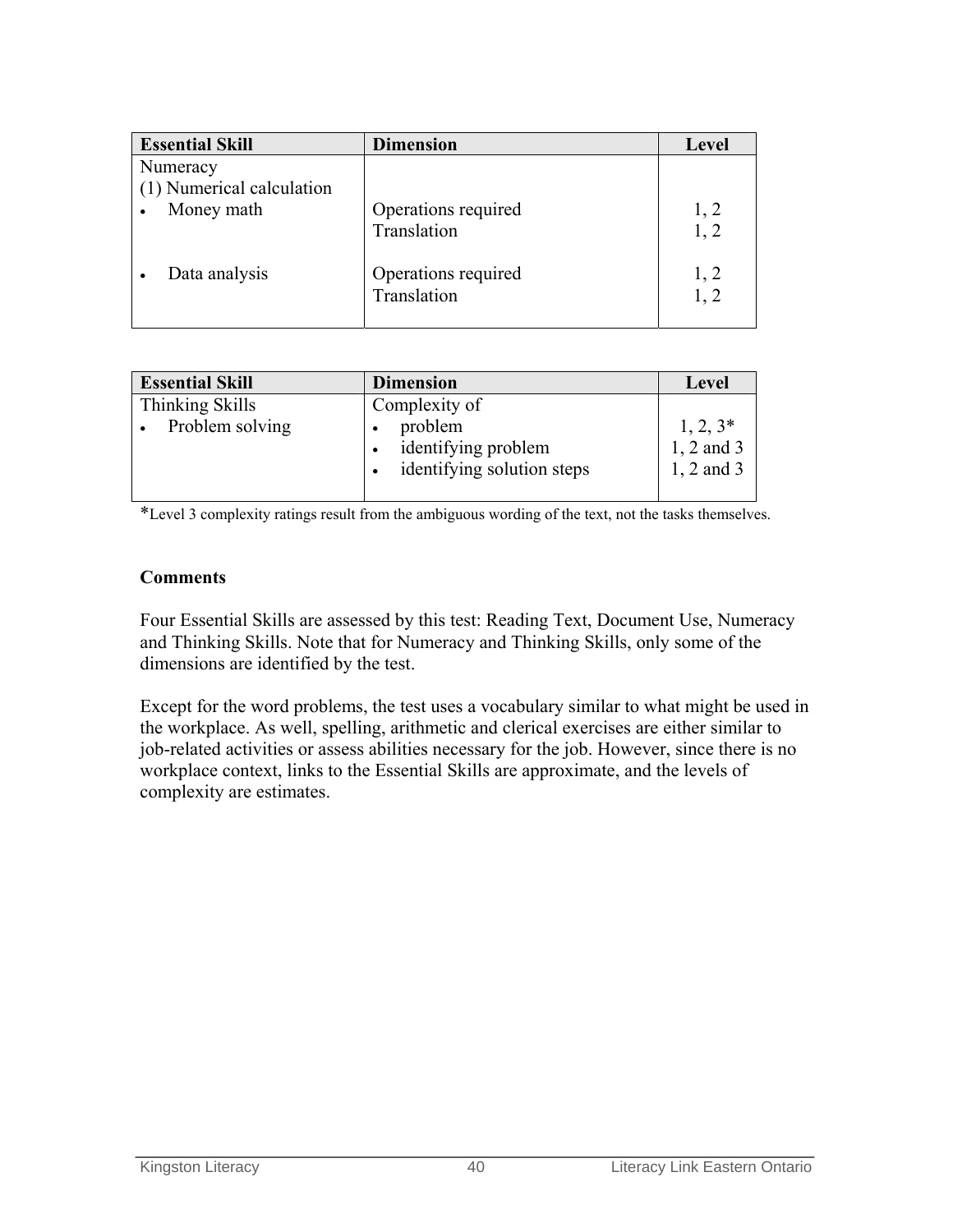This assessment was designed in-house and has been in use for about one and a half years.

# **Description**

The test is administered by pencil and paper before an interview. It is used to identify people who are best suited to the job, and assesses a number of job-related skills including literacy, numeracy and thinking/reasoning skills.

It consists of 20 multiple-choice questions:

- 5 word problems
- 5 vocabulary questions
- 5 spelling questions
- 5 situational judgement questions

There is also a written component. Candidates are asked to write a short (100 words or less) paragraph describing what three specific job attributes mean to them and what additional attributes they would bring to the job if successful.

The test has a possible score 20 points. The writing component is not scored. It is used to assess whether the candidate can communicate clearly in writing with reasonably good sentence structure and spelling. An overall score of 70 percent on this pre-screening test is considered an acceptable cut-off for candidates. Candidates are given 20 minutes to complete it, and may ask for clarification if needed.

## **Readability**

Text in the Company B test consists entirely of prose, including the following:

- Instructions
- Word problems
- Cloze passages
- Short paragraphs (workplace scenarios)

Flesch-Kincaid and Fry readability scores for this test are shown in the table that follows. Average scores are shown in the top row and the range, in parenthesis, in the row below. Instructions refer only to the writing task. The word problems have no heading or instructions; the situations have instructions incorporated into them.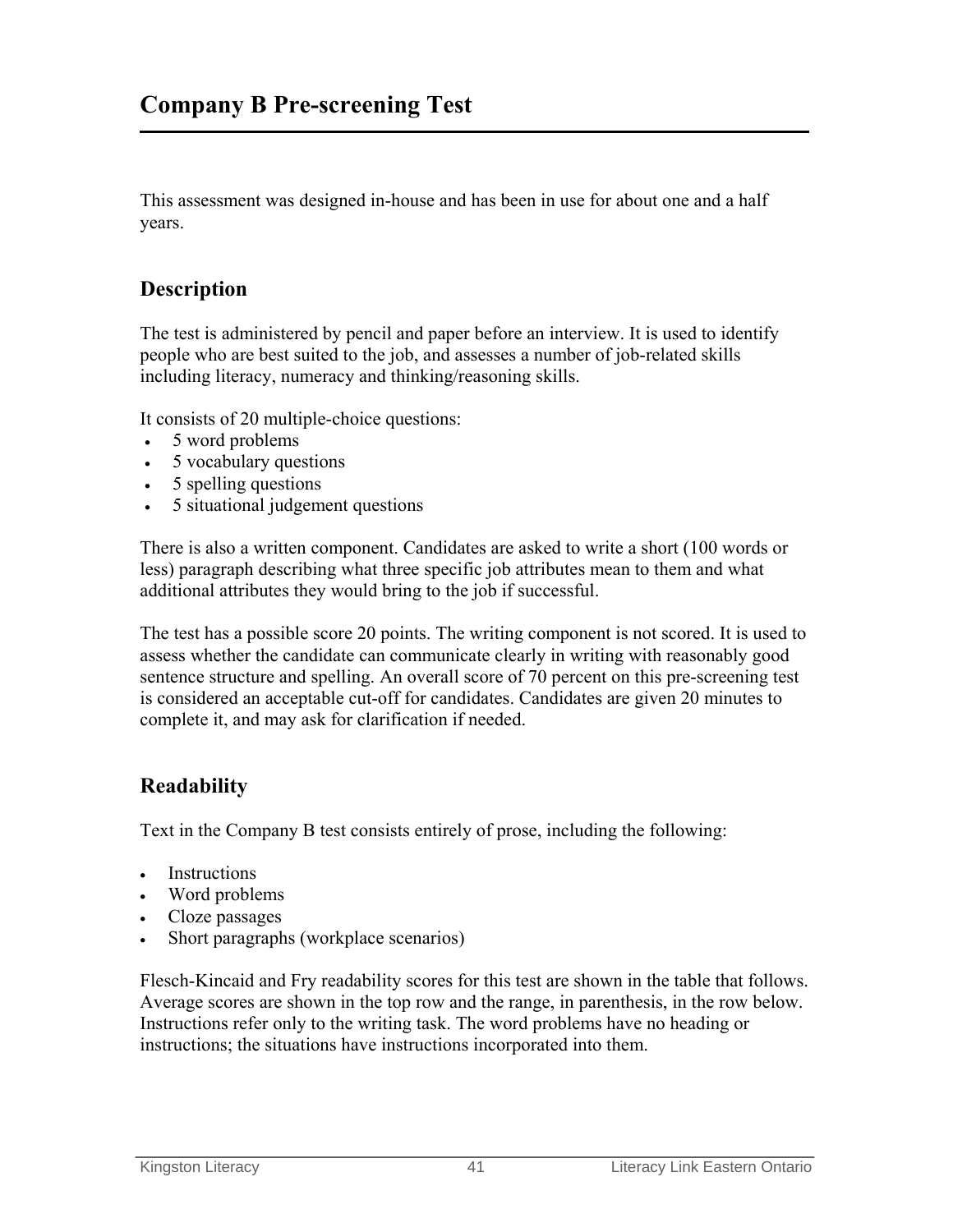| <b>Text</b>         | <b>Flesch-Kincaid</b> (Grade) | Fry(Age)    |
|---------------------|-------------------------------|-------------|
| Instructions        | 9.8                           | 14          |
|                     |                               |             |
| Word problems       | 90                            | 14          |
|                     | $(6.7 - 12.0)$                | $(11 - 18)$ |
| Workplace scenarios | 8.2                           |             |
|                     | $(6.8 - 8.8)$                 | $(11 - 13)$ |

Flesch-Kincaid and Fry Readability scores for Company B assessment

Essential Skills and IALS complexity scores are shown in the following tables. Numbers in boldface indicate more frequent scores.

Essential Skills reading complexity levels for Company Bassessment

| <b>Text</b>       | Level |
|-------------------|-------|
| Word problems     |       |
| Vocabulary        |       |
| Spelling          |       |
| <b>Situations</b> |       |

Essential Skills Writing Complexity levels for Company B assessment

| <b>Dimension</b>              | Level |
|-------------------------------|-------|
| Length and purpose of writing |       |
| Style and structure           |       |
| Content of writing            |       |

IALS Literacy Complexity levels for Company B assessment

| <b>Text</b>       | <b>Prose</b> | Quantitative |
|-------------------|--------------|--------------|
| Word problems     |              |              |
| Vocabulary        |              |              |
| Spelling          |              |              |
| <b>Situations</b> |              |              |

### **Discussion**

A couple of features distinguish this assessment from the others under review. First, the text is entirely prose. Second, it is the only assessment to include a writing component. The content of the writing task is assigned a level 3 complexity rating because it is nonroutine (Essential Skills writing complexity scale).

Also notable in this assessment are either the absence of instructions or their integration into the text. Nevertheless, reading complexity levels remain in the  $2 - 3$  range, since little inference is needed to determine what the tasks are requesting. The word problems are largely self-explanatory, as the question is stated clearly at the end of each of these. Similarly, each situation asks the candidate directly how he or she would respond. Spelling and vocabulary include brief instructions, and the writing assignment is explained in a short paragraph. There are no literacy features that would present difficulty to a job candidate.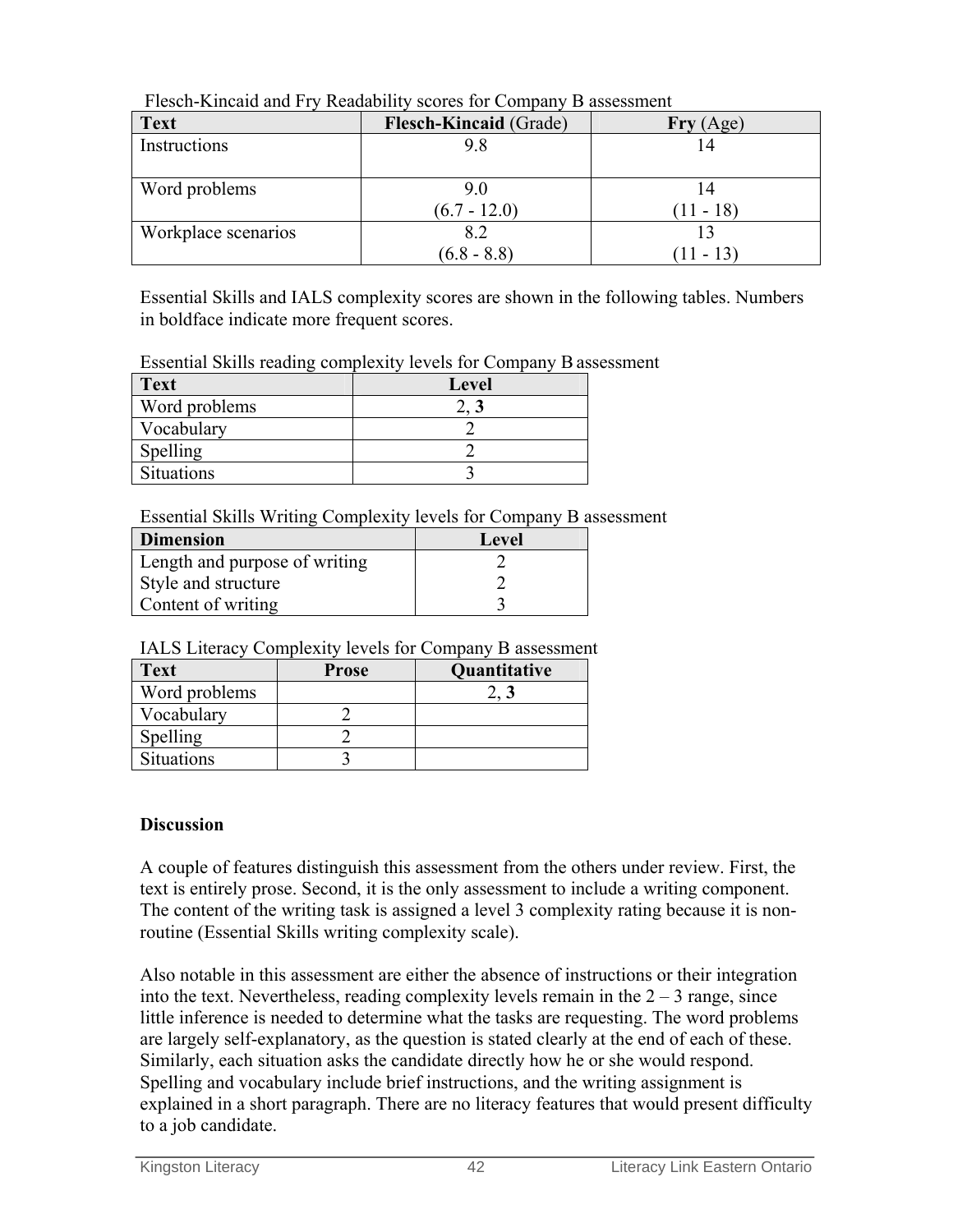# **Essential Skills**

The Essential Skills assessed by the Company B test are shown in the tables that follow.

| <b>Essential Skill</b> | <b>Dimension</b> | Level |
|------------------------|------------------|-------|
| Reading Text           | No dimensions    | ر په  |

| <b>Essential Skill</b> | <b>Dimension</b>              | Level |
|------------------------|-------------------------------|-------|
| Writing                | Length and purpose of writing |       |
|                        | Style and structure           |       |
|                        | Content of writing            |       |
|                        |                               |       |

| <b>Essential Skill</b>    | <b>Dimension</b>    | Level |
|---------------------------|---------------------|-------|
| Numeracy                  |                     |       |
| (1) Numerical calculation |                     |       |
| Money math                | Operations required |       |
|                           | Translation         |       |
|                           |                     |       |
| Scheduling or budgeting   | Operations required |       |
| and accounting math       | Translation         |       |
|                           |                     |       |
| Measurement and           | Operations required |       |
| calculation math          | Translation         |       |
|                           |                     |       |

| <b>Essential Skill</b> | <b>Dimension</b>                                                                                                                             | Level |
|------------------------|----------------------------------------------------------------------------------------------------------------------------------------------|-------|
| Oral communication     | Range and complexity of<br>communication functions<br>information<br>communication context<br>risk levels in failing<br>communication intent |       |
|                        |                                                                                                                                              |       |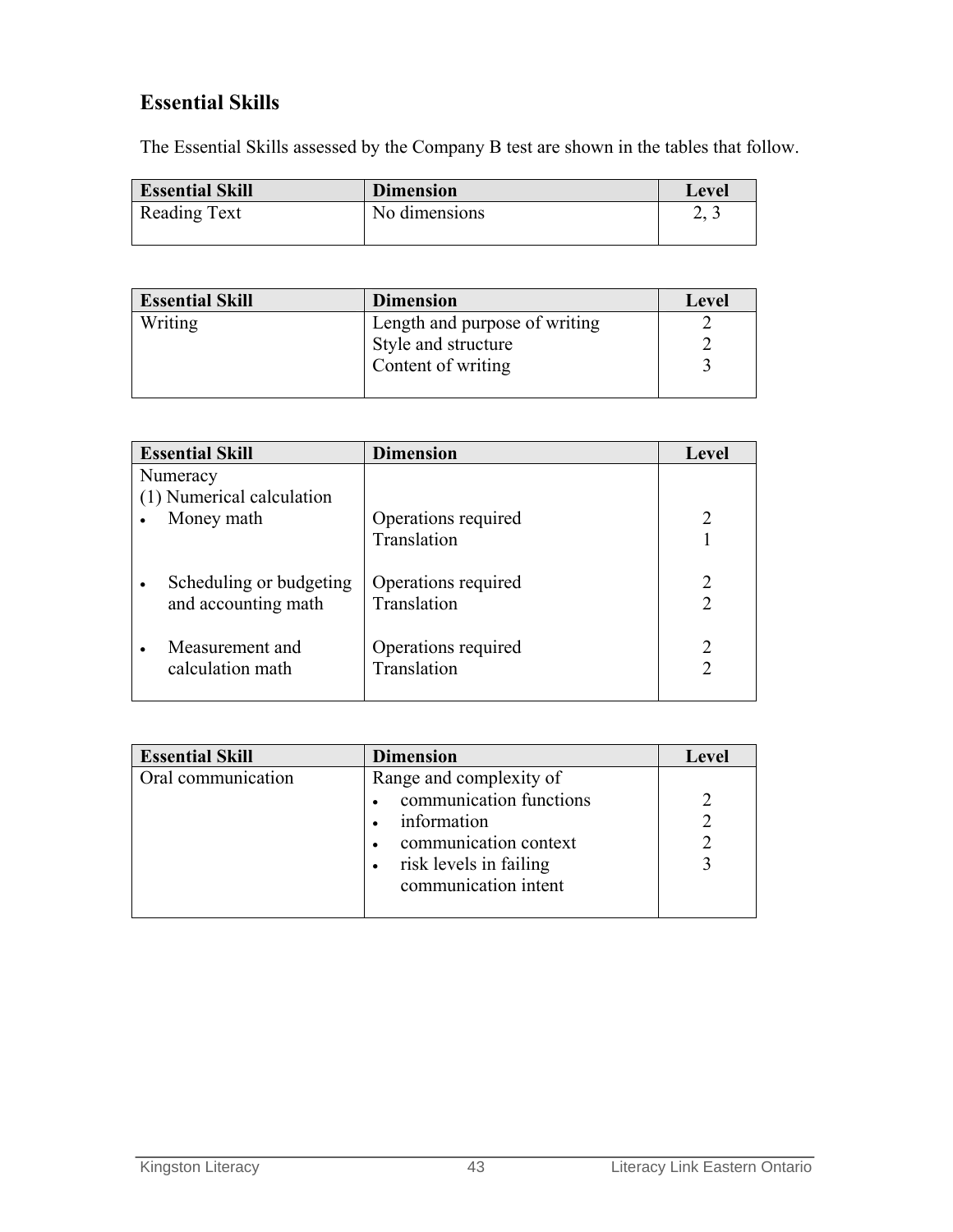| <b>Essential Skill</b>                        | <b>Dimension</b>                                                                                                                                                                                                         | Level                                                                        |
|-----------------------------------------------|--------------------------------------------------------------------------------------------------------------------------------------------------------------------------------------------------------------------------|------------------------------------------------------------------------------|
| <b>Thinking Skills</b><br>(1) Problem solving | Complexity of<br>problem<br>identifying problem<br>identifying solution steps                                                                                                                                            | 3<br>$\frac{2}{2}$                                                           |
| (2) Decision making                           | Consequence of error<br>Reversibility of decision<br>Adequacy of information available<br>Set procedure<br>Body of similar decisions<br>Judgement required                                                               | 3, 4<br>2, 3<br>$\begin{array}{c} 2 \\ 2 \\ 1 \end{array}$<br>$\overline{3}$ |
| (3) Job task planning and<br>organizing       | Variety in work activities<br>Whether task sequence is provided<br>or determined by worker<br>Whether priorities are provided<br>Extent to which work plan is<br>disrupted<br>Extent to which work plan is<br>integrated | $\frac{3}{2}$<br>$\frac{2}{3}$<br>$\overline{2}$                             |
| (4) Significant use of<br>memory              | 3 types:<br>Purposeful memorization of<br>procedures (through repetition)<br>Remembering for brief periods<br>Learning occurs through one<br>exposure                                                                    | Yes<br>Yes<br>Yes                                                            |

| <b>Essential Skill</b> | <b>Dimension</b>                 | Level      |
|------------------------|----------------------------------|------------|
| Working With Others    | No dimensions or complexity      |            |
| Types of work contexts | Work alone<br>Work independently | Yes<br>Yes |

#### **Comments**

The levels assigned to the Essential Skills are approximations. As noted elsewhere, the structure and content of a test cannot fully replicate the workplace environment on which the Essential Skills are based. However, in this brief pre-screening assessment, six of the Essential Skills are assessed: Reading Text, Writing, Numeracy, Oral Communication, Working with Others and four of the five Thinking Skills. This is due largely to the Situations section of the test, in which candidates are asked to use judgement and make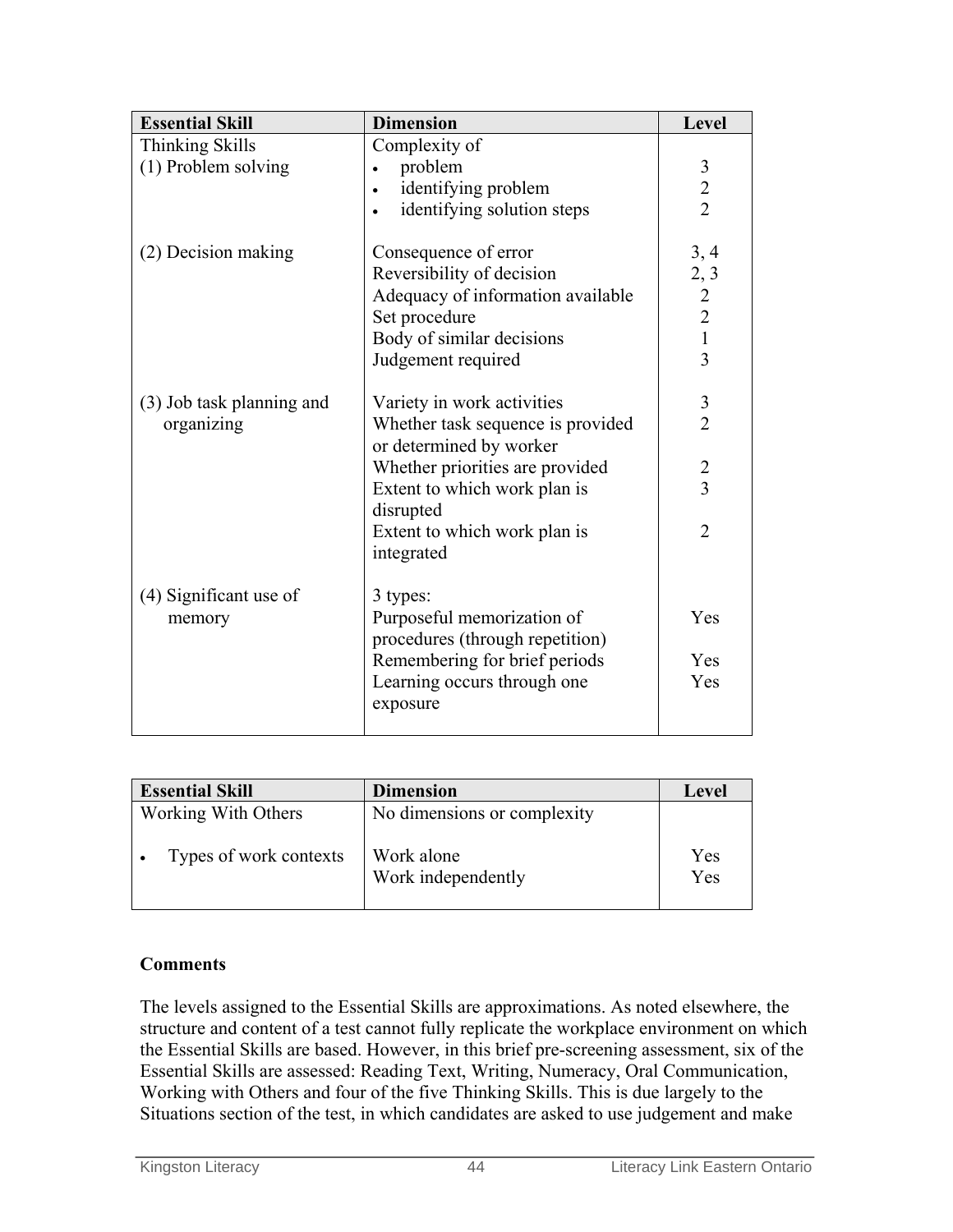decisions in a number of workplace scenarios. Other sections of the test have a workplace context as well. Vocabulary and spelling words, for instance, are work-related, and the word problems are tasks a candidate might perform on the job.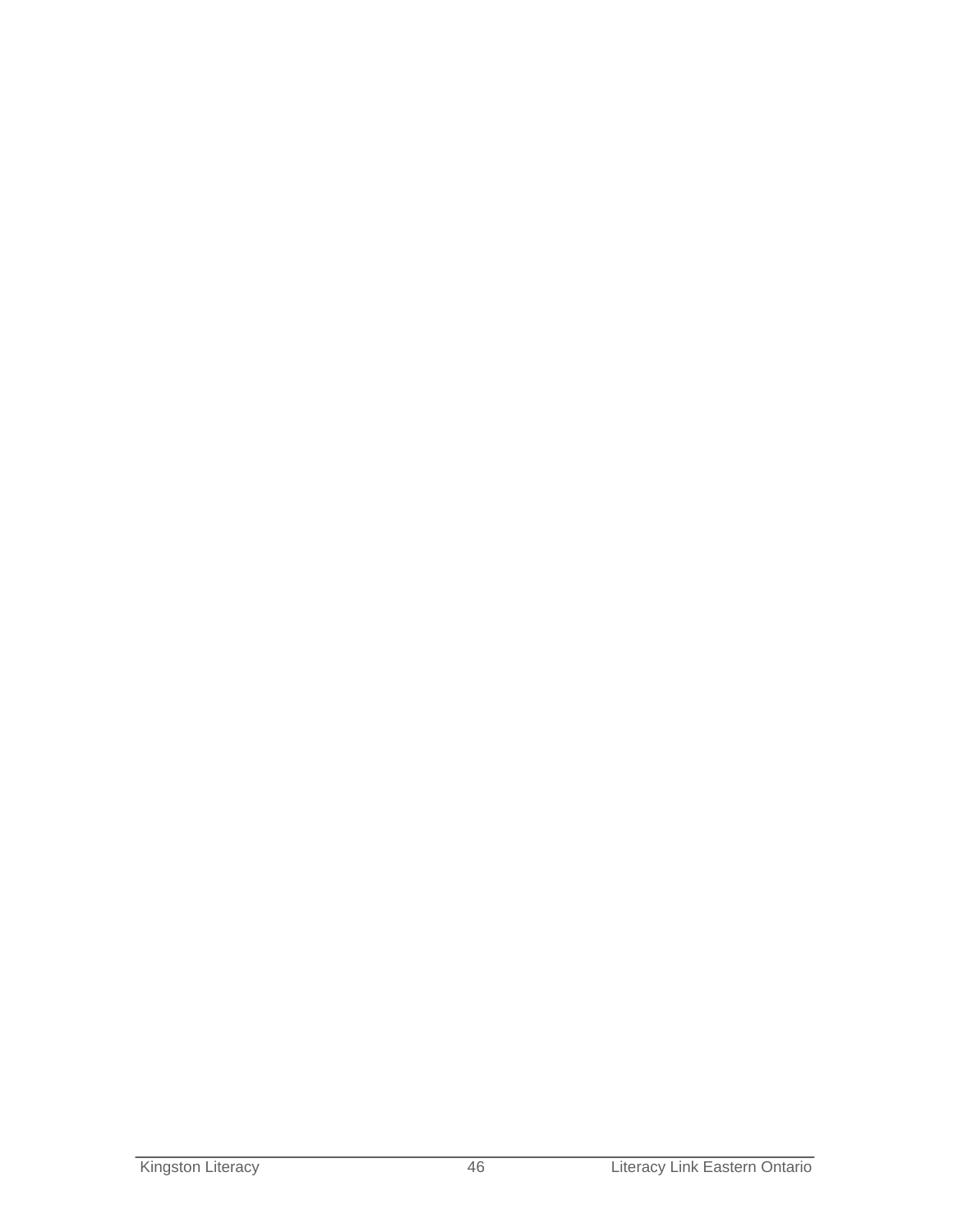The Psychological Corporation, Harcourt Brace and Company, 1988

### **Description**

The Canadian Adult Achievement Test (CAAT) is designed to measure an adult's level of educational achievement in mathematics, reading and language. The CAAT has four levels: $<sup>7</sup>$ </sup>

- Level A is for adults who have had one to three years of formal education
- Level B is for adults who have had four to six years of formal education
- Level C is for adults who have had at least seven to ten years of formal education and may or may not have completed high school
- Level D is for adults who have had eleven to twelve or more years of formal education and have probably completed high school

This review focuses on levels B, C and D. The CAAT includes subtests in vocabulary, reading comprehension, spelling, number operations, problem solving, mechanical reasoning, language, science and study skills (see table). Not all CAAT levels include each of these subtests. Level D was developed with higher-performing adult students in mind, and has a more academically-oriented focus. Although the test measures educational achievement, it is considered to be a usable workplace literacy assessment, given that some items in reading, comprehension, problem solving and mechanical reasoning correspond to work-related topics.<sup>8</sup>

| <b>CAAT Subtests</b>  | <b>Level B</b> | Level C | <b>Level D</b> |
|-----------------------|----------------|---------|----------------|
| Vocabulary            | $\ast$         | $\ast$  |                |
| Reading Comprehension | $\ast$         | $* *$   |                |
| Spelling              | $\ast$         | $* *$   |                |
| Number Operations     | $\ast$         | $\ast$  |                |
| Problem Solving       | $\ast$         | $\ast$  |                |
| Mechanical Reasoning  | $\ast$         | $\ast$  |                |
| Language              |                | $\ast$  |                |
| Science               |                | $\ast$  | $\ast$         |
| Reading Vocabulary    |                |         | $\ast$         |
| Mathematics           |                |         | $\ast$         |
| English               |                |         | $\ast$         |
| <b>Study Skills</b>   |                |         | $\ast$         |

Subtests in each of the CAAT levels

 $\overline{a}$ 

 $7$  The description of the CAAT is adapted from two papers by Maurice Taylor: Test Review: Workplace Assessment Tools, National Literacy Secretariat (no date) and Workplace Literacy Assessment Tools (1997).

<sup>8</sup> Taylor, Workplace Literacy Assessment Tools.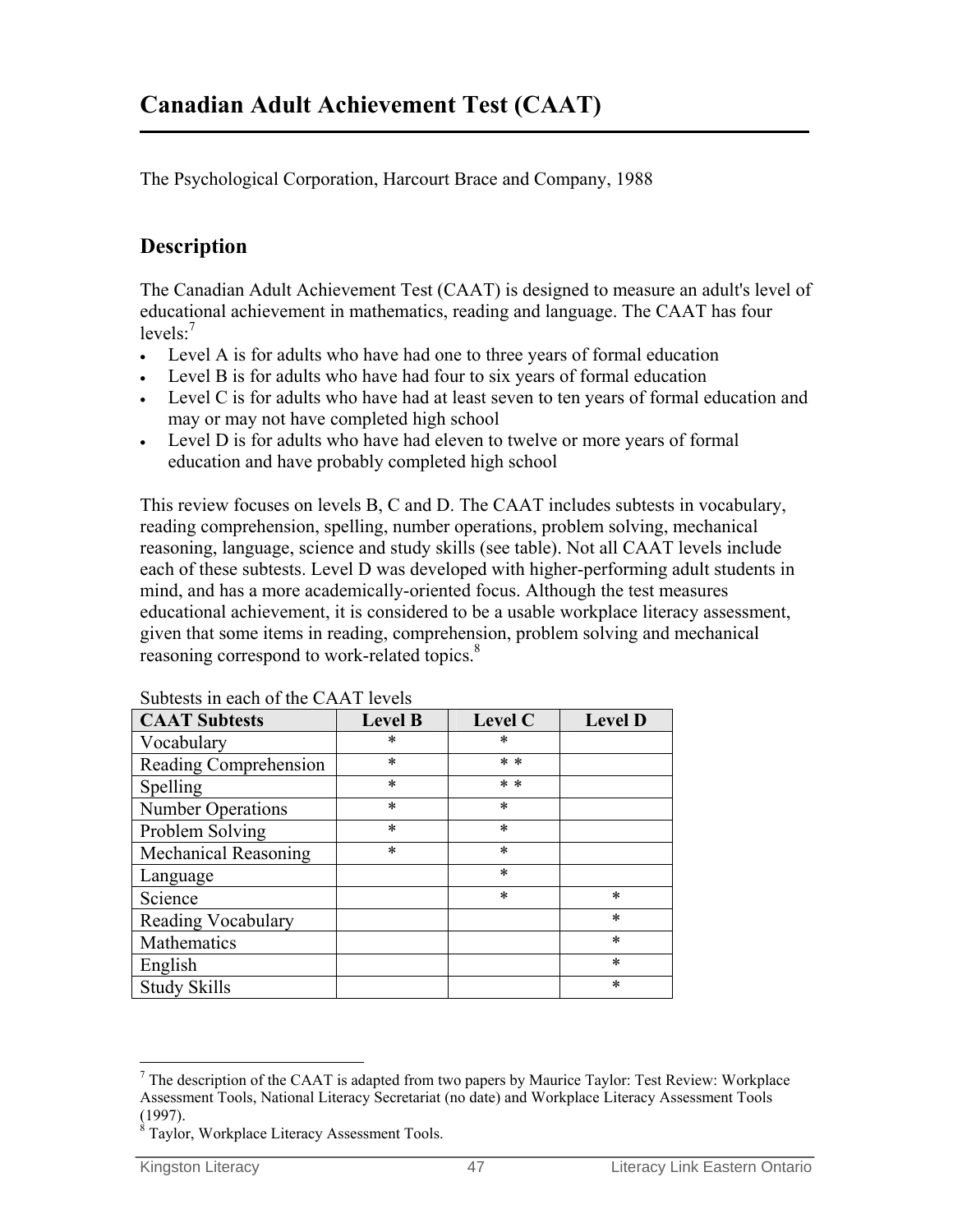The CAAT has a multiple choice format and is administered by pencil and paper. Candidates record their answers by shading the correct circle on a separate answer sheet. It can be hand or machine scored. Level C takes approximately 4.5 hours to complete; Levels B and D about 3.5 hours. Two kinds of scores can be obtained from the CAAT: content referenced (average scores for the test objectives have been determined) and norm referenced (candidate scores are compared to those of a reference group). The CAAT is considered valid and reliable.

CAAT scores produce grade equivalencies that range from K.0 to 12.9. Scores beyond 12.9 are considered post-secondary. The CAAT also yields scaled scores that can be compared across the four levels.

# **Readability**

The following table shows the considerable range in the kinds of text found in the CAAT levels.

|                 | <b>Level B</b>                                                                                                                                     | Level C                                                                                                                                                      | <b>Level D</b>                                                                                                                                                                                                                                                                                                                                    |
|-----------------|----------------------------------------------------------------------------------------------------------------------------------------------------|--------------------------------------------------------------------------------------------------------------------------------------------------------------|---------------------------------------------------------------------------------------------------------------------------------------------------------------------------------------------------------------------------------------------------------------------------------------------------------------------------------------------------|
| <b>Prose</b>    | Instructions<br>Cloze passages<br>Information paragraphs<br>Job advertisement<br>Persuasive letter<br>Clothing label<br>Questions<br>Word problems | Instructions<br>Cloze passages<br>Information paragraphs<br>Advertisement<br>Thank you letter<br>Warranty<br>Questions<br>Word problems<br><b>Statements</b> | <b>Instructions</b><br>Cloze passages<br>Information paragraphs<br>Event notice<br>Opinion/humour piece<br>Questions<br>Word problems<br><b>Statements</b><br>Short fiction (used in<br>sample exercise)                                                                                                                                          |
| <b>Document</b> | Test answer sheet<br>Schedule/timetable<br>Pie graph<br>Announcement                                                                               | Test answer sheet<br>Bus schedule<br>Pie graph<br>Sale price list (table)<br>2-item table<br>6-item table<br>Bar graph<br>Announcement                       | Test answer sheet<br>Food label<br>Research paper outline<br>Table of contents<br>Telephone book<br>segment<br>Newspaper index<br>Line graph<br>2-item table<br>Coupon<br>Back of a cereal box<br>Word lists (spelling)<br>Dictionary entries<br>Pronunciation guide<br>Card catalogue entry<br>Book index<br>Advertisement<br>Newspaper segments |
| Other           | Poem                                                                                                                                               | Poem                                                                                                                                                         | Long poem (ballad)                                                                                                                                                                                                                                                                                                                                |

Kinds of text found in the CAAT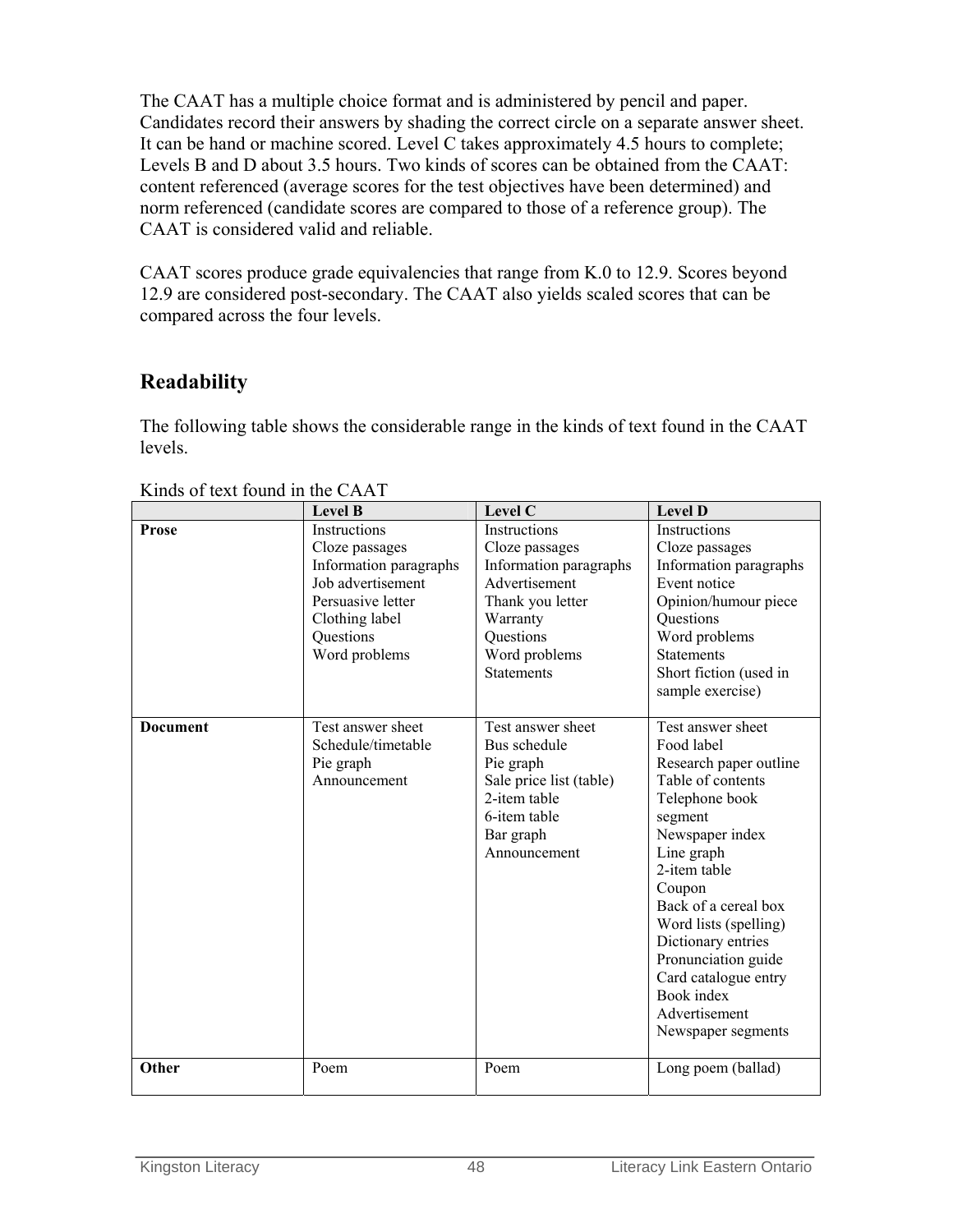Samples of prose text have been analyzed for Flesch-Kincaid and Fry readability. The samples are prose passages common to all three levels. These include all the written directions in the test booklets and the text for Reading Comprehension and Problem Solving. Results are shown in the table that follows. The average Flesch-Kincaid gradelevel and Fry age-level scores are shown in the top row. The range is shown in parenthesis in the bottom row.

| <b>Text</b>              | <b>CAAT Level B</b>  |                   | <b>CAAT Level C</b>   |                   | <b>CAAT Level D</b>  |                   |
|--------------------------|----------------------|-------------------|-----------------------|-------------------|----------------------|-------------------|
|                          | Flesch               | Fry               | Flesch                | Fry               | Flesch               | Fry               |
|                          | (Grade)              | (Age)             | (Grade)               | (Age)             | (Grade)              | (Age)             |
| Instructions             | 5.5<br>$(3.6 - 5.6)$ | 10<br>$(8 - 11)$  | 6.2<br>$(3.7 - 11.7)$ | $(8 - 20)$        | 5.4<br>$(2.5 - 5.9)$ | 10<br>$(6 - 11)$  |
| Reading<br>Comprehension | 7.1<br>$(5.4 - 9.0)$ | 12<br>$(11 - 15)$ | 107<br>$(9.4 - 12)$   | 18<br>$(15 - 20)$ | 120<br>$(9.5 - 12)$  | 17<br>$(16 - 19)$ |
| Problem Solving          | 87<br>$(4.1 - 11.7)$ | 12<br>$(8 - 13)$  | 95<br>$(3.6 - 12)$    | 15<br>$(8 - 20)$  | 8.0<br>$(2.6 - 12)$  | 13<br>$(7 - 20)$  |

Flesch-Kincaid and Fry Readability Scores

The reading grade and age-levels for these text samples correspond fairly closely with each other (grade is appropriate to age) and with the number of years of education each CAAT level is intended for. However, a couple of exceptions stand out. First, readability scores for test instructions are highest for CAAT Level C, and scores for Levels B and D are roughly the same. Lower scores for Level B reflect a simpler vocabulary for test instructions. The lower score for Level D, on the other hand, may be due to fewer and shorter instructions with less text, which require the candidate to have background knowledge of how to navigate test instructions generally. Second, reading comprehension scores for Level C are somewhat higher than the education level the test is intended for (7 - 10 years). These scores are also higher than those for Level D. Lengthy, dense text that uses 4 and 5-syllable words may account for these higher scores.

# **Literacy Complexity Levels**

Text samples from subsections of each of the CAAT levels have been rated for Essential Skills and IALS reading complexity levels. They are shown in the tables that follow. Each of the subsections has from 15 to more than 50 questions, depending on the level. The scores shown in the tables indicate the complexity levels of the questions found in the subsection. Numbers appearing in boldface print indicate the most frequentlyassigned level for that section of the test.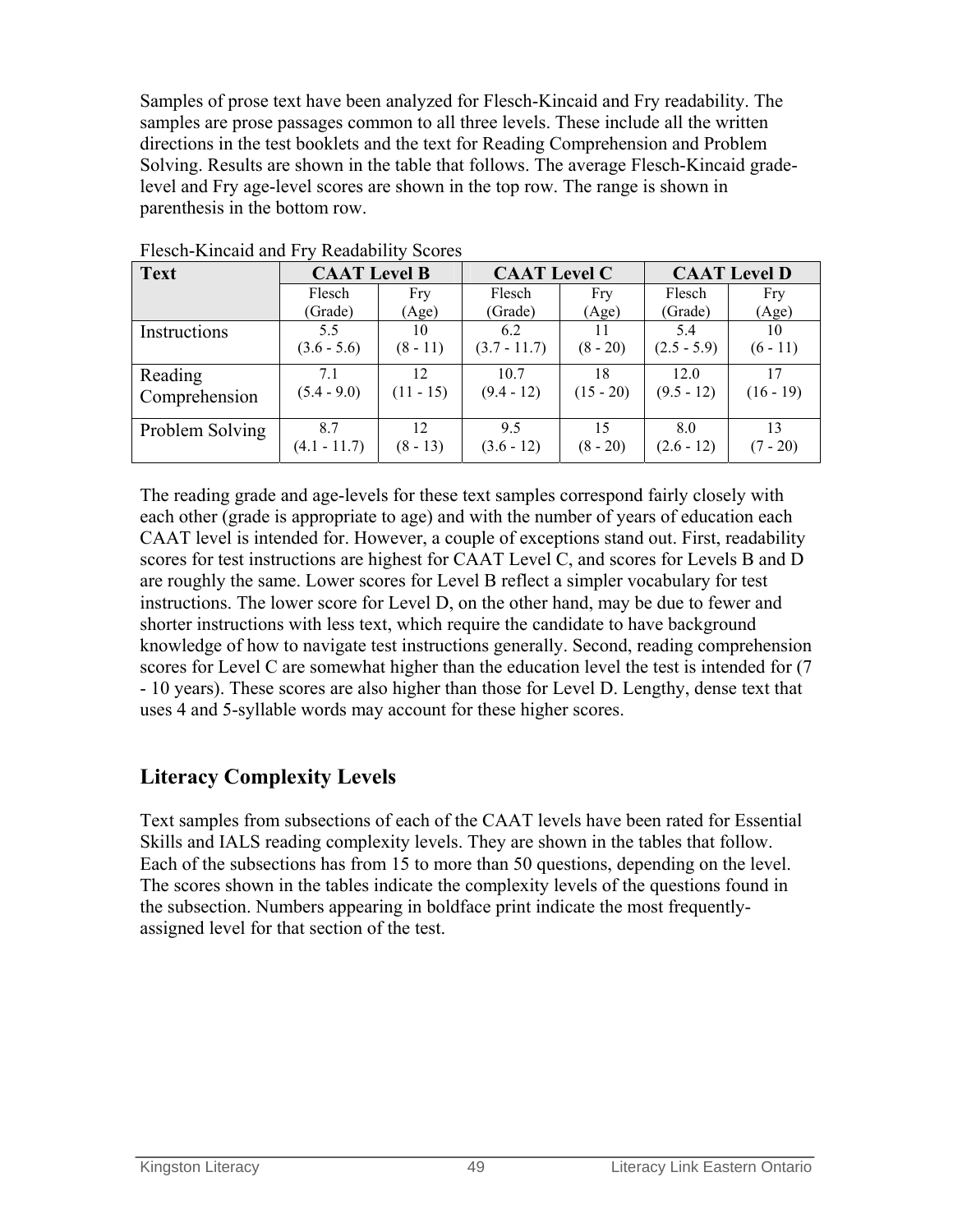| <b>CAAT</b>                                                                                                                         | <b>Reading</b>                                   |                | <b>Document Use: 3 Dimensions</b> |                |
|-------------------------------------------------------------------------------------------------------------------------------------|--------------------------------------------------|----------------|-----------------------------------|----------------|
|                                                                                                                                     |                                                  | Complexity of  | Finding                           | Using          |
|                                                                                                                                     |                                                  | Document       | Information                       | Information    |
| <b>Level B</b><br>Vocabulary                                                                                                        | $\sqrt{2}$                                       |                |                                   |                |
| Reading Comprehension                                                                                                               | 1, 2, 3                                          | $\overline{2}$ | $\overline{2}$                    | $\overline{2}$ |
| Problem Solving                                                                                                                     | 2, 3                                             | $\mathbf{1}$   | 1                                 | 1              |
| Mechanical Reasoning                                                                                                                | $\mathbf{1}$                                     |                |                                   |                |
| Level C<br>Vocabulary                                                                                                               | $\mathfrak{Z}$                                   |                |                                   |                |
| Reading Comprehension                                                                                                               | 2, 3, 4                                          | $\overline{2}$ | $\overline{2}$                    | $\overline{2}$ |
| Problem Solving                                                                                                                     | 2, 3, 4                                          | 1, 2, 3        | $\overline{2}$                    | $\mathbf{1}$   |
| Language (4 subsections)<br>a) Using reference books<br>b) Sentence structure<br>c) Punctuation & grammar<br>d) Paragraph structure | 2, 3, 4<br>4<br>$\overline{4}$<br>$\overline{4}$ |                |                                   |                |
| Mechanical Reasoning                                                                                                                | 1, 2                                             |                |                                   |                |
| Science                                                                                                                             | $\overline{2}$                                   | $\mathfrak{Z}$ | $\overline{2}$                    | $\mathbf{1}$   |
| <b>Level D</b><br>Reading Vocabulary (3<br>subsections)<br>a) Word meaning<br>b) Inferring meaning from<br>context<br>c) Usage      | $\overline{3}$<br>$3, 3+, 4$<br>4                |                |                                   |                |
| Reading Comprehension                                                                                                               | $2, 3, 3+, 4, 4+$                                | 2, 3           | 3, 4                              | 2, 3           |
| Mathematics<br>(Word problems)                                                                                                      | 2, 3, 4                                          |                |                                   |                |
| Spelling                                                                                                                            | $\overline{4}$                                   |                |                                   |                |
| English (3 subsections)<br>a) Punctuation & grammar<br>b) Written expression<br>c) Sentence structure                               | 4<br>$\overline{\mathcal{A}}$<br>4               | 2, 3           | 2, 3                              | 2, 3           |
| <b>Study Skills</b><br>(Knowledge and use of<br>reference materials; research<br>planning)                                          | $3, 3+, 4$                                       | 2, 3           | $\overline{2}$                    |                |
| Science                                                                                                                             | 3, 4                                             |                |                                   |                |

Essential Skills Complexity Levels for CAAT Levels B, C and D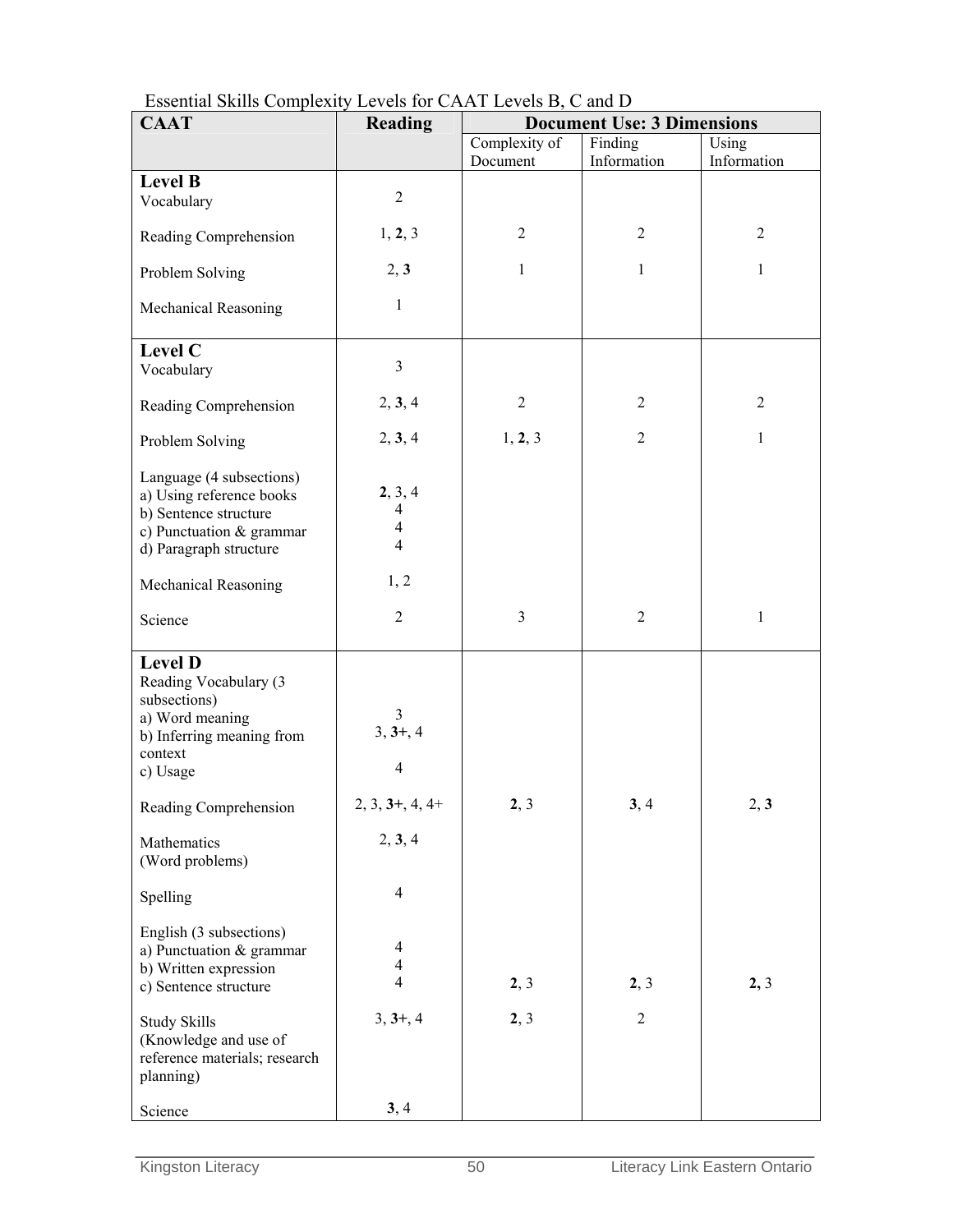| <b>CAAT</b>                                                                                                                                                            | <b>Prose</b>                                                            | <b>Document</b> | Quantitative           |
|------------------------------------------------------------------------------------------------------------------------------------------------------------------------|-------------------------------------------------------------------------|-----------------|------------------------|
| <b>Level B</b>                                                                                                                                                         |                                                                         |                 |                        |
| Vocabulary                                                                                                                                                             | $\overline{2}$                                                          |                 |                        |
| Reading Comprehension                                                                                                                                                  | $\mathfrak{Z}$                                                          | $\overline{2}$  |                        |
| Problem Solving                                                                                                                                                        | 1                                                                       | 1               | 2, 3, 4                |
| Mechanical Reasoning                                                                                                                                                   | 1                                                                       |                 |                        |
| Level C<br>Vocabulary                                                                                                                                                  | $\mathfrak{Z}$                                                          |                 |                        |
| Reading Comprehension                                                                                                                                                  | $1, 2, 3, 3+, 4, 4+$                                                    | $\overline{2}$  |                        |
| Problem Solving                                                                                                                                                        |                                                                         | 2, 3            | $2, 3, 4, 4+$          |
| Language (4 subsections)<br>a) Using reference books<br>b) Sentence structure<br>c) Punctuation & grammar<br>d) Paragraph structure                                    | 2, 3, 4<br>$\overline{\mathcal{A}}$<br>$\overline{4}$<br>$\overline{4}$ |                 |                        |
| Mechanical Reasoning                                                                                                                                                   | $\overline{2}$                                                          |                 |                        |
| Science                                                                                                                                                                | $\overline{2}$                                                          | $\overline{2}$  | $\overline{3}$         |
| <b>Level D</b><br>Reading Vocabulary<br>(3 subsections)<br>a) Word meaning<br>b) Inferring meaning from<br>context<br>c) Usage<br>Reading Comprehension<br>Mathematics | $\mathfrak{Z}$<br>$3+, 4$<br>$\overline{4}$<br>$3, 3+, 4$               | 2, 3            | $\overline{4}$<br>3, 4 |
| (Word problems)                                                                                                                                                        |                                                                         |                 |                        |
| Spelling                                                                                                                                                               | 4                                                                       |                 |                        |
| English (3 subsections)<br>a) Punctuation & grammar<br>b) Written expression<br>c) Sentence structure                                                                  | $\overline{4}$<br>$\overline{\mathcal{A}}$<br>4                         |                 |                        |
| <b>Study Skills</b><br>(Knowledge and use of<br>reference materials; research<br>planning)                                                                             | 3, 4                                                                    | 3, 4            |                        |
| Science                                                                                                                                                                | 3                                                                       | $\mathfrak{Z}$  | $\mathfrak{Z}$         |

### IALS Literacy Complexity Levels for CAAT Levels B, C and D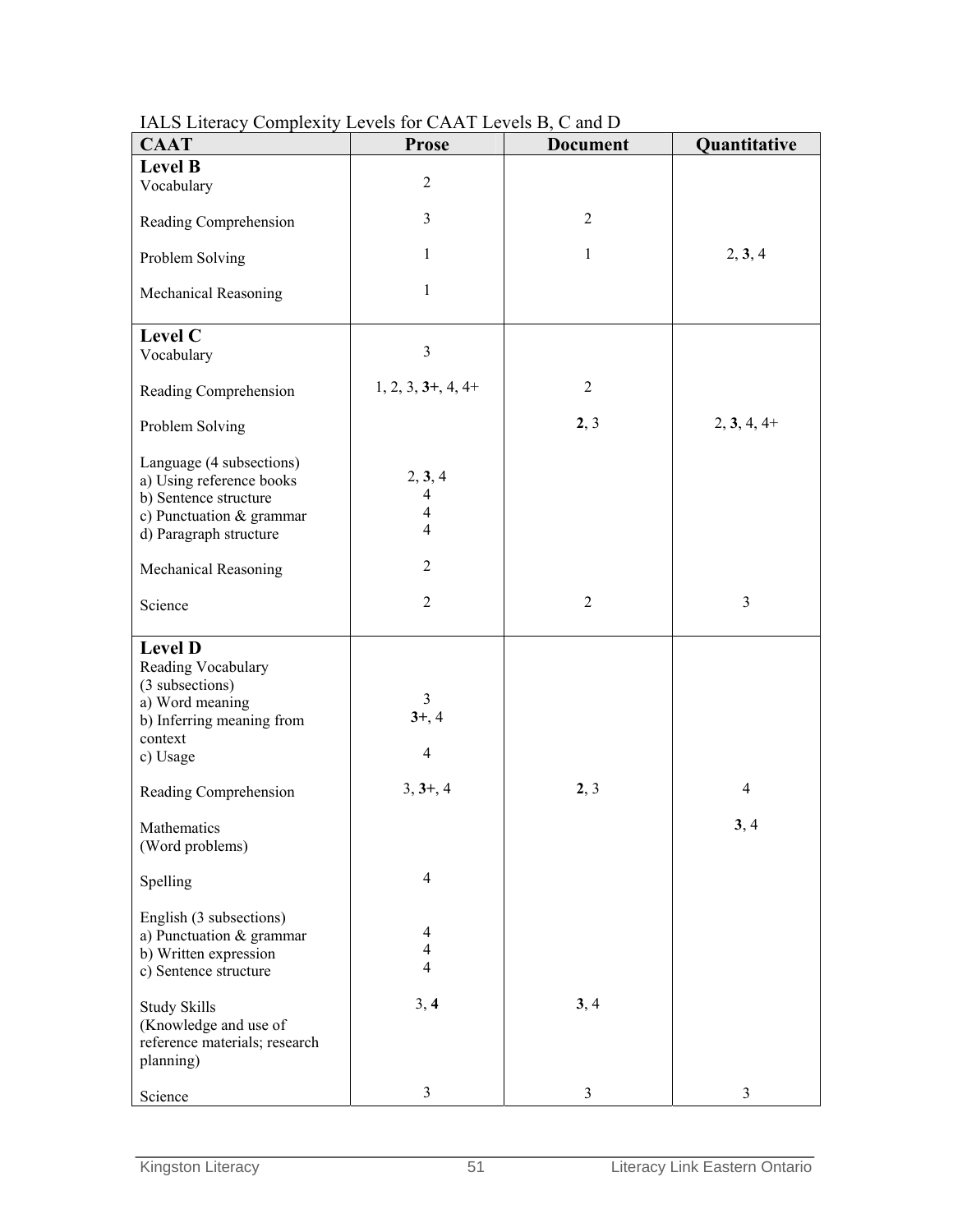#### **Discussion**

### **1. Level B**

The IALS and Essential Skills Reading and Document Use complexity scores for this level fall mostly in the Level 2 – 3 range and correspond to the literacy levels of most of the population according to the IALS survey. Tasks in Level B are generally concrete, where requested information and given information match directly to each other. As well, instructions are clear and use simple vocabulary. In reading comprehension, for instance, candidates must read a short text and locate specific factual items. Most of these items are direct matches.

It is important to note, however, that the CAAT Level B is intended for adults with 4 - 6 years of formal education, and that some tasks requiring Levels 3 and 4 may pose considerable difficulty. Some of the problem-solving tasks, for example, require the candidate to identify relevant information, translate it into a numeric question, and then perform more than one operation to arrive at an answer. These tasks require the use of inference and may also rely on background knowledge of how such word problems are constructed. The use of multiple, undefined operations, as explained in the IALS description of Quantitative Literacy, accounts for the Level 4 score on the IALS complexity scale. On the Essential Skills scale the word problems are rated Level 3. As noted in the Introduction, the IALS and Essential Skills complexity scales provide different specific details about reading complexity.

These complexity scores are approximations. As noted already, the Essential Skills and IALS complexity scales refer to authentic texts, found either in the workplace or in general use to provide information and services. Texts for these purposes are often instructional or expository, and the tasks attached to them are mostly concrete, such as following a procedure or finding specific information on a topic. The more abstract a task becomes, or if it asks for the candidate to demonstrate specific knowledge, the more difficult it is to assess using these complexity scales.

For example, the vocabulary subtest in the CAAT Level B is given a complexity rating of Level 2 because it asks for one or more pieces of information in the presence of some distracting information. It may also require low-level inference (IALS and ES complexity scales). A correct answer, however, depends upon the candidate's knowledge of word meanings — in this case, 2, 3, 4, 5 and even 6-syllable words. Without a reliable vocabulary tool that rates words according to their difficulty, assessing these tasks remains a matter of judgement about what distinguishes background knowledge from general knowledge and what degree of inference is considered high or low. So, although the vocabulary tasks are rated fairly low on the complexity scale, they remain difficult, especially given the years of education the candidate has achieved and the broad reading and knowledge of language that are associated with a large vocabulary.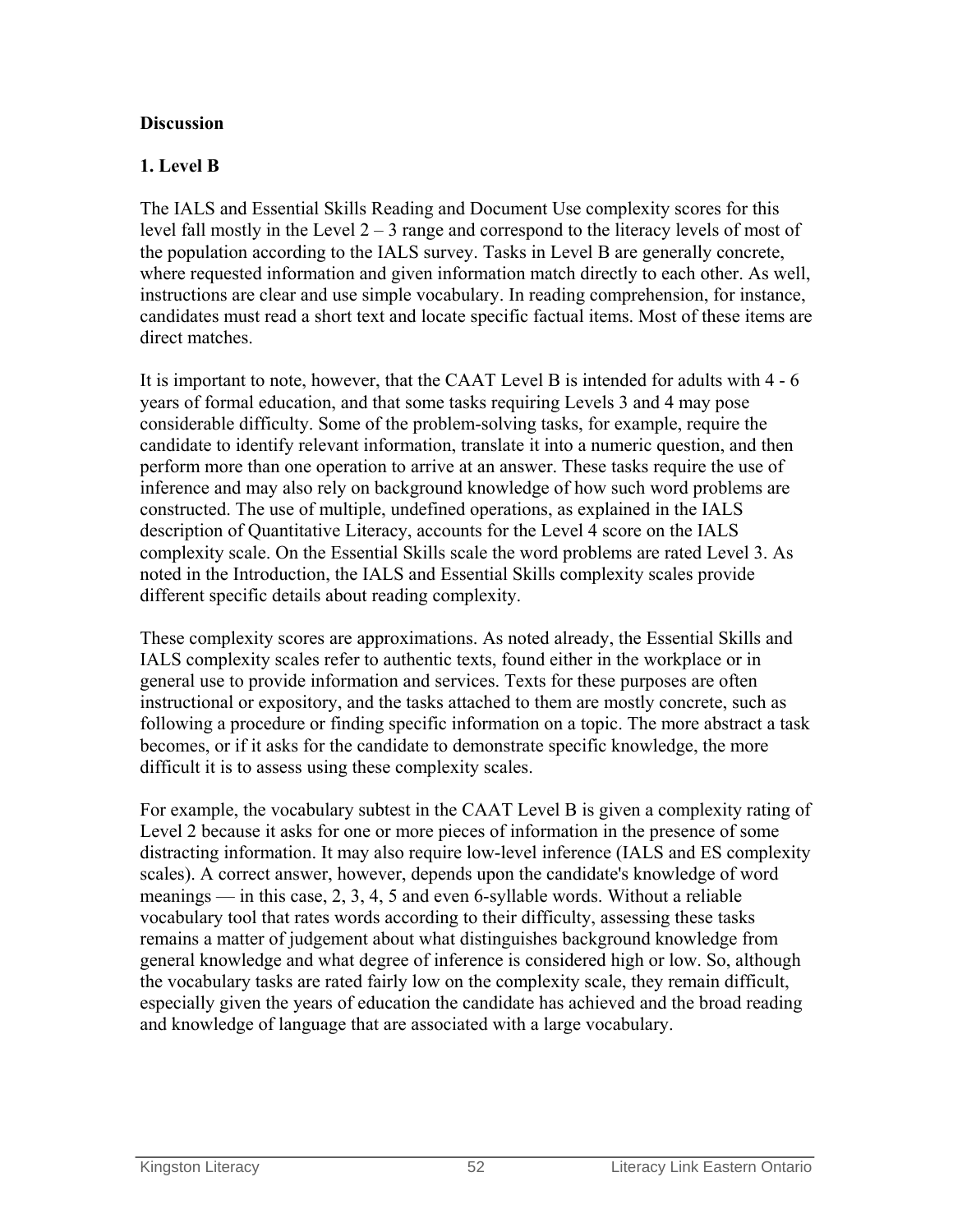### **2. Level C**

The vocabulary tasks in CAAT Level C present similar assessment difficulties as Level B. Instructions and format in this level are the same as those in CAAT Level B. However, the tasks in this subsection receive a Level 3 complexity rating because of the vocabulary words themselves. Again, assessing the difficulty of a vocabulary word is subjective. Comparatively, the Level B words are things and descriptions of things one might encounter in everyday life; Level C words, on the other hand, are more abstract, more about concepts and ideas and more likely to call upon specialized background knowledge.

Reading comprehension scores are most often Level 3. The tasks ask the candidate to match information given directly in the text, with some inference and use of background knowledge. Some tasks, however, require a high level of inference in order to identify the answer in the text. Others require the application of knowledge of literary forms (poetry, for example) in order to understand what the question is asking. Many of the reading comprehension questions are stated indirectly. Questions beginning with the words "what is likely" or "what is probably" are cues that no direct answer will be found in the text. The candidate must first infer what is being asked, and then apply background knowledge to formulate an answer.

Some of the instructions in Level C are confusing. In the Language section candidates are required to evaluate passages of underlined text for errors in grammar, punctuation or capitalization. The instructions read:

Some underlined parts have no error, but there is never more than one type of error in any underlined part.

Logically, this means that an underlined section may have more than one error but not more than one of the same type. In fact each underlined section has only one error, but the instructions fail to make this clear.

Finally, the Language subsection receives an overall complexity rating of Level 4. These tasks require a well-grounded background in sentence and paragraph structure, punctuation and other conventions of writing. Further, some tasks require a candidate to evaluate the quality of the text, and this requirement puts the tasks at Level 4 on both the Essential Skills and IALS scales.

# **3. Level D**

As the complexity scores show, the CAAT Level D is a rigorous test of knowledge and skills. The considerations discussed in Levels B and C, above, apply as well to Level D. In the first two levels, inference and background knowledge are required occasionally and at varying levels. In CAAT Level D, however, they must be applied generally and at consistently higher levels. Evaluating text and inferring meaning from context, for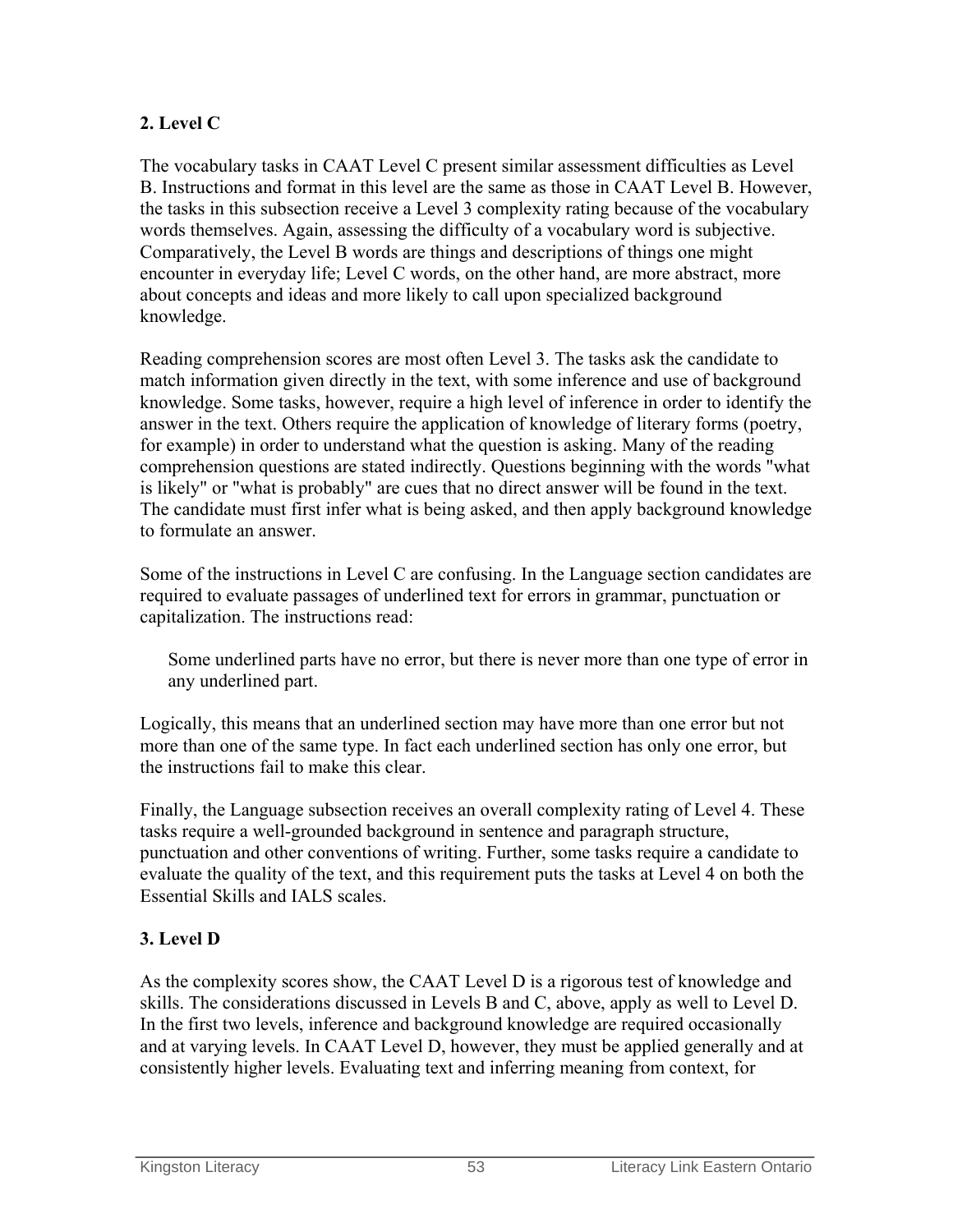instance, require a sophisticated knowledge of the conventions of writing and how language works.

### **Conclusions**

Each CAAT level is more demanding of a candidate than the last, and is consistent with its intended use as a measure of the knowledge and skills for given levels of academic achievement. Accordingly, the literacy skills needed to complete the CAAT successfully become progressively more sophisticated. In particular, the move from Level B to Level C is the most pronounced, as Level C requires considerably more specific knowledge and use of inference. By contrast, Level D is much like an extension of Level C.

The design and scoring of the CAAT takes these differences into account, so that a candidate is not penalized for writing one level over another. The difficulties outlined above are essentially the same but become more pronounced with each CAAT level. Similarly, difficulties applying literacy complexity ratings increase with each CAAT level. In the abstract and knowledge-based tasks it is not always clear where the line is drawn between specialized knowledge and general knowledge or common sense, or where careful reading leaves off and inference begins.

Instructions at all three levels are adequate (Level C Language excepted) but not comprehensive. For example, sample questions are provided at the beginning of each subtest, but sample answers aren't. As well, candidates are instructed to "mark the space" on the answer sheet, but no sample answer sheet or explanation of its format is provided. As well, the CAAT presents some challenges visually. It is dense with blocks of text, and even at Level B the reading comprehension selections are five and six paragraphs long.

Finally, the length of the CAAT and time taken to complete it, coupled with the progressively more challenging questions, suggest that some degree of success on the CAAT is related to a candidate's experience with test questions and test-taking in general.

## **Essential Skills**

The following table shows which Essential Skills are assessed by the CAAT. Note that the complexity ratings are approximations only. Note as well that the tasks in each subtest of each CAAT level, combined with completing the answer sheet, could be scored as Level 1 in Document Use on the Essential Skills complexity scale.

| <b>Essential Skill</b> | <b>Dimension</b> | Complexity/<br><b>CAAT Level</b> |  |  |
|------------------------|------------------|----------------------------------|--|--|
|                        |                  | В                                |  |  |
| Reading Text           | No dimensions    | ∠.                               |  |  |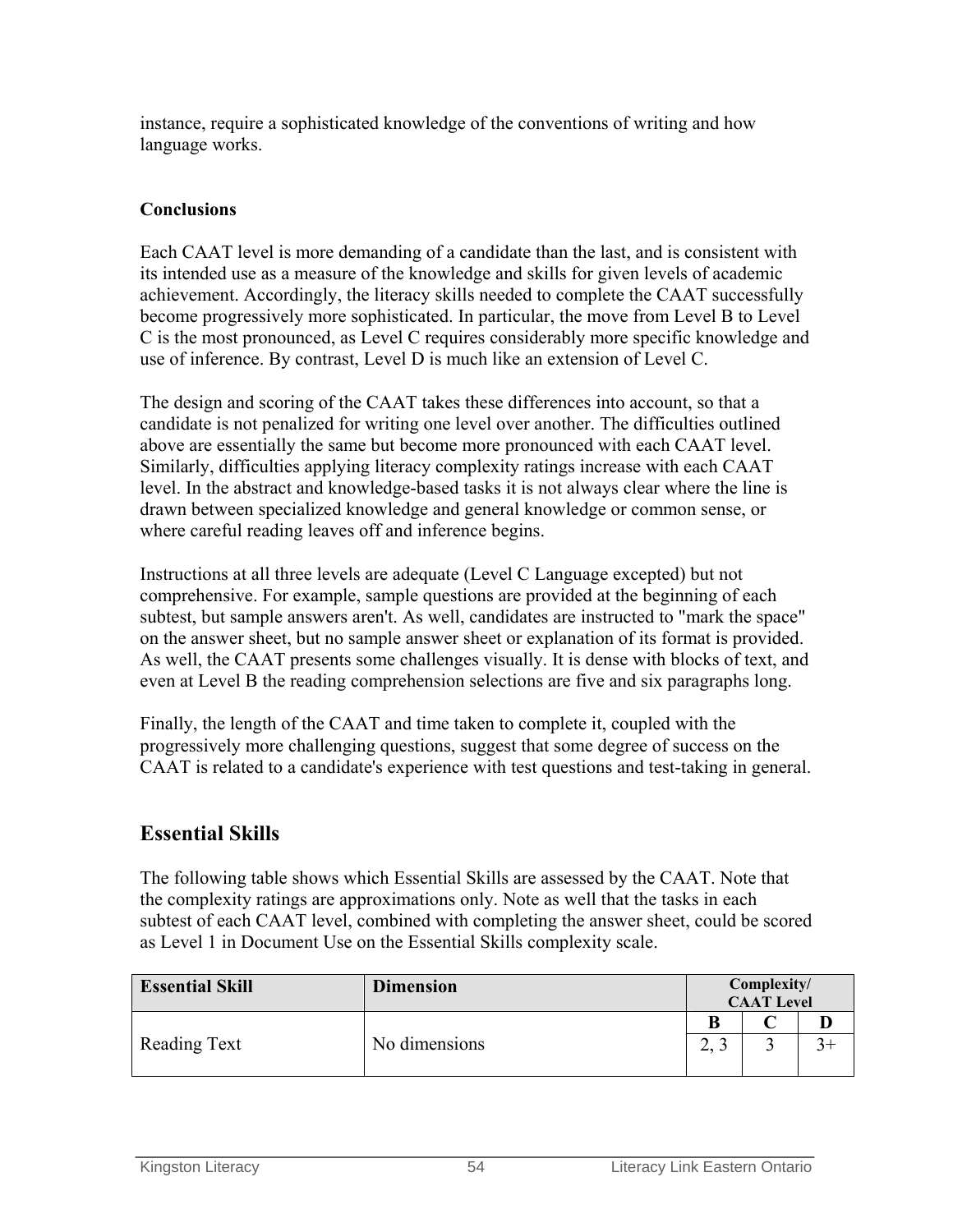| <b>Dimension</b>             |   | Complexity/<br><b>CAAT Level</b> |  |
|------------------------------|---|----------------------------------|--|
| Complexity of                | В |                                  |  |
| document                     |   |                                  |  |
| finding/entering information |   |                                  |  |
| information use              |   |                                  |  |
|                              |   |                                  |  |

| <b>Essential Skill</b> | <b>Dimension</b>                                                                                 |   | Complexity/<br><b>CAAT Level</b> |     |
|------------------------|--------------------------------------------------------------------------------------------------|---|----------------------------------|-----|
| Continuous Learning    | No dimensions or complexity (Yes/No)                                                             | B |                                  |     |
|                        | Knowing how to gain access to a<br>variety of materials, resources and<br>learning opportunities |   | Yes                              | Yes |

| <b>Essential Skill</b>  | <b>Dimension</b>                               | Complexity/<br><b>CAAT Level</b> |                |                |
|-------------------------|------------------------------------------------|----------------------------------|----------------|----------------|
| <b>Thinking Skills</b>  |                                                | B                                | C              | D              |
| (1) Problem solving     | Complexity of                                  |                                  |                |                |
|                         | problem                                        | 2, 3                             | 2, 3           | $3, 3+$        |
|                         | identifying problem<br>$\bullet$               |                                  |                | 3              |
|                         | identifying solution steps<br>$\bullet$        |                                  |                | $\overline{2}$ |
|                         | assessing solution*<br>$\bullet$               | n/a                              | n/a            | n/a            |
| (2) Decision making     | Consequence of error*                          | n/a                              | n/a            | n/a            |
|                         | Reversibility of decision*                     | n/a                              | n/a            | n/a            |
|                         | Adequacy of information available              | 1                                |                |                |
|                         | Whether there is a set procedure               | $\overline{2}$                   | $\overline{2}$ |                |
|                         | Judgement required                             | $\overline{2}$                   | $\overline{2}$ | $\frac{2}{2}$  |
| (5) Finding information | Complexity of                                  |                                  |                |                |
|                         | locating information<br>$\bullet$              | n/a                              | $\overline{2}$ | 3              |
|                         | extracting/processing information<br>$\bullet$ | n/a                              | 3              | 3              |

\*Levels could be assigned to these dimensions, but since the context is a test and not a workplace, they don't really apply. For instance, the consequence of error is obviously high, considering errors will lower the test score. Similarly, the degree of precision required is as much as the candidate is capable of and/or as much as the task requires.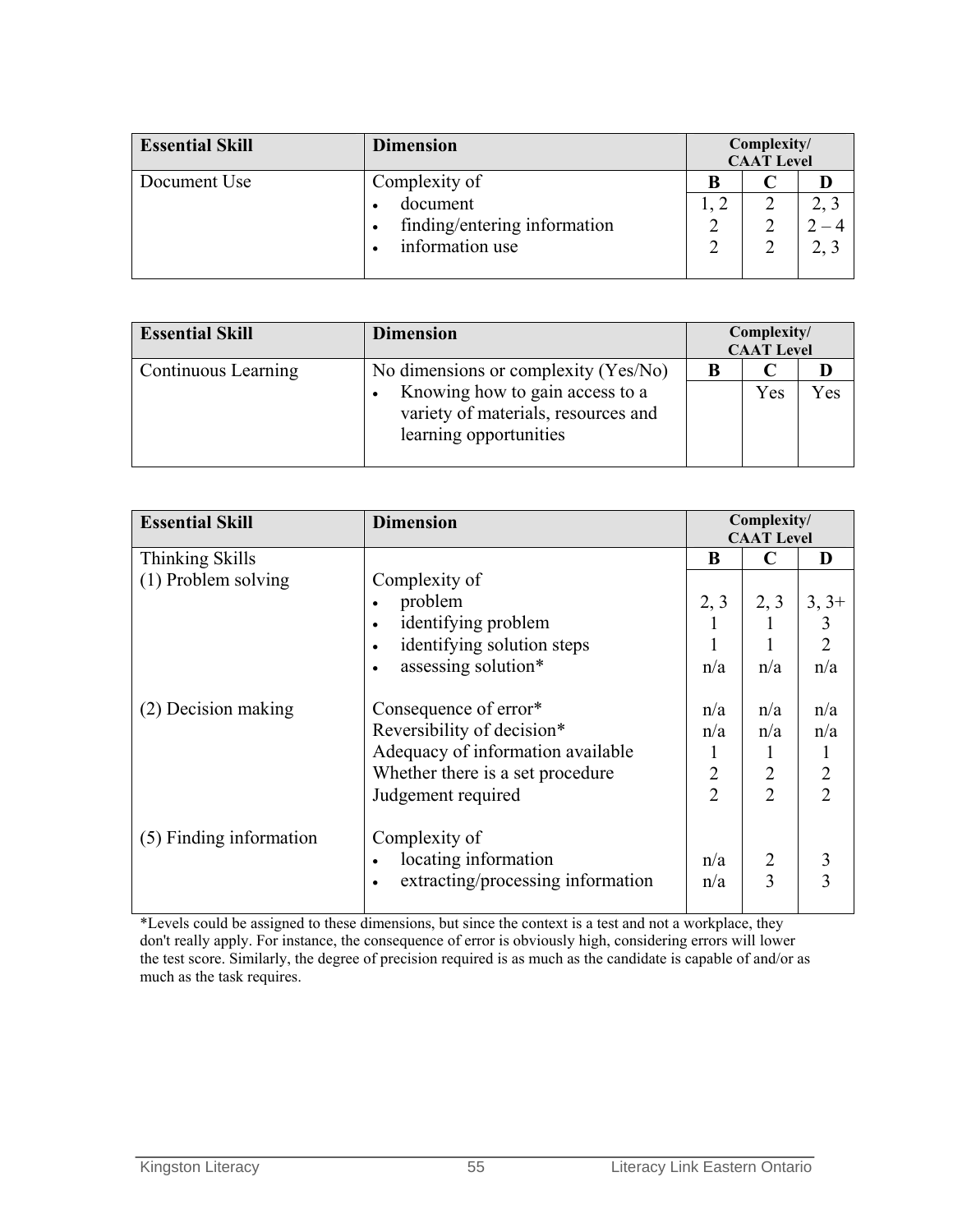| <b>Essential Skill</b>           | <b>Dimension</b>                                     |                | Complexity/<br><b>CAAT Level</b> |                |
|----------------------------------|------------------------------------------------------|----------------|----------------------------------|----------------|
| Numeracy                         |                                                      | B              | $\mathbf C$                      | D              |
| (1) Numerical Calculation        |                                                      |                |                                  |                |
| Money math                       | Operations required                                  | $\overline{2}$ | 3                                | 3              |
|                                  | Translation                                          | $\overline{2}$ | $\overline{2}$                   | 3              |
| Scheduling or                    | Operations required                                  | $\overline{2}$ | $\mathfrak{Z}$                   | $\mathfrak{Z}$ |
| budgeting and<br>accounting math | Translation                                          | $\overline{2}$ | $\overline{3}$                   | $\overline{3}$ |
| Measurement and                  | Operations required                                  | $\overline{2}$ | $\overline{4}$                   | 4              |
| calculation                      | Translation                                          | $\overline{2}$ | 4                                | $\overline{4}$ |
| Data analysis                    | Operations required                                  | $\mathfrak{Z}$ | $\overline{4}$                   | 5              |
|                                  | Translation                                          | $\overline{3}$ | 4                                | 5              |
| (2) Numerical Estimation         | Whether there is a set procedure                     | $\mathfrak{Z}$ | 3                                | $\mathfrak{Z}$ |
|                                  | Number of factors comprising item<br>being estimated | $\overline{2}$ | $\overline{2}$                   | $\overline{3}$ |
|                                  | Amount of information available                      |                | $\overline{2}$                   | 3              |
|                                  | Consequence of error*                                | n/a            | n/a                              | n/a            |
|                                  | Degree of precision required*                        | n/a            | n/a                              | n/a            |

### **Comments**

The CAAT assesses Reading Text and Document Use quite thoroughly, and it assesses some aspects of Continuous Learning, Thinking Skills and Numeracy. It is also worthwhile noting again that CAAT Levels C and D require an understanding of the conventions of writing. However, since no writing itself is required to complete the test, it is not included in these tables.

The CAAT assesses a broad range of knowledge that might be required for a variety of jobs. With the exception of some of the word problems, however, the tasks are not placed in a workplace context where a range of procedures, processes and choices exist. This reflects the CAAT's primary purpose as a measure of academic achievement, with an emphasis on knowing rather than doing. As a result, it is difficult to compare many of the CAAT assessment tasks to those outlined in the Essential Skills complexity scales.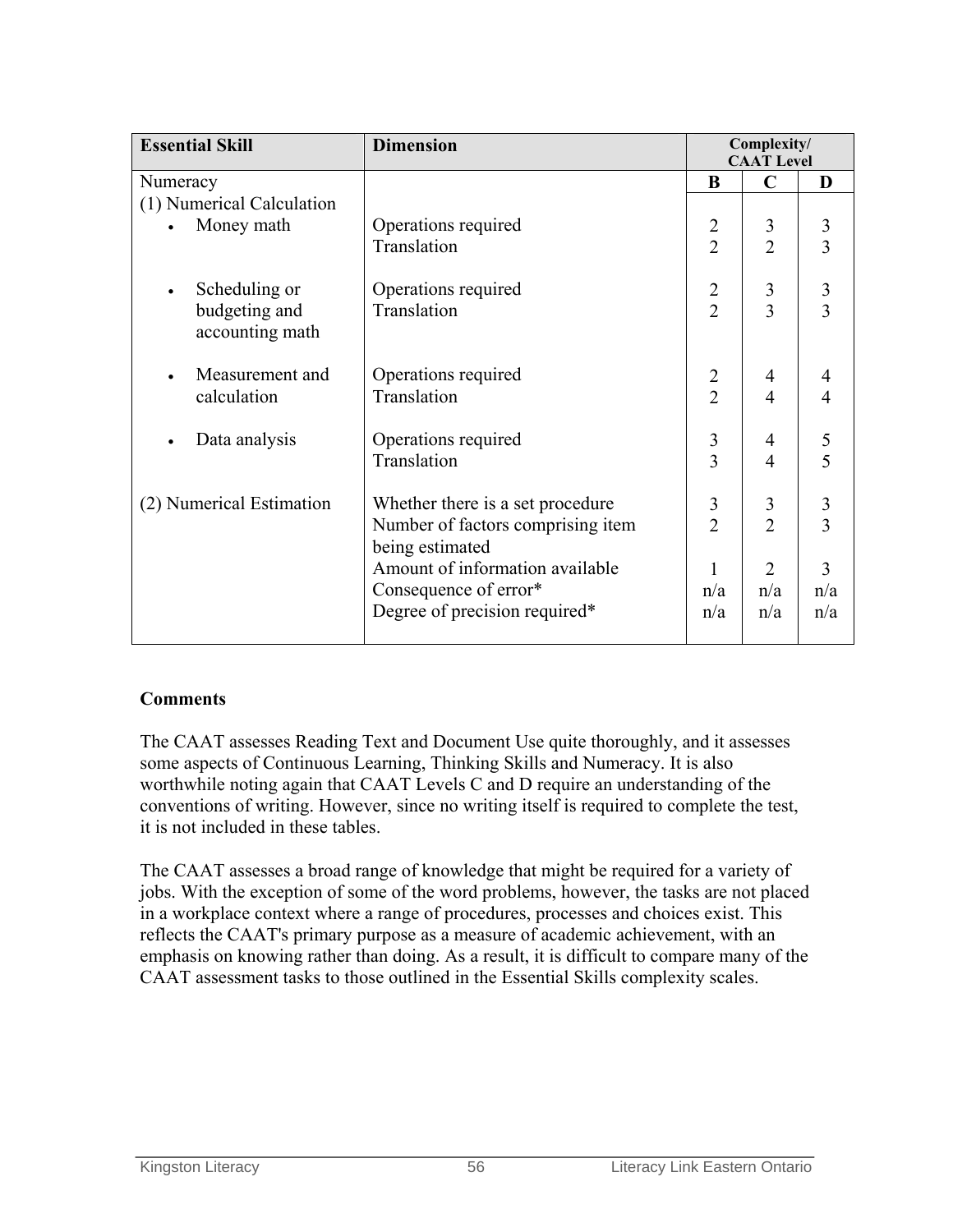Form A, Published in 1983 (Booklet 1) and 1986 (Booklet 2) by Nelson Canada

## **Description**

The General Aptitude Test Battery (GATB) was initially developed in 1947 by the United States Employment Service as an employment counselling assessment tool. Its development responded to a need for a tool that could quickly and accurately identify a candidate's ability to perform successfully in a variety of occupations.<sup>9</sup> It has since undergone numerous revisions and modifications, and it continues to be the subject of extensive research.

The current version of the GATB assesses nine aptitudes using 12 tests. Eight of these tests are administered by pencil-and-paper; four are performance tests. Tests one through seven are presented in two booklets; Mark Making requires a separate sheet. Aptitudes and corresponding tests are shown in the table that follows. Those marked (P) are performance tests. This review focuses on pencil-and-paper tests one through seven.

| <b>Aptitude</b>          | <b>Test</b>             |
|--------------------------|-------------------------|
| General learning ability | Three-dimensional space |
| (Intelligence)           | • Vocabulary            |
|                          | Arithmetic reasoning    |
| Verbal                   | Vocabulary              |
| Numerical                | • Arithmetic reasoning  |
|                          | Computation             |
| Spatial                  | Three-dimensional space |
| Form perception          | • Tool matching         |
|                          | Form matching           |
| Clerical perception      | Name comparison         |
| Motor coordination       | • Mark making           |
| Finger dexterity         | • Assemble $(P)$        |
|                          | Disassemble $(P)$       |
| Manual dexterity         | Place $(P)$             |
|                          | Turn $(P)$              |

Aptitudes assessed by the GATB

A comprehensive administration and scoring manual accompanies test packages. Test administrators are directed to read the instructions aloud to test candidates. As well, instructions to test candidates encourage them to ask questions to ensure that they understand what they are supposed to do. The GATB instructions are lengthy and comprehensive. Sample exercises, including correct responses and how to record them,

<sup>&</sup>lt;sup>9</sup> Summary information about the GATB is adapted from Kirnan & Geisinger, 1986.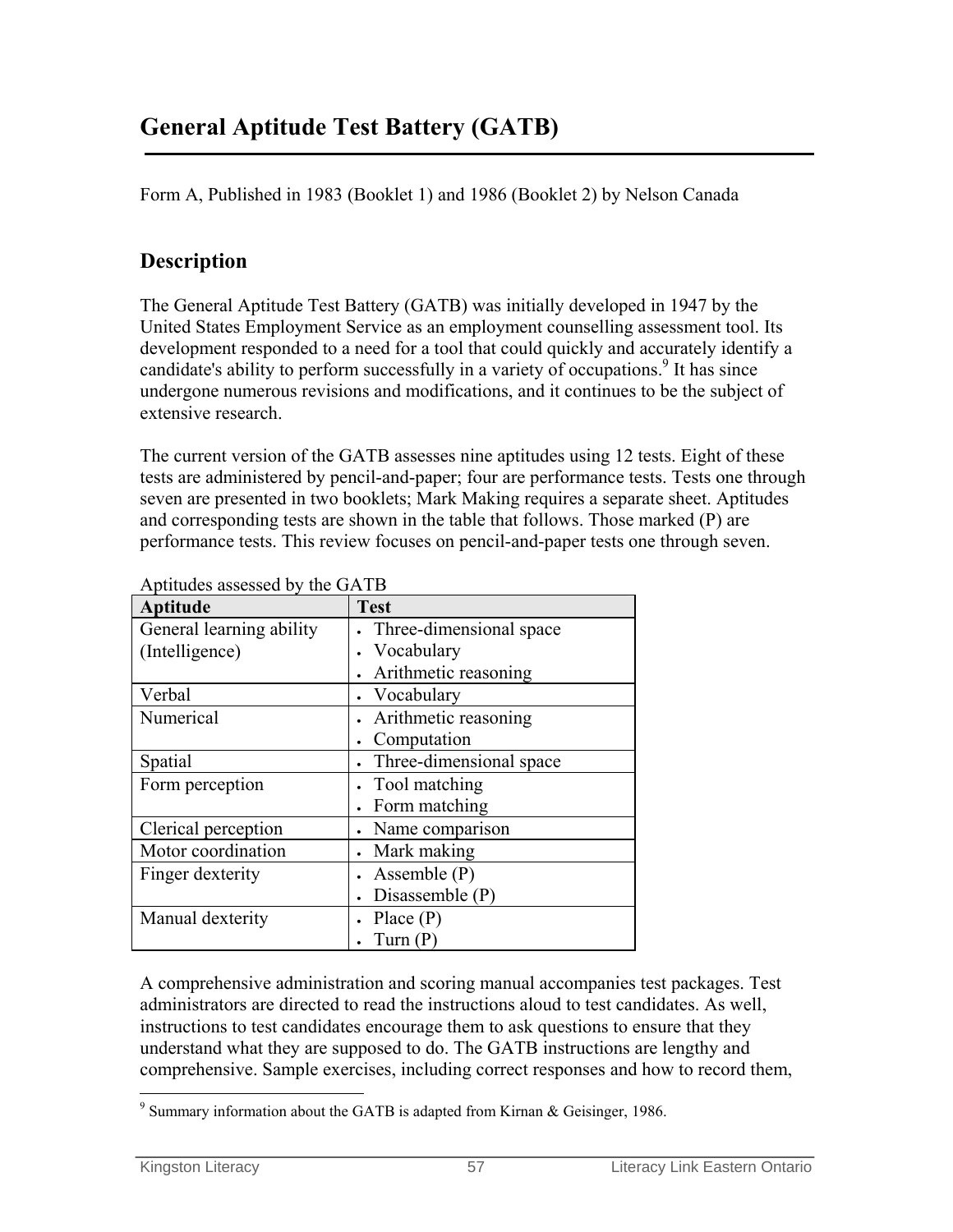provide the test candidate with step-by-step guidance. These samples are provided for each of the seven pencil-and-paper subtests.

The tests can be hand or machine scored, and scoring stencils are provided for handscoring. As well, instructions alert those who are hand-scoring tests to watch for particularly low scores. An accidentally skipped question will cause inaccuracy on the remainder of the scoring sheet, and administrators are instructed to move the stencil down a space to account for this possibility. No such provisions are discussed for computerscored answer sheets.

Candidates' test scores across the nine aptitudes are norm-referenced against established scores for 66 Occupation Aptitude Patterns (OAPs). OAPs are families of (nonsupervisory) occupations, grouped according to the common aptitudes needed to perform them successfully. For each of the 66 OAPs a candidate receives an overall rating, as follows:

- H (High) candidate score meets or exceeds scores for all aptitudes associated with that OAP
- M (Medium) candidate score is similar to scores obtained by workers judged satisfactory in job performance
- L  $(Low)$  candidate score is below satisfactory level and probability of satisfactory job performance is low

Finally, the administration manual also includes a detailed list of 2500 occupations (a subset of a list of 10,000) and their OAP categories.

The GATB has been used in Canada since 1964.<sup>10</sup> It is used primarily in educational and employment counselling settings, although it is used as an employment selection tool as well. It is well-regarded by users, who report medium to high satisfaction with the clarity of the manual and test directions, ease of administration and precision of results. As well, the GATB is supported with documentation from Canadian occupation classifications.

# **Readability**

The kinds of text a GATB candidate is required to read, and Flesch-Kincaid and Fry readability scores for prose text are shown in the tables that follow. The range is shown in parenthesis. Note that these are the only prose passages found in the GATB.

| Trances of toxic found in the Ottal               |                       |  |  |
|---------------------------------------------------|-----------------------|--|--|
| <b>Prose</b>                                      | <b>Document</b>       |  |  |
| Instructions                                      | Test answer sheet     |  |  |
| Word problems (Arithmetic   Vocabulary word lists |                       |  |  |
| reasoning)                                        | Name comparison lists |  |  |

Kinds of text found in the GATB

 $\overline{a}$ <sup>10</sup> Information about the GATB in Canada is from Pettersen & Turcotte (1996).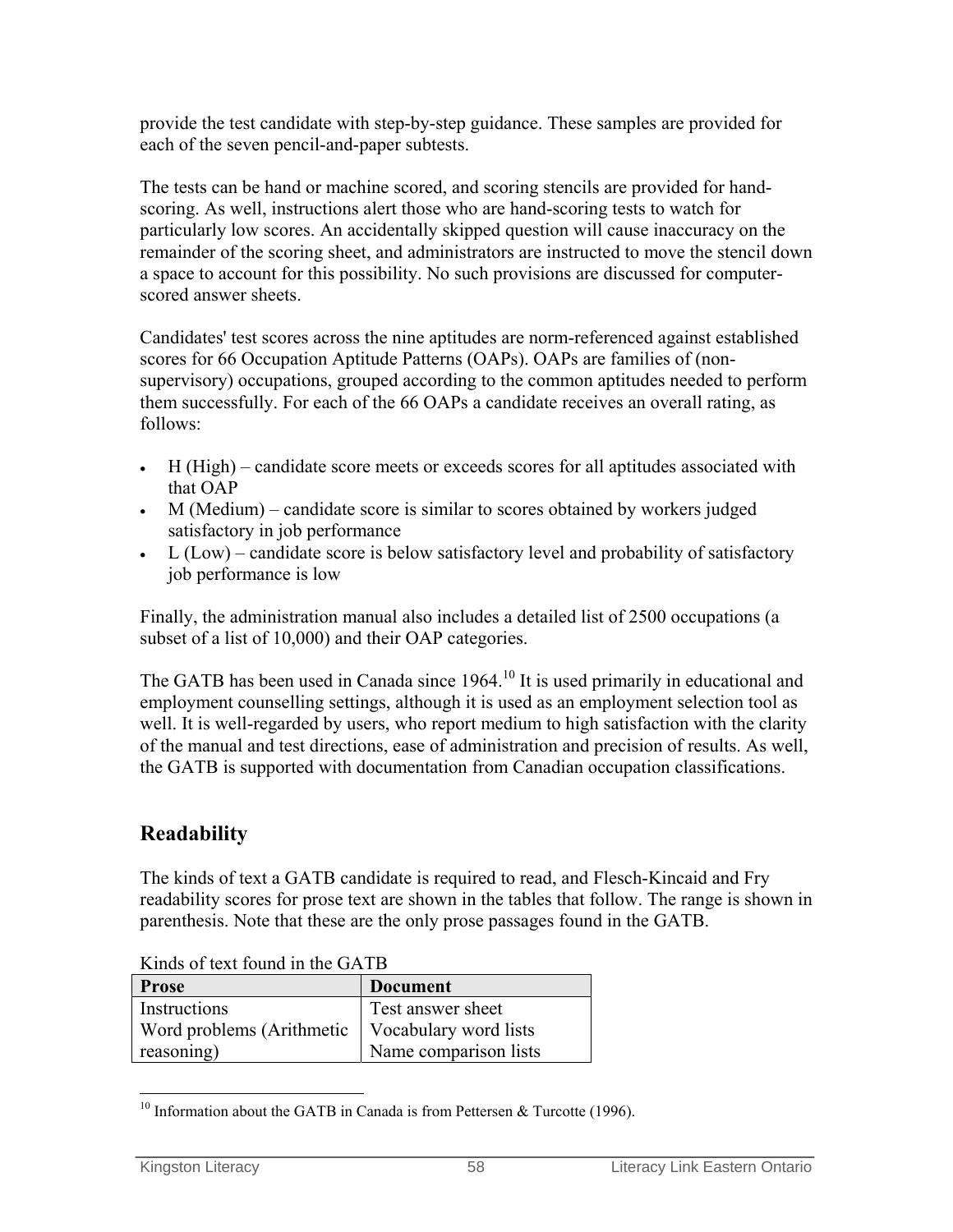| ------------  |                               |            |  |
|---------------|-------------------------------|------------|--|
| <b>Text</b>   | <b>Flesch-Kincaid</b> (Grade) | Fry(Age)   |  |
| Instructions  | $6.1(4.7 - 7.2)$              | $11(8-12)$ |  |
| Word Problems | $7.7(4.2 - 12)$               | $13(8-17)$ |  |

Flesch-Kincaid and Fry readability scores

# **Literacy Complexity Levels**

Text samples and tasks have been rated for Essential Skills and IALS reading complexity levels. Note that the tasks in each of the seven tests under review could be assigned a Level 1 rating in the Document category on both scales. The task instructions, their associated visual symbols and the use of the answer sheet combine to make these exercises document-like. By Essential Skills and IALS definitions, however, they are not really reading or document activities, as there is no text attached to the task. Numbers in boldface indicate more frequent scores.

| <b>GATB</b> subtest                        | <b>Reading</b> | <b>Document Use (3 dimensions)</b> |                                   |                   |  |
|--------------------------------------------|----------------|------------------------------------|-----------------------------------|-------------------|--|
|                                            |                | Document<br>complexity             | Finding / entering<br>information | Using information |  |
| Name<br>Comparison                         |                |                                    |                                   |                   |  |
| Vocabulary                                 |                |                                    |                                   |                   |  |
| Arithmetic<br>Reasoning (Word<br>Problems) | 2, 3           |                                    |                                   |                   |  |

| <b>Essential Skills Complexity Levels for the GATB</b> |  |
|--------------------------------------------------------|--|
|--------------------------------------------------------|--|

### IALS Reading Complexity Levels for the GATB

| <b>GATB</b> subtest | <b>Prose</b> | <b>Document</b> | Quantitative |
|---------------------|--------------|-----------------|--------------|
| Name Comparison     |              |                 |              |
|                     |              |                 |              |
| Vocabulary          |              |                 |              |
|                     |              |                 |              |
| Arithmetic          |              |                 | 2, 3         |
| Reasoning (Word     |              |                 |              |
| Problems)           |              |                 |              |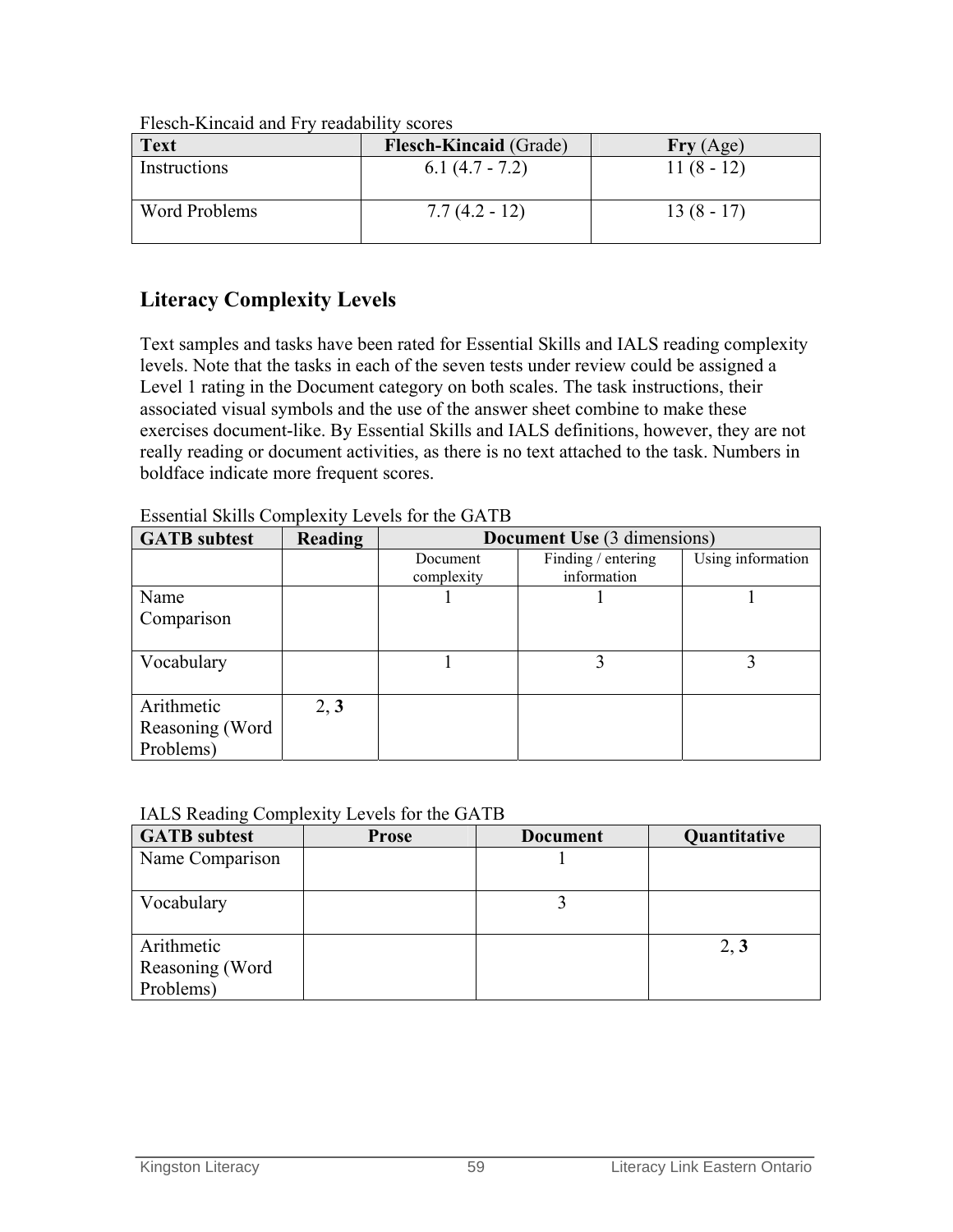## **Discussion**

As the ratings in the tables indicate, literacy, reading and document complexity scores in the GATB fall in the  $1 - 3$  range. By the IALS survey definition, then, the GATB falls within the range of literacy ability for about 75 percent of the population. Level 3 scores for vocabulary and word problems result from the inference and background knowledge required for these tasks.

A number of literacy features stand out in the GATB. First, it contains very little text. The word problems and instructions contain the only prose passages, and the instructions are the most lengthy of these. Second, the instructions provide detailed examples of test questions and answers, and how to mark the answer sheet (but no visual sample of the test answer sheet is provided). As well, instructions are read aloud by the test administrator, providing additional support. Finally, on the Arithmetic Reasoning test, the word problems are simplified by the use of visual features. In these tasks, the question portion of the word problem — the sentence the candidate must translate into a numeric question — is presented in boldface print. As a result, less inference is required to understand what the question is asking, and thus the complexity levels for reading and numeracy (Essential Skills) are lower (provided the candidate understands the purpose of this visual feature).

As noted above, the GATB is not a heavily text-based assessment. Three of the seven tests (Three Dimensional Space, Tool Matching and Form Matching) rely almost entirely on perceptual abilities. Aside from the answer choices A, B, C or D, no text appears on the test question sheets. Because there is no text, these tasks do not meet the Essential Skills or IALS definitions of literacy tasks. Nevertheless, they may still be considered to have a literacy component, since applying an understanding of the written instructions to the visual/perceptual content is essential.

## **Essential Skills**

Essential Skills identified in the GATB are shown in the tables that follow. Note that this review refers to the seven tests found in booklets one and two of the GATB. Mark Making and the performance tests may assess Essential Skills not identified here.

| <b>Essential Skill</b> | <b>Dimension</b> | Level |
|------------------------|------------------|-------|
| Reading Text           | No Dimensions    |       |
|                        |                  |       |

| <b>Essential Skill</b> | <b>Dimension</b>             | Level |
|------------------------|------------------------------|-------|
| Document Use           | Complexity of                |       |
|                        | document                     |       |
|                        | finding/entering information |       |
|                        | information use              |       |
|                        |                              |       |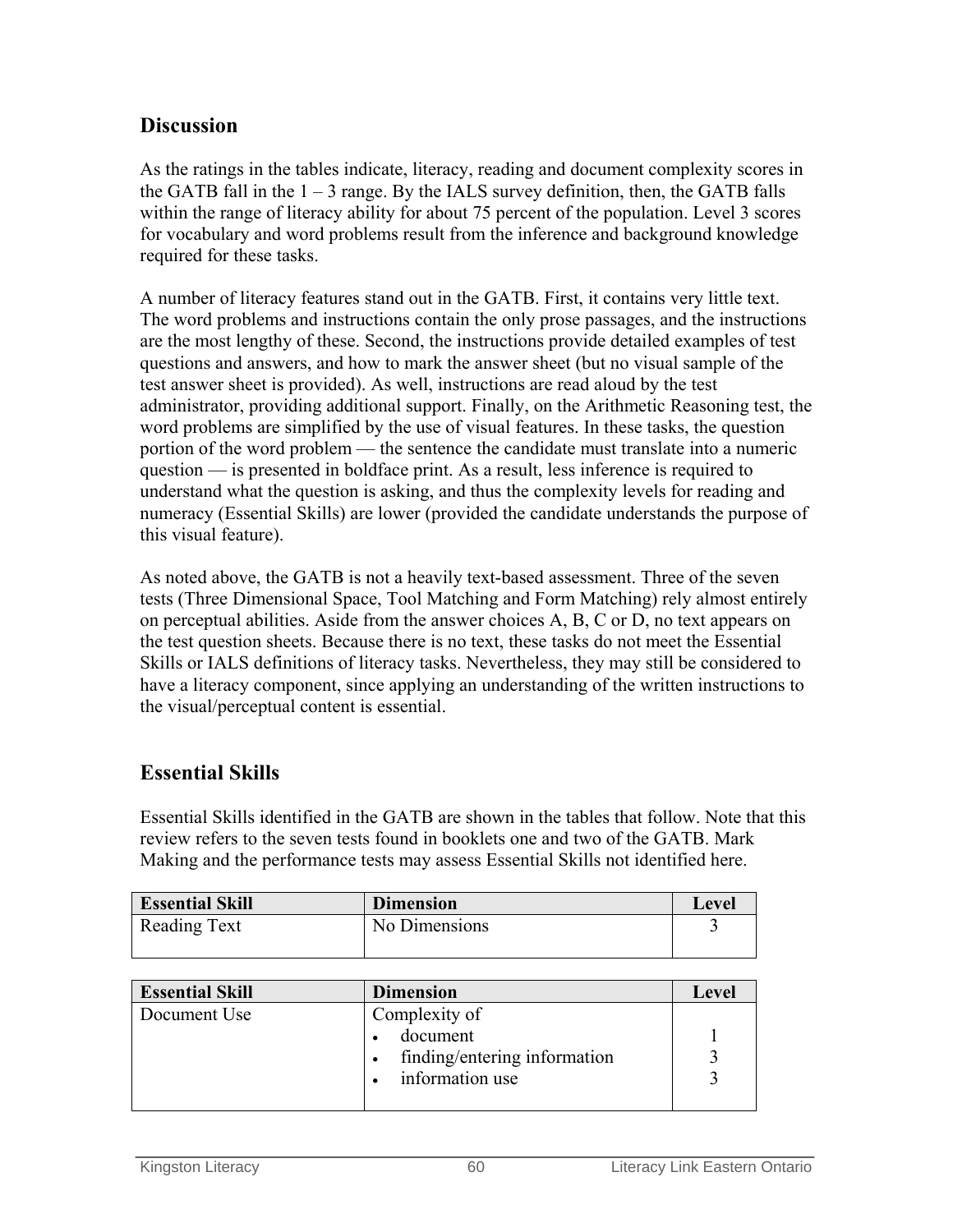| <b>Essential Skill</b> | <b>Dimension</b>                                                  | Level |
|------------------------|-------------------------------------------------------------------|-------|
| Continuous Learning    | See discussion of this item in<br>comments that follow this table | Yes   |

| <b>Essential Skill</b>           | <b>Dimension</b>                  | Level         |
|----------------------------------|-----------------------------------|---------------|
| <b>Thinking Skills</b>           | Complexity of                     |               |
| (1) Problem Solving              | problem                           |               |
|                                  | identifying problem               |               |
|                                  | identifying solution steps        |               |
|                                  | assessing solution*               | n/a           |
| (4) Significant use of<br>Memory | Learning occurs from one exposure | Yes           |
| (5) Finding Information          | Complexity of                     |               |
|                                  | locating information              |               |
|                                  | extracting/processing information | $\mathcal{D}$ |
|                                  |                                   |               |

| <b>Essential Skill</b>          | <b>Dimension</b>    | Level                       |
|---------------------------------|---------------------|-----------------------------|
| Numeracy                        |                     |                             |
| (1) Numerical Calculation       |                     |                             |
| Money math                      | Operations required | 3                           |
|                                 | Translation         | 3                           |
| Scheduling and<br>$\bullet$     | Operations required | 2                           |
| budgeting or<br>accounting math | Translation         | $\mathcal{D}$               |
| Measurement and<br>$\bullet$    | Operations required | 2                           |
| calculation                     | Translation         | $\mathcal{D}_{\mathcal{L}}$ |
| Data analysis<br>$\bullet$      | Operations required | 2                           |
|                                 | Translation         |                             |

#### **Comments**

The Essential Skills literature includes a description of what is meant by Continuous Learning, but no guidelines on how it is assessed. For the purposes of this review, if an assessment task matches or is similar to the Essential Skills description, then it is included. In the case of the GATB, no specific tasks meet the description of learning or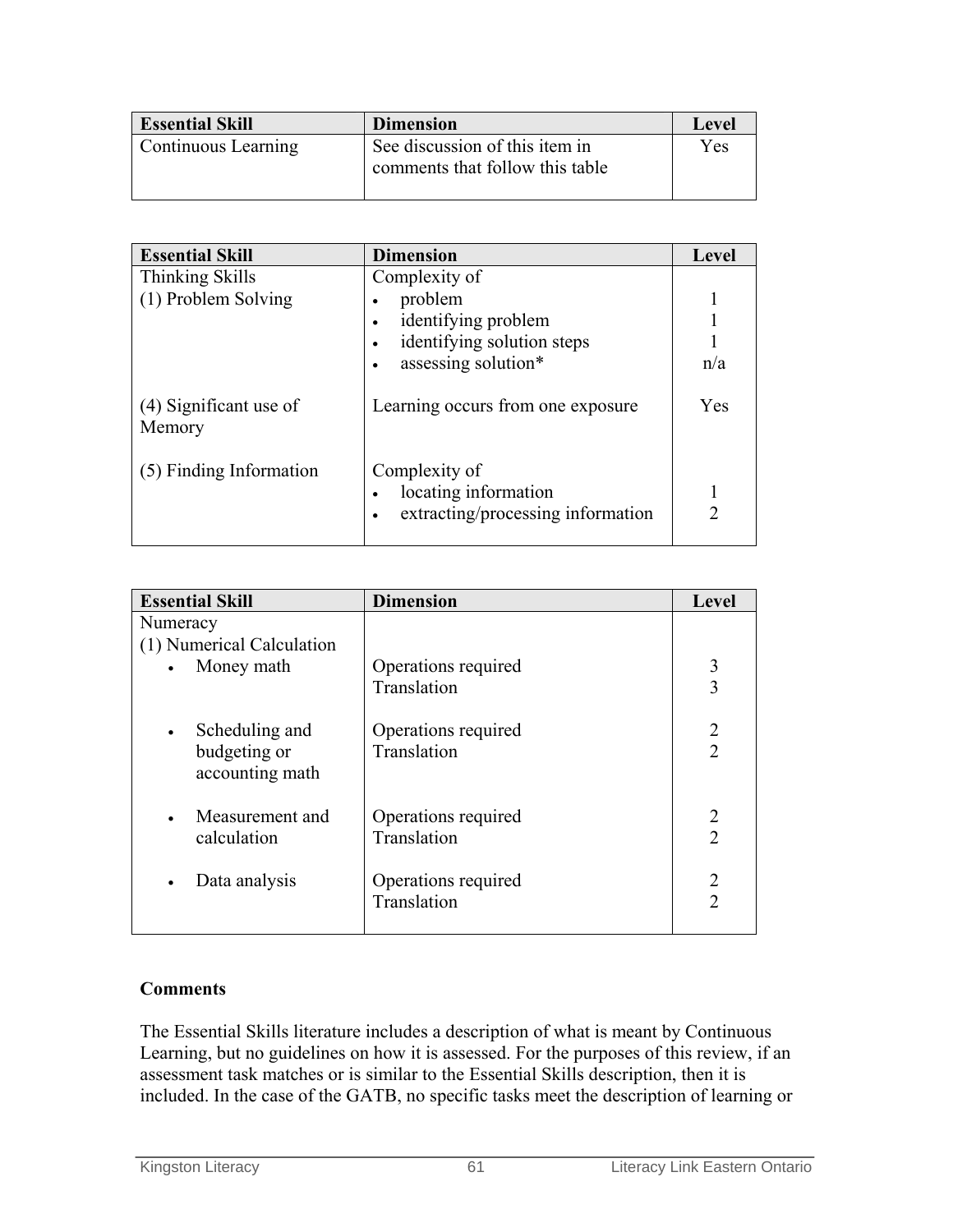how learning occurs as outlined in the Essential Skills literature. However, Continuous Learning has been included here because the GATB is designed to assess the general learning ability associated with doing well in school.

The other Essential Skills the GATB assesses with some accuracy include Reading Text, Document Use, Thinking Skills and Numeracy. Some dimensions of the Essential Skills do not correspond closely to the structure or conditions of a test environment. For example, Problem Solving in the Essential Skills literature refers to workplace problems; complexity scores for this category in the table above refer to the complexity of solving word problems on the Arithmetic Reasoning test. The two activities are similar enough that the Essential Skill can be included here, but the complexity scores are approximate.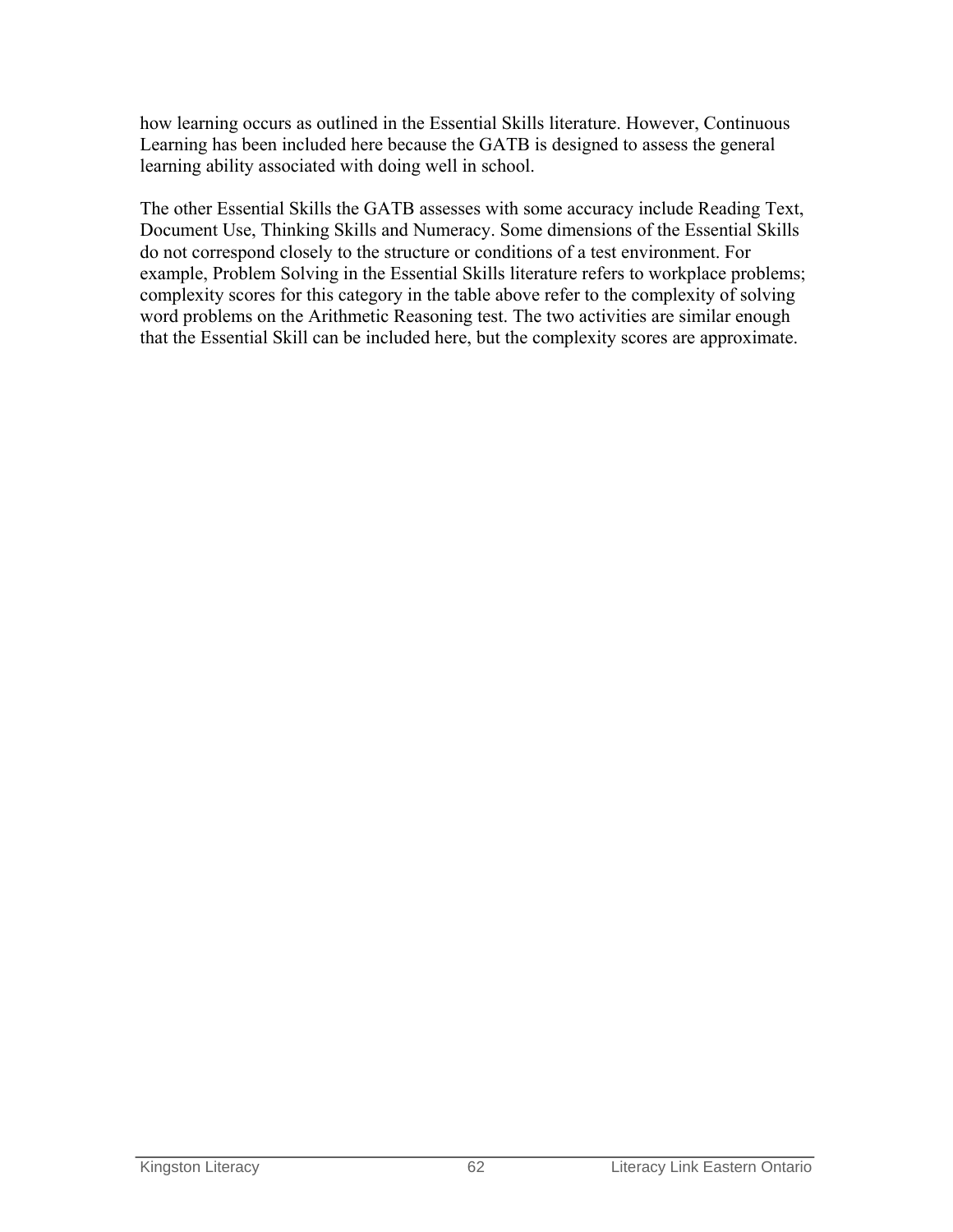Qwiz® Inc., Roswell, Georgia, est. 1986

## **Description**

Qwiz® Call Center assessments are designed to measure how well a candidate will function in a call centre environment. They assess specific job skills such as listening, data entry speed and accuracy, spelling and computer navigation. Some tests are also designed to identify an applicant's ability to solve problems, provide customer service, handle anger and build relationships.

 $Qwiz^{\omega}$  assessments are delivered online. Individual segments can be emailed to an applicant at home, or they can be administered in the workplace. The format is a workplace simulation, where a candidate follows a set of procedures similar to the tasks he or she would perform on the job by responding to a series of audio prompts.

The tests are scored immediately online, and a report is delivered to the test administrator. Scoring information includes the candidate's raw score and the raw score as a percentage, time taken to complete the test, number of times the candidate asked for prompts to be repeated, number of errors and what the specific errors were. The report also includes company and system-wide averages, and high/ low scores against which the administrator can compare the candidate's performance. Some test results also include the candidate's system-wide percentile rank. A comprehensive user manual and online or telephone technical support accompany the Owiz<sup>®</sup> assessments.

Call centre assessments comprise four kinds of tests:

1. Spelling

Candidates listen to Standard English general terms or US place names and enter the correctly-spelled word in the space provided onscreen.

2. Basic Simulation

In a simulated telephone call, candidates listen to caller contact information and enter data into an onscreen form. The information the candidate hears is presented sequentially according to the layout of the onscreen form. In other words, a candidate proceeds through the form from left to right and top to bottom, and is not required to search the form for the correct row or column in order to enter data.

### 3. Expanded Simulation

Candidates navigate from a Call Waiting screen and respond to calls by either taking an order or by entering information into the appropriate onscreen form. After choosing which form is needed to complete the call, candidates proceed through it sequentially.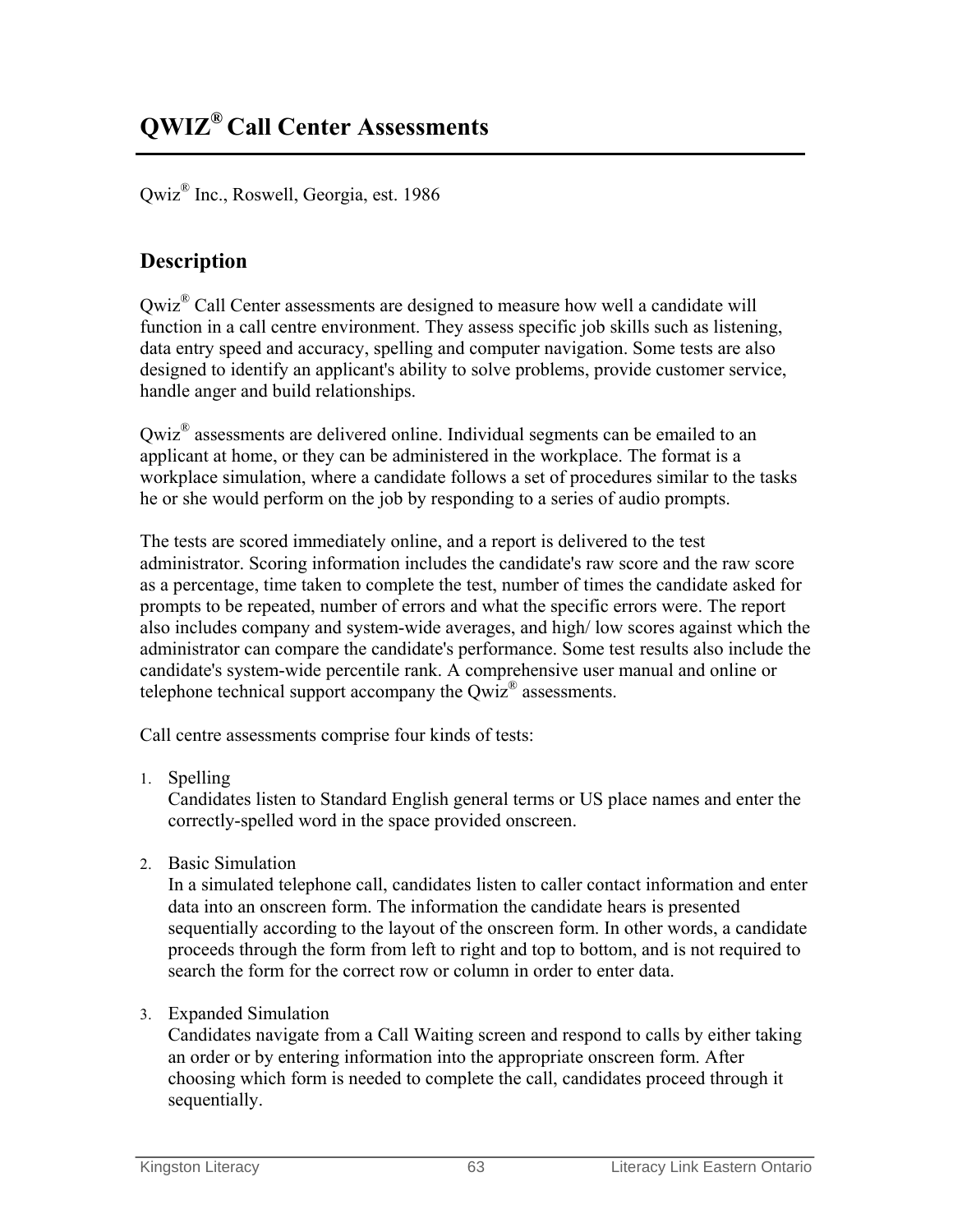### 4. Contact Center Scenario

Candidates respond to a variety of customer requests through a series of simulated calls that require them to select verbal responses and enter information as necessary. The onscreen form is divided into three sections: a data entry area where information is added and the call is processed; written prompts indicating what the candidate should do next, with an option to hear the caller again; and a list of (written) verbal responses the candidate may select while talking to the caller. Clicking on a verbal response allows a candidate to hear it before it is selected.

Written instructions precede each test segment, and a candidate may take unlimited time to read and understand these. As well, there are two or three practice questions before the scored test begins. Some tests are timed and others aren't, but the time taken to complete a simulation is recorded regardless. Training sessions are available to test administrators, but they are not a formal part of the testing process.

# **Readability**

| Kinds of text found in Qwiz® assessments                           |                                 |  |  |
|--------------------------------------------------------------------|---------------------------------|--|--|
| <b>Prose</b>                                                       | <b>Document</b>                 |  |  |
| Instructions (short)<br>prose passages and<br>multiple paragraphs) | Onscreen documents<br>and forms |  |  |

Test content for Qwiz® assessments consists entirely of interactive simulations where candidates enter data into onscreen documents. The test instructions are passages of prose

text (with graphics) that explain how to proceed through the test. Average Flesch-Kincaid and Fry readability scores for the test instructions are listed in the table that follows. Flesch-Kincaid and Fry readability scores for Qwiz® assessments

| $\overline{\text{Qwiz}}^{\text{D}}$ Instructions | <b>Flesch-Kincaid</b> | Fry(Age) |
|--------------------------------------------------|-----------------------|----------|
|                                                  | (Grade)               |          |
| Spelling                                         |                       |          |
| <b>Basic Simulation</b>                          |                       |          |
| <b>Expanded Simulation</b>                       |                       |          |
| Contact Center Scenario                          |                       |          |

# **Literacy Complexity Levels**

Essential Skills complexity levels for Reading and Document Use are shown in the table that follows. Reading levels apply to the test instructions (prose text) and Document Use levels to the workplace simulation.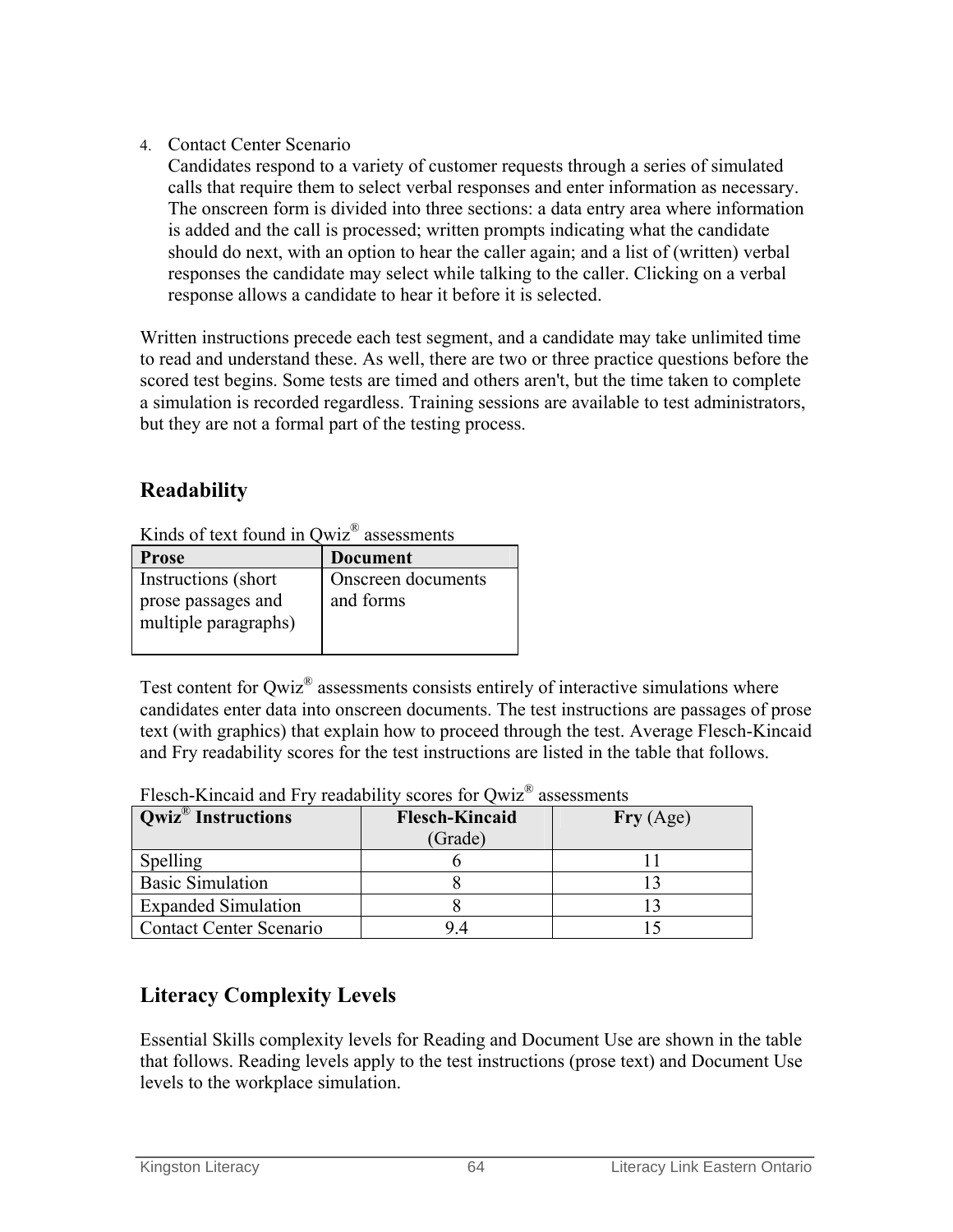| <b>Assessment</b>                 | Reading | <b>Document Use (3 dimensions)</b> |                     |                   |
|-----------------------------------|---------|------------------------------------|---------------------|-------------------|
|                                   |         | Document<br>complexity             | Finding information | Using information |
| Spelling                          |         |                                    |                     |                   |
| <b>Basic</b><br>Simulation        | າ       |                                    |                     |                   |
| Expanded<br>Simulation            | $2+$    |                                    |                     |                   |
| <b>Contact Center</b><br>Scenario |         |                                    |                     |                   |

| Essential Skills Reading and Document Use complexity levels |  |
|-------------------------------------------------------------|--|
|                                                             |  |

The following table shows the IALS reading levels for the same assessments. Again, as the test content (simulation) consists of onscreen forms, the Prose Literacy category applies to the written instructions for the assessment.

| <b>Assessment</b>                 | <b>Prose</b> | <b>Document</b> | Quantitative |
|-----------------------------------|--------------|-----------------|--------------|
| Spelling                          |              |                 |              |
| <b>Basic Simulation</b>           |              |                 |              |
| Expanded<br>Simulation            | $2+$         |                 |              |
| <b>Contact Center</b><br>Scenario |              | 33              |              |

IALS literacy complexity levels for Qwiz® assessments

### **Discussion**

Reading age levels for the Qwiz<sup>®</sup> assessments range from  $11 - 15$  and grade levels from six to 9.4. Required reading proficiency falls into Levels 1, 2 and 3. These levels reflect their concrete, direct instructions and relatively simple tasks that require only low levels of background knowledge or inference. Some background knowledge is required of these tasks, such as the spelling of general terms and place names, and knowledge of state abbreviations.

The higher reading complexity levels, at Level 3, arise from the need for a candidate to read, understand and remember the multiple steps for the exercises that will follow. The candidate doesn't have access to the instructions once the simulation has begun, and therefore can't refer back to these for support. It should be noted as well that no literacy task is attached to the instructions, and that the implied task is to read, understand and remember how to navigate through the simulations. In the case of the Call Center Scenarios, text and audio prompts are provided to help guide the candidate to the next step. The Call Center Scenarios also require some quantitative literacy tasks. These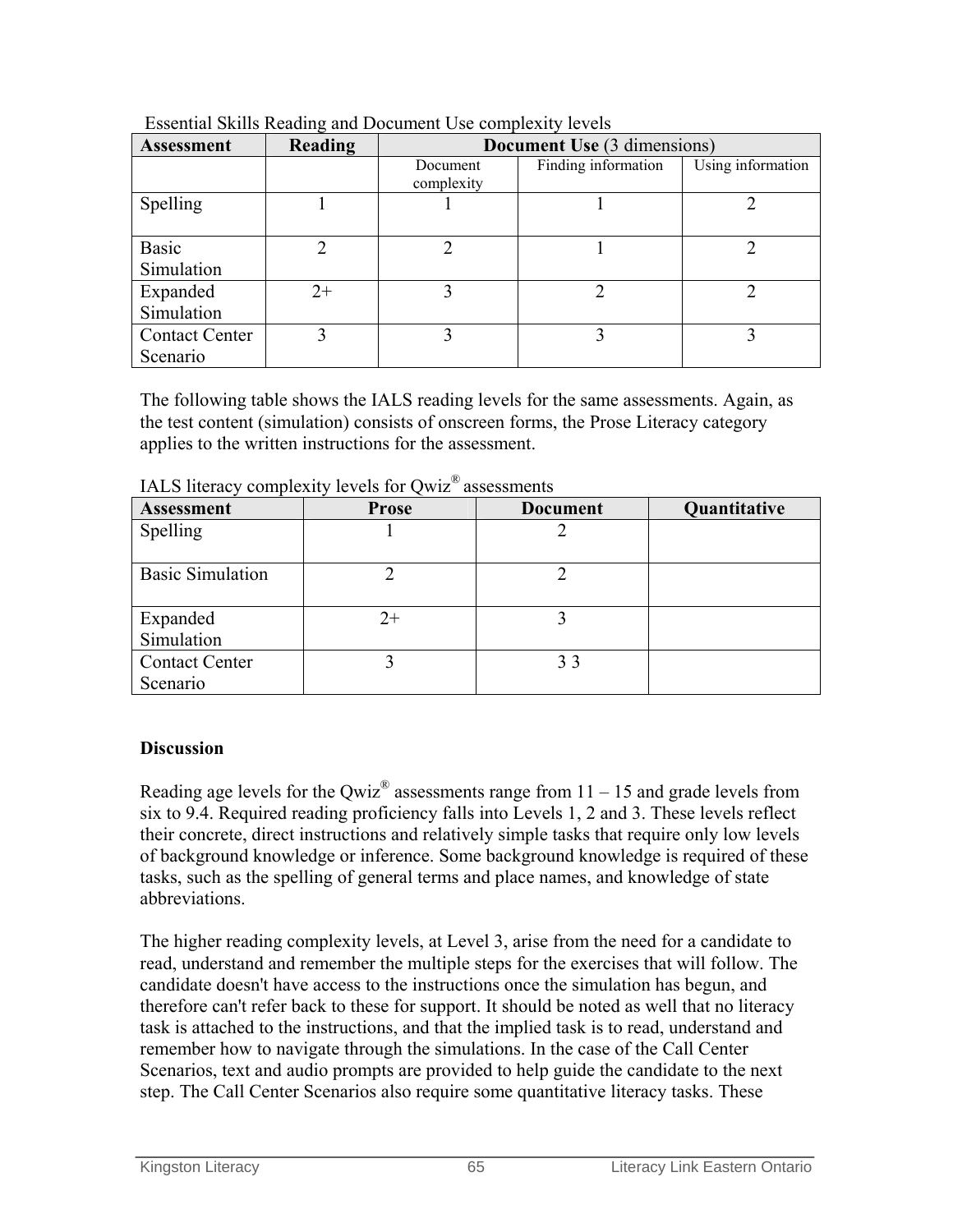involve calculating times and scheduling appointments. The tasks do not specify which operations need to be performed (and not all tasks require an operation), but they do require an ability to think in quantitative terms and to make some calculations as needed.

Finally, the sound quality on the spelling assessment is poor. Word endings are muffled and it is sometimes difficult to tell one word from another. For example, shiny/shining and occur/occurrence are hard to distinguish. Candidates may ask for words to be repeated, but it this lowers their score.

# **Essential Skills**

Essential Skills assessed by the Qwiz® Call Center assessments are listed in the tables that follow.

| <b>Essential Skill</b> | <b>Dimension</b> | Level           |
|------------------------|------------------|-----------------|
| Reading Text           | No dimensions    | $\sim$ . $\sim$ |
|                        |                  |                 |

| <b>Essential Skill</b> | <b>Dimension</b>                                                               | <b>Level</b>               |
|------------------------|--------------------------------------------------------------------------------|----------------------------|
| Document Use           | Complexity of<br>document<br>finding/entering information<br>using information | 1, 2, 3<br>1, 2, 3<br>2, 3 |
|                        |                                                                                |                            |

| <b>Essential Skill</b>    | <b>Dimension</b>                                     | <b>Level</b>                  |
|---------------------------|------------------------------------------------------|-------------------------------|
| Numeracy                  |                                                      |                               |
| (1) Numerical Calculation | Operations required                                  |                               |
| Money math                | Translation                                          |                               |
| Scheduling or budgeting   | Operations required                                  |                               |
| and accounting math       | Translation                                          |                               |
| Data analysis             | Operations required                                  |                               |
|                           | Translation                                          |                               |
| (2) Numerical Estimation  | Whether there is a set procedure                     |                               |
|                           | Number of factors comprising item begin<br>estimated | っ                             |
|                           | Amount of information available                      |                               |
|                           | Consequences of error                                |                               |
|                           | Degree of precision required                         | $\mathfrak{D}_{\mathfrak{p}}$ |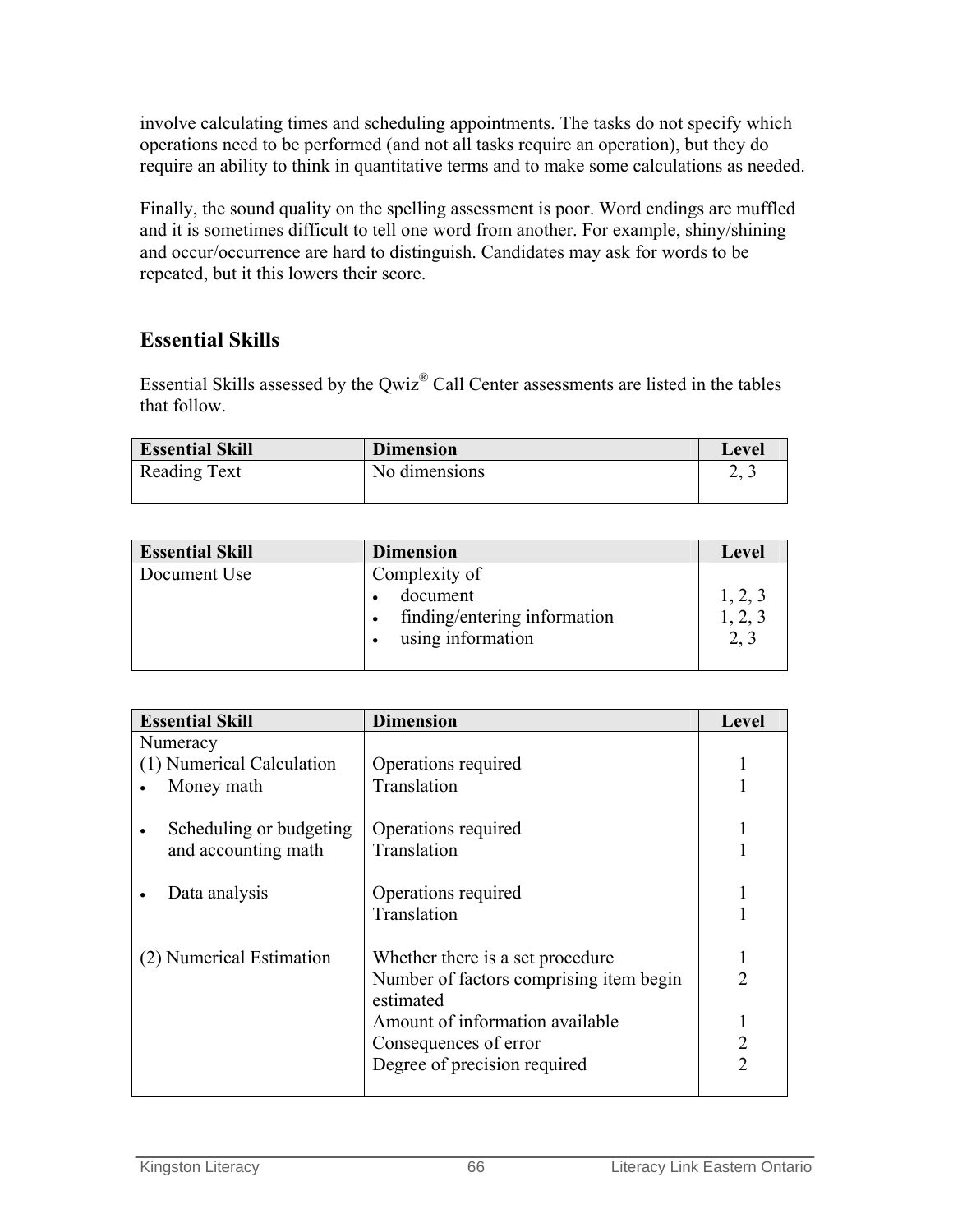| <b>Essential Skill</b> | <b>Dimension</b> | Level |
|------------------------|------------------|-------|
| Computer Use           | No dimensions    |       |

| <b>Essential Skill</b> | <b>Dimension</b>                      | Level          |
|------------------------|---------------------------------------|----------------|
| Oral Communication     | Range and complexity of               |                |
|                        | communication functions               |                |
|                        | information                           | $\overline{2}$ |
|                        | communication context                 | $2+$           |
|                        | Risk levels if intended communication |                |
|                        | fails                                 |                |
|                        |                                       |                |

| <b>Essential Skill</b>   | <b>Dimension</b>                                         | Level                                      |
|--------------------------|----------------------------------------------------------|--------------------------------------------|
| Thinking Skills          | Complexity of                                            |                                            |
| Problem Solving          | problem<br>$\bullet$                                     | 1                                          |
|                          | identifying problem<br>$\bullet$                         | $\begin{array}{c} 2 \\ 2 \\ 2 \end{array}$ |
|                          | identifying solution<br>$\bullet$                        |                                            |
|                          | assessing solution<br>$\bullet$                          |                                            |
| Decision Making          | Consequence of error                                     | $\overline{c}$                             |
|                          | Reversibility of decision                                | $\mathbf{1}$                               |
|                          | Adequacy of available information                        | 1                                          |
|                          | Set procedures in place                                  | $\mathbf{1}$                               |
|                          | Existing body of similar past decisions                  | $\mathbf{1}$                               |
|                          | Judgement required                                       | $\overline{2}$                             |
| <b>Job Task Planning</b> | Variety in work activities                               | $\overline{c}$                             |
|                          | Task sequence provided                                   | $\mathbf{1}$                               |
|                          | Priorities provided                                      |                                            |
|                          | Whether work plan can be disrupted                       |                                            |
|                          | Whether work plan needs to be integrated                 | 1                                          |
|                          | Number of sources for work assignments                   | 1                                          |
| Significant Use of       | No dimensions or complexity ratings                      |                                            |
| Memory (3 Types)         | Type 1 – memorization through<br>$\bullet$               | Yes                                        |
|                          | repetition                                               |                                            |
|                          | Type $2$ – remembering for brief<br>$\bullet$<br>periods | Yes                                        |
|                          | Type $3$ – learning occurs through<br>$\bullet$          | Yes                                        |
|                          | single exposure                                          |                                            |
| Finding Information      |                                                          |                                            |
|                          | Complexity of locating information                       | $\mathbf{1}$                               |
|                          | Complexity of extracting/processing                      | 1                                          |
|                          | information                                              |                                            |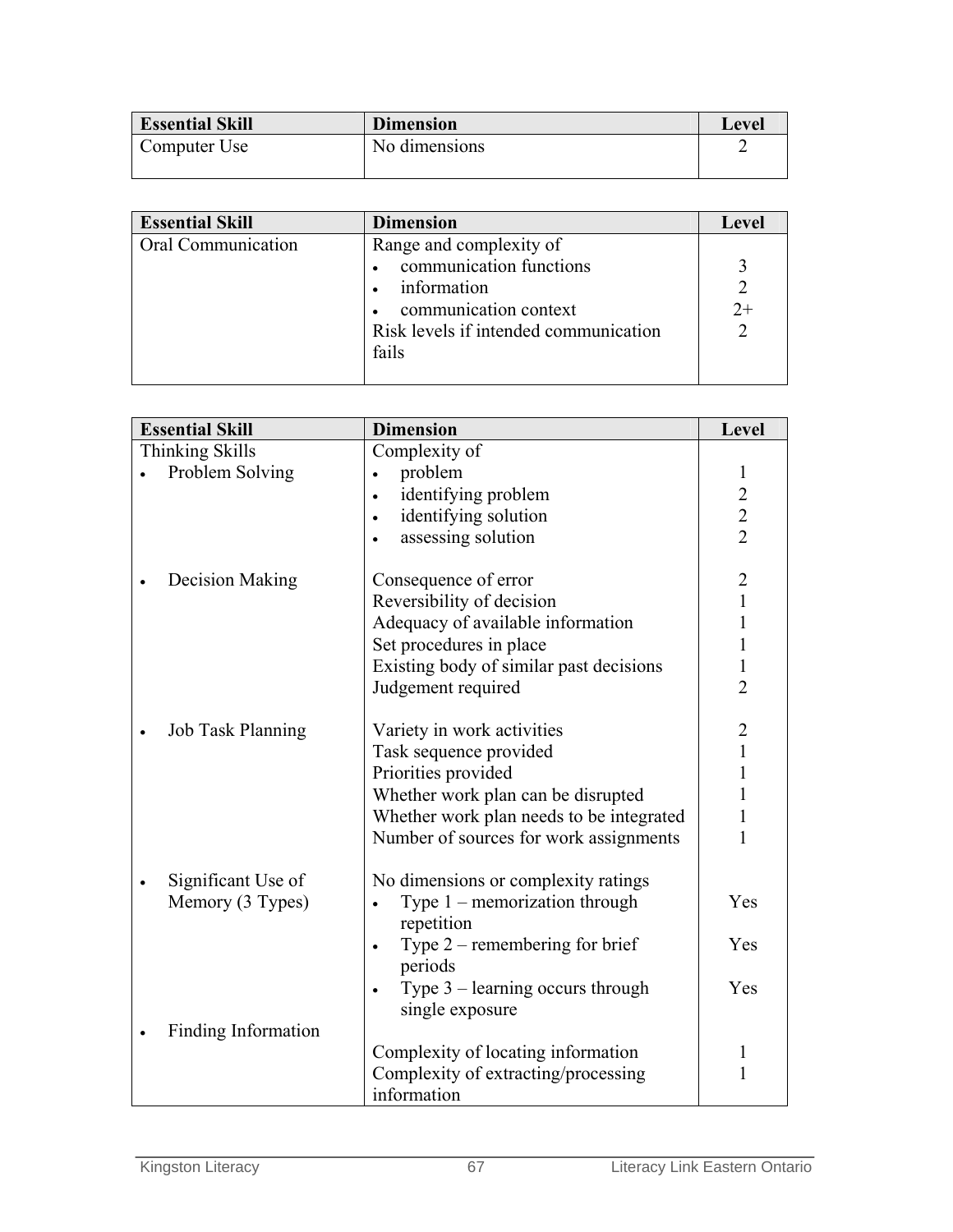| <b>Essential Skill</b> | <b>Dimension</b>                 | Level      |
|------------------------|----------------------------------|------------|
| Working With Others    | No dimensions or complexity      |            |
| Types of work contexts | Work alone<br>Work independently | Yes<br>Yes |

#### **Comments**

Notably, seven of the nine Essential Skills are assessed in the Qwiz® simulations: Reading Text, Document Use, Numeracy, Computer Use, Oral Communication, Thinking Skills and Working with Others. In the simulated workplace format, candidates can demonstrate skills that fall outside the scope of many tests. The skills are integrated, so that by performing the simulation a candidate uses a variety of skills simultaneously. For instance, Computer and Document Use serve as a foundation for a variety of activities, including listening, selecting verbal responses, making decisions and calculations, and exercising judgement. Further, since the simulation replicates a workplace, the onscreen documents are authentic (to this workplace), and thus provide a realistic setting in which to evaluate the Essential Skills.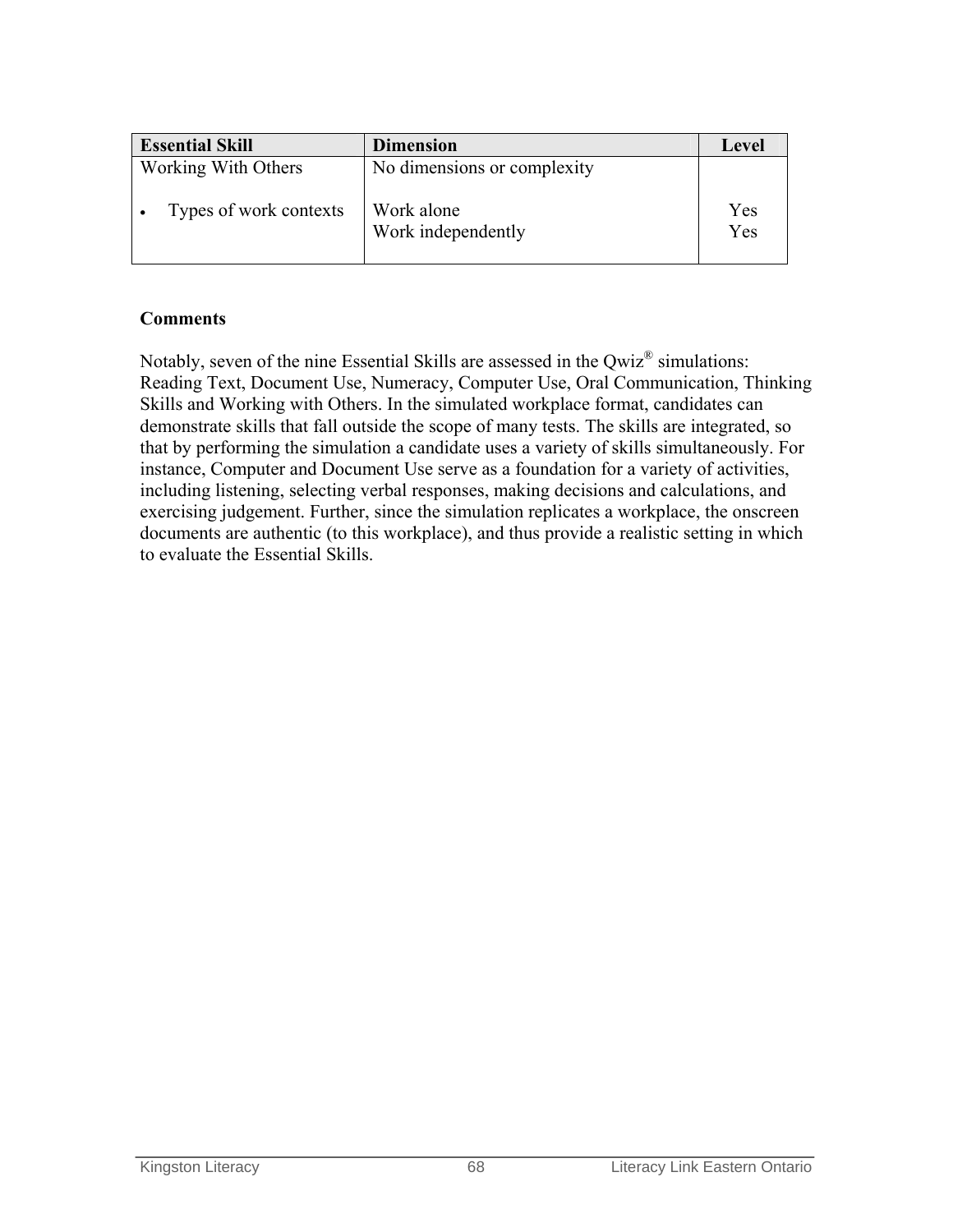Currently there is one assessment tool available to employers, employees, and workplace educators that is designed specifically to test Essential Skills used in the workplace.

The Test of Workplace Essential Skills (TOWES) is an assessment tool consisting of a collection of tests, which together can assess a candidate's skills across three of the Essential Skills categories:<sup>11</sup>

| Reading Text | The ability to understand and use information contained in prose<br>passages                                                          |
|--------------|---------------------------------------------------------------------------------------------------------------------------------------|
| Document Use | The skills and knowledge needed to understand and use information<br>from documents such as tables, catalogs, maps and scale drawings |
| Numeracy     | The ability to understand and use numerical information embedded in<br>print                                                          |

Just as the Essential Skills Inventory describes and rates the skill content of jobs in a uniform way, TOWES is designed to complement this methodology by *testing* the Essential Skills in a uniform way. TOWES results are compatible with both the IALS and HRDC Essential Skills complexity ratings. Results can therefore be consistent from one workplace to another, and are designed to fit with the development of national standards and performance-based assessments.

Two aspects of the TOWES are of specific interest to this project. One is that TOWES claims to give employers a way to fairly set and assess the skills and skill level requirements for entry-level jobs. TOWES developers note that this kind of an assessment would provide a more reasonable and valid benchmark for assessing suitability for a particular job than using benchmarks such as years in school. Developers also note that instructors and tutors in the literacy field can use TOWES results to help design programs to meet individual educational needs, and help students work towards attaining the skills needed for their job goal.

Currently, TOWES is being used only on a limited basis with demonstration partners and authorized assessment centres.

 $\overline{a}$ <sup>11</sup> Information about The Test of Workplace Essential Skills is adapted from www.towes.com.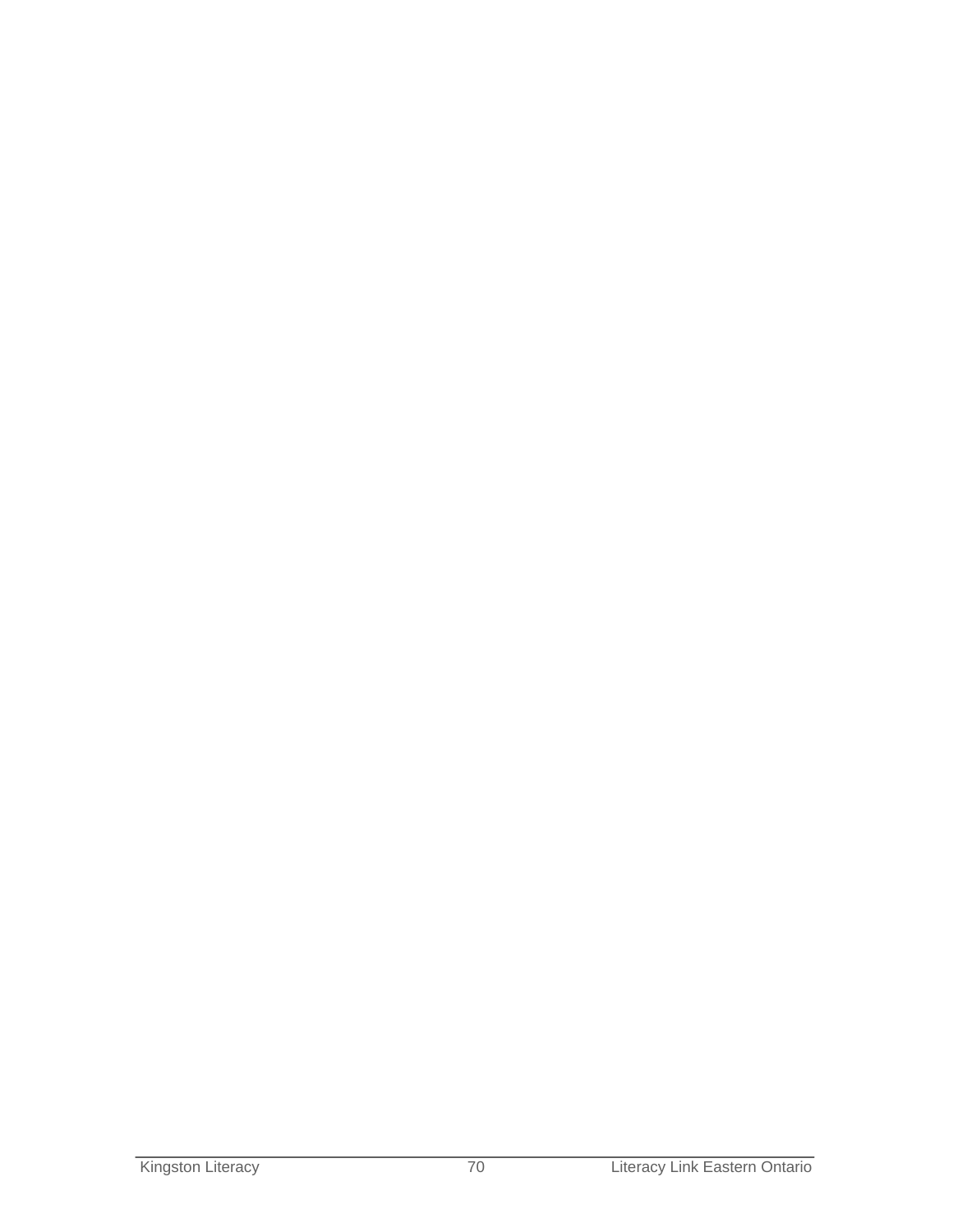# **Conclusions**

This report was precipitated by the increasing use of pre-employment tests in the workplace, and by a perception that qualified entry-level job candidates may be getting screened out of the hiring process because they do not have the literacy skills needed to pass the tests. This is of special interest to literacy practitioners who help adult students prepare for future employment, including the task of passing pre-employment tests.

In the preceding study we were particularly interested in how well the tests assessed Essential Skills, and whether they demanded a demonstration of Essential Skills generally considered beyond the abilities of an entry-level candidate. The test analyses identify what features could cause difficulties for entry-level candidates, and the findings have relevance for employers, literacy practitioners, and job candidates alike.

Among the many issues and trends identified in the literature is the caution to employers that pre-employment tests should be used with care, as one of a number of selection tools. Further, job analysis should be a central part of test development to ensure that the test matches the skills required for that specific job. The perception of some job candidates, however, has been that the tests they have taken have not adequately assessed the Essential Skills required for the job, but instead tended to test for skills that would not be required for the type of work they were applying for.

Both the preliminary survey and the test analyses show that the type of test a candidate may have to complete, and its relevance to workplace Essential Skills, depends entirely on the test chosen by each individual employer. The findings provide evidence that some pre-employment tests, especially at the entry level, are perhaps not as accurate or consistent as HR personnel would suggest. As well, the ability of pre-employment tests to assess the Essential Skills is uneven. Some tests have features such as ambiguous language or unclear instructions, which may confuse a candidate. Other tests include highly complex tasks, including the ability to use inference, which require literacy levels generally beyond the ability of the majority of people applying for entry-level positions. Still other tests assess candidates for specialized background knowledge gained through academic achievement, and appear to have little connection to the kinds of skills used in a workplace setting.

In comparison, there are tests that lead candidates through a series of questions, or simulated situations, which closely mimic the Essential Skills needed for the actual job. The simulation replicates a workplace, so the documents used in the test are authentic. Situational assessments such as these provide employers with a testing tool that will most closely assess the Essential Skills used on the job.

Some tests assess a broad range of the Essential Skills while staying within a reasonable (Level 3) literacy complexity range.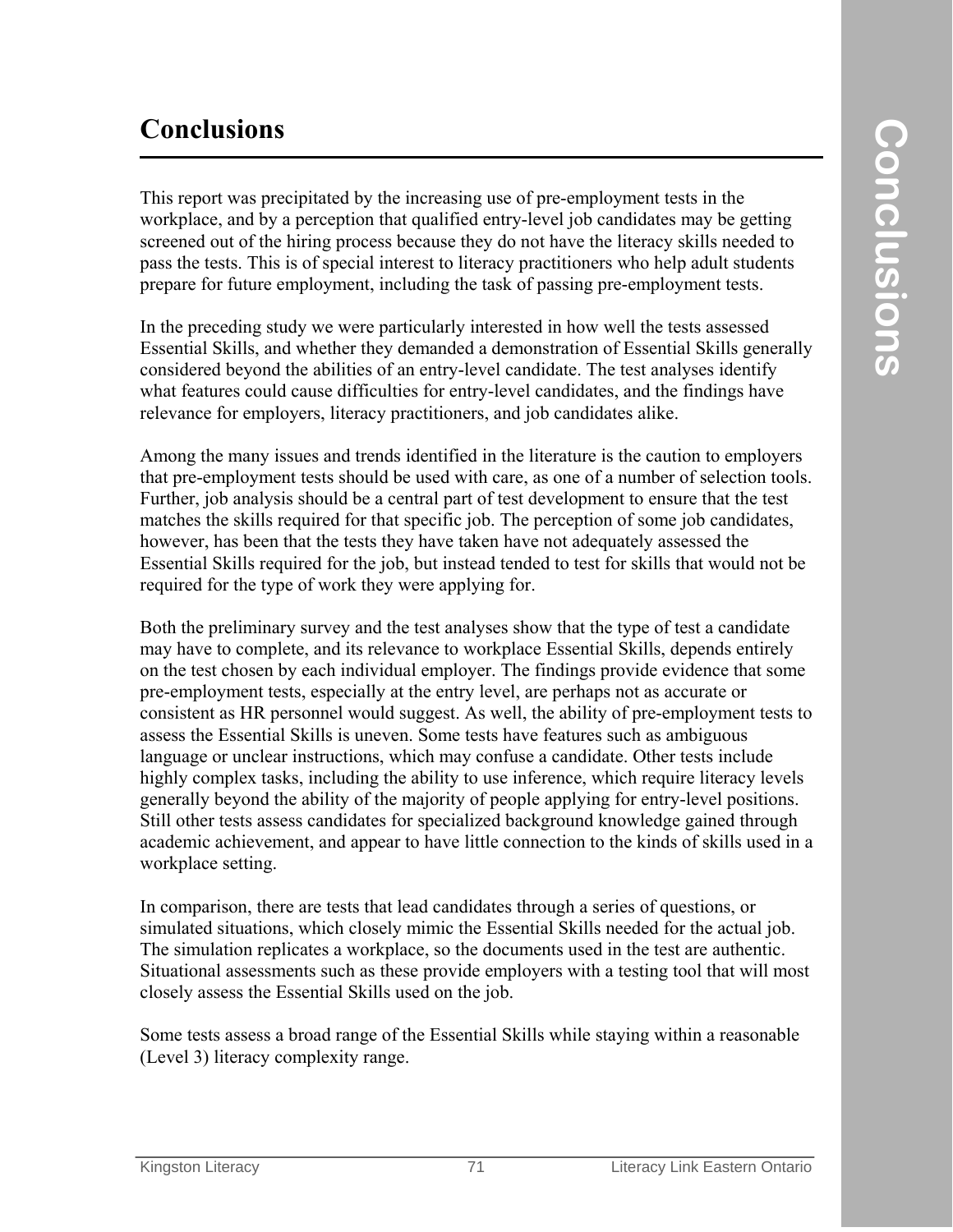Viewing pre-employment tests with these considerations in mind raises questions: Are the ability to use inference and apply (specialized) background knowledge necessary job skills at the entry level? If there are hidden or unintentional features that make the tasks unnecessarily complex, can the test be relied on to accurately predict job performance? The answers to these questions depend to a certain extent on how the tests are used — at what point in the hiring process they are administered and how their results are weighted against other factors.

Regardless of when and how they're used, however, if a test does contain features that screen out otherwise qualified candidates, then employers are not getting accurate results from their tests and they are narrowing their pool of potential employees.

It is important for literacy practitioners to know that pre-employment testing is on the rise. In preparing students for specific employment goals, instructors must consider not only the Essential Skills required to perform the job well, but additional skills that may be required to pass the pre-employment test. As the test analysis shows, this includes the experience and skill involved in test-taking itself — understanding the structure of different tests, correctly interpreting what test questions are asking, and knowing how to make the most of the time allotted under the particular test circumstances. As the research indicates, job candidates who may otherwise be qualified for an entry-level position could find this initial step in the hiring process to be the most difficult step they take.

At the same time, instructors and students must keep in mind that for some employers, skills testing and setting education requirements are part of a broader hiring process. As part of our initial survey, employers were asked if all applicants are required to have a Grade 12 diploma. Out of the 22 employers who responded, nine answered yes and 13 answered no. This indicates that in some cases, while testing and screening for education requirements could be an initial hurdle for students, employers may place greater emphasis on discovering an applicant's experience and soft skills. In addition to preparing students for testing, practitioners should also refer students to employment service agencies for additional job search coaching.

#### **Future research**

The links between pre-employment assessment tools and the Essential Skills required for entry-level positions will be further examined in Part II of this project. There, Essential Skills used in particular jobs are compared with the Essential Skills tested for in the hiring process.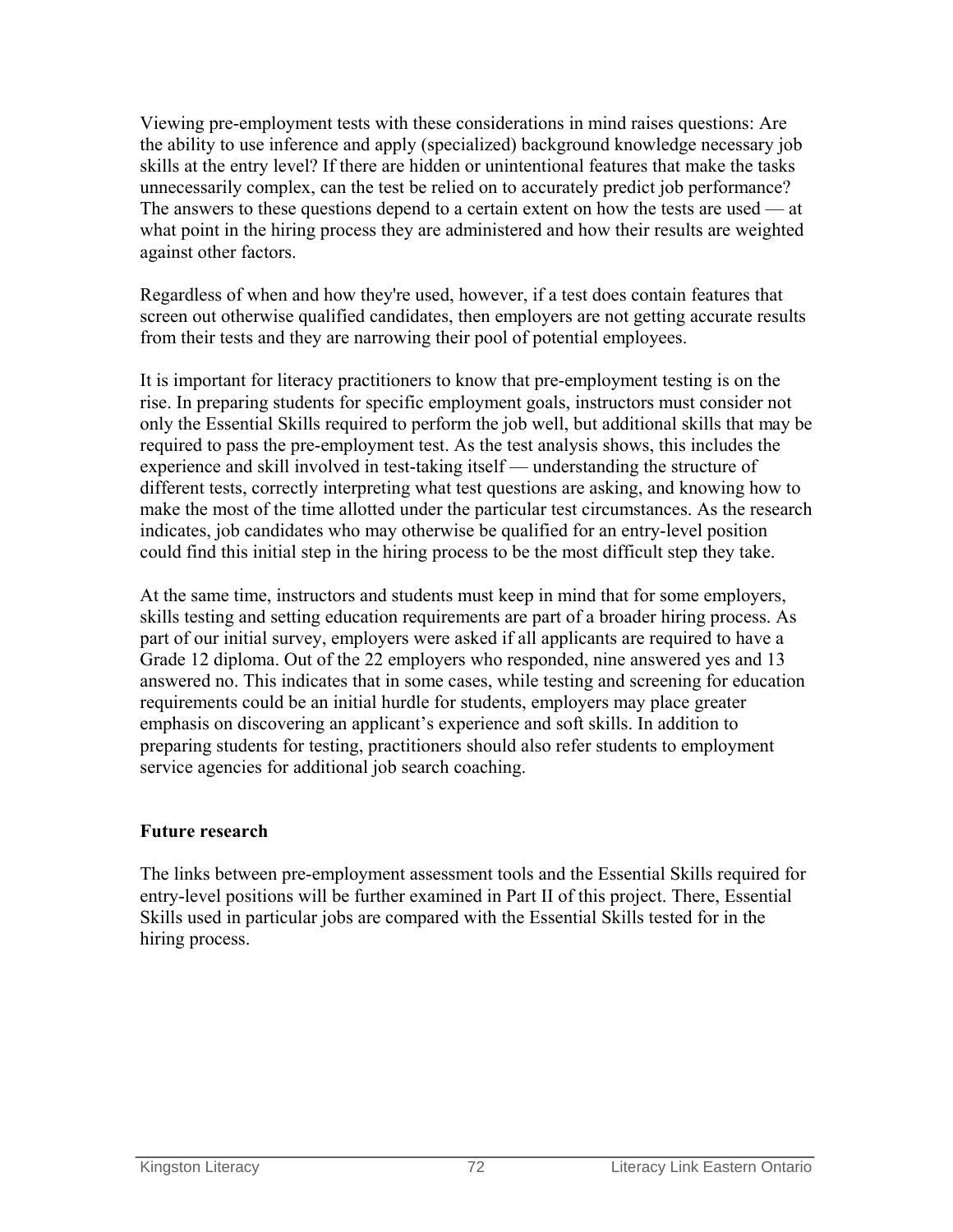*Workplace Literacy Special Initiative* 

# **Assessment Tools in the Workplace**



*A Report on Pre-employment Testing Practices Part II* 

**This report is part of a larger project developed in cooperation with Literacy Link Eastern Ontario**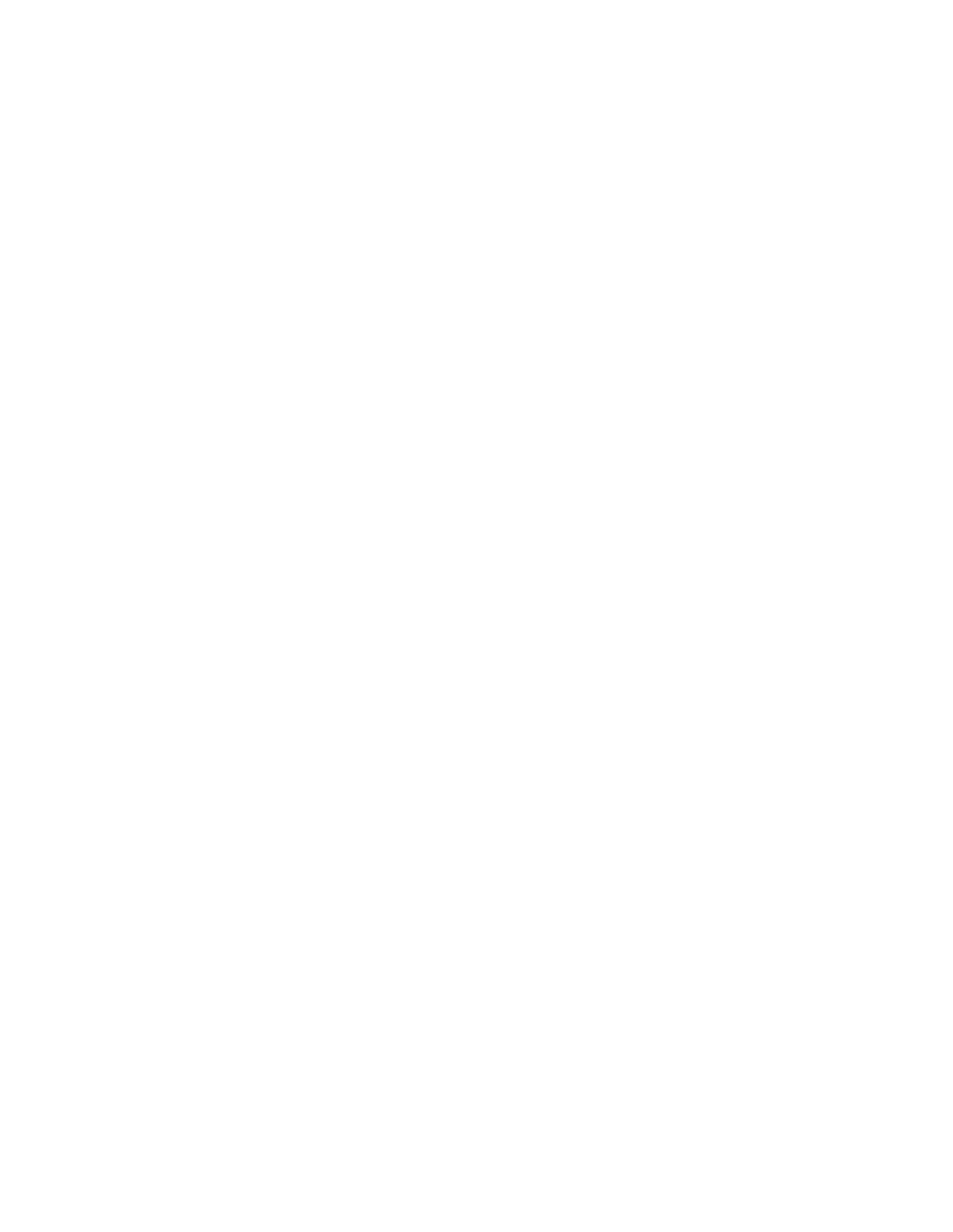This second phase of research follows the earlier investigation of the growing use of preemployment testing in the workplace. *Assessment Tools in the Workplace: Part I* identified five locally administered pre-employment tests and assessed them to determine whether or not they were reasonably fair and consistent with the Essential Skills levels needed for entry-level jobs. More specifically, the study looked at the Essential Skills levels a candidate would need to successfully complete the test. It also noted additional Essential Skills the pre-employment tests assessed.

In Part I we found that the use of pre-employment testing is a growing trend; that Essential Skills and IALS literacy levels required to complete these tests vary widely; and that a candidate may need skills as high as Level 4 and beyond in order to succeed on some tests. And, given that some tests are used as initial screening tools, the higher Essential Skills levels required effectively block entry-level candidates from jobs they may well be qualified to do. For a full discussion of findings, see the conclusion section of Part I of this study.

The literature review conducted for Part I reveals unanimous agreement among human resources professionals, test publishers and academic researchers that a pre-employment test must accurately assess the skills needed for the job in order to be of value. Where Part I asks if the pre-employment tests in use are reasonably fair and consistent with the skills of an entry-level job candidate, Part II asks to what extent the tests reflect the specific skills needed for the job: Which Essential Skills do employees use on the job, and at what levels? What kinds of text do they read and write? Which additional Essential Skills do they use? Do employees use skills that fall outside the Essential Skills descriptions? Do questions on the pre-employment tests match these skills and levels?

For this phase of research we again sought the participation of local employers who had previously provided either the names of their tests or copies of the tests themselves. In Part II, employers or workers in three entry-level jobs provided detailed information about the kinds of numeracy and computer activities performed on the job, what kinds of texts they read and work with, what kind of writing they do, and to what extent they are able to make use of ongoing learning opportunities on the job. As well, interviewees were asked to identify job skills that fall outside the Essential Skills definitions. Data gathered from the interviews was rated according to the Essential Skills complexity scale. Essential Skills were scored and charted to produce job activity profiles like those generated for the test analysis in Part I. Finally, the two profiles are compared to show the relationship between job and test activities.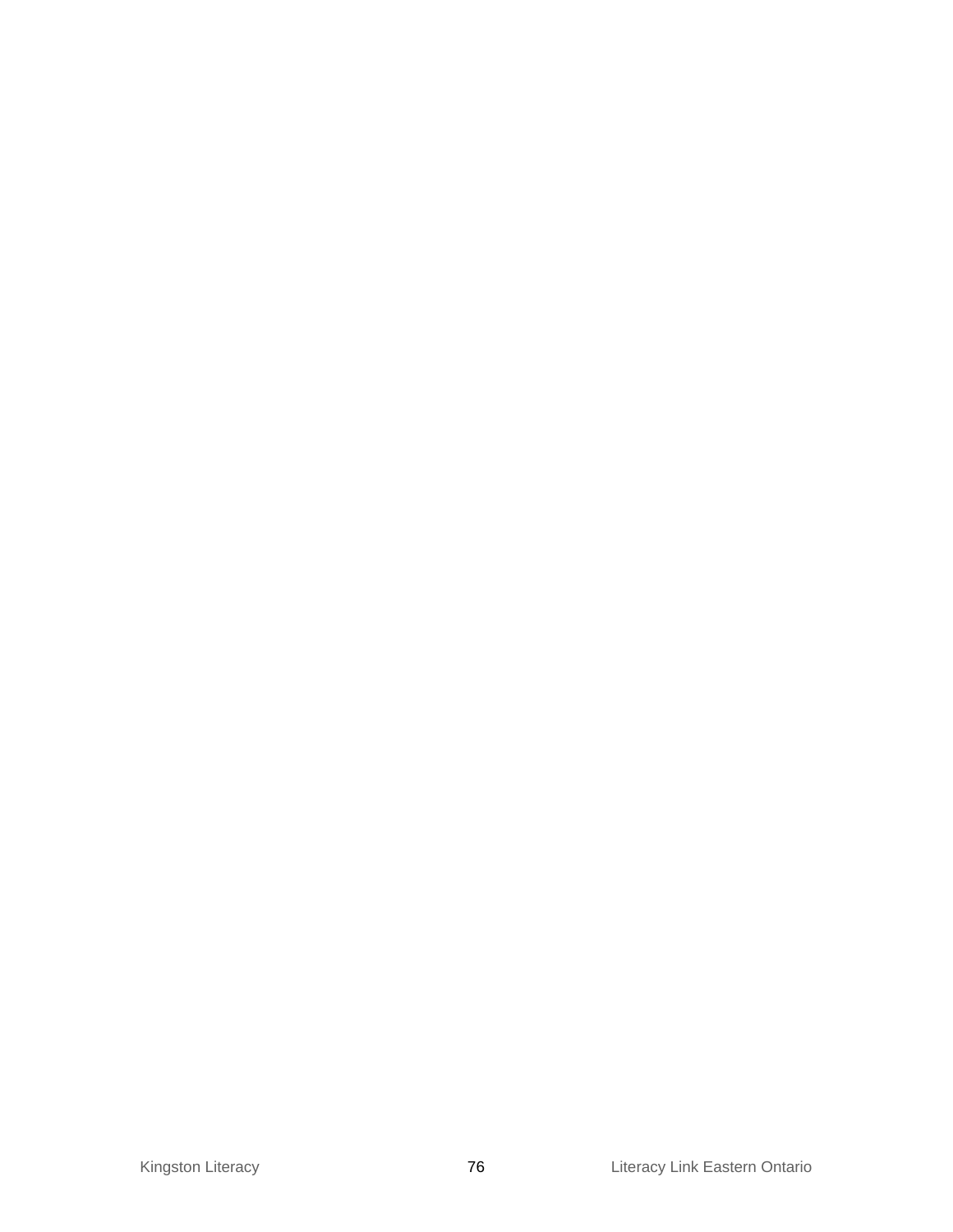## **Introduction**

The second part of this study investigates the relationship between pre-employment tests and the job tasks entry-level workers perform. Three entry-level jobs are examined in detail: Outbound Selector at a distribution warehouse, Security Patrol Officer, and Customer Care Representative at an inbound call centre. The pre-employment tests used to screen candidates for these jobs were analyzed in Part I. Part II compares this data to information about job tasks gathered in workplace interviews. The following six Essential Skills are investigated:

| Reading Text | Computer Use        |
|--------------|---------------------|
| Document Use | Numeracy            |
| Writing      | Continuous Learning |

Job activities are categorized according to the Essential Skills used to perform them, and are assigned corresponding Essential Skills complexity levels. The resulting tables provide a basis on which to compare specific test and job task features.

# **Workplace Interviews**

The employees interviewed were asked to describe the following:

- Five main job activities
- Three most important job skills
- What kinds of texts and documents they read and write on the job
- Details about length and purpose of specific literacy tasks
- Level of difficulty performing these tasks
- Math and computer tasks and skills needed to perform them
- What kind of job training occurs and how it is delivered
- Activities associated with ongoing learning

In each of the workplace interviews, employee descriptions of job tasks match those listed in the NOC profiles for these entry-level jobs. Essential Skills needed for the jobs also correspond to those listed in the Essential Skills profiles.

## **Test and Job Task Comparison**

The job task information and corresponding Essential Skills levels analysis provide a basis for evaluating whether the pre-employment test is a reasonable assessment. A taskby-task comparison of test items and job activities shows where they are either similar or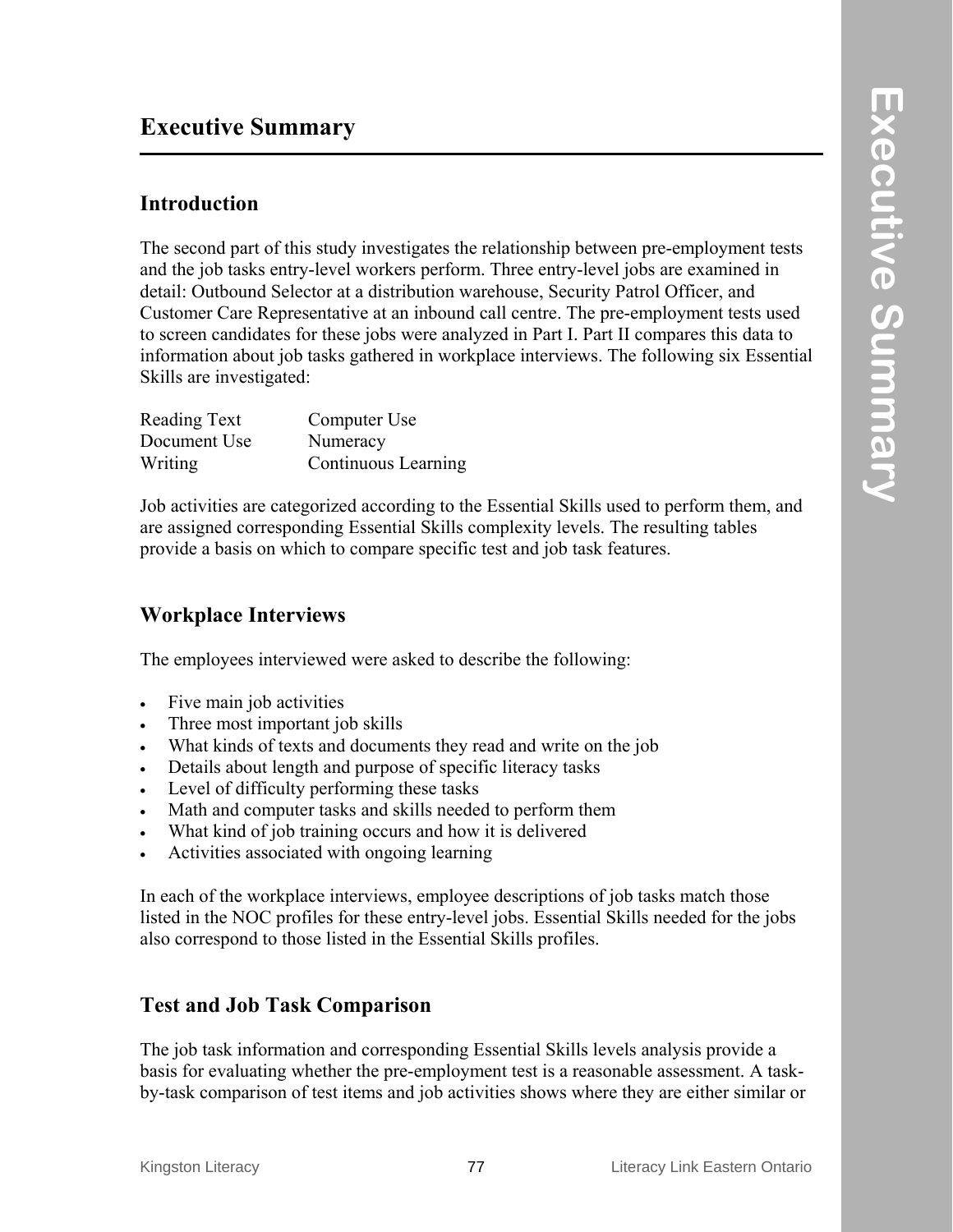require similar skills. Comparing the Essential Skills complexity levels needed to complete the test and job tasks shows where they are similar as well. The preemployment tests vary in the degree to which test items and job tasks are similar, although all three use relevant test items. For Essential Skills complexity levels, all three tests show a close and sometimes identical match between test and job tasks. Tables comparing these items are found in the Test and Job Task Comparison.

## **Conclusions**

The test and job task comparison show the degree to which the two correspond. Where test items and job tasks match both in kind and in required skill levels then the preemployment test is seen as a fair assessment of the entry-level candidate's abilities. Based on these comparisons, the pre-employment tests in this second part of the study are fair and reasonable assessments for entry-level candidates applying for these jobs. The test items are relevant to the jobs, and the Essential Skills levels are comparable.

The job activities described in the interviews provide other important information about the pace and culture of the workplace and how skills are applied on the job. For example, skills are often integrated while performing a single task and an isolated skill, such as writing, may be applied within a complex structure that also includes planning, memory and judgement. In other words, the job activities described in the interviews help to illustrate the complexity of routine tasks, and it follows that complex job tasks are more difficult to assess on a pre-employment test. Findings from this study also show that workers may face additional Essential Skills challenges in the workplace. Please see the Conclusions section of this report for a full discussion of these findings.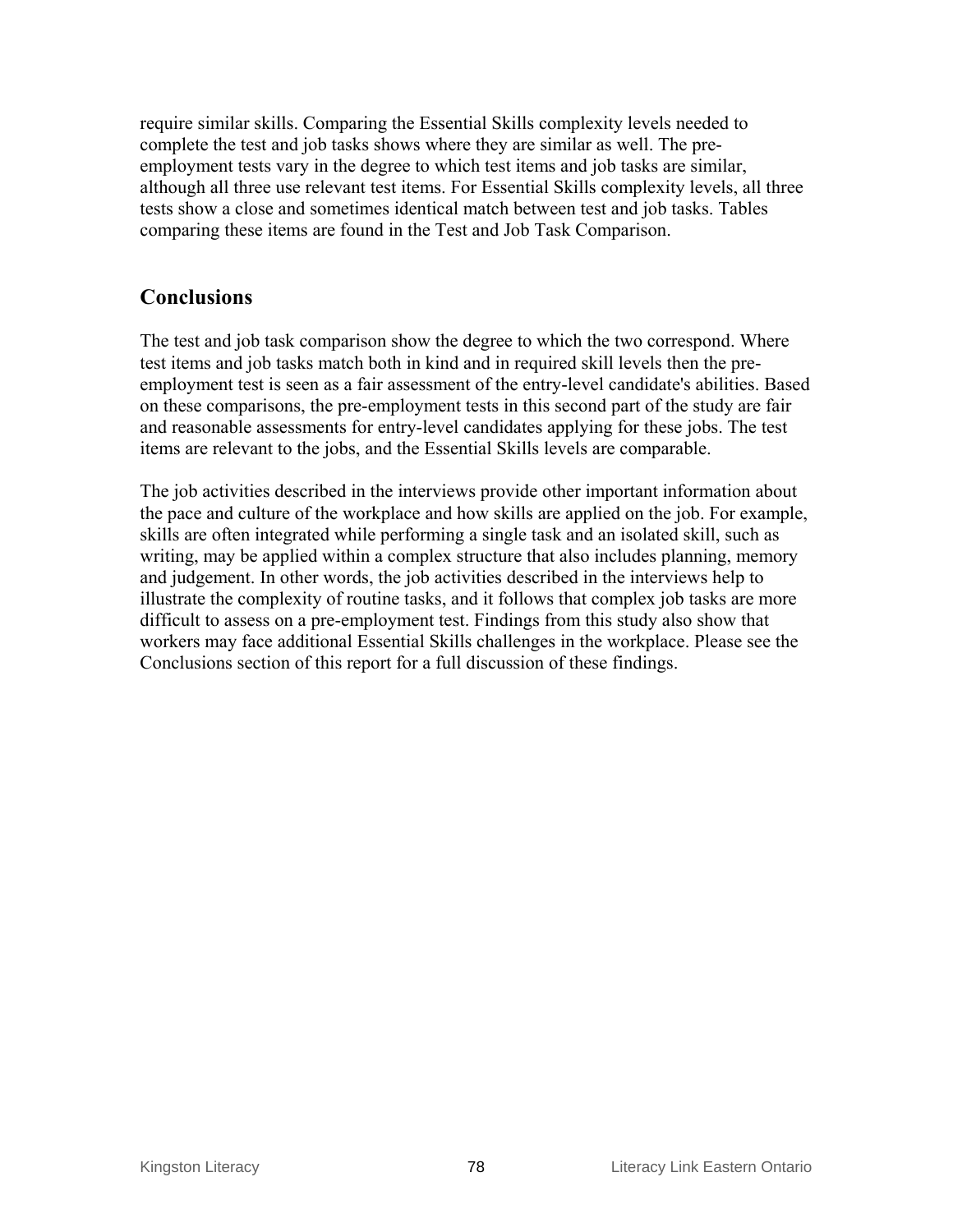# **Test and Job Task Comparison**

# **Company A: Distribution Warehouse**

Job Title: Warehouse Worker – Outbound Selector NOC Job Title: Material Handler (7452)

## **Workplace and Job Description**

The workplace is a food services warehouse and distribution centre. The entry-level job chosen for this study is Outbound Selector. Briefly, this warehouse worker prepares delivery orders by selecting products from warehouse bins and stacking them onto a small forklift. The National Occupations Classifications (NOC) lists some secondary school education and physical strength as requirements for this position.<sup>12</sup> The site's human resources manager gave the workplace interview for this position. He lists accuracy (attention to detail), efficiency, and physical dexterity as the three most important skills used on the job.

## **Reading Text, Document Use and Writing**

| <b>Prose</b>                                                                   | <b>Documents</b>                                                                               | Writing     |
|--------------------------------------------------------------------------------|------------------------------------------------------------------------------------------------|-------------|
| Training materials,<br>manuals, procedure and<br>safety documents and<br>books | Labels, including codes<br>of letter or number<br>strings and words<br>Computer-generated data | None listed |
| Cleaning schedules                                                             | sheets                                                                                         |             |
|                                                                                | Onscreen data forms                                                                            |             |
|                                                                                | Shortage reports                                                                               |             |

The employee reads and writes the following kinds of text on the job:

Job tasks and corresponding Essential Skills levels are shown in the tables that follow.

 $\overline{a}$ 

<sup>&</sup>lt;sup>12</sup> The work described in the interview corresponds closely to the NOC description. NOC information for this and other jobs in the study is taken from the NOC Web site at: http://www23.hrdc-drhc.gc.ca/2001/e/groups/1424.shtml, retrieved December 6, 2004.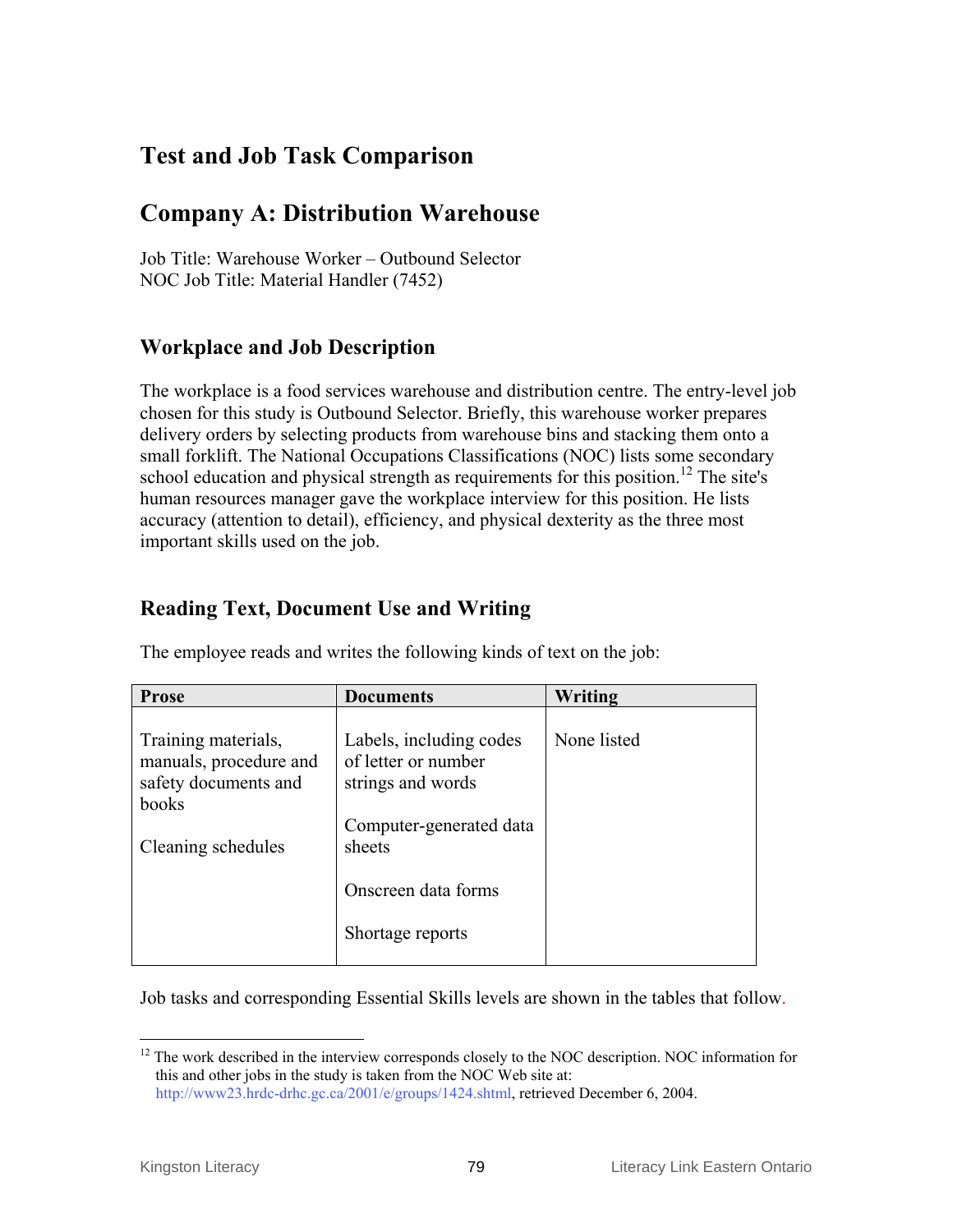#### **Reading Text**

| <b>Task</b>                                                                                      | <b>Level</b> |
|--------------------------------------------------------------------------------------------------|--------------|
| Read training materials and manuals to understand policies,<br>procedures and safety information |              |
| Read cleaning schedule and follow instructions                                                   |              |

#### **Document Use**

| <b>Task</b>                                                                                      | Level |
|--------------------------------------------------------------------------------------------------|-------|
| Read number or letter string codes on pick sheet and match<br>codes to product bins and products |       |
| Enter numbers onto paper short sheet when enough product isn't<br>available to fill order        |       |

#### **Writing**

This position requires no formal writing tasks. To complete a shortage report, a worker typically enters numbers onto a form and signs it. Activities like these are included in Document Use.

#### **Discussion**

Note that the workplace requires and provides a significant amount of training both before formal work begins and on an ongoing basis. While some of this consists of hands-on learning, the new employee must also be able to demonstrate an understanding of company policies, procedures, and especially safety regulations. Much of this kind of training is text-based (manuals, text books), and reading levels needed to understand it (Level 3) are considerably higher than the Reading and Document Use skills needed to perform job duties.

## **Other Essential Skills**

Numeracy, Computer Use and Continuous Learning skills used in this position are shown in the tables that follow. Note that Thinking Skills, Working with Others and Oral Communication were not a focus for this study.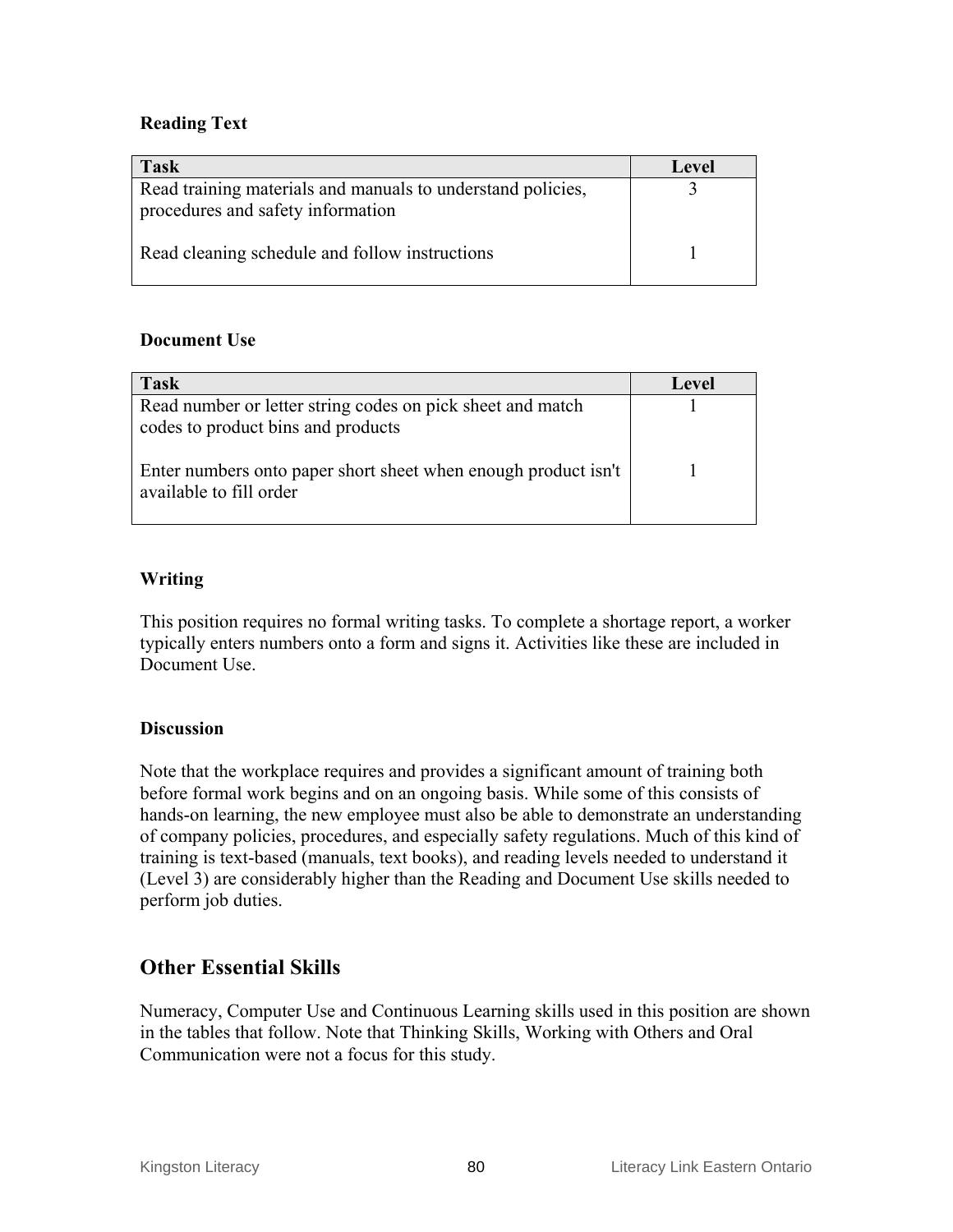## **Numeracy**

| <b>Task</b>                                                                                                                                                    | Level                       |
|----------------------------------------------------------------------------------------------------------------------------------------------------------------|-----------------------------|
| Money Math                                                                                                                                                     |                             |
| Calculate total pay based on rate/hour and overtime                                                                                                            | 2                           |
| Scheduling/Budgeting/Accounting                                                                                                                                |                             |
| Plan shift activities according to orders listed on pick sheet<br>and location of products in warehouse, taking into account<br>how much time will be required | $\mathcal{D}_{\mathcal{L}}$ |
| Count product and reconcile to order form                                                                                                                      |                             |
| Numerical Estimation                                                                                                                                           |                             |
| Estimate time needed to fill an order                                                                                                                          |                             |
| Estimate weight and volume of order                                                                                                                            |                             |
| Measurement and Calculation                                                                                                                                    |                             |
| Calculate product shortages                                                                                                                                    |                             |

#### **Computer Use**

| <b>Task</b>                                           | Level |
|-------------------------------------------------------|-------|
| Enter data into terminal to receive shift work orders |       |

#### **Continuous Learning**

| <b>Task</b>                                                   | Level         |
|---------------------------------------------------------------|---------------|
| Ongoing learning occurs                                       | No complexity |
| as part of regular work activity<br>$\bullet$                 | levels        |
| through co-workers<br>$\bullet$                               |               |
| through formal training offered in the workplace<br>$\bullet$ |               |
| as needed or if requested by worker<br>$\bullet$              |               |
|                                                               |               |

This workplace provides comprehensive job training before formal work begins. Most of this is related to occupational health and safety, and employees must pass additional tests on this material. Ongoing safety training is also required at regular intervals.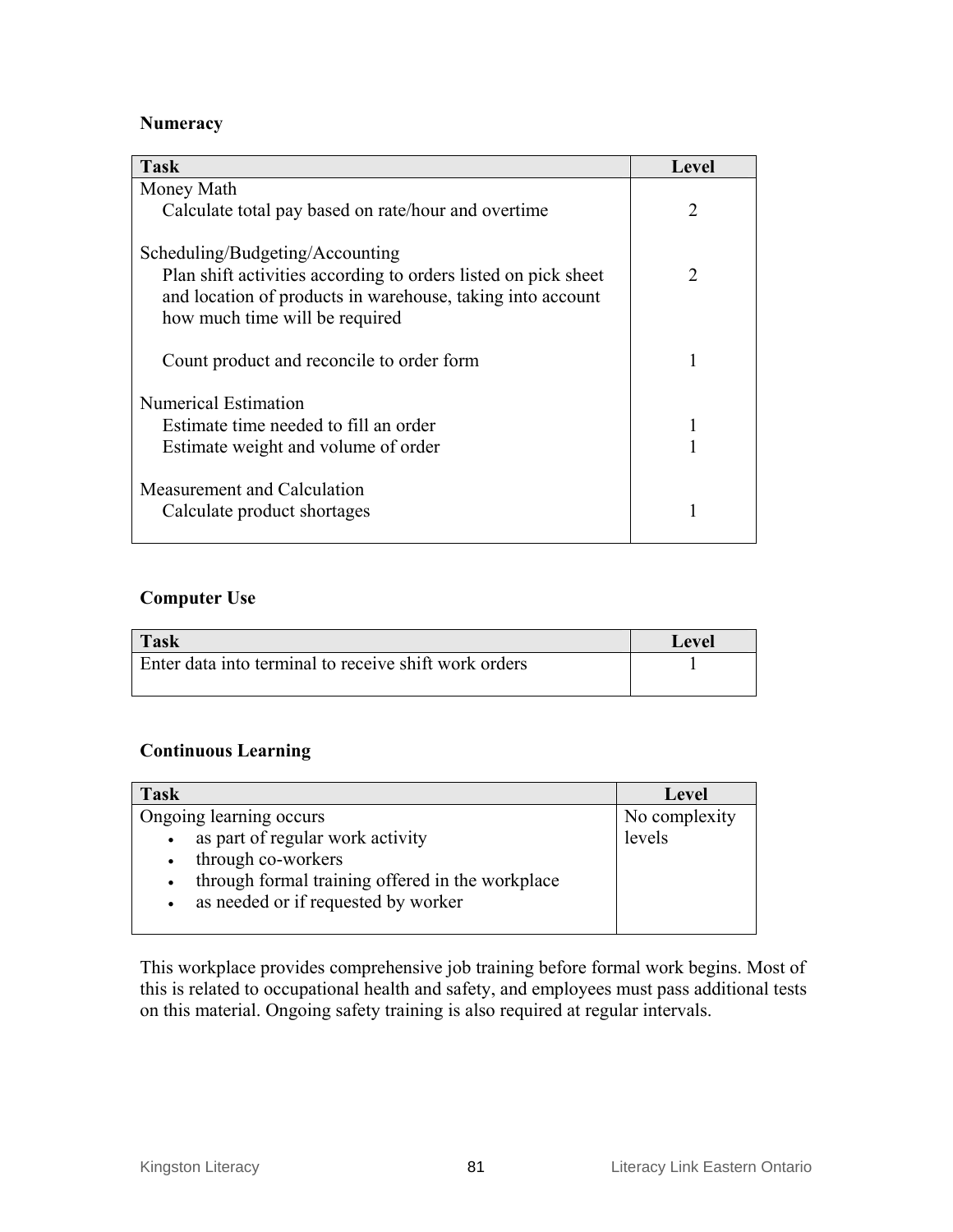#### **Discussion**

The tables show that the Essential Skill levels for this position consistently fall in the Level  $1 - 2$  range. The single exception is for reading and understanding training manuals, company policies and safety procedures.<sup>13</sup> The required skill levels are also consistent with those of an entry-level job, defined in Part I of this study as a job that can be performed with secondary school education or less. Additionally, the levels fall within the ability range of approximately 40 percent of Canadian adults, who are estimated to perform at IALS and Essential Skills Levels  $1 - 2$ .<sup>14</sup> Note that none of the job activities described in the interview fall outside the Essential Skills descriptions.

## **Pre-employment Test and Job Task Comparison**

The company uses a pencil-and-paper test designed in-house to assess job applicants. The test is given before an interview and consists of 75 items for a possible score of 50 points. A full discussion of the Company A Aptitude Test is found in Part I of this study.

The following table compares test items to the job tasks described in the workplace interview.

| Tasks on pre-employment test                                                                                                       | <b>Description of job tasks</b>                                                               |
|------------------------------------------------------------------------------------------------------------------------------------|-----------------------------------------------------------------------------------------------|
| 7 arithmetic questions – add, subtract,<br>multiply and divide                                                                     | Fill delivery orders by selecting products<br>from warehouse bins and stacking them           |
| 7 word problems (not job related)                                                                                                  | onto skids                                                                                    |
| 11 spelling questions – choose correctly-<br>spelled word from a list of four to complete<br>the sentence (job-related vocabulary) | Match product codes on pick sheet to codes<br>on warehouse aisles, bin numbers and<br>product |
| 25 data matching items – company names                                                                                             | Methodically "build" a skid so that product<br>is stacked for efficient delivery              |
| 25 data matching items – number strings                                                                                            | Count product and confirm quantities on<br>pick sheet                                         |
|                                                                                                                                    | Report product shortages                                                                      |

Some test items correspond directly to the kinds of activities an employee must perform on the job. For instance, to fill an order correctly the employee must match product codes

 $\overline{a}$ <sup>13</sup> Note also that the levels derived from the workplace interview correspond closely to the Essential Skills profile for Material Handlers (7452). Essential Skills profile for this job was retrieved November 24, 2004, from: http://www.15.hrdcdrhc.gc.ca/English/profiles/95.asp.

<sup>&</sup>lt;sup>14</sup> *Assessing the Complexity of Literacy Tasks* ©, National Literacy Secretariat, 2003.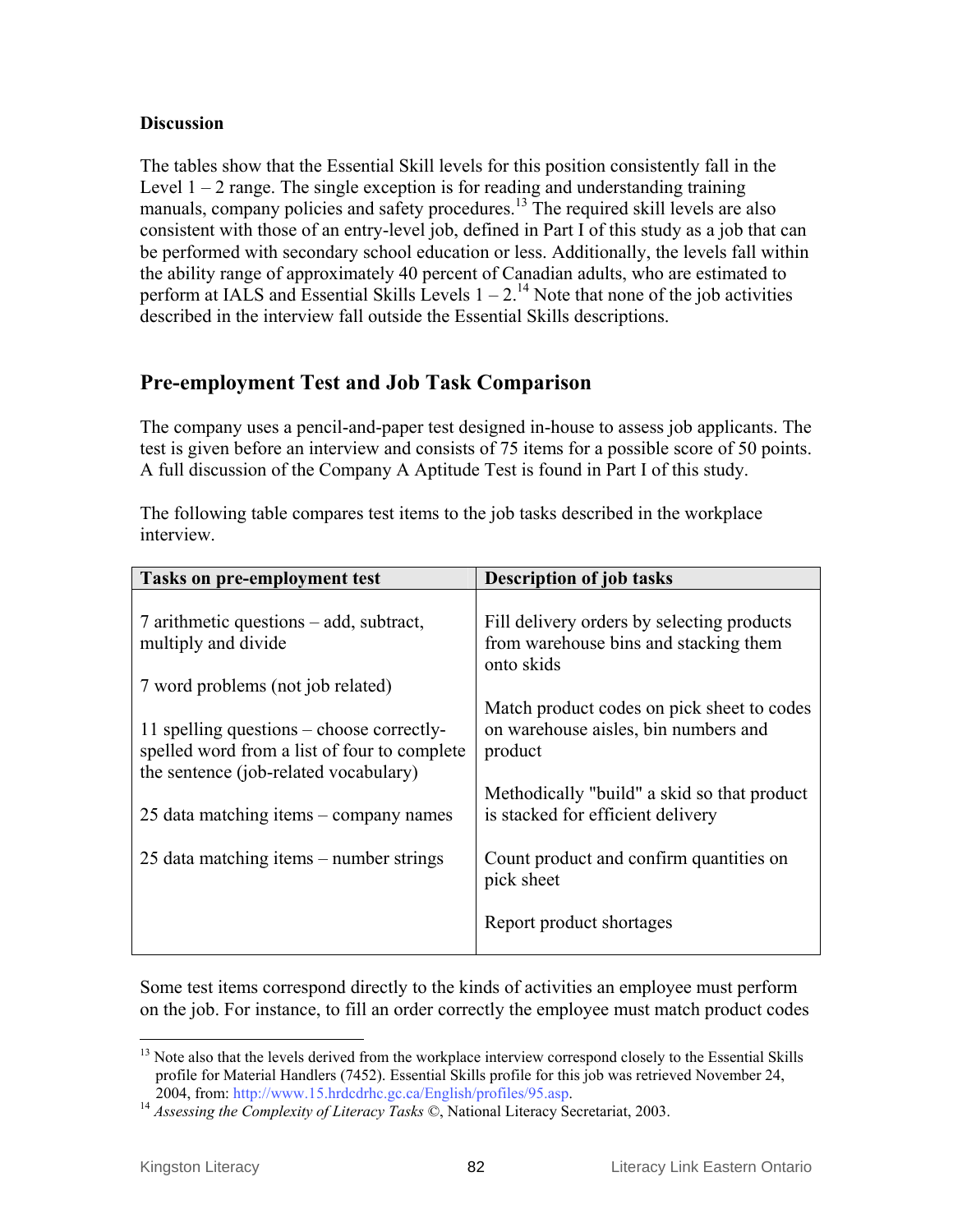quickly and accurately. Data matching accounts for 50 of the 75 items on the test. Similarly, the employee regularly uses simple arithmetic to fill orders and to calculate and report shortages. These skills are tested in the arithmetic section.

The word problems and spelling questions on the aptitude test show less direct correspondence to the described job tasks. However, spelling work-related words and using skills like logic and reasoning to answer word problems are relevant to the job tasks. Matching product labels and reading and understanding work procedures are activities where spelling may be important. The worker also needs to "build" a skid efficiently, which means knowing the layout of the warehouse and the location of products and then planning the order of selection to ensure that trucks are loaded according to their delivery schedules. The word problems on the test may assess these sometimes complex thinking skills. The word problems present some difficulties, however, which are discussed at the end of this section.

| <b>Essential Skill</b> | <b>Assessed on test</b> | <b>Used in workplace</b>   |
|------------------------|-------------------------|----------------------------|
| Reading Text           | $1, 2, 3+$              | 1, 3                       |
| Document Use           |                         |                            |
| Writing                | Not assessed            | Not used on the job        |
| Numeracy               | 1, 2                    | 1.2                        |
| Computer Use           | Not assessed            |                            |
| Ongoing learning       | Not assessed            | Used formally in safety    |
|                        |                         | training and informally as |
|                        |                         | needed                     |

The next table compares Essential Skills levels required to complete items on the test to the levels needed to perform the job.

\*Complexity level of 3+ due to the lack of clarity in the way the questions are worded (Word Problems).

The table shows that Essential Skills levels for test items correspond closely to job tasks, suggesting that the test accurately measures the skill levels required for the job. Levels for Document Use and Numeracy are identical, and levels for Reading Text fall within a similar range. Lack of clarity in the word problems sufficiently increases the complexity of Reading Text by requiring significant use of background knowledge and inference.

## **Comments**

The above comparison shows that the pre-employment test is reasonably well-tailored to the tasks required for the job. Test tasks are generally relevant, and the Essential Skills levels are a close match. The complexity of the word problems are the exception. As discussed above, the need to use background knowledge and inference place Essential Skills levels for Reading Text beyond Level 3, and may present considerable difficulties for the entry-level candidate.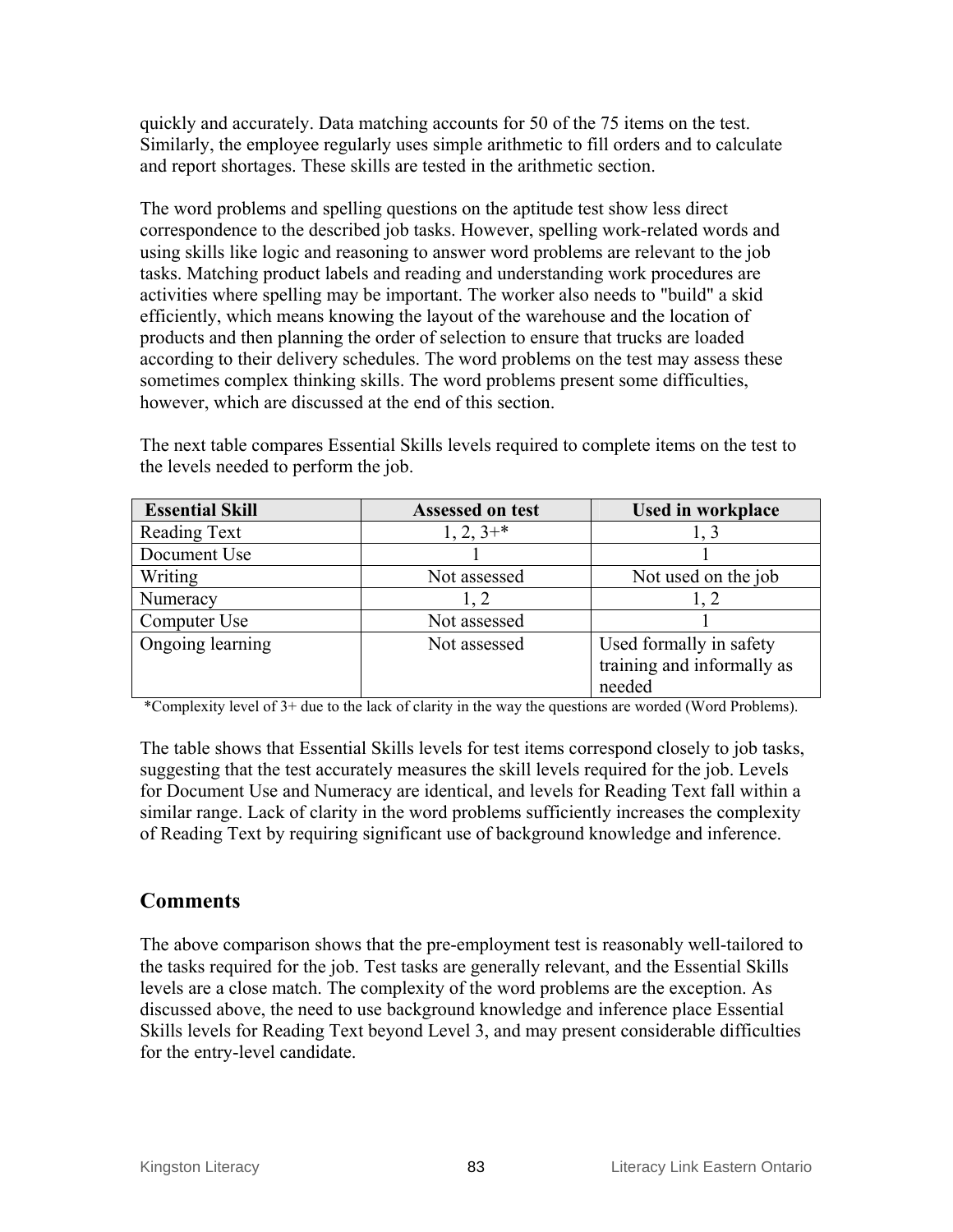Another significant difference between test and job tasks is in the kind of reading required for each. Word problems on the test are the only text that falls into the Reading Text category, where text is arranged in sentences and paragraphs. As part of job training, employees need to read and understand a variety of written materials, such as policy and procedure manuals and safety regulations. The word problems on the test present what IALS describes as quantitative literacy tasks, where numbers are embedded in text and the purpose for reading usually involves finding a numeric solution. While job-related reading may include some tasks such as these, its main purpose is to understand information in order to follow instructions and maintain a safe workplace.

With the exception of the word problems section, the test is reasonably fair in its assessment of entry-level candidates. Especially for specific job skills, like doing simple arithmetic and accurately matching product codes, it succeeds in matching test items to job tasks. This may be due to the relatively low complexity of the skills the company needs to assess. For instance, if the company needs to know if candidates can add and subtract and whether they can demonstrate sufficient attention to detail to perform the job, a test such as this provides a concrete and accurate assessment.

In other areas, especially where skill levels become more complex, the test is less successful at isolating specific skills. Reading selections on the test appear to target thinking skills over the ability to read and understand information, but the word problems are sometimes so unclear that they are confusing and may not meaningfully assess anything. Essential Skills levels for Reading Text for the test  $(3+)$  and for the job tasks (3) are moderate to high for an entry-level job. They appear particularly high for this position, where routine, work-related reading isn't a regular activity. But given that considerable reading is required for job training, this level is appropriate.

The issue of job training raises additional questions about the relationship between the pre-employment test and the actual job tasks. In the workplace interview at this company, job training was described as extensive and comprehensive and involving a variety of teaching media, such as texts, manuals, hands-on activities and video and audio tapes. Much of the training is about workplace health and safety, and new employees are required to pass additional tests demonstrating their understanding of these regulations. It is difficult to assess how much of this learning is text-based, and what kind of support is available to an employee who has difficulty with literacy tasks. If the training material consists mostly of written information, then it may be fair to assess reading at a higher level on the pre-employment test. However, if training information can be delivered successfully by other methods, then the reading level on the test may needlessly screen out otherwise qualified candidates.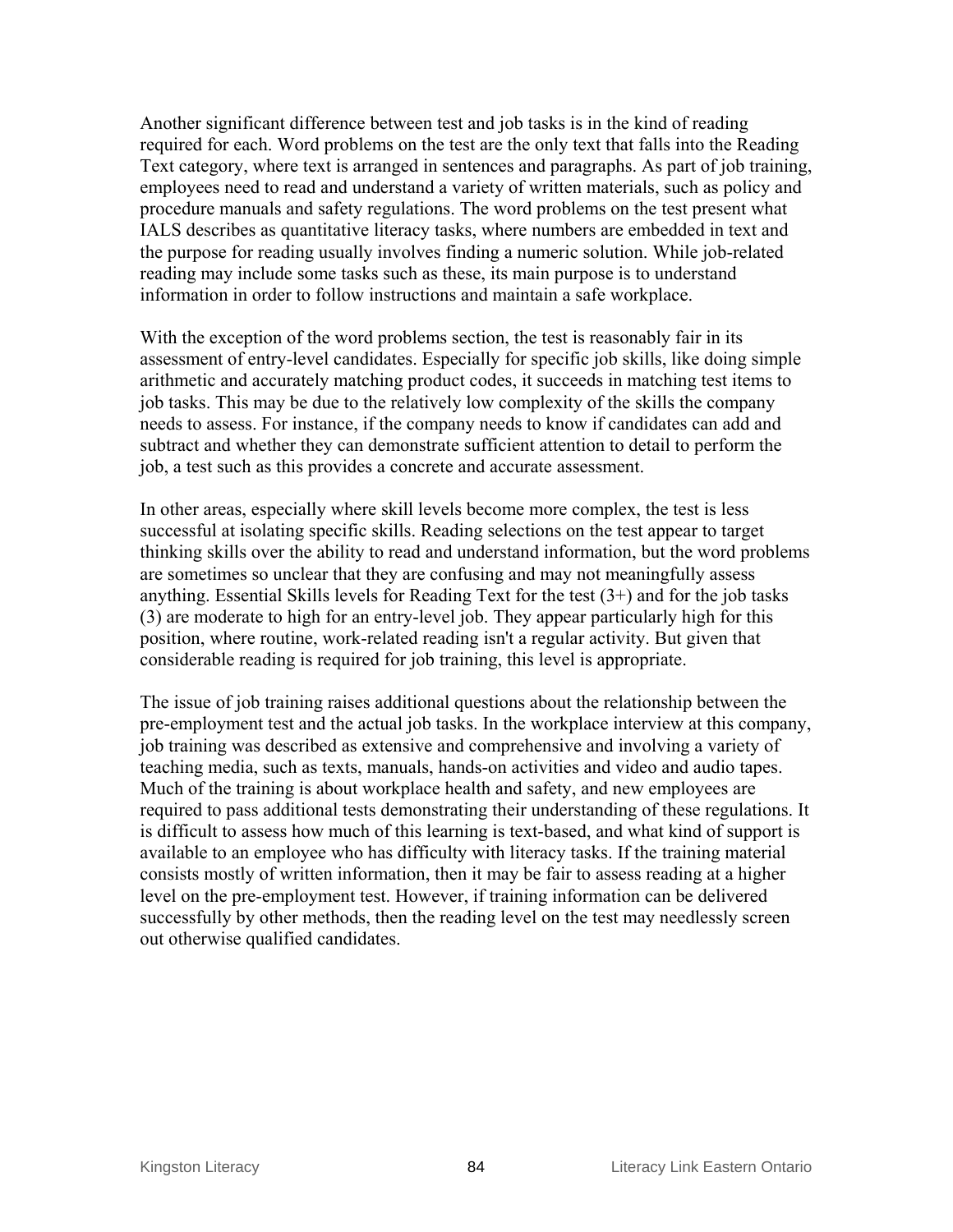# **Company B: Security Services**

Job Title: Security Patrol Officer NOC Job Title: Security Guard (6651)

## **Workplace and Job Description**

The workplace is a security services company contracted to perform a variety of security and patrol functions to a wide range of customers. The entry-level job chosen for this study is Security Patrol Officer, whose main duties include performing mobile security patrols and alarm response, writing reports and participating in ongoing training. The National Occupations Classifications (NOC) lists some secondary school education and a driver's license as requirements for this position. Job training is usually provided by the employer. The employee interviewed for the study lists memory and time management, writing and people skills as the three most important skills used on the job.

## **Reading Text, Document Use and Writing**

| <b>Prose</b>                                                                           | <b>Documents</b>                                                                                   | Writing                                                                                                           |
|----------------------------------------------------------------------------------------|----------------------------------------------------------------------------------------------------|-------------------------------------------------------------------------------------------------------------------|
| Company handbook and<br>guidelines<br>Site descriptions<br>Instructions and procedures | General alarm response form<br>used by company<br>Specific alarm response form<br>for some clients | Detailed shift notes<br>recorded in a book that<br>is passed on to officer on<br>next shift<br>Detailed notes for |
| Industrial safety regulations<br>Notes and memos                                       | Signs, labels, hazard<br>warnings and symbols<br>Time sheets and schedules                         | personal shift record<br>Incident and occurrence<br>reports                                                       |
| Text messages                                                                          | Officer evaluation forms                                                                           |                                                                                                                   |
|                                                                                        | Daily officer report<br>Equipment log                                                              |                                                                                                                   |
|                                                                                        | Activity log<br>Parking tickets                                                                    |                                                                                                                   |
|                                                                                        | Maps, blueprints, floor plans                                                                      |                                                                                                                   |

The employee reads and writes the following kinds of text on the job:

Job tasks and corresponding Essential Skills levels are shown in the tables that follow.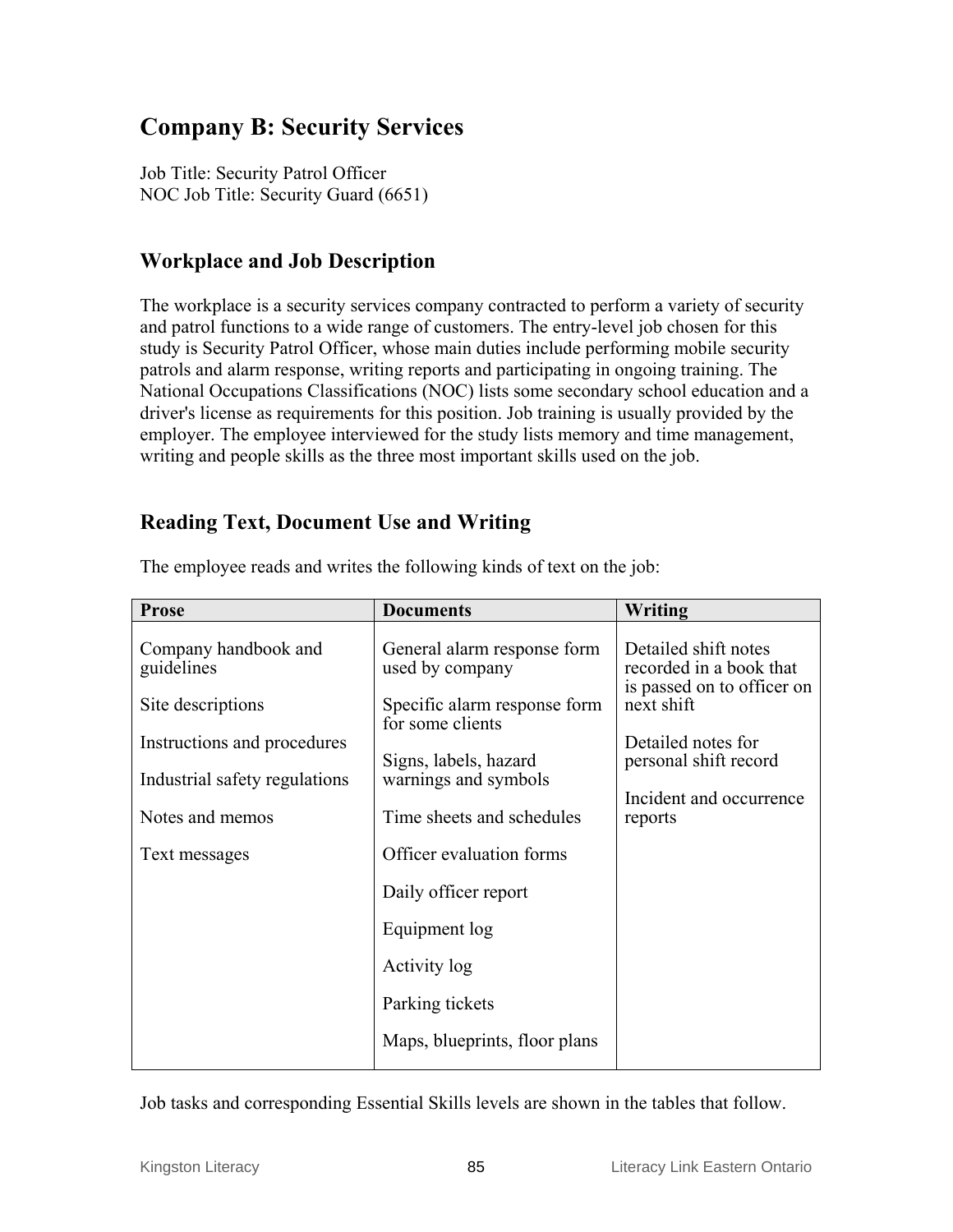## **Reading Text**

| <b>Task</b>                                                                 | Level |
|-----------------------------------------------------------------------------|-------|
| Read new client site briefings to understand instructions and<br>procedures |       |
| Read company handbook to understand policies and procedures                 |       |
| Read hazard warnings and industrial safety information                      | 2     |
| Read memos and activity reports from supervisors and<br>co-workers          |       |
| Read text messages from co-workers                                          |       |

## **Document Use**

## **Writing**

| Task                                                                                                                 | Level |
|----------------------------------------------------------------------------------------------------------------------|-------|
| Write detailed shift information in log book passed on to co-<br>workers                                             |       |
| Write lengthy notes to self about shift activity, including<br>information from patrol slips (integrate information) |       |
| Write detailed information into incident and occurrence reports                                                      |       |
| Write memos and text messages to co-workers                                                                          |       |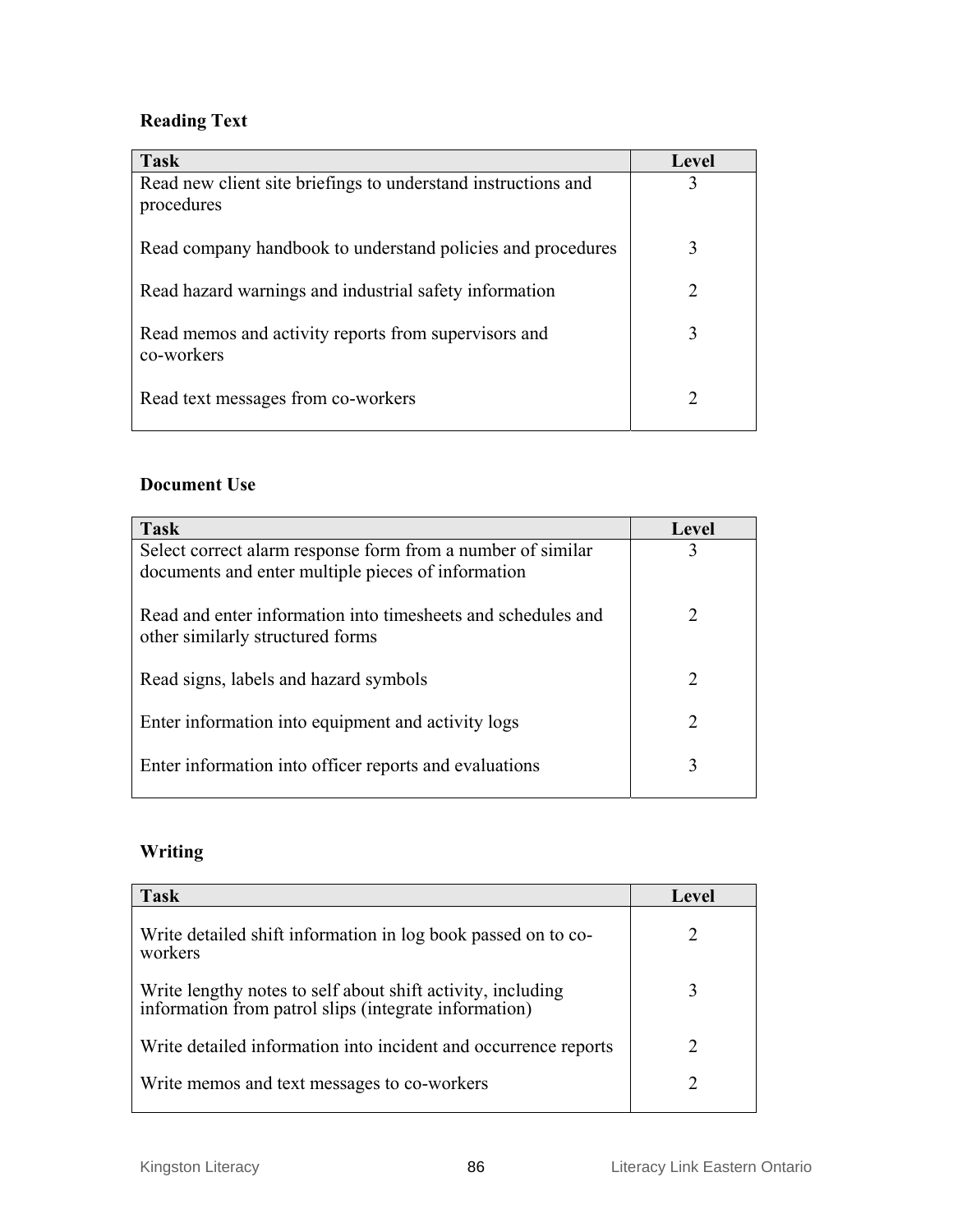#### **Discussion**

Information in the tables illustrates how this position relies on effective literacy skills. The employee reads a variety of texts at Essential Skills Levels 2 and 3, and writes extensively at Level 2. As well, Level 3 writing, with an emphasis on accuracy and clear communication, is required for integrating information from a variety of records and slips.

## **Other Essential Skills**

#### **Numeracy**

The employee states that he uses few math skills on the job, noting that if a situation is complex enough to require taking measurements and making other calculations, then usually the police are called. He does, however, use money math skills for calculating pay. He also makes extensive use of math skills associated with time management and scheduling. These are found in the table that follows.

| <b>Task</b>                                                                                                                                                      | Level                         |
|------------------------------------------------------------------------------------------------------------------------------------------------------------------|-------------------------------|
| Money Math                                                                                                                                                       |                               |
| Calculate total pay based on rate/hr and overtime                                                                                                                | 2                             |
| Scheduling/Budgeting/Accounting<br>Plan shift activities according to location, expected length of<br>call, number of calls per shift, possibility of unexpected | 3                             |
| delay<br>Reschedule shift duties when necessary                                                                                                                  | $\mathfrak{D}_{\mathfrak{p}}$ |
| <b>Numerical Estimation</b><br>Estimate time needed for a call, number of calls per hour and<br>per shift                                                        | $\mathcal{D}_{\mathcal{L}}$   |
| Measurement and Calculation<br>Calculate parking or seating capacity                                                                                             | っ                             |

#### **Computer Use**

The employee states that he doesn't use the computer at all in his work. Computergenerated reports and information are prepared exclusively by supervisors.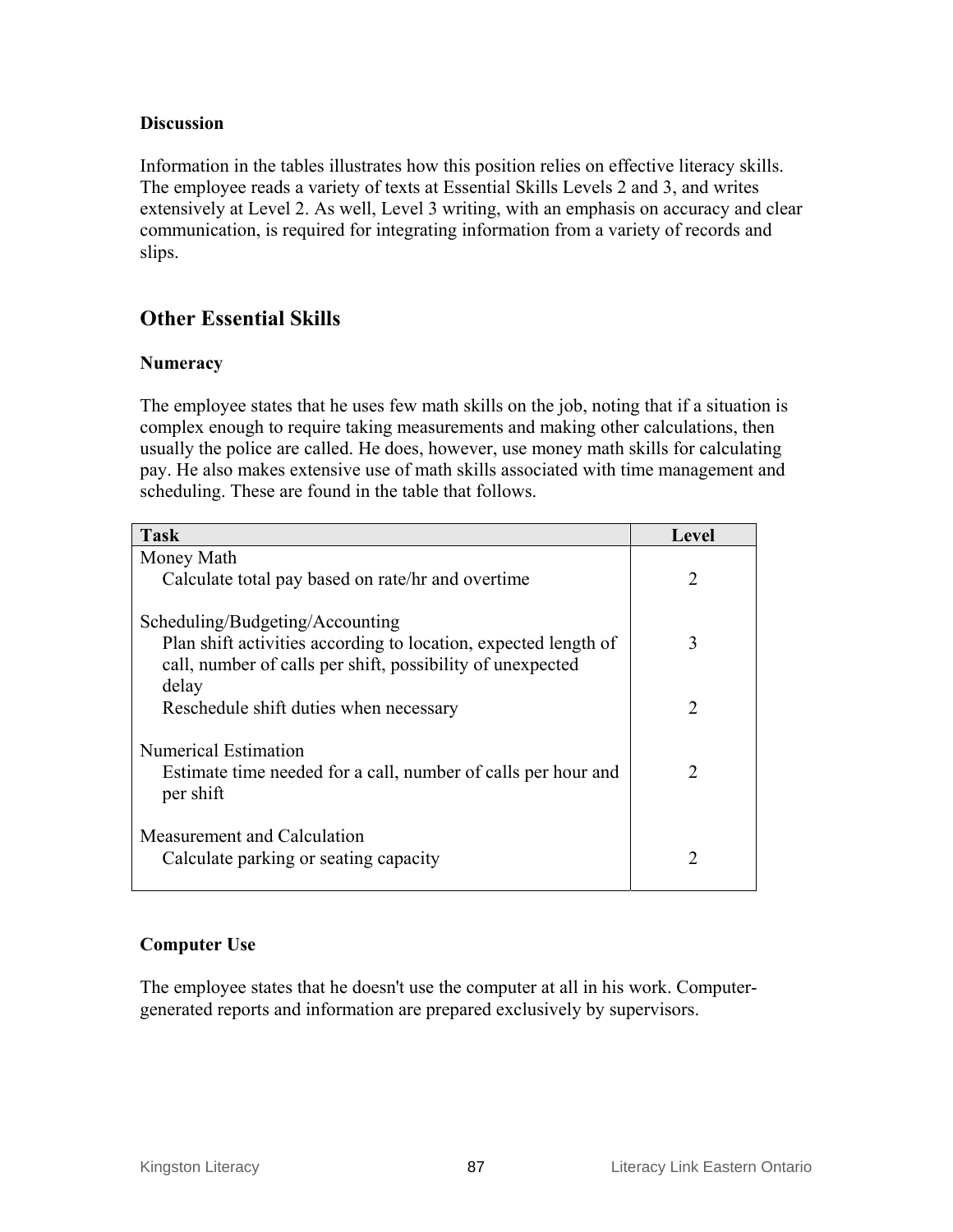#### **Continuous Learning**

| <b>Task</b>                                      | Level                |
|--------------------------------------------------|----------------------|
| Ongoing learning occurs                          | No complexity levels |
| as part of regular work activity                 |                      |
| through co-workers<br>$\bullet$                  |                      |
| through formal training offered in the workplace |                      |
| as needed or if requested by worker              |                      |
| through reading or other forms of self-study     |                      |
| through off-site training                        |                      |
|                                                  |                      |

The ability to make use of ongoing learning opportunities is essential to this position. Note that the employee listed ongoing training as one of the most important skills needed on the job. Job training occurs before formal work begins and is supplemented on an ongoing basis at regular intervals. As well, employees receive training for specific jobs and clients in order to become familiar with their locations, safety regulations and policies. Finally, employees make use of self-directed learning either through self-study or formal college training.

#### **Discussion**

Essential Skills levels for this position consistently fall within the Level  $2 - 3$  range, and are consistent with the ability range of approximately 75 percent of the adult population.15 This position requires effective skills in Reading Text, Document Use and Writing for the variety of tasks and the volume of text-based work it involves. Proficiency levels for these tasks, however, are within a range that can be considered reasonable for an entry-level employee.<sup>16</sup>

None of the job tasks described by the employee fall outside the Essential Skills descriptions. It is interesting to note, however, that use of the Essential Skills are integrated on the job, and in some cases rely on each other. For instance, the employee interviewed estimates that he fills between 10 and 12 pages of a small (7.5cm x 12.5cm) notebook per shift, in addition to recording entries in the notebook that is passed on to colleagues and completing other reports. While the content, purpose and style are routine, the accuracy of information depends on recalling information from memory. Effective completion of the writing tasks, then, is linked closely with Significant use of Memory.

 $\overline{a}$ <sup>15</sup> Assessing the Complexity of Literacy Tasks ©, National Literacy Secretariat, 2003.

<sup>&</sup>lt;sup>16</sup> Note also that the levels derived from the workplace interview correspond closely to the Essential Skills profile for Security Guards (6651). Essential Skills profile for this job was retrieved November 24, 2004, from: http://www.15.hrdc-drhc.gc.ca/English/profiles/95.asp.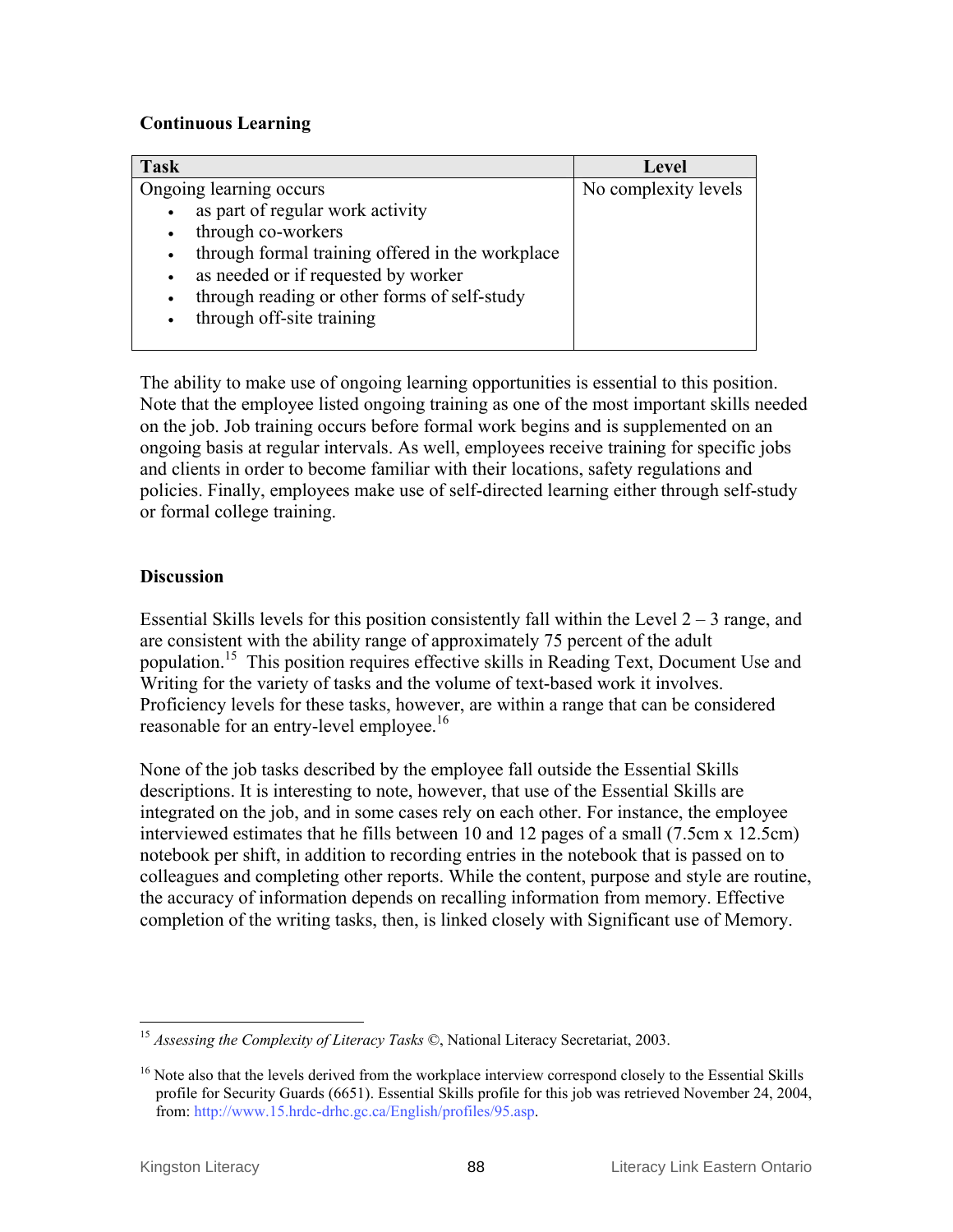## **Pre-employment Test and Job Task Comparison**

The company uses a pencil-and-paper test designed in-house to assess job applicants. It is administered before a job interview and consists of 20 multiple-choice questions and a writing sample, which is not scored. A full description of this pre-screening test is found in Part I of this study.

The following table compares tasks on the pre-employment test to the five main job tasks described by the employee.

| <b>Tasks on pre-employment test</b>        | <b>Description of job tasks</b>                             |
|--------------------------------------------|-------------------------------------------------------------|
|                                            |                                                             |
| 5 word problems with work-related          | Conduct mobile security patrols for                         |
| content, such as calculating parking       | multiple clients                                            |
| capacity and pay with overtime             |                                                             |
|                                            | Respond to alarm calls                                      |
| 5 vocabulary and word usage questions      |                                                             |
| with work-related content                  | Perform bylaw enforcement                                   |
|                                            |                                                             |
| 5 spelling work-related terms              | Perform contract security services at<br>multiple locations |
| 5 workplace scenarios where candidate      |                                                             |
| chooses how to respond in a variety of job | Write reports, complete activity and                        |
| situations                                 | equipment logs, time sheets and schedules                   |
|                                            |                                                             |
| 100-word paragraph describing attributes   |                                                             |
| candidate would bring to the job           |                                                             |
|                                            |                                                             |

Notably, each of the five sections on the test has work-related content, placing the candidate in a workplace context. The word problems are tasks an employee would need to perform on the job and the scenarios are typical situations an officer may have to respond to. Three of the five sections — spelling, vocabulary and writing — assess reading and writing skills. This is a reasonable focus for the test, given the volume and variety of reports and documents an employee is required to complete on a shift.

The writing assessment on the test is not scored, but is submitted by the candidate as a sample only. In the initial interview for Part I of this study, the district manager of this company explained that the purpose of the written paragraph was to assess whether or not a candidate could communicate reasonably well in writing. Forms and reports need to be legible, and occurrences need to be reported accurately and in a way that others will understand.

The next table compares Essential Skills levels required to complete items on the test to the levels needed to perform the job.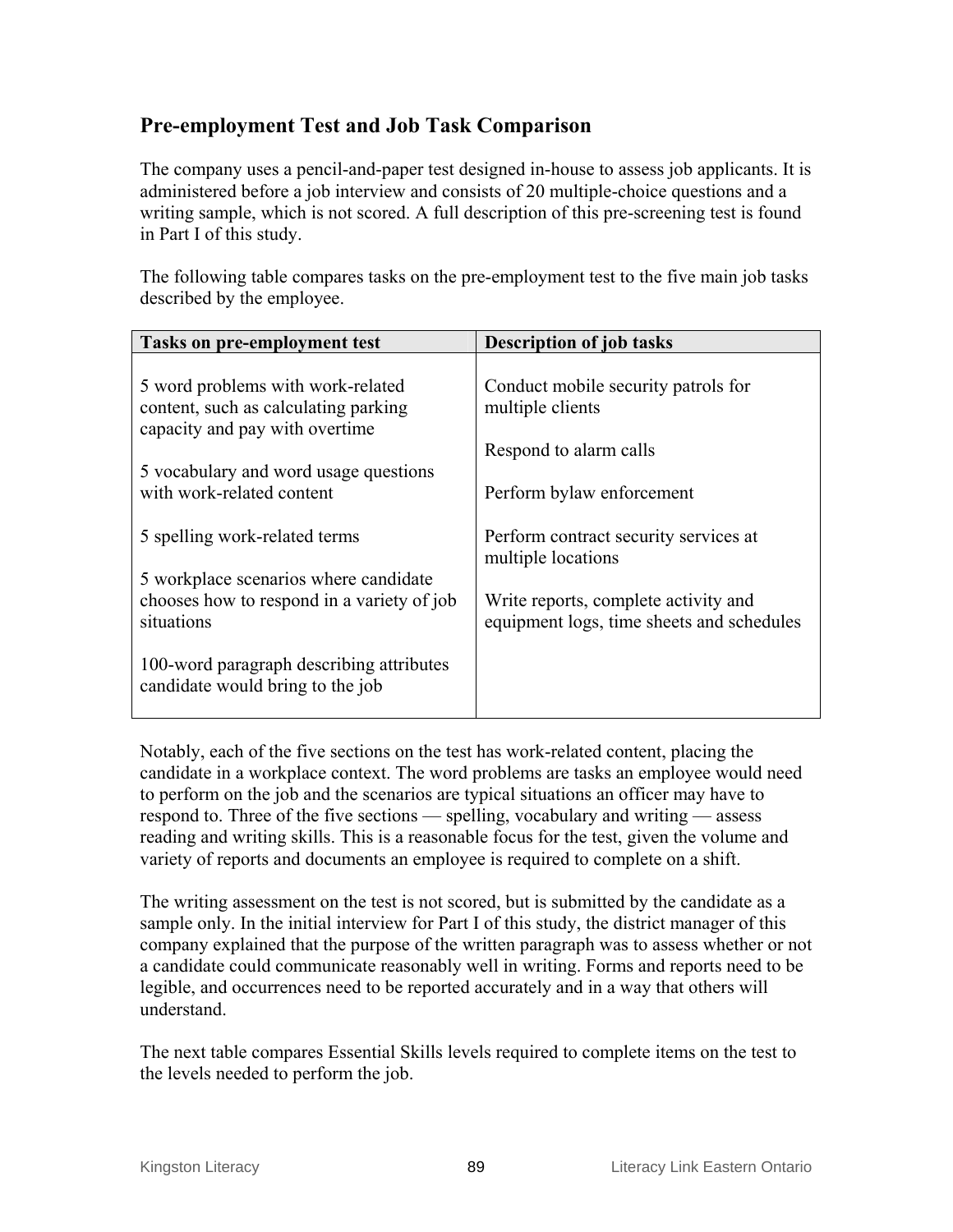| <b>Essential Skill</b> | Assessed on test | <b>Used in workplace</b>    |
|------------------------|------------------|-----------------------------|
| Reading Text           |                  | 2, 3                        |
| Document Use           | Not assessed     | 2, 3                        |
| Writing                |                  | 2, 3                        |
| Numeracy               |                  |                             |
| Computer Use           | Not assessed     | Not used on the job         |
| Ongoing learning       | Not assessed     | Used extensively on the job |

Essential Skills levels for test and job tasks correspond closely, though there are a few differences. The test doesn't assess Document Use, which is used extensively on the job. Numeracy tasks on the test are at levels 1 and 2, whereas on-the-job Numeracy tasks are slightly more complex, at levels 2 and 3. During the workplace interview, the employee described situations in which a large number of variables needed to be assessed when planning shift activity, and this information accounts for the slight difference.

## **Comments**

Test items assess the ability to perform actual job functions fairly directly, and are presented in a workplace context. The match between the test and job tasks is most evident for concrete activities, such as making specific calculations. These test items also yield concrete "yes" or "no" answers about whether a candidate can perform these job functions.

Writing is more difficult to assess in this way, yet the test succeeds by asking for a writing sample that will not be scored. It asks, "Can the candidate communicate reasonably well in writing?" and based on his own experience and knowledge of the job, the manager who reads the sample can answer either "yes" or "no."

For other job skills, such as decision making, judgement and working with people, the workplace scenarios attempt to get a picture of how the candidate would respond on the job. Again, the test seems to be asking, "Will the candidate make the right decision, yes or no?" Questions like these may also be designed to assess character and personality traits. While they are not unfair, they rely on a candidate's honest response, and in this may not always be accurate.

Overall, this pre-screening test is a fair assessment for entry level candidates, as indicated by the similarities between test items, job tasks and Essential Skills levels. Features of this job that stood out in the workplace interview were the volume and variety of writing and the thinking skills needed to make effective decisions and plan activities that include multiple variables. As noted earlier, much on-the-job writing relies on recalling events and details from memory. Similarly, performing some math-related job tasks, such as scheduling, requires using a variety of thinking skills. It is important to note, then, that although a job task like writing may be routinely performed at level 2, the task may be made more complex by its reliance on other Essential Skills.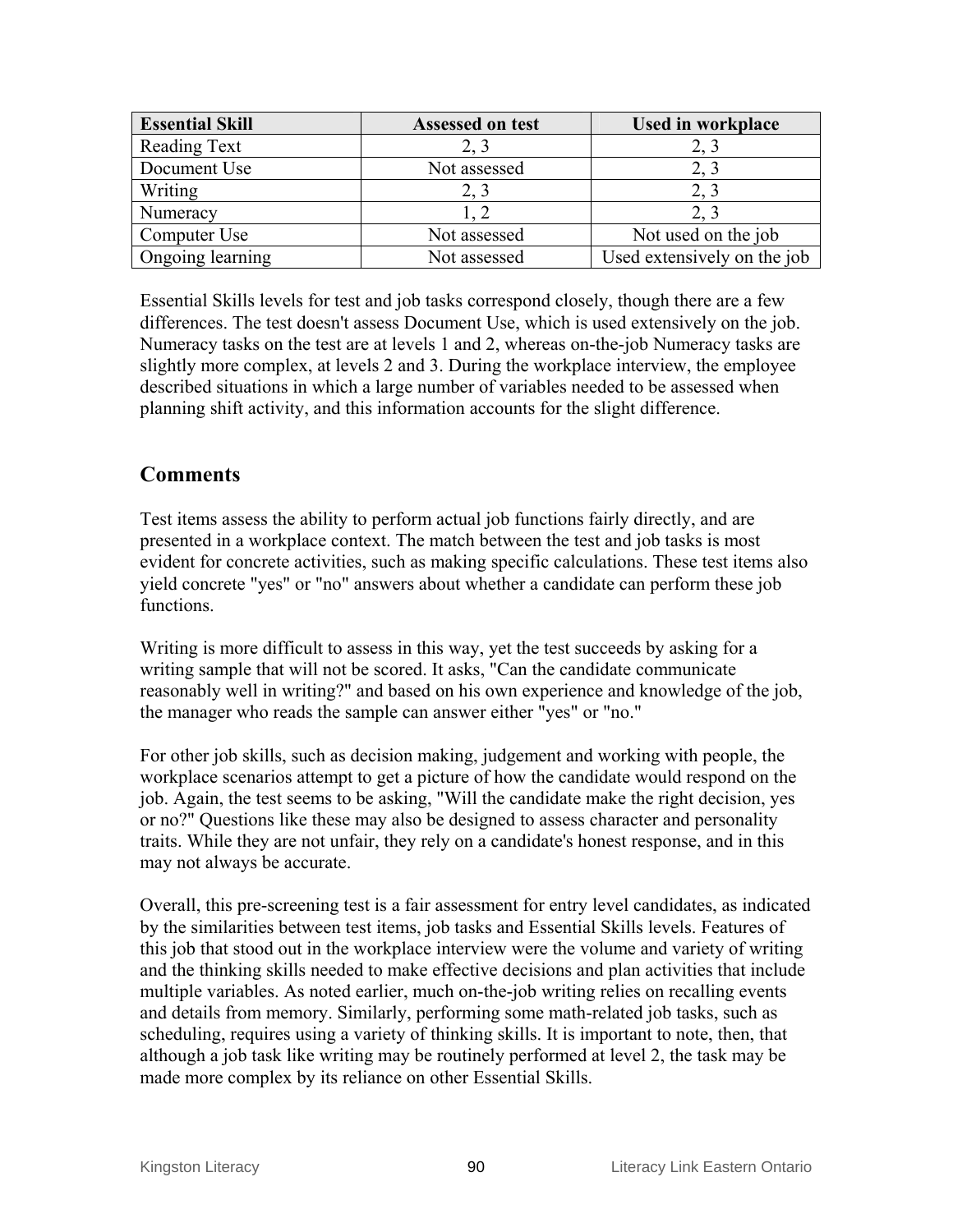# **Company C: Call Centre**

| Job Title:     | <b>Customer Care Representative</b> |
|----------------|-------------------------------------|
| NOC Job Title: | Customer Service Attendant (1424)   |

#### **Workplace and Job Description**

The workplace is an incoming call centre that handles customer accounts for wireless telephone services. The entry-level position chosen for this study is Customer Care Representative. The National Occupation Classification (NOC) lists the employment requirements for this job as completion of secondary school and on-the-job training, which is usually provided.<sup>17</sup> The employee lists computer use, customer service and navigating onscreen forms as the three most important skills for this position. He also notes that reading, writing, and math are skills he uses repeatedly, but that the tasks are straightforward and are performed without difficulty.

#### **Reading Text, Document Use and Writing**

| <b>Prose</b>                                   | <b>Documents</b>                                               | Writing                                                            |
|------------------------------------------------|----------------------------------------------------------------|--------------------------------------------------------------------|
| Company manuals and<br>guidelines<br>Text book | Tables and schedules<br>Onscreen documents<br>Signs and labels | Notes and memos<br>Customer account activity<br>Event tracking log |
| Policies and regulations                       |                                                                |                                                                    |
| Email                                          |                                                                |                                                                    |
| Memos and notes                                |                                                                |                                                                    |
| Company intranet                               |                                                                |                                                                    |

The employee reads and writes the following kinds of text on the job:

Job tasks and corresponding Essential Skills levels are shown in the tables that follow.

 $\overline{a}$ 

 $17$  The work the employee describes corresponds closely to the NOC description. NOC information for this and other jobs in the study is taken from the NOC Web site at: http://www23.hrdc-drhc.gc.ca/2001/e/groups/1424.shtml, retrieved December 6, 2004.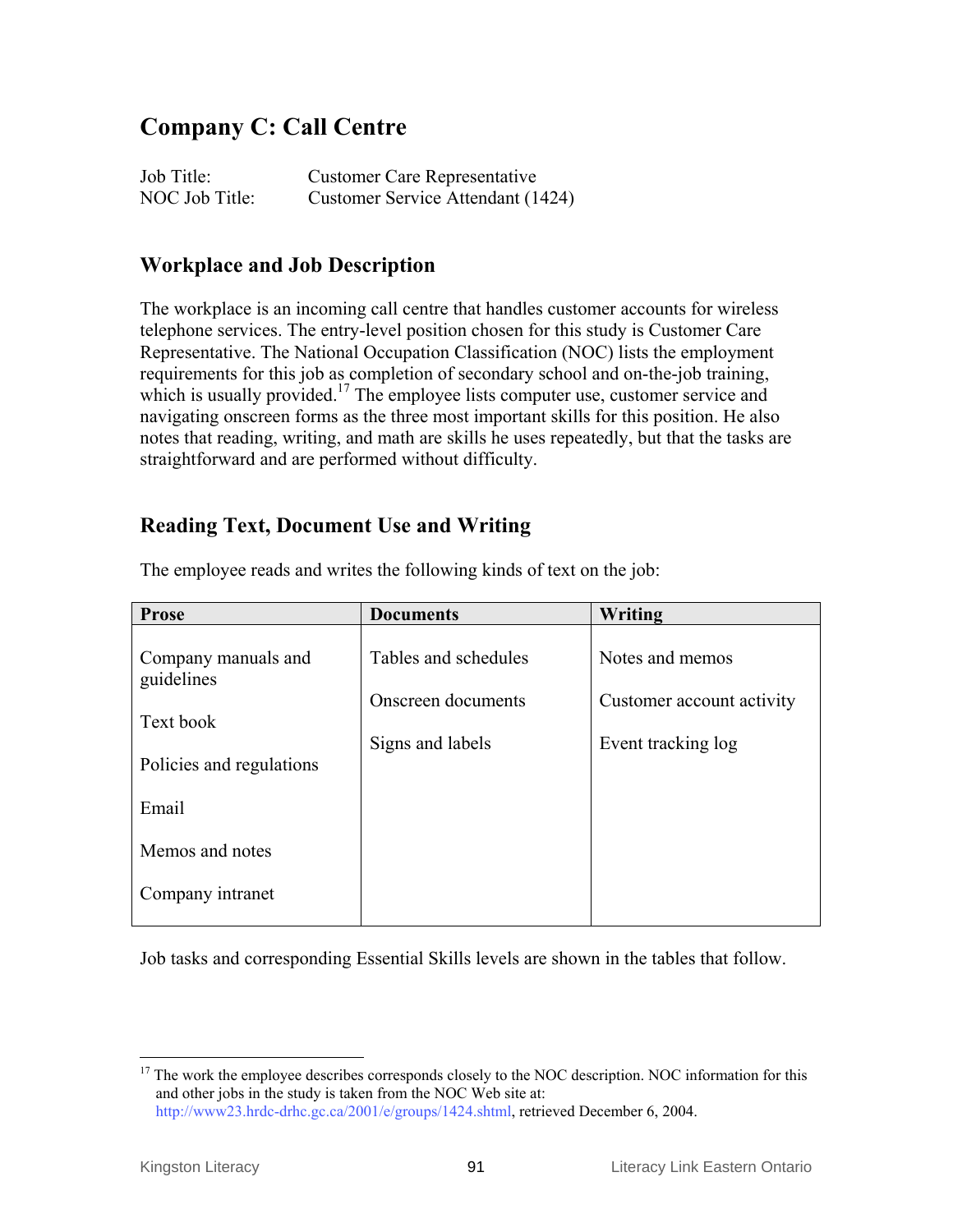#### **Reading Text**

| <b>Task</b>                                                                                                                                     | Level                         |
|-------------------------------------------------------------------------------------------------------------------------------------------------|-------------------------------|
| Read company manuals and guidelines to learn and understand<br>job procedures                                                                   | 3                             |
| Read textbook to learn specifics about job, to locate specific<br>information for tests, and to scan for information (training)<br>period only) | 3                             |
| Read and understand policies and regulations                                                                                                    | 3                             |
| Read onscreen forms to locate information                                                                                                       | $\mathfrak{D}_{\mathfrak{p}}$ |
| Read memos and email from supervisors                                                                                                           |                               |
|                                                                                                                                                 |                               |

#### **Document Use**

| <b>Task</b>                                                                         | <b>Level</b> |
|-------------------------------------------------------------------------------------|--------------|
| Read customer account screens to locate and update information                      | 2            |
| Read tables and schedules for product availability                                  |              |
| Fill in onscreen forms to record events during shift                                | 2            |
| Choose from multiple documents for required task, and enter<br>information onscreen |              |

## **Writing**

| <b>Task</b>                                                          | Level |
|----------------------------------------------------------------------|-------|
| Record activity on customer account screens                          |       |
| Complete event-tracking log for next customer care<br>representative |       |
| Jot down hand-written notes during customer call                     |       |

Essential Skills levels fall in the  $1 - 3$  range and are consistent with the skill levels required for an entry-level job. Note that the level 3 ratings assigned to Reading Text are for tasks completed during on-the-job training, before formal work begins. Although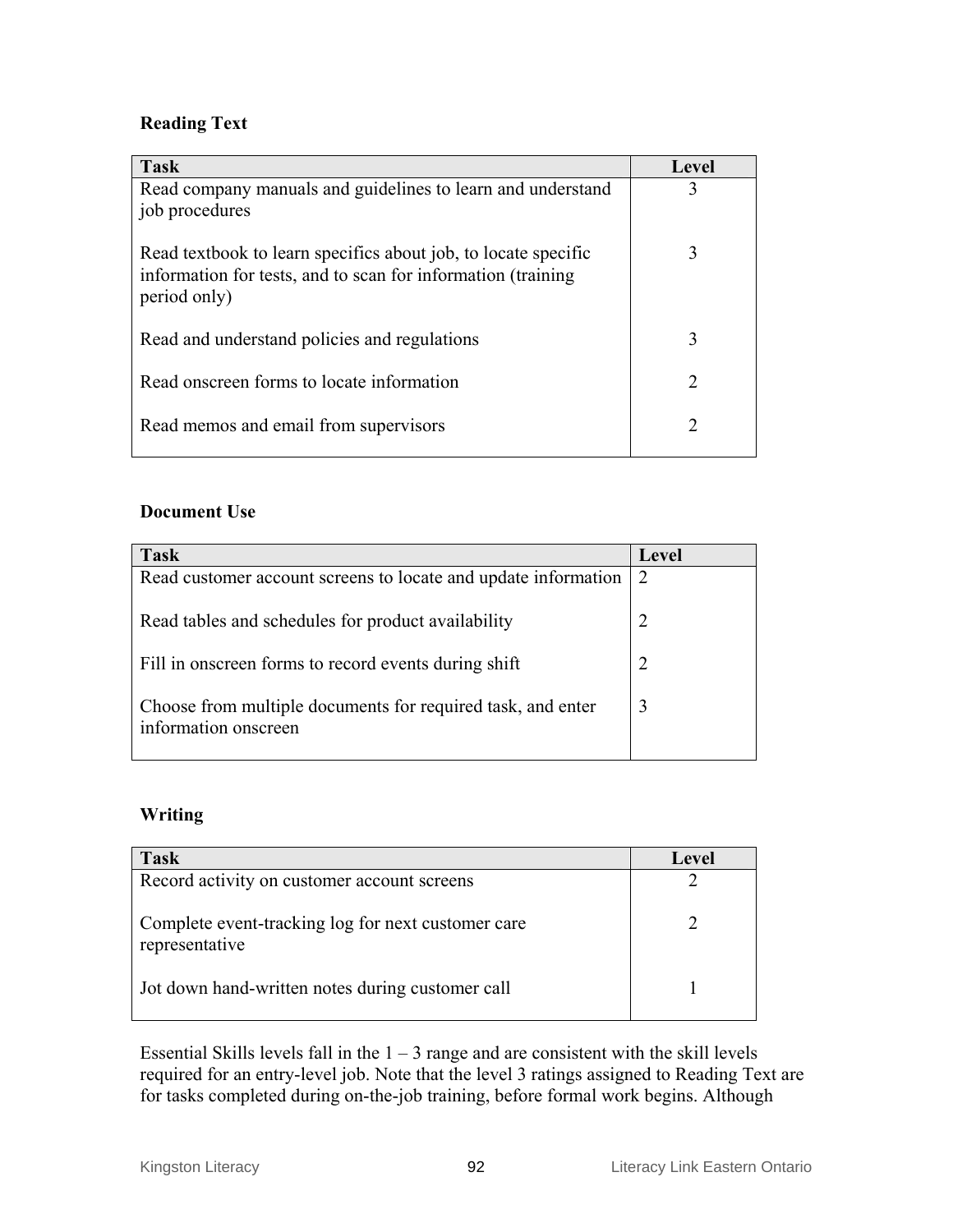levels for most other literacy tasks fall in levels 1 and 2, reading, writing and document entry tasks make up a significant portion of the worker's duties on a shift.

## **Other Essential Skills**

#### **Numeracy**

The employee states that very little math is required on the job. Calculations needed to update customer account information, such as recording payments or changes in service, are done automatically in the onscreen forms. However, some tasks do require the ability to think in quantitative terms. They are as follows:

| <b>Task</b>                                                                 | Level |
|-----------------------------------------------------------------------------|-------|
| Money Math                                                                  |       |
| Receive payments and enter amount on customer account                       |       |
| screen                                                                      |       |
|                                                                             |       |
| Scheduling/Budgeting/Accounting<br>Schedule changes in services or products |       |
|                                                                             |       |
| Determine which service package best meets customer needs                   |       |
| <b>Numerical Estimation</b>                                                 |       |
| Calculate rough estimate of how much a new feature will                     |       |
| cost                                                                        |       |
|                                                                             |       |
| Data Analysis                                                               |       |
| Compare costs of different services                                         |       |
| Calculate average savings/cost of new feature                               |       |
|                                                                             |       |

#### **Computer Use**

The employee identifies computer use as one of the most important skill for this job. He is referring to the ability to keyboard quickly and accurately, to know his way around the keyboard (different function keys), and to be able to navigate between numerous information screens. He estimates he uses at least seven computer programs on a regular basis. Aside from time spent on breaks, the employee spends his entire shift at the computer.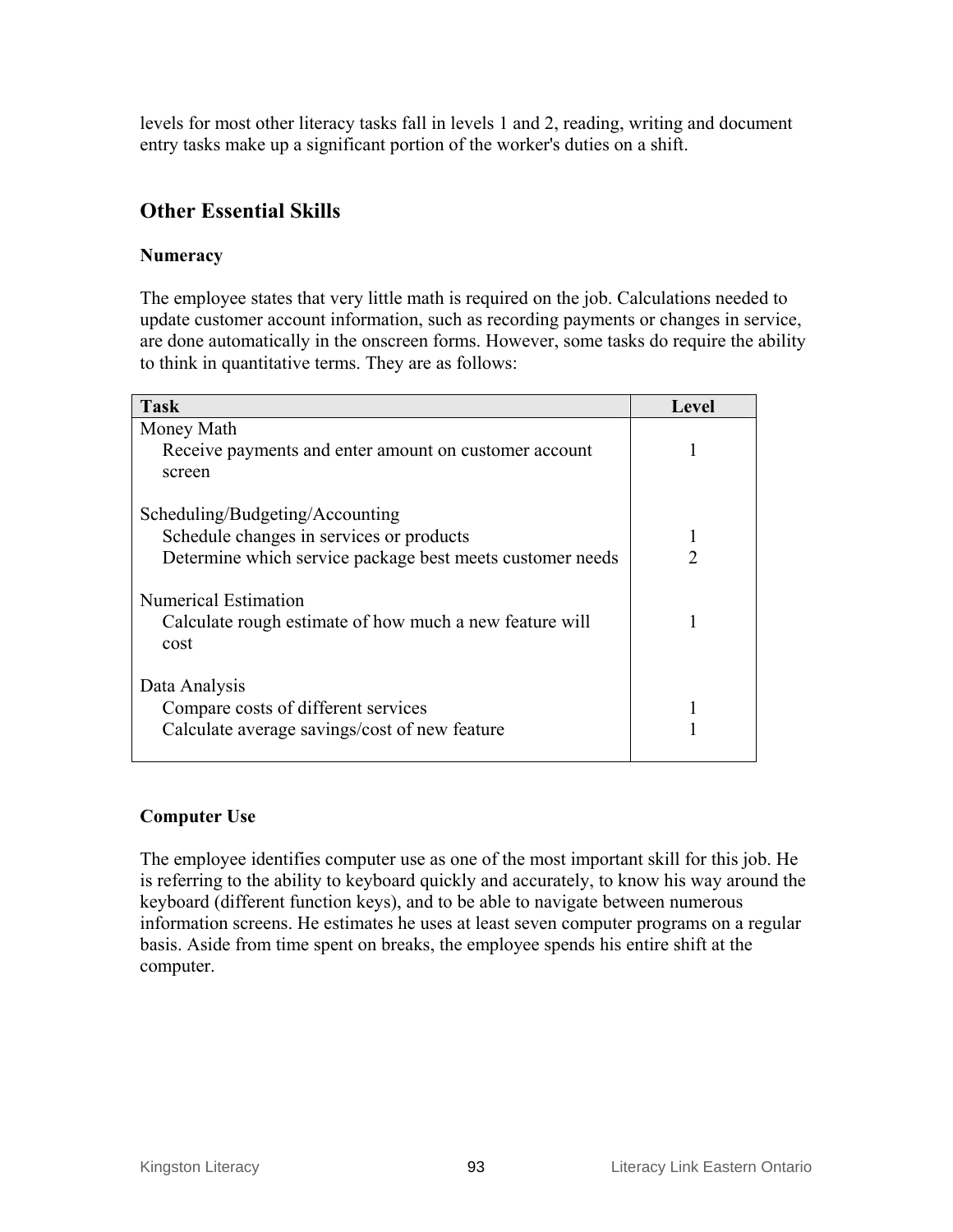| <b>Task</b>                                                                                  | Level |
|----------------------------------------------------------------------------------------------|-------|
| Select software/screen that corresponds to caller request;<br>move between screens as needed |       |
| Key in data while talking to customer                                                        |       |
| Use company intranet                                                                         |       |
| Send and receive email                                                                       |       |

#### **Continuous Learning**

| <b>Task</b>                                                   | Level         |
|---------------------------------------------------------------|---------------|
| Ongoing learning occurs                                       | No complexity |
| as part of regular work activity<br>$\bullet$                 | levels        |
| through co-workers<br>$\bullet$                               |               |
| through formal training offered in the workplace<br>$\bullet$ |               |
| as needed or if requested by worker<br>$\bullet$              |               |
|                                                               |               |

Workers at this call centre receive extensive (four – six weeks) job training before formal work begins. The employee interviewed notes that training focuses on policies, procedures, and how to perform specific job tasks effectively, with little emphasis on occupational health and safety. He notes as well that he believes the skills he has learned on the job, such as customer service, oral communication and computer use, are readily transferable to other occupations.

## **Pre-employment Test and Job Task Comparison**

Qwiz ® Call Center assessments are used to screen candidates for Customer Care Representative positions. The tests are administered online, before an interview, and are designed to simulate the workplace. Candidates perform a variety of tasks in the Qwiz<sup>®</sup> simulations. They are listed in the left-hand column of the table that follows. The column on the right shows the employee's description of his main job tasks.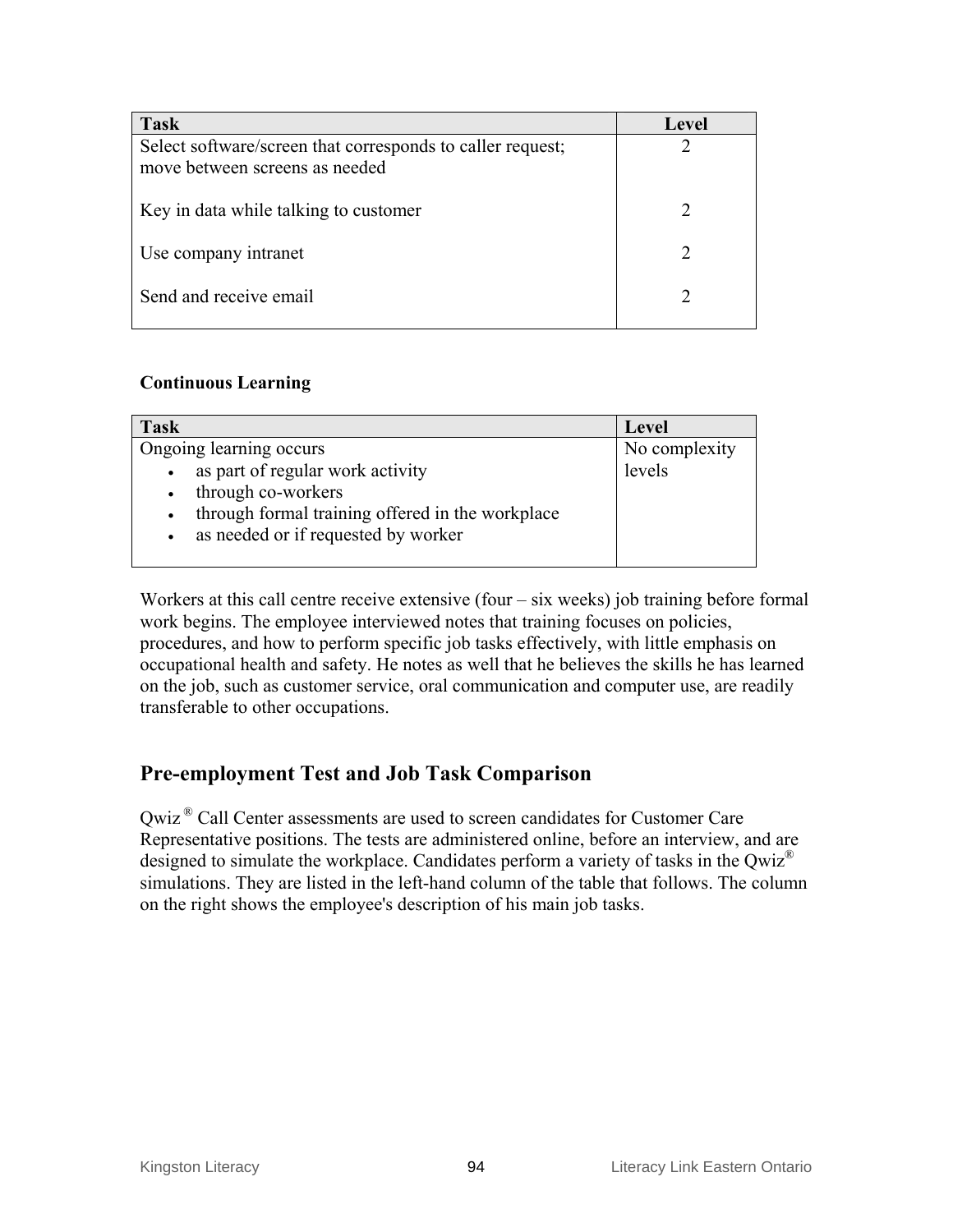| <b>Tasks on pre-employment test</b>                                                                                  | <b>Description of job tasks</b>                                                                                    |
|----------------------------------------------------------------------------------------------------------------------|--------------------------------------------------------------------------------------------------------------------|
| Listen to Standard English general terms or<br>US place names and enter correctly-spelled<br>word into onscreen form | Answer incoming calls from customers<br>regarding their wireless telephone accounts                                |
| Listen to caller contact information and<br>enter data into onscreen form                                            | Listen to customer requests and advise<br>about products and services available to<br>match their requirements     |
| Navigate from a call waiting screen and<br>choose the correct onscreen form for data<br>entry                        | Provide information about account status,<br>billing, pricing, and other account details;<br>schedule new services |
| Respond to customer requests through a<br>series of simulated calls                                                  | Enter all information into onscreen<br>documents                                                                   |
| Enter order information or provide<br>requested information by completing an<br>onscreen form                        | Handle customer complaints and resolve<br>billing or service disputes as necessary                                 |
| "Talk" to caller and resolve disputes by<br>selecting from a list of written prompts                                 | Write a record of customer account activity<br>for use by co-workers                                               |
| Enter data quickly and accurately                                                                                    |                                                                                                                    |

Tasks on the pre-employment test correspond closely to the actual job tasks described by the employee. Providing customer service, receiving verbal information and recording it quickly and accurately into onscreen forms makes up the balance of activity in both sets of tasks. A comparison of Essential Skills levels shows the two sets of tasks to be similar as well.

| <b>Essential Skill</b> | Assessed on test | Used in workplace          |
|------------------------|------------------|----------------------------|
| Reading Text           | 2, 3             | 2, 3                       |
| Document Use           | 1, 2, 3          | 2, 3                       |
| Writing                | Not assessed     |                            |
| Numeracy               |                  |                            |
| Computer Use           |                  |                            |
| Ongoing learning       | Not assessed     | Formal job training and    |
|                        |                  | ongoing training as needed |

\*Essential Skills levels for Qwiz® assessments are taken from *Assessment Tools in the Workplace: Part I*.

Complexity levels for test and job tasks are nearly the same, suggesting that the test is a fair assessment of job skills. Job training, as described in the workplace interview, requires reading and understanding and then following the instructions in training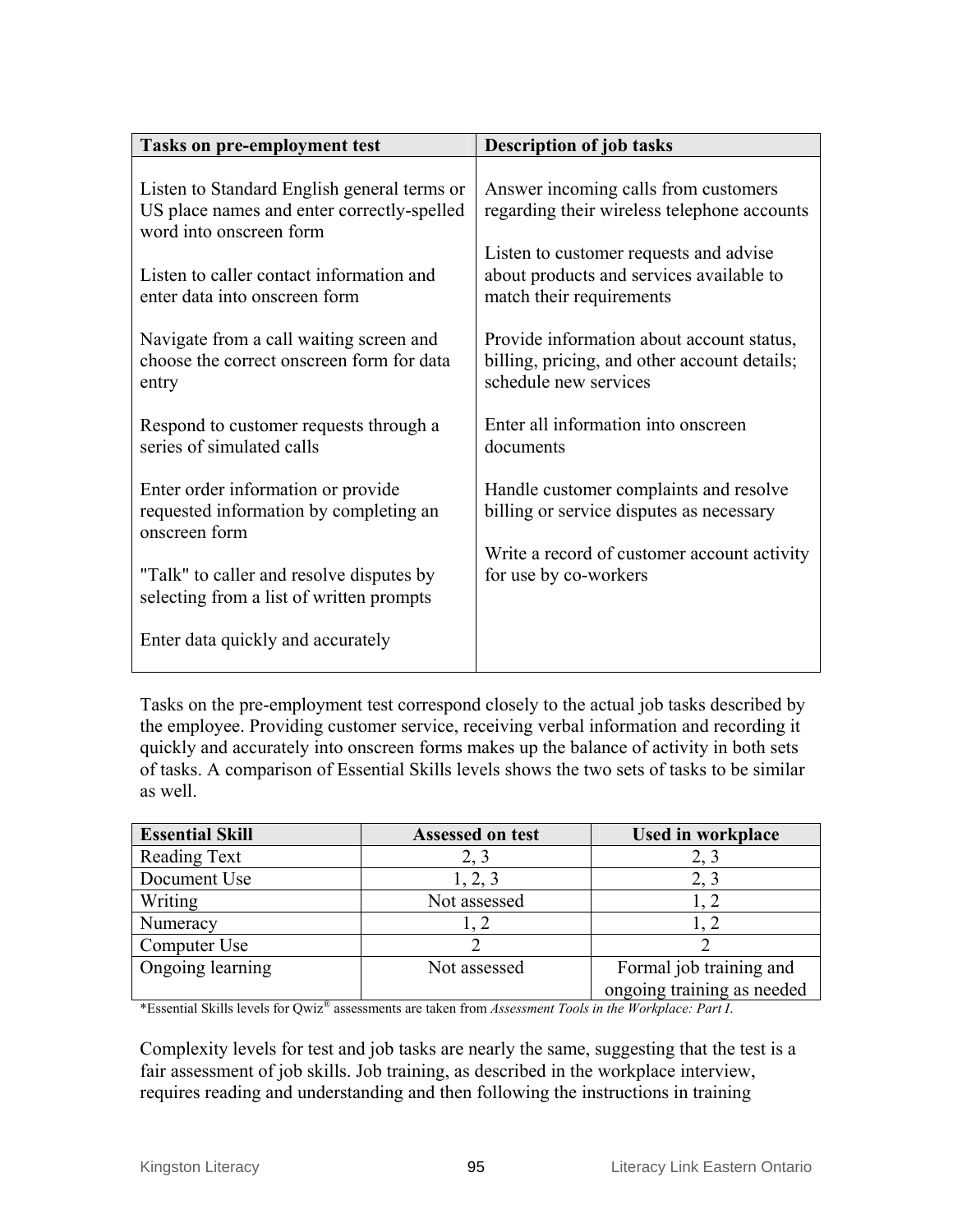manuals and textbooks. User instructions for the Qwiz® assessments involve similar literacy tasks. However, there is no writing component in the Qwiz® assessments, yet it is a regular activity on the job. A candidate who passes the pre-employment test may be unprepared for this job requirement.

Keyboarding is not identified in the Essential Skills descriptions for Computer Use.18 It may fall into the category of job-specific knowledge, like knowing how to operate other kinds of equipment. Nevertheless, the employee identifies proficiency at the keyboard as the basis of computer use for this job.

## **Comments**

Overall, the Qwiz® assessments compare favourably to the tasks performed by the worker in this call centre, as test items and complexity levels closely resemble job tasks. One exception is writing, which is a regular job activity not assessed in the Qwiz® simulations. Features of the Qwiz® assessments simulate a workplace in a number of ways:

- Content. Tasks on the assessments replicate calls a worker would handle on the job. Essential Skills used to perform these tasks are integrated. For example, a single call may require a candidate to use Reading, Computer and Document Use, Numeracy and Oral Communication simultaneously.
- Delivery. The assessments are performed online in real time, much like an actual call, so that candidates have little time to consider their responses.
- Scoring. A variety of data is collected, including total number of calls per session, number of errors, number of keystrokes per minute, and the candidate's percentile rank for the assessment. Similar information is often collected in the workplace, where workers may be encouraged to meet call and sales quotas.

Given their similarities in kinds of tasks and levels of complexity, these workplace simulations present a fair assessment for the entry-level candidate. It is worth noting, however, that factors other than ability may hinder a candidate's performance. For example, the sound quality was poor on the spelling tests analyzed for Part I of this study, making it difficult to identify some words and spell them correctly. For this and other Qwiz® assessments, keyboarding skills (keystrokes per minute) are assessed and scored. A candidate with weak keyboarding skills is unlikely to do well on these assessments. Finally, the pressure of the timed environment may cause errors (although timing the test allows administrators to see how a candidate will perform under pressure).

 $\overline{a}$  $18$  A full description of the Essential Skills is found in Appendix A.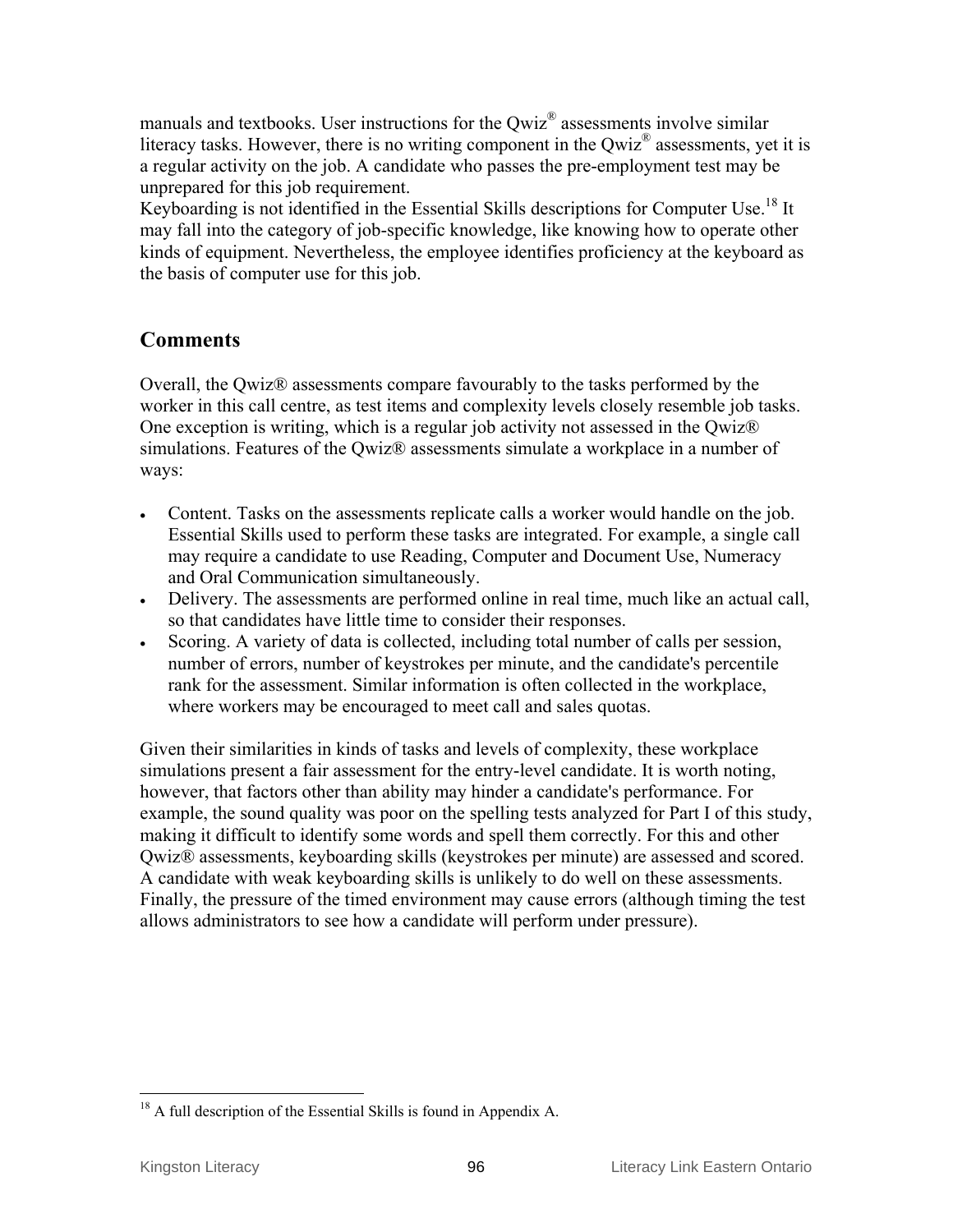# **Conclusions**

The workplace interviews conducted for Part II of this study yielded valuable information about Essential Skills used on the job. They also revealed additional factors that may influence how the job is performed. From the data collected in the interviews we have been able to ascertain the Essential Skills used and their corresponding complexity levels.

With a few exceptions, which are noted in the text of the Test and Job Task Comparison, the pre-employment test items match job tasks quite closely, both in the kinds of tasks performed and in the Essential Skills levels required for each. From the perspective of fairness, then, the tests are reasonable and correspond to the Essential Skills required for entry-level jobs.

The results of the test and job task comparison, however, raise additional questions about the role of Essential Skills in entry-level jobs. The Essential Skills level for Reading Text is Level 3 for each of the tests and jobs. For the most part, this level is required to read and understand training materials, such as safety regulations and company policies and procedures. After completing training, however, the worker does not routinely read at this level.

The emphasis on training was noted in each of the three interviews and helps to explain, at least in part, why entry-level jobs have become more complex. The demands of the marketplace and its thrust for increased productivity, coupled with quotas and government-regulated occupational health and safety requirements, combine to create unique pressures in the workplace. Add to this the issues of insurance and liability, and we get a picture of the workplace as a charged environment stressed by competing demands. As a result, there may be an increasing onus on workers to know and understand safety information and company policies in order to protect both themselves and the employer. Moreover, much of this information is text-based, so that even if higher Essential Skills levels aren't needed to perform a job, they are required to complete job training.

As well, the emphasis on training (especially health and safety) points out the importance of text-related skills in the ongoing learning process. All three workplaces require and provide training at regular intervals. In addition to these programs, the Security Patrol Officer regularly seeks additional learning opportunities on his own. Training may also be considered in terms of whether it is workplace-specific, as at the call centre, or whether it helps to develop skills that may be transferable to another job or another occupation. Company A provides occupational health and safety certification as well as training. The certification becomes a credential workers can carry to other employers. Call centre training, on the other hand, is very job-specific in its aim to increase the number of calls per hour and how to handle customers. Yet this training may also improve generic customer service and computer skills that may be transferred to another job.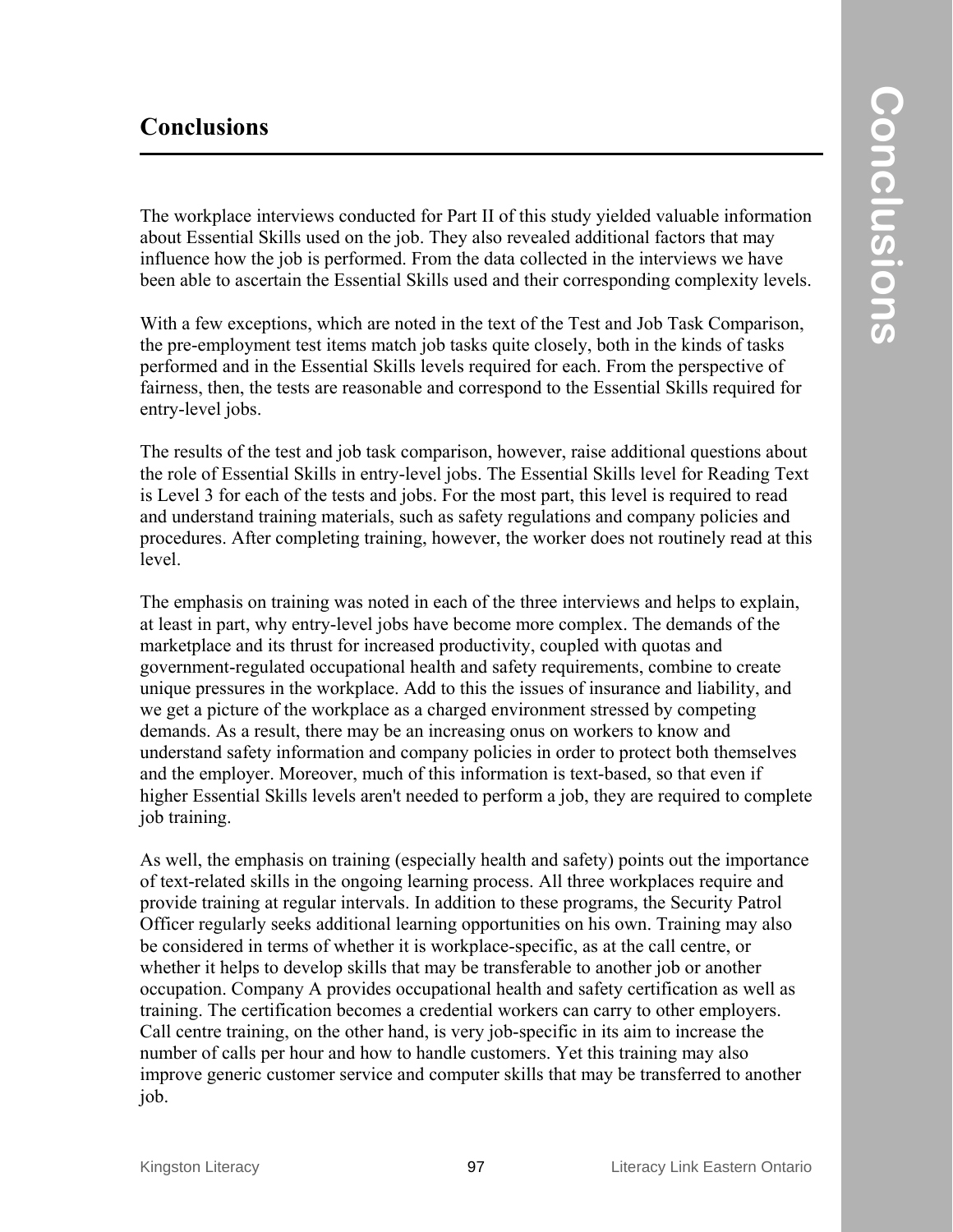While the participating employers have generously provided their time for workplace interviews, due to security and confidentiality concerns they have been reluctant to share samples of their documents. As a result, we cannot fully assess the complexity of routine forms and schedules or the content of training materials. We don't know, for instance, how well- or poorly-designed these reading materials are and whether they present additional challenges because of this. (The Company A aptitude test, examined in Part I of this study, is sufficiently confusing in its language to increase the complexity level significantly.) Similarly, we don't know how much literacy support may be available to a worker during the training period or how the training is delivered. Company A uses a variety of media, including video and hands-on exercises, but some portion is also textbased. Knowing the content of workplace documents and training materials would allow for a better estimation of the fairness of the literacy levels required for the preemployment test.

It is interesting to note that the three tests succeed fairly equally in matching test items to job tasks, given that two are traditional pencil-and-paper tests and the third is delivered online as a simulation. The Company B test assesses more Essential Skills than the Company A test by adding workplace scenarios that assess judgement and other thinking skills. The Qwiz® assessments, however, assess and integrate the largest number of Essential Skills. As noted previously, this method of assessment may influence how a candidate experiences the test. For example, if judgement, setting priorities, oral communication and arithmetic are assessed simultaneously, a candidate may focus on one at the expense of another.

Tests like Qwiz® are often used as large-scale screening-out tools. Candidate scores are compared to a variety of sub-groups, such as people who have taken the test within the same demographic. Locally developed and administered tests, on the other hand, are more often used to identify who can perform specific tasks. These tests are scored locally, and, in the case of Company A and B, questions and additional time are permitted during the test. In short, it is more likely that a candidate with a borderline test score may be accepted on the basis of other strengths, such as a resume, experience or personal presentation.

Literature on the subject of pre-employment testing indicates that additional research is required to determine how successfully tests can both identify and retain the best candidates. The tests examined in Part II of this study are reasonable and fair in assessing the skills of entry-level candidates. We have no information, however, about employee retention, nor are we (or the participating companies) able to directly link high test scores with high performance. Given the multitude of pre-employment tests available to employers, the onus is increasingly on the entry-level candidate to prepare for any number of possibilities. For guidelines on how to help prepare students and job seekers for these tests, please see the following section, Applications in the Classroom.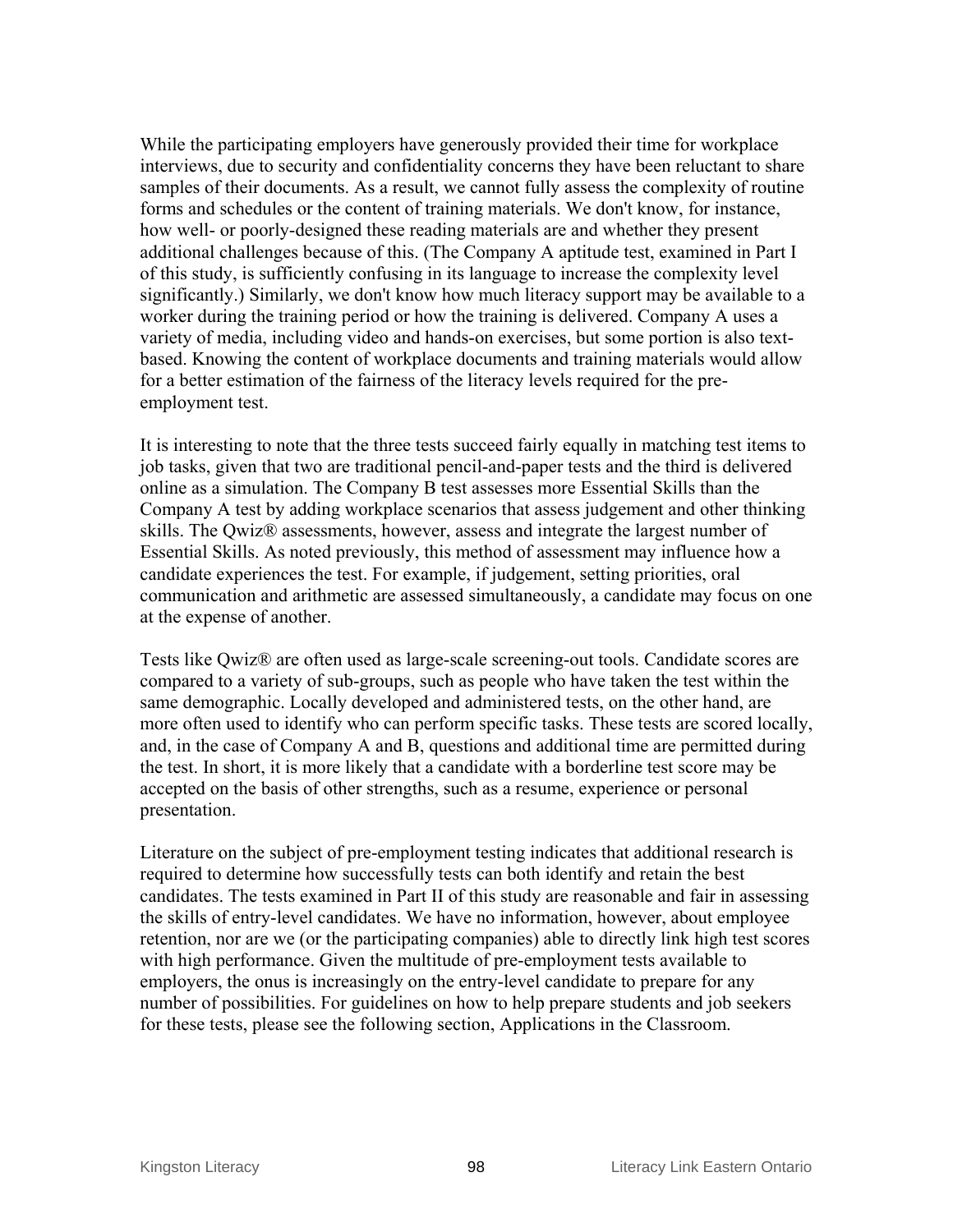## **Workplace Pre-employment Testing: What to Expect and How to Prepare**

When preparing students for employment, literacy practitioners must respond to trends in the workplace. This research shows that the use of pre-employment testing for entry-level jobs has become commonplace. It is likely that most job seekers will encounter a test at some point in their job search, and information about what to expect can help them to prepare for this stage in the hiring process.

Below is a quick guideline to help students be at their best for pre-employment testing. It is followed by brief descriptions of the types of pre-employment tests an entry-level job candidate may encounter. Typical test features, such as what the test is designed to assess, how long it may take to complete, how it is completed (online or pencil and paper), and what kinds of questions it may ask, are provided as preparation guidelines. The information is not intended as a guide to any specific pre-employment test.

Following each description is a list of Web sites where practice tests are available. Job candidates can complete tests that contain features similar to those they may encounter in the hiring process. Some sites provide scoring results and include information on how to answer specific kinds of questions.

Finally, a list of tips on how to prepare for pre-employment testing is included.

## **General Guidelines**

1. The skills students are learning in the classroom are life-long learning skills needed for job success. While workers in entry-level positions may not do a lot of reading and writing on the job, they may be required to pass health and safety certifications, or read detailed training manuals for equipment they are working with. During the interviews conducted for this project, workers reported that Essential Skills are needed for the ongoing learning and training required for retaining their positions.

Similarly, when students complete assessments as part of their adult education program, they are gaining test-taking skills that will help prepare them for preemployment tests and workplace assessments.

2. Many tests are given prior to a job interview. If the applicant is not able to pass the test, they may be eliminated from the hiring process at this point. For this reason, we have included a list of tips to help the applicant ascertain whether they will be required to write a test, and what kind of test will be given.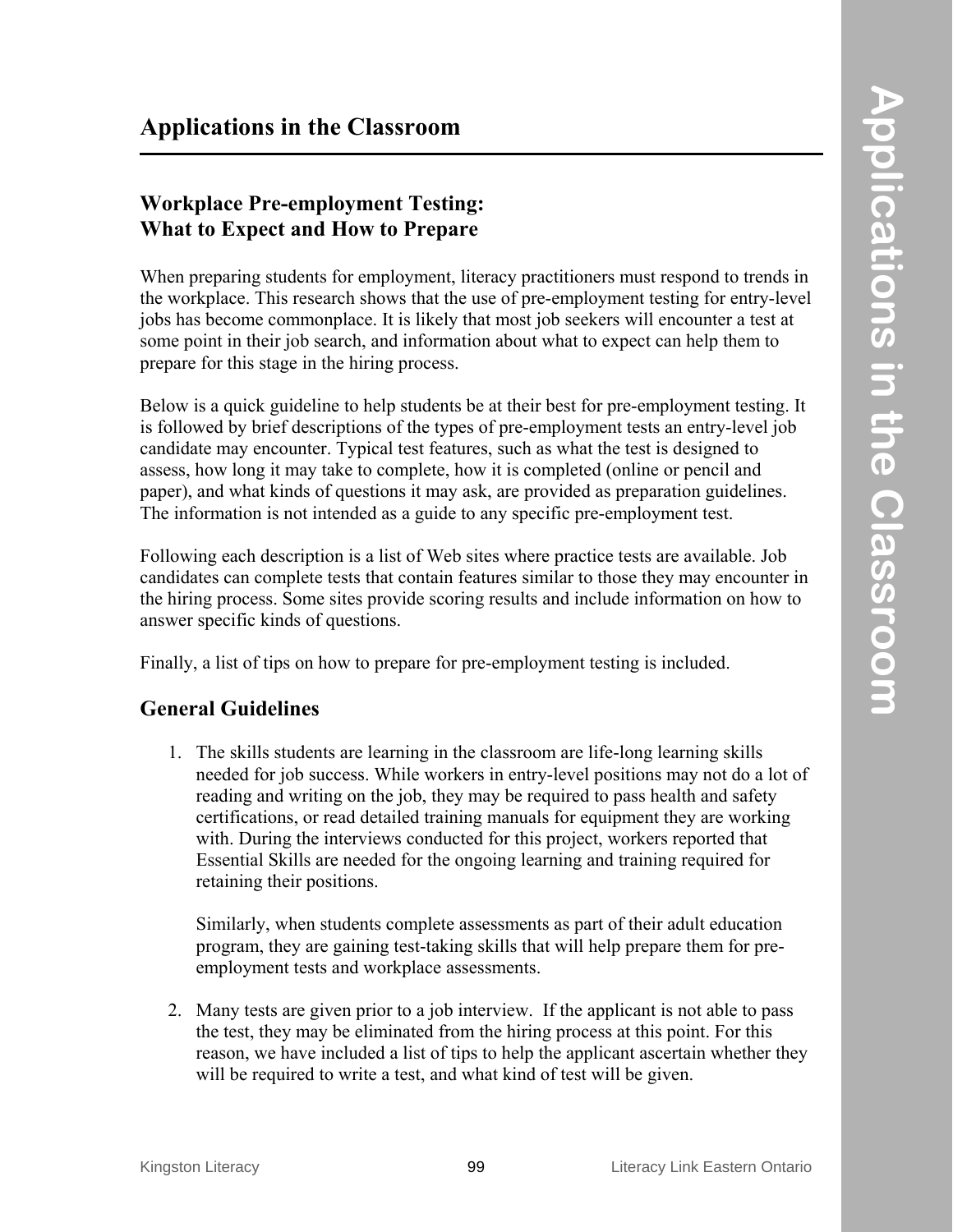Because testing has the potential to eliminate applicants from the hiring process, it is very important that students and job seekers understand the importance of soft skills such as communication skills and customer service skills, in the job search process. While an investigation of workplace soft skills fell outside the scope of this project, it emerged as an important element for people wanting to find and maintain employment. Employers we spoke to indicated that if a job applicant lacked some Essential Skills required for the position, but demonstrated a good command of the soft skills needed for the job, the employer would be willing to train them in the Essential Skills.

#### **Kinds of Pre-employment Tests**

| A. These are tests designed by a test publisher that measure things like level of education |
|---------------------------------------------------------------------------------------------|
| or vocational aptitudes.                                                                    |
|                                                                                             |

| <b>Example</b>             | How long it takes to<br>complete | How it is completed    | Kinds of questions/<br>focus |
|----------------------------|----------------------------------|------------------------|------------------------------|
| Canadian Adult             | From $3$ to $4.5$ (or            | Pencil and paper,      | Sections may include:        |
| <b>Achievement Test</b>    | more) hours to                   | with a separate        | arithmetic, word             |
| (CAAT)                     | complete, often over             | answer sheet           | problems, vocabulary         |
|                            | 2 days                           |                        | (match word to               |
| General Aptitude           |                                  | Usually multiple       | definition or identify       |
| <b>Test Battery (GATB)</b> |                                  | choice, where          | synonyms), pattern           |
|                            |                                  | answers are shown      | matching, spatial            |
|                            |                                  | by shading in a circle | patterning/reasoning,        |
|                            |                                  |                        | mechanical reasoning,        |
|                            |                                  |                        | reading comprehension        |
|                            |                                  |                        |                              |
|                            |                                  |                        | Some include content         |
|                            |                                  |                        | knowledge of language,       |
|                            |                                  |                        | punctuation and science      |

## **Additional Information**

- These kinds of tests are the most lengthy, comprehensive and complex.
- Candidates are likely to encounter these kinds of tests only at larger organizations (more than 300 employees) where testing policies are determined by a parent company or head office.
- They may assess advanced skills; the CAAT Level C, for example, has a challenging vocabulary subsection, and requires significant background knowledge in language, punctuation and other academic content areas.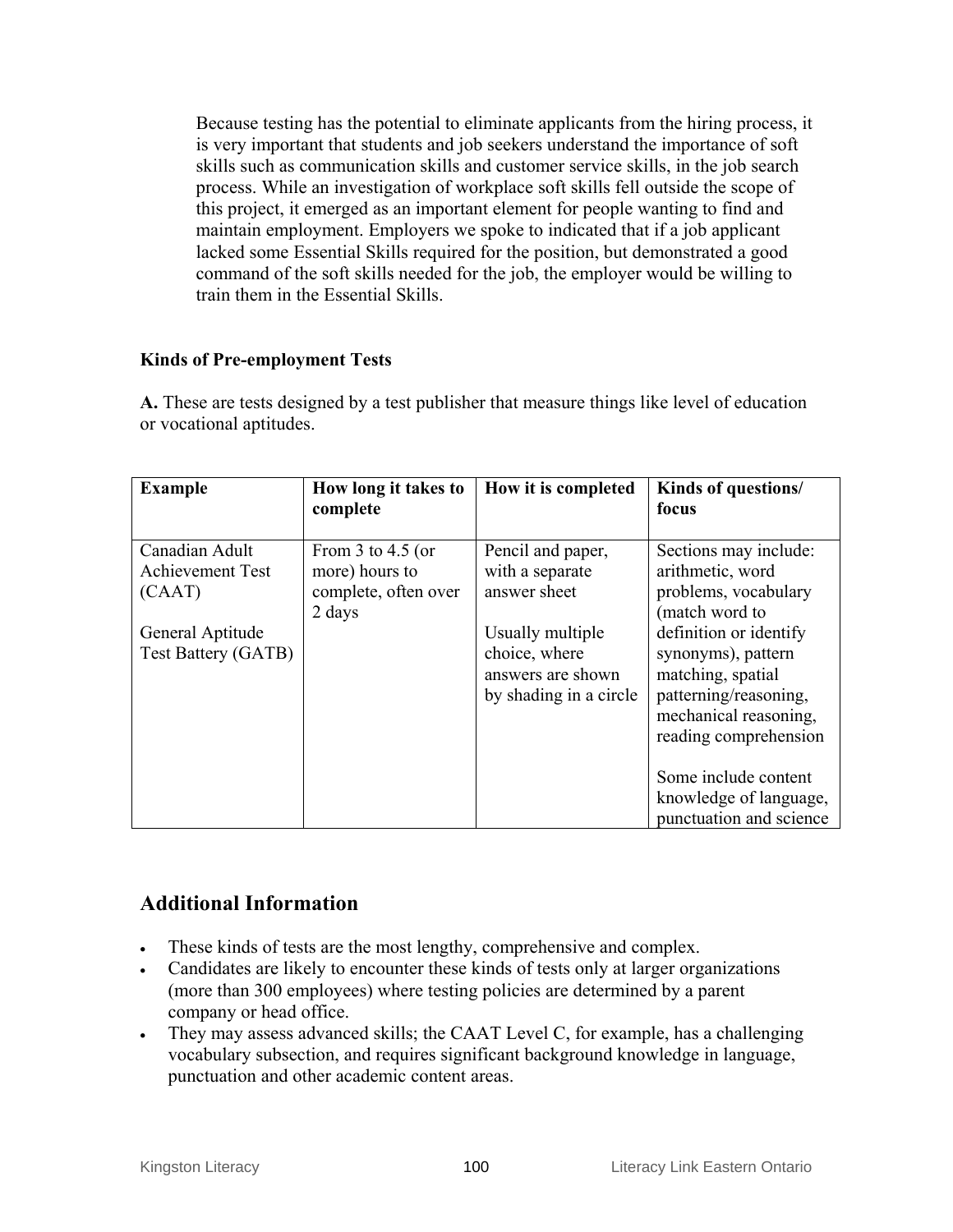• The GATB also contains a verbal reasoning subsection, but the remainder of the assessment relies on visual matching/reasoning or on task performance.

## **Web site addresses for practice tests**

**www.kent.ac.uk/careers/tests/mathstest.htm** -- Numerical Reasoning test, timed and scored. Contains arithmetic, sequencing/patterning, word problems, graphs, area. Good practice for the CAAT.

**www.kent.ac.uk/careers/tests/synonyms.htm** -- Verbal Reasoning: synonyms and antonyms; timed and scored. Good vocabulary practice for both GATB and CAAT.

**www.kent.ac.uk/careers/tests/verbaltest.htm** -- Verbal Reasoning test, timed and scored. Good reading comprehension practice for the CAAT.

**www.morrisby.com/test\_takers\_guide/sample\_questions.asp** -- This site contains nine short sample tests, including: Abstract Reasoning, General Ability Verbal (2 parts), General Ability Numerical (2 parts), General Ability Perceptual (2 parts), Shapes and Mechanical. Scores are provided, as well as an explanation of the correct answer (when wrong answers are given). All the exercises provide excellent practice for both the CAAT and the GATB.

**www.ase-solutions.co.uk/support.asp?id=60** -- General Abilities Test practice. This site contains sample questions for the Verbal, Non-verbal, Spatial, Numerical and Mechanical subsection. Scoring is not provided, but correct answers are provided and (in some cases) explained. Good preparation for GATB and CAAT.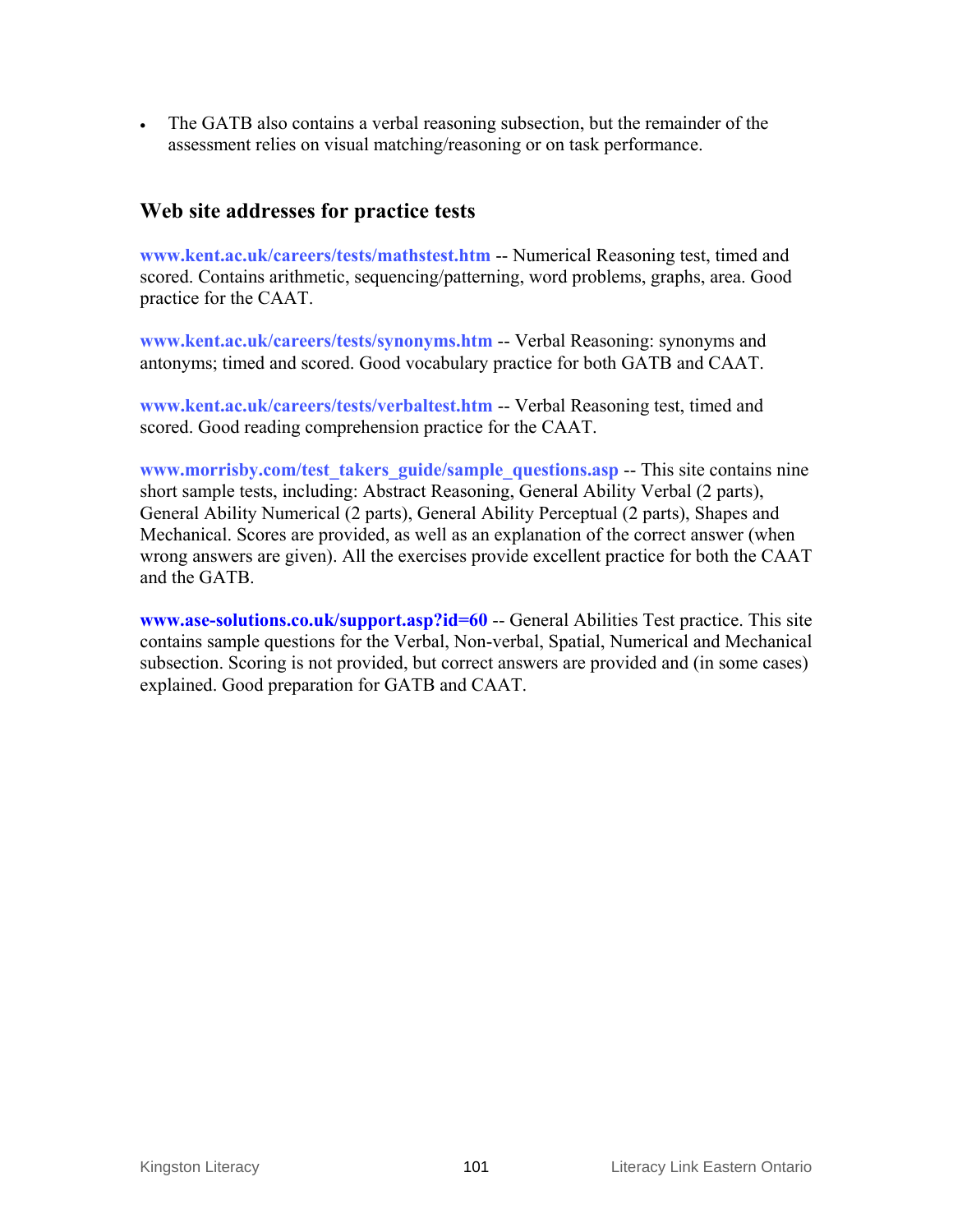**B.** These are online assessments designed by a test publisher that assess a candidate's ability to do specific job tasks, like typing, using software or navigating a computer screen.

| <b>Example</b>                               | How long it takes to<br>complete                                                                                                                    | How it is completed | Kinds of questions/<br>focus                                                                                                                                                                                                                                                                 |
|----------------------------------------------|-----------------------------------------------------------------------------------------------------------------------------------------------------|---------------------|----------------------------------------------------------------------------------------------------------------------------------------------------------------------------------------------------------------------------------------------------------------------------------------------|
| QWIZ <sup>®</sup> Call Center<br>Assessments | Timed or not timed<br>simulations that take<br>about $5 - 12$ minutes<br>Candidates usually<br>have to complete a<br>series of these short<br>tests | Online              | These tests assess how a<br>candidate would<br>perform on the job; they<br>simulate the workplace<br>by directing candidates<br>through a series of<br>onscreen prompts<br>Sometimes they present<br>a work situation where<br>the candidate is<br>required to respond by<br>using judgement |

## Additional Information

These tests can assess a broad range of Essential Skills. However, they are entirely computer-based, and require average to high-level proficiency at keyboarding and computer screen navigation.

Web site addresses for practice tests

**www.proveit.com/default.htm** -- Click on Demos in the toolbar; five sample online tests are available at this site. Software, typing and audio most closely resemble workplace assessments. They use onscreen prompts to direct candidates through the tests and provide practice following instructions and navigating screens in a timed test situation.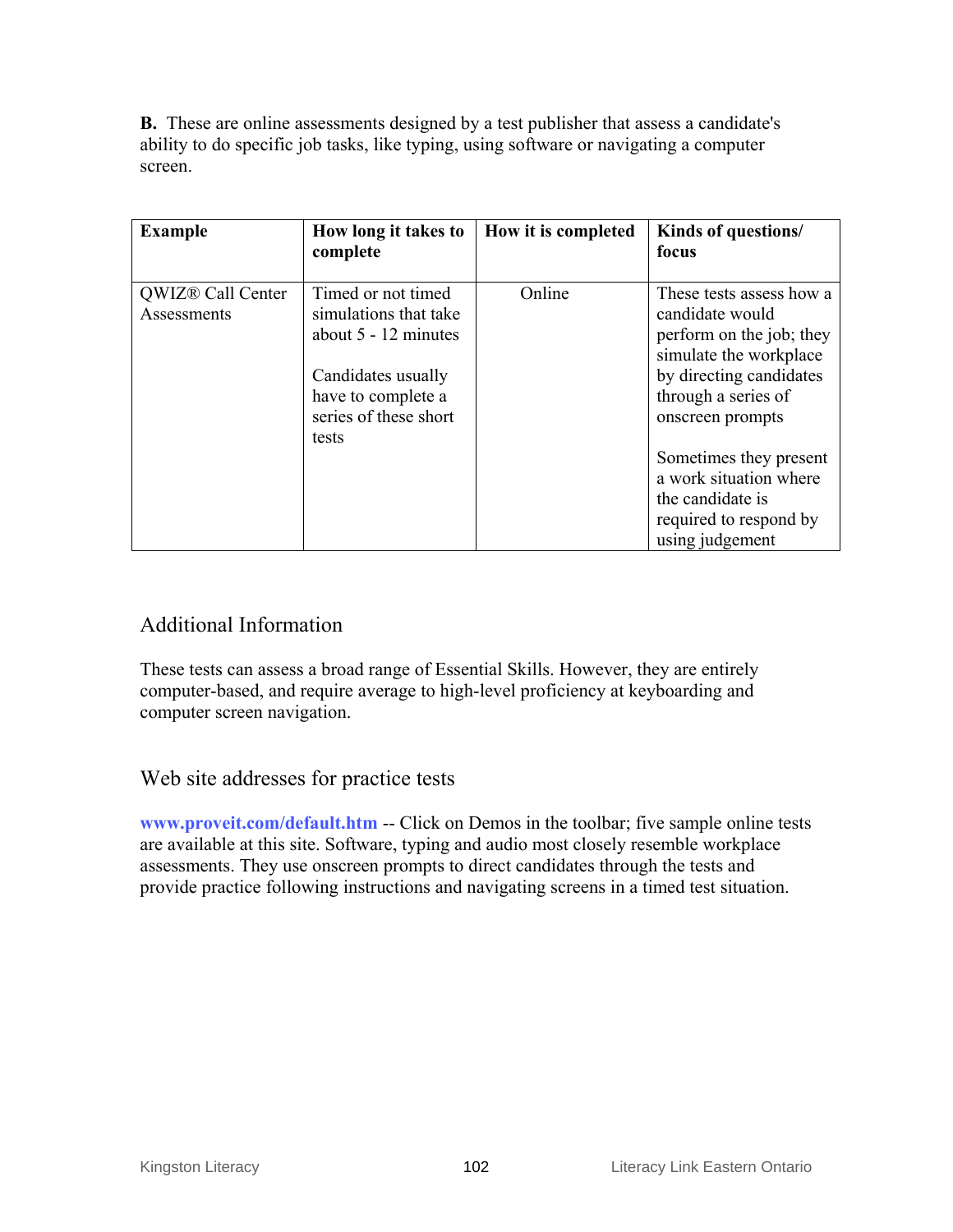**C.** These tests are designed in-house by the employer.

| <b>Example</b>                    | How long it takes to<br>complete | How it is completed                                                               | Kinds of questions/<br>focus                                                                                                                                                                              |
|-----------------------------------|----------------------------------|-----------------------------------------------------------------------------------|-----------------------------------------------------------------------------------------------------------------------------------------------------------------------------------------------------------|
| Used by many<br>smaller employers | One hour or less                 | Pencil and paper<br>Space is usually<br>provided on the test<br>sheet for answers | Usually used to assess<br>English, math and<br>thinking skills<br>Often several<br>components,<br>including: vocabulary,<br>spelling, arithmetic,<br>accuracy<br>Workplace situations<br>may be presented |
|                                   |                                  |                                                                                   | where a candidate<br>needs to show<br>judgement                                                                                                                                                           |

## **Additional Information**

- Often these tests are informal; candidates are allowed to ask questions and request clarification.
- They usually have a math and language component, and occasionally writing.
- These tests are likely to have features and components similar to a variety of professionally-developed tests, such as the GATB or the CAAT.
- Watch for unclear or absent instructions in these tests, and ask for clarification where needed. Also watch for tricks -- be clear on what the question is asking.

#### **Web site addresses for practice tests**

Any of the sites listed above will provide an opportunity to practice math, language and thinking skills. As well, the Government of Canada site at:

**http://jobs.gc.ca/menu/ui\_examinfo\_e.htm** has information and tips about testing, as well as a variety of timed and scored practice tests. Use this site for additional practice and test preparation.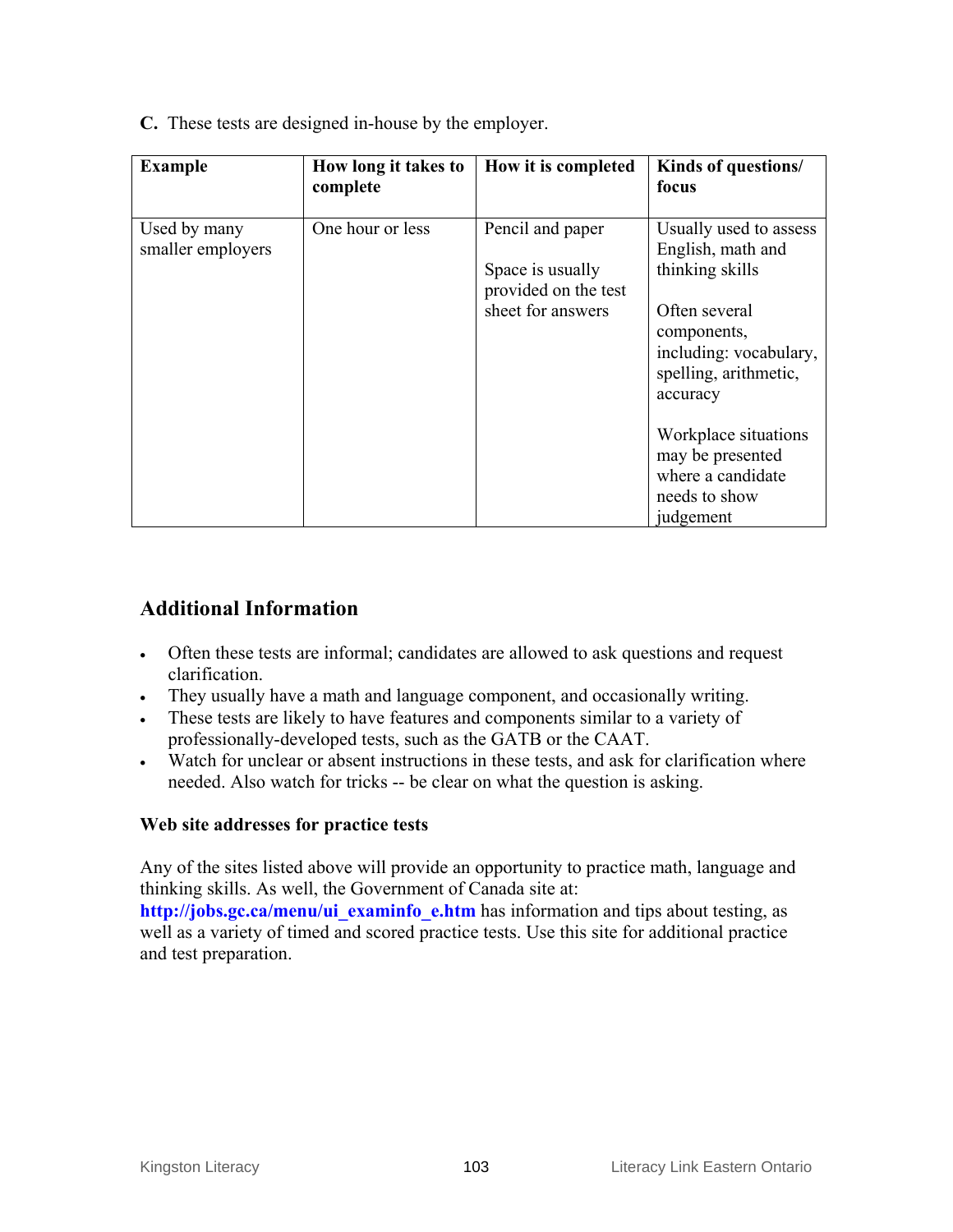## **Tips for Job Seekers**

## **Preparing for the test**

- 1. Ask for the name of the test you will have to write. If they won't tell you the name of the test, ask what kind of test it is. Is it a commercial test that comes in a test booklet, or is it designed in house? You may also ask:
	- What kinds of things does the test measure? For example: literacy, numeracy skills, reasoning, thinking, vocabulary, etc.
	- What kinds of questions are on the test? Fill-in-the blanks for word usage or vocabulary, arithmetic, word problems, etc.
	- How is the test completed? For example, is it a pencil-and-paper test, or is it completed online or on a computer?
	- How long will it take to complete? How much time is given?
	- Will you be allowed to see your test results after it is scored?

The employer may not be able to answer all of these questions, but asking them will give you some more information about how to prepare for the test.

- 2. Whether or not you have any information about the kind of test you have to write, it is worthwhile trying some of the practice questions available online. Doing this will:
	- Help you to become familiar with the way many test questions are worded. Read the question slowly and make sure you understand what it is asking you to do.
	- Give you an idea of the wide range of question types that may appear on a preemployment test. This may help avoid surprises on the day of the test.
	- Give you some practice reading and answering questions under pressure. This may help you to relax on test day.
	- Give you a chance to see where your strengths and weaknesses are. Many of the online tests are scored, and indicate which of your answers are incorrect.
- 3. If permitted, ask questions during the test. Depending on the company and the test, you may be able to ask for an explanation or clarification.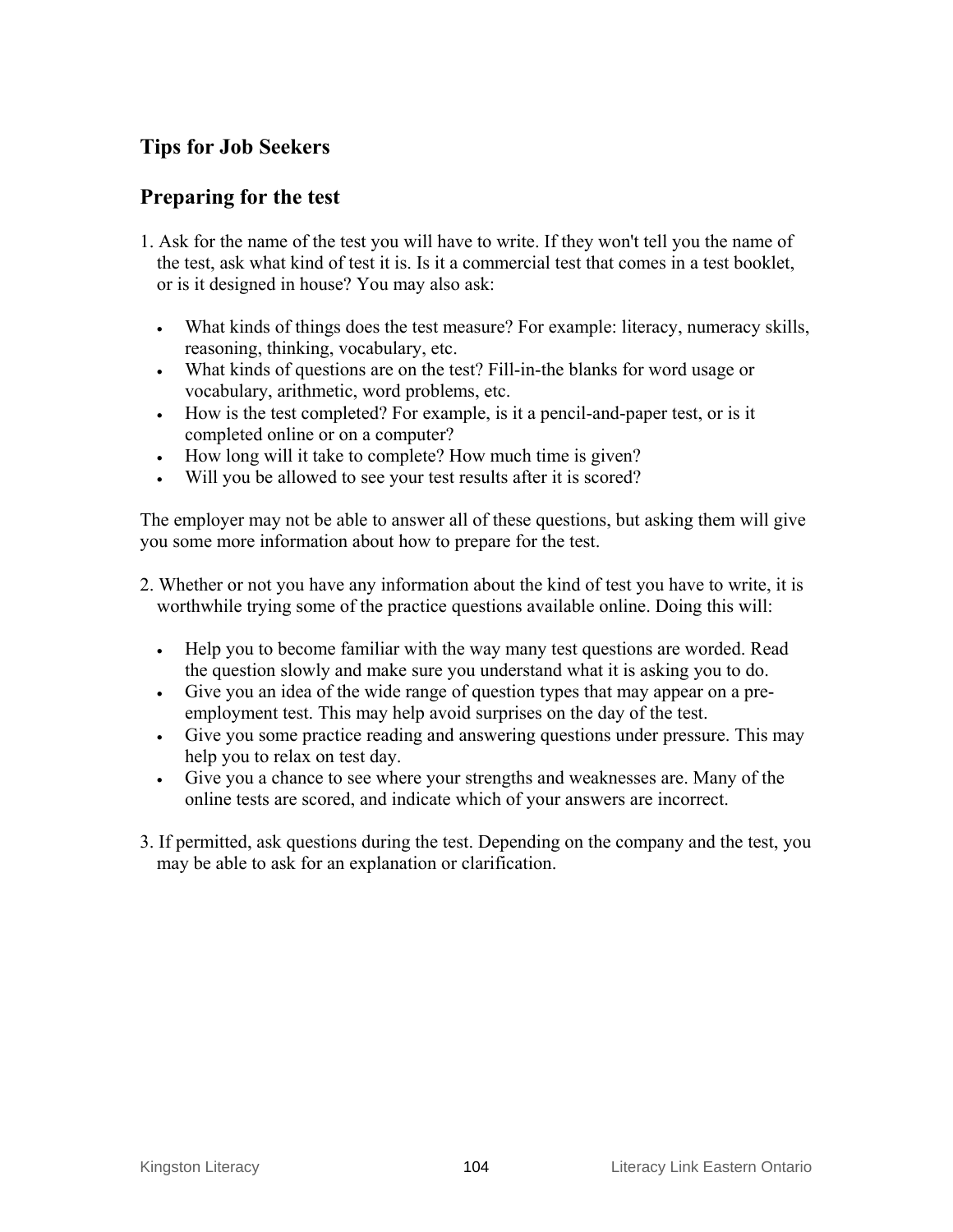# **Essential Skills Complexity Ratings<sup>19</sup>**

#### **Reading Text**

Reading Text refers to prose passages in the form of sentences or paragraphs (usually one paragraph or longer), such as notes, letters, memos, manuals, reports and books.

| Level 1 | Read relatively short texts to locate a single piece of information                                                              |
|---------|----------------------------------------------------------------------------------------------------------------------------------|
|         | Follow simple written directions                                                                                                 |
| Level 2 | Read more complex texts to locate a single piece of information or read<br>simpler text to locate multiple pieces of information |
|         | Make low-level inferences                                                                                                        |
| Level 3 | Choose and integrate information from various sources or from several<br>parts of a single text                                  |
|         | Make low-level inferences from multiple sources                                                                                  |
|         | Identify relevant and irrelevant information                                                                                     |
| Level 4 | Integrate and synthesize information from multiple sources or from<br>complex and lengthy texts                                  |
|         | Make complex inferences and use general background knowledge                                                                     |
|         | Evaluate quality of text                                                                                                         |
| Level 5 | Interpret dense and complex texts                                                                                                |
|         | Make high-level inferences and use specialized knowledge                                                                         |

 $\overline{a}$  $19$  Information in these tables is adapted from the Essential Skills Web site at: http://www15.hrdc-drhc.gc.ca/english/general/es.asp, retrieved Feb 22 - Feb 25, 2004. Additional information and workplace examples of these complexity ratings are available at this site.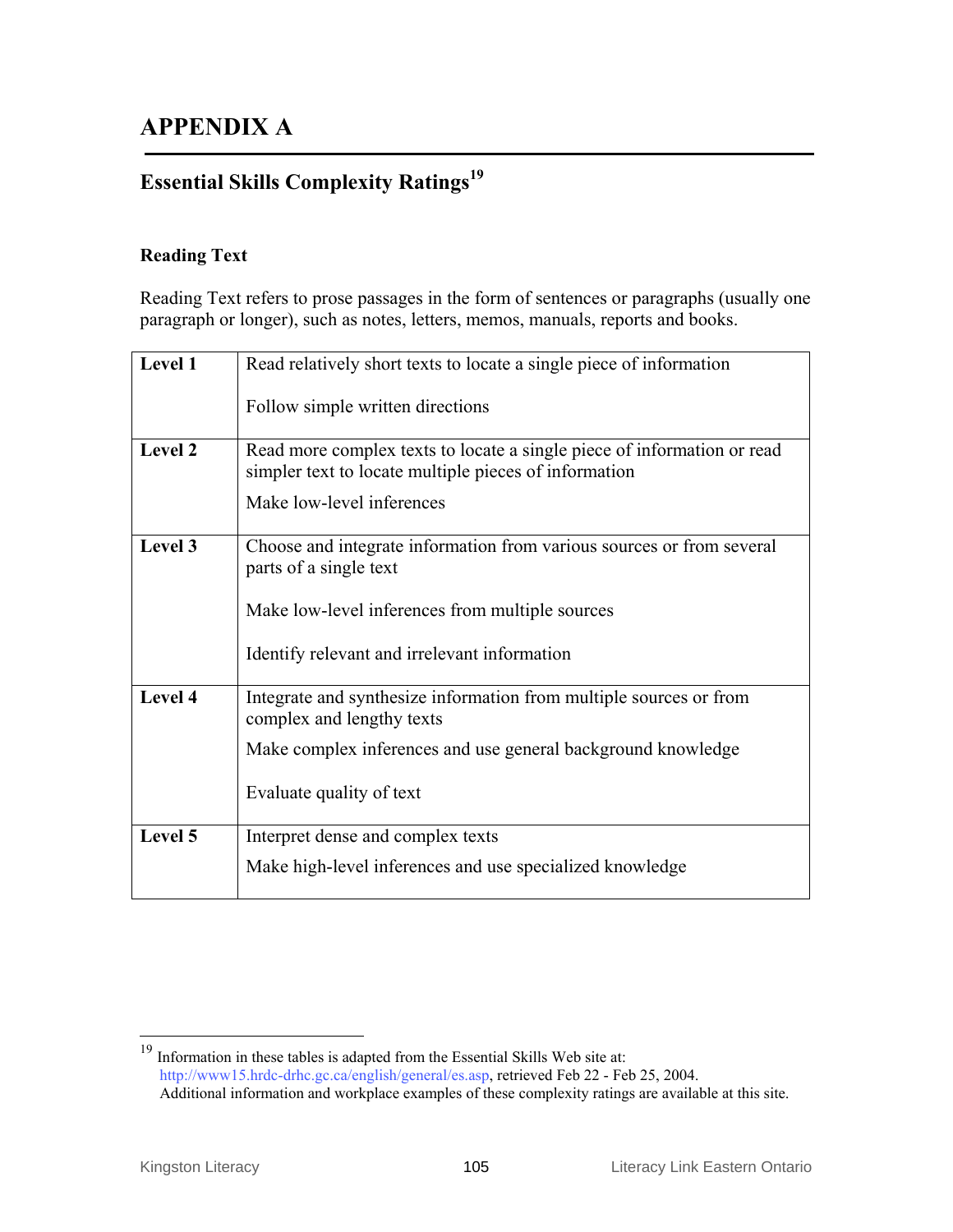# **Writing**

Writing includes writing text, writing in documents and non-paper-based writing (typing).

|         |                                                                                                                                                 | <b>Dimensions</b>                                                                                                                                                                                                                             |                                                                                                                                                                        |
|---------|-------------------------------------------------------------------------------------------------------------------------------------------------|-----------------------------------------------------------------------------------------------------------------------------------------------------------------------------------------------------------------------------------------------|------------------------------------------------------------------------------------------------------------------------------------------------------------------------|
|         | <b>Length and Purpose</b>                                                                                                                       | <b>Style and Structure</b>                                                                                                                                                                                                                    | Content                                                                                                                                                                |
| Level 1 | Writing is less than a<br>paragraph<br>Writing is intended to<br>organize, remind or inform                                                     | Informal writing for small<br>familiar audience, usually co-<br>workers<br>Writing uses pre-set formats or<br>format is unimportant                                                                                                           | Concrete day-to-day matters<br>of fairly immediate concern                                                                                                             |
| Level 2 | Text is a paragraph or<br>longer and intended to serve<br>a variety of purposes                                                                 | Writing uses a more formal<br>style with audience other than<br>co-workers<br>Writing sets appropriate tone<br>Uses standard spelling and<br>grammar<br>Writing tasks have templates<br>or models to follow, such as a<br>memo or form letter | Content of writing is routine<br>with little variation from one<br>instance to the next                                                                                |
| Level 3 | Longer or shorter pieces of<br>writing intended to inform,<br>explain, request<br>information, express<br>opinions or give directions           | Writing has established format,<br>such as financial statement,<br>lease, job description<br>May require structure such as<br>headings, table of contents,<br>footnotes                                                                       | Non-routine writing tasks<br>May require more content<br>but this is established from<br>known and available sources                                                   |
| Level 4 | Longer document<br>presenting considerable<br>information and may<br>require comparison,<br>analysis or<br>recommendations                      | Consciously organized with a<br>given purpose<br>May require modification of a<br>given format to fit information<br>presented<br>Consideration of audience may<br>be important                                                               | May require gathering and<br>sorting information<br>May require specialized<br>vocabulary<br>May require re-writing<br>specific information for a<br>required audience |
| Level 5 | Longer document requiring<br>evaluation, critique or<br>recommendations<br>Tasks of any length that<br>require originality and<br>effectiveness | Appropriate tone may be as<br>important as content<br>May require complex<br>organization to accommodate<br>varied content                                                                                                                    | Content must be created or<br>synthesized from multiple<br>sources                                                                                                     |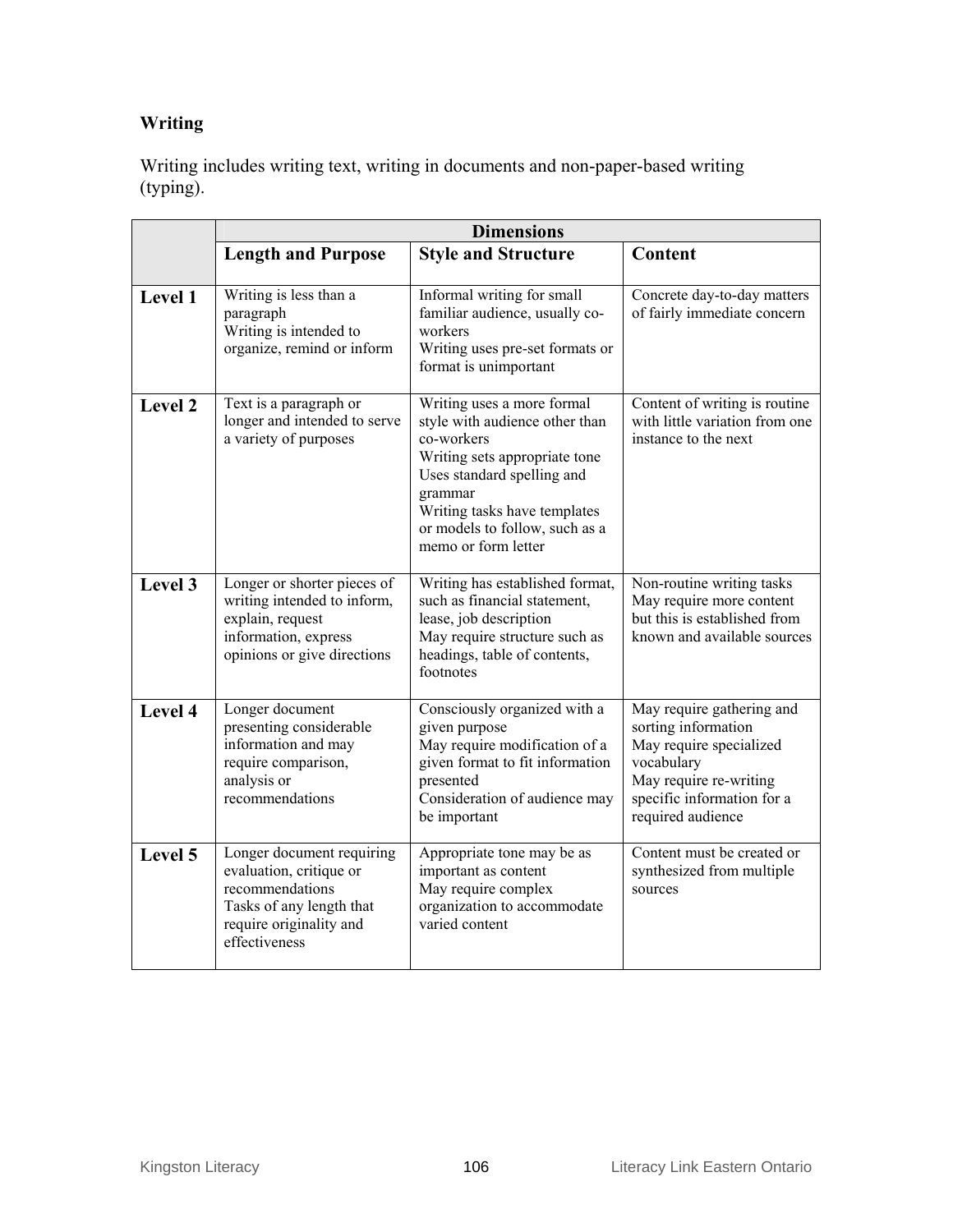## **Document Use**

Document Use refers to tasks involving a variety of information displays. Words, numbers, icons, and other visual characteristics are given meaning by their spatial arrangement.

|         |                                                                                                                                                                                                                                                                                                                    | <b>Dimensions</b>                                                                                                                                                                                                                                                                                                                                            |                                                                                                                                                                                                                      |  |  |
|---------|--------------------------------------------------------------------------------------------------------------------------------------------------------------------------------------------------------------------------------------------------------------------------------------------------------------------|--------------------------------------------------------------------------------------------------------------------------------------------------------------------------------------------------------------------------------------------------------------------------------------------------------------------------------------------------------------|----------------------------------------------------------------------------------------------------------------------------------------------------------------------------------------------------------------------|--|--|
|         | <b>Document Complexity</b>                                                                                                                                                                                                                                                                                         | <b>Finding/Entering</b><br><b>Information</b>                                                                                                                                                                                                                                                                                                                | <b>Information Use</b>                                                                                                                                                                                               |  |  |
| Level 1 | Simple document<br>Brief text with<br>uncomplicated structure<br>One document and one<br>document type e.g. signs,<br>labels, list                                                                                                                                                                                 | Limited information search<br>using keywords, numbers or<br>icons<br>Entering few pieces of<br>information<br>Minimal inference (entered<br>information is identical to<br>source)<br>Required information is<br>immediate and obvious                                                                                                                       | No knowledge of content<br>required<br>No analysis require<br>Content is used as it is<br>found                                                                                                                      |  |  |
| Level 2 | Simple document with<br>multiple pieces of<br>information, e.g. table with<br>no sub-parts<br>One document or multiples<br>of the same type                                                                                                                                                                        | Locate one or two pieces of<br>information using one or two<br>search criteria<br>or<br>multiple searches using same<br>one or two search criteria e.g.<br>find phone numbers of several<br>people<br>Enter several pieces of<br>information<br>Low-level of inference;<br>information entered is very<br>similar to source<br>Information is fairly evident | Limited knowledge of<br>content required; limited<br>analysis<br>Information may be<br>rearranged to make<br>comparisons<br>Information available may<br>be rearranged for entry                                     |  |  |
| Level 3 | Document is somewhat<br>complex<br>Multiple pieces of<br>information organized in<br>sections with sub-headings<br>0r<br>Multiple simple documents<br>of different types (pie chart<br>and bar graph)<br>May be specialized<br>document types for which<br>specialized knowledge is<br>required for interpretation | Locate one or more pieces of<br>information using multiple<br>search criteria<br><sub>or</sub><br>Using the results of one search<br>to perform a second search<br>Entering multiple pieces of<br>information<br>Moderate level of inference<br>required – match between<br>information found and that<br>required may be ambiguous                          | Some knowledge of<br>content is required to use<br>information<br>Some analysis required to<br>select and integrate<br>information<br>Information found must be<br>integrated and combined in<br>order to be entered |  |  |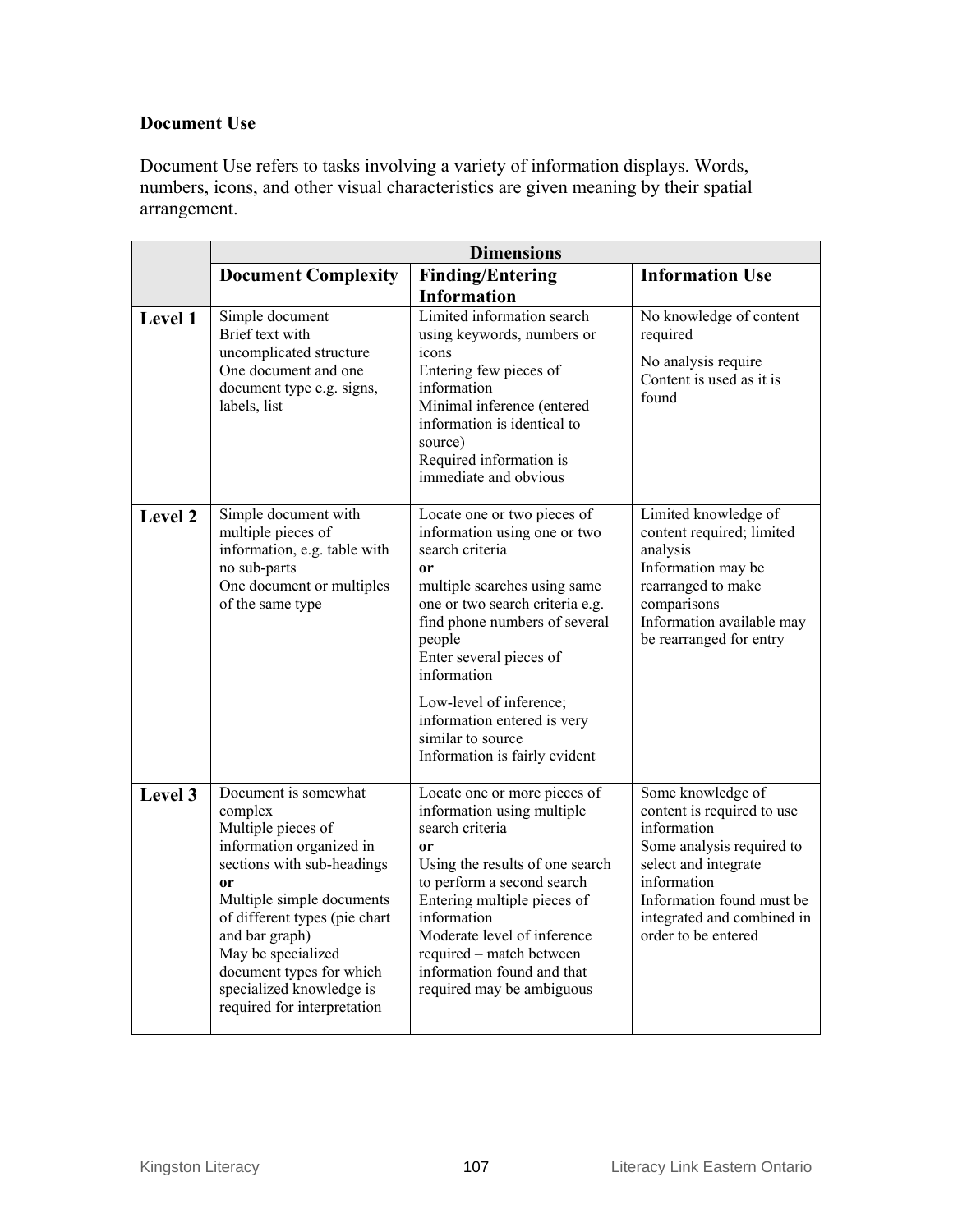# Document Use/2

|         | <b>Document Complexity</b>                                                                                                                                                                                                                                                                               | <b>Finding/Entering</b><br><b>Information</b>                                                                                                                                                                                                                                                                                                                                                                                                                                                                              | <b>Information Use</b>                                                                                                                                                                                                          |
|---------|----------------------------------------------------------------------------------------------------------------------------------------------------------------------------------------------------------------------------------------------------------------------------------------------------------|----------------------------------------------------------------------------------------------------------------------------------------------------------------------------------------------------------------------------------------------------------------------------------------------------------------------------------------------------------------------------------------------------------------------------------------------------------------------------------------------------------------------------|---------------------------------------------------------------------------------------------------------------------------------------------------------------------------------------------------------------------------------|
| Level 4 | Complex document<br>Multiple pieces of<br>information organized in<br>multiple sections with one<br>additional component, such<br>as color coding<br>or<br>Multiple documents and<br>multiple types<br>Familiarity with specialized<br>document types required                                           | Locate multiple pieces of<br>information using criteria the<br>user has developed<br>or<br>Using the results of one search<br>in a subsequent search<br>Enter multiple pieces of<br>information<br>Considerable inference may be<br>required - match between<br>information found or entered<br>and that required is ambiguous<br>Finding and entering required<br>information is hindered by<br>distracters (other information?)<br>Information needed may be<br>mentally restructured into<br>categories devised by user | Specialized knowledge of<br>content may be required<br>Multiple pieces of<br>information from multiple<br>sources must be<br>synthesized and possibly<br>evaluated for accuracy<br>Information must be<br>synthesized for entry |
| Level 5 | Complex document<br>Multiple pieces of<br>information organized in<br>multiple sections with two or<br>more additional components,<br>such as color-coding, scale,<br>perspective<br><sub>or</sub><br>Multiple documents and<br>multiple types<br>Knowledge of specialized<br>document types is required | Locate multiple pieces of<br>information using<br>multiple search criteria which<br>may have to be developed by<br>user<br>or<br>results of one search to perform<br>a subsequent search possibly<br>using criteria developed by user<br>Enter multiple pieces of<br>information<br>High level of inference required<br>- match between document and<br>information required is<br>ambiguous and hindered by<br>multiple distracters<br>Information needed is mentally<br>restructured into categories<br>devised by user  | Specialized knowledge of<br>document content is<br>required<br>Information is evaluated to<br>make judgements of<br>quality and to draw<br>conclusions                                                                          |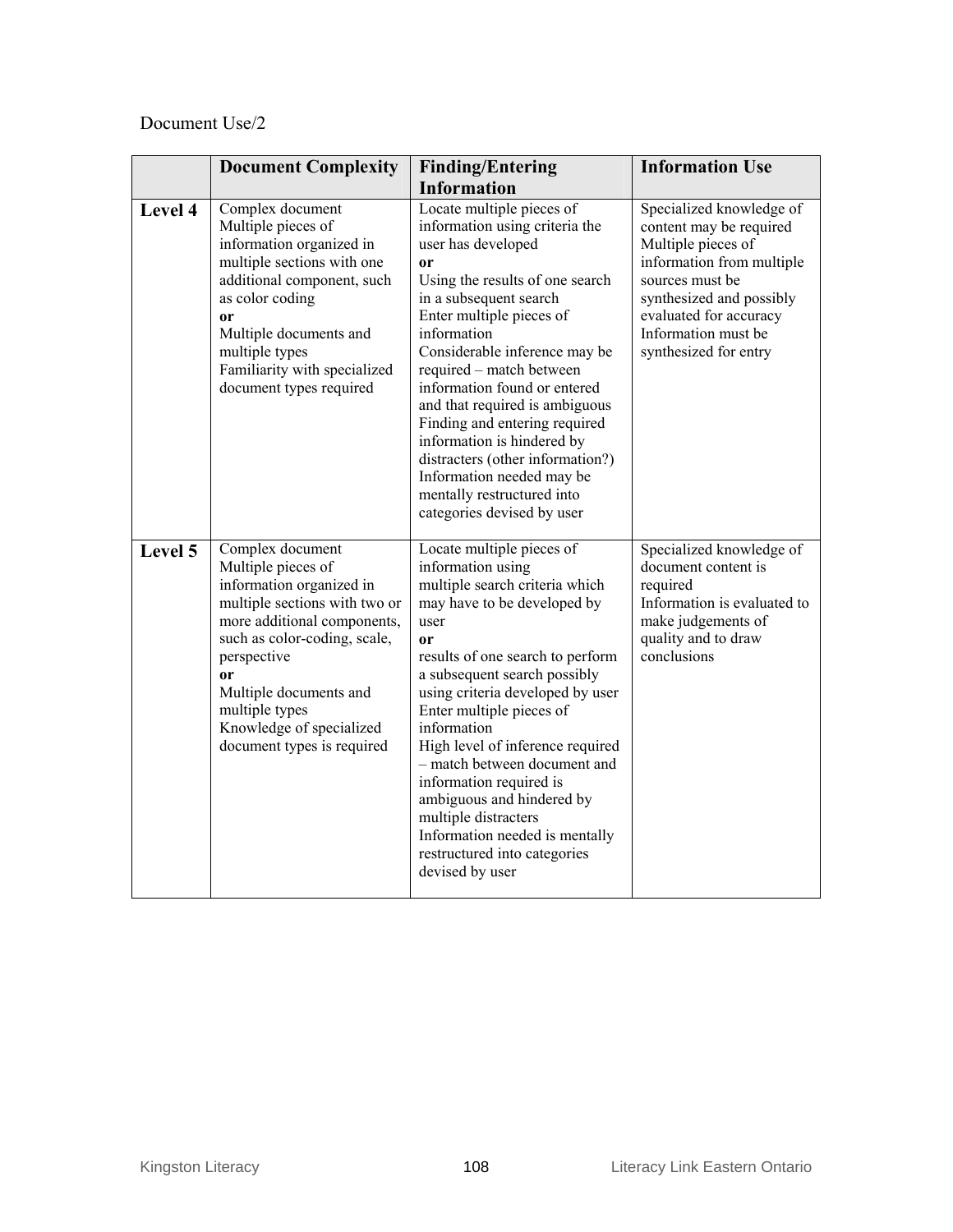#### **Numeracy**

Numeracy refers to the ability to use numbers and think in quantitative terms. Essential Skills complexity ratings for numeracy include two kinds of tasks: Numerical Calculation and Numerical Estimation.

Numerical Calculation has five complexity levels and four application settings:

- Money math
- Scheduling or budgeting and accounting math
- Measurement and calculation math
- Data analysis math

The following table shows the complexity ratings for each of these settings.

#### **Numerical Calculation**

|         |                                                                                                                                                           | <b>Dimensions</b>                                                                                                                                                          |
|---------|-----------------------------------------------------------------------------------------------------------------------------------------------------------|----------------------------------------------------------------------------------------------------------------------------------------------------------------------------|
|         | <b>Operations Required</b>                                                                                                                                | <b>Translation</b>                                                                                                                                                         |
| Level 1 | Only the simplest operations and<br>they are clearly specified                                                                                            | Only minimal translation required to<br>turn task into mathematical operation                                                                                              |
|         | Only one type of mathematical<br>operation is used                                                                                                        | All required information is provided                                                                                                                                       |
| Level 2 | Relatively simple operations but<br>they may not be clearly specified<br>Tasks involve one or two types of<br>operations with few steps of<br>calculation | Some translation may be required or<br>numbers needed for solution may need<br>to be collected from several sources<br>May require simple formulae                         |
| Level 3 | Tasks may require a combination<br>of operations or multiple<br>applications of a single operation<br>Several steps of calculation<br>required            | Some translation required by problem<br>is well-defined<br>Combinations of formulae may be used                                                                            |
| Level 4 | Multiple steps of calculation                                                                                                                             | Considerable translation required                                                                                                                                          |
| Level 5 | Multiple steps of calculation<br>Advanced mathematical techniques<br>may be required                                                                      | Numbers needed for calculations may<br>need to be derived or estimated<br>Approximations may need to be created<br>Complex formulae, equations or<br>functions may be used |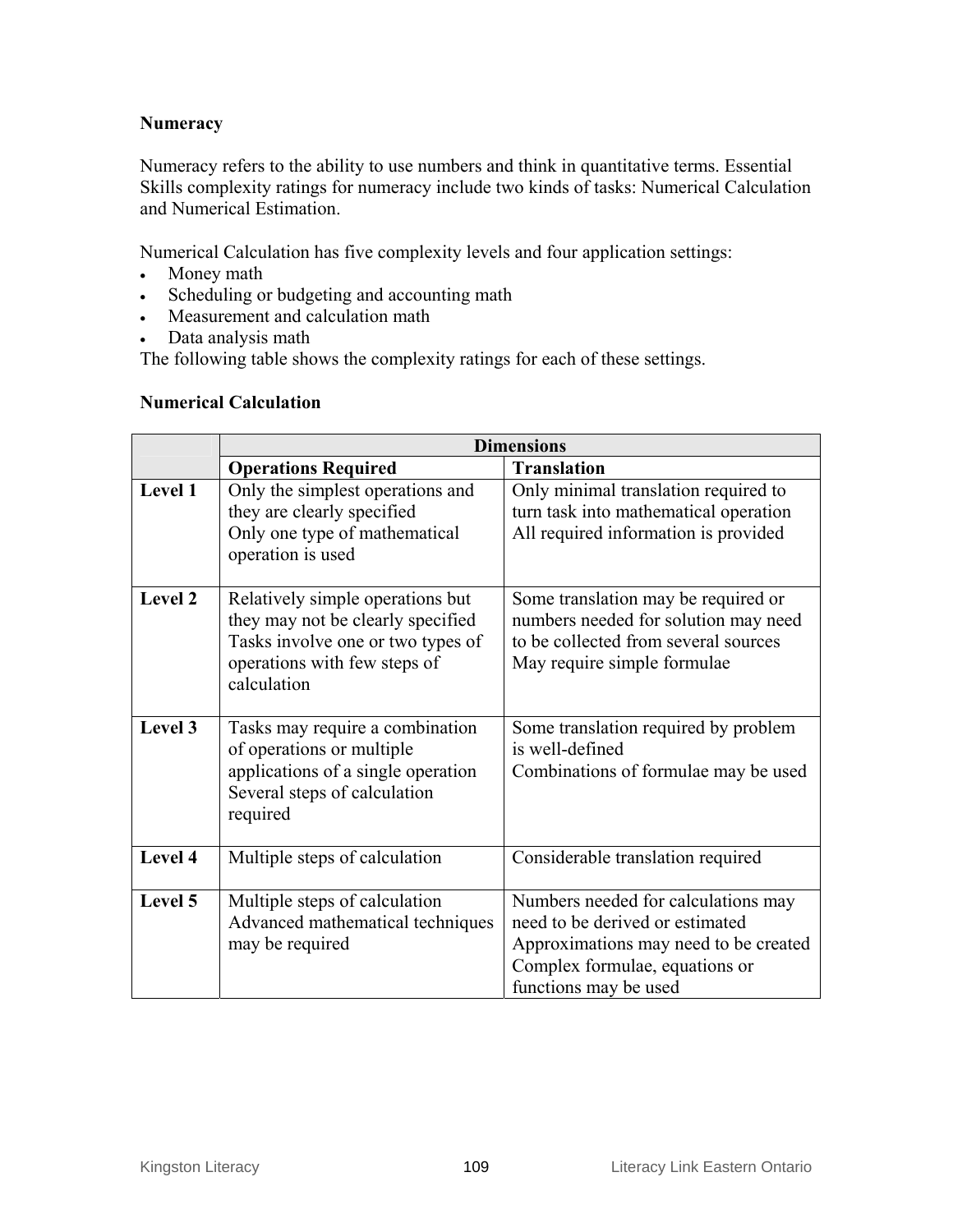# Numeracy/2

## **Numerical Estimation**

Numerical Estimation has four levels of complexity over five dimensions.

| <b>Dimension</b>                                            | Level 1                                                                                                                                      | Level 2                                                                                                               | Level 3                                                                                                                                                                    | Level 4                                                                                                                                                                                                        |
|-------------------------------------------------------------|----------------------------------------------------------------------------------------------------------------------------------------------|-----------------------------------------------------------------------------------------------------------------------|----------------------------------------------------------------------------------------------------------------------------------------------------------------------------|----------------------------------------------------------------------------------------------------------------------------------------------------------------------------------------------------------------|
| If there is a set<br>procedure                              | There is a formula<br>that identifies<br>variables and how<br>they are combined                                                              | Formula, but<br>doesn't incorporate<br>all the variables                                                              | No formula, but<br>approach has been<br>developed,<br>possible because<br>task has been<br>performed<br>repeatedly                                                         | No formula and no<br>established<br>approach available                                                                                                                                                         |
| <b>No. of factors</b><br>comprising item<br>being estimated | One factor such as<br>estimating a<br>dimension by<br>eyeballing or<br>estimating weight<br>by lifting                                       | Small number of<br>factors                                                                                            | Many factors but<br>routine has been<br>established                                                                                                                        | Many factors and<br>methodology for<br>estimating must be<br>developed by<br>worker                                                                                                                            |
| <b>Amount of</b><br>information<br>available                | All information<br>about factors that<br>make up estimate<br>and how to<br>combine them is<br>known<br>Any complicating<br>factors are known | Most information<br>is known but some<br>factors could<br>throw estimate off                                          | Information about<br>significant factors<br>that make up the<br>estimate is<br>uncertain<br>Several<br>complications are<br>possible but<br>constrained in their<br>impact | Little or no<br>information about<br>significant factors<br>that make up the<br>estimate<br>Factors may have<br>to be estimated<br>Many<br>complications<br>possible and not<br>constrained in their<br>impact |
| <b>Consequence of</b><br>error                              | Little or no<br>consequence<br>Errors easily<br>rectified                                                                                    | Some minor<br>consequences such<br>as loss of time or<br>money<br>Rectified with<br>minor<br>inconvenience or<br>cost | Significant<br>consequences such<br>as loss of money<br>or time but can be<br>rectified                                                                                    | Significant<br>consequences that<br>either cannot be<br>rectified or only at<br>significant cost                                                                                                               |
| Degree of<br>precision<br>required                          | Little or none                                                                                                                               | Required but<br>within a broad<br>range of values                                                                     | Required within a<br>small range of<br>values                                                                                                                              | High degree of<br>precision required                                                                                                                                                                           |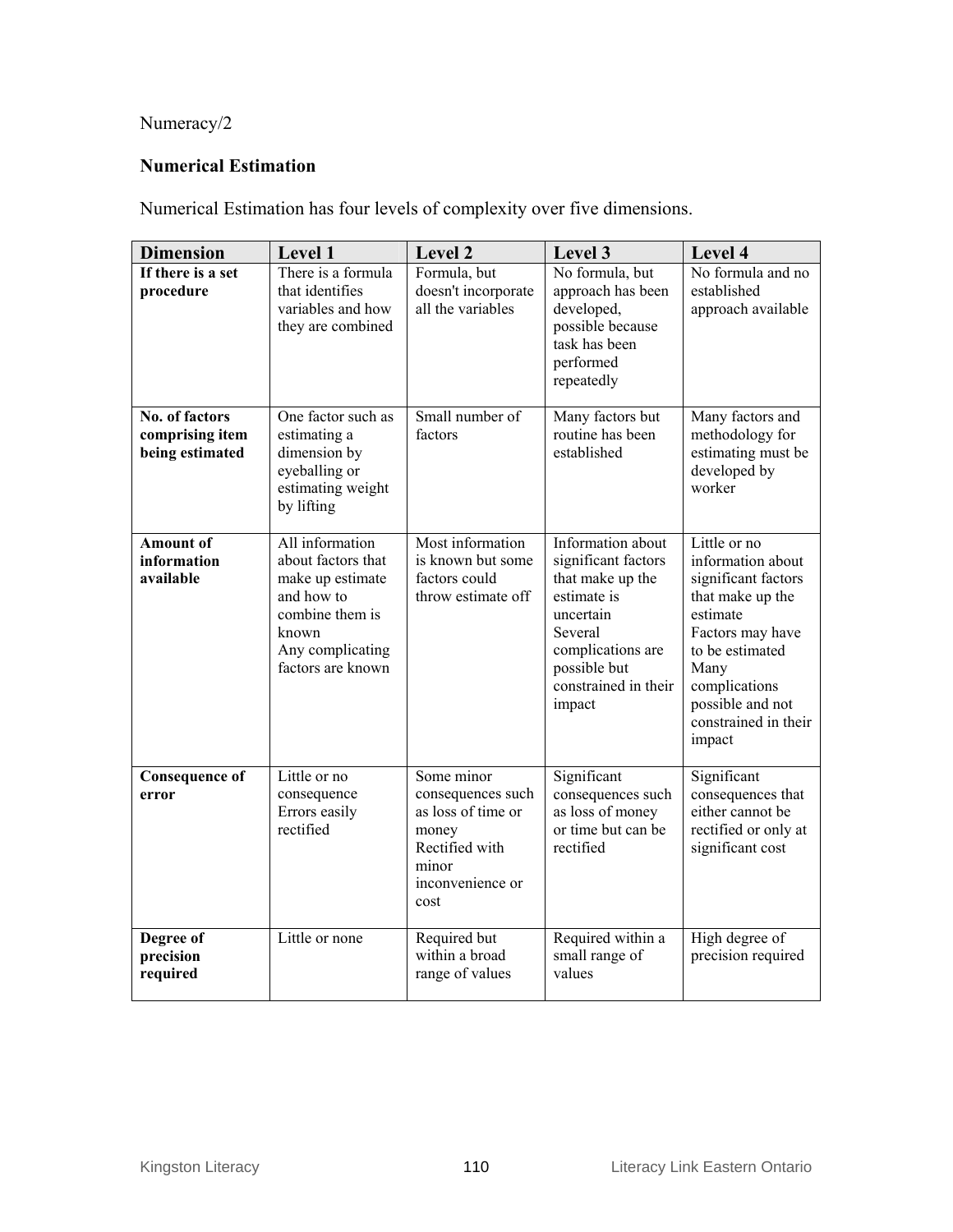#### **Thinking Skills**

Thinking Skills comprises five different but interconnected cognitive functions: Problem Solving, Decision Making, Job Task Planning and Organizing, Significant Use of Memory, and Finding Information. They are shown separately in the tables that follow.

| <b>Dimension</b>                                      | Level 1                                                                                       | Level 2                                                                                       | Level 3                                                                                                   | Level 4                                                                                        |
|-------------------------------------------------------|-----------------------------------------------------------------------------------------------|-----------------------------------------------------------------------------------------------|-----------------------------------------------------------------------------------------------------------|------------------------------------------------------------------------------------------------|
| <b>Complexity of</b><br>problem                       | Limited number of<br>factors                                                                  | Broad range of<br>factors, most of<br>which are clearly<br>defined                            | Broad range of<br>factors, some of<br>which may be<br>vague or<br>ambiguous                               | Unpredictable and<br>contradictory<br>factors play a role                                      |
| <b>Complexity of</b><br>identifying<br>problem        | All appropriate<br>information is<br>available                                                | Procedures<br>provided for<br>determining the<br>nature of the<br>problem                     | Solver must<br>determine what<br>procedures are to<br>be used to identify<br>the nature of the<br>problem | Solver must create<br>procedures to<br>identify nature of<br>the problem                       |
| <b>Complexity of</b><br>identifying<br>solution steps | Procedures are<br>given for matching<br>solution to<br>problem once it<br>has been identified | Solver has to<br>determine which of<br>several available<br>solutions are most<br>appropriate | May have to<br>modify existing<br>procedures for<br>solving the<br>problems to meet<br>new needs          | Solver must create<br>procedures for<br>solving the<br>problem                                 |
| <b>Complexity of</b><br>assessing solution            |                                                                                               |                                                                                               |                                                                                                           | Solver must<br>identify or create<br>criteria for<br>assessing<br>effectiveness of<br>solution |

(1) **Problem solving** refers to problems that require solutions.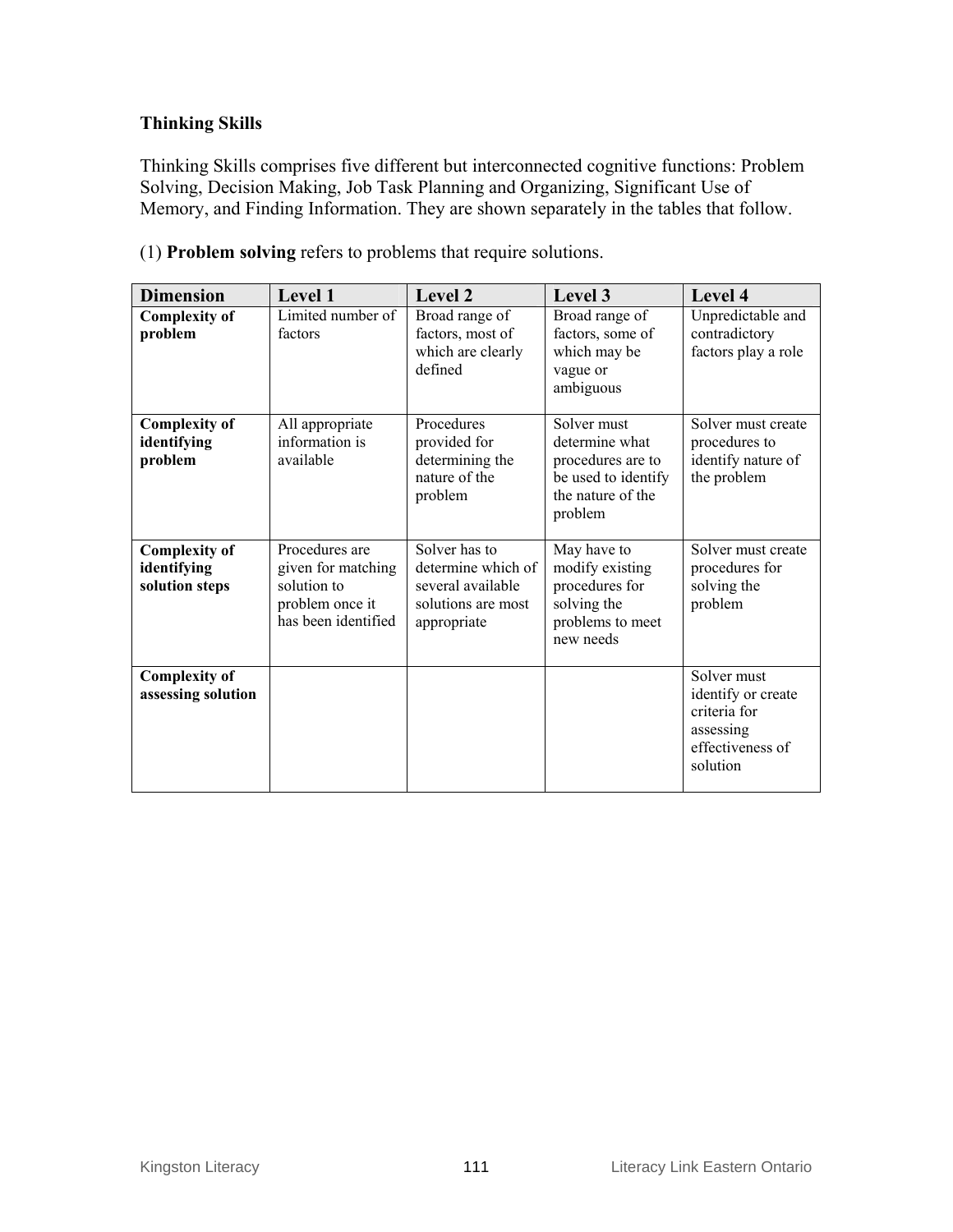# Thinking Skills/2

| (2) Decision making refers to making choices among options. |  |
|-------------------------------------------------------------|--|
|-------------------------------------------------------------|--|

| <b>Dimension</b>                                        | Level 1                                                 | Level 2                                                                                                                                 | Level 3                                                                                                                                                                   | Level 4                                                                                            |
|---------------------------------------------------------|---------------------------------------------------------|-----------------------------------------------------------------------------------------------------------------------------------------|---------------------------------------------------------------------------------------------------------------------------------------------------------------------------|----------------------------------------------------------------------------------------------------|
| <b>Consequence of</b><br>error                          | Little or no<br>consequences                            | Errors have some<br>minor<br>consequences (loss<br>of time or money)<br>but can be rectified<br>with little<br>inconvenience or<br>cost | Significant<br>consequences (loss<br>or time or money)<br>but can be rectified                                                                                            | Significant<br>consequences that<br>are not rectifiable<br>or only at<br>significant cost          |
| <b>Reversibility of</b><br>decision                     | Decision easily<br>reversed                             | Reversed with<br>some<br>inconvenience or<br>difficulty; options<br>are reduced                                                         | Reversed with<br>significant<br>difficulty                                                                                                                                | Cannot be reversed<br>or reversed only<br>with major (legal,<br>financial, health)<br>consequences |
| <b>Adequacy of</b><br>information<br>available          | All information<br>relevant to<br>decision is known     | Most relevant<br>information is<br>known                                                                                                | Information about<br>significant<br>elements is<br>uncertain                                                                                                              | Significant<br>information<br>relevant to<br>decision is<br>unknown                                |
| Whether there is<br>a set procedure                     | Set procedure<br><b>Exceptions clearly</b><br>specified | Set procedure but<br>also grounds for<br>exception that<br>require discretion<br>or interpretation                                      | Set procedure but<br>it provides<br>significant scope<br>for discretion or<br>interpretation                                                                              | No set procedure                                                                                   |
| Whether there is<br>a body of similar<br>past decisions | Similar, directly-<br>applicable<br>decisions available | Similar decisions<br>but analysis or<br>extrapolation is<br>needed to apply<br>them                                                     | Past decisions<br>provide limited<br>guidance due to<br>small number or<br>limited<br>comparability                                                                       | No comparable<br>past decisions                                                                    |
| <b>Extent to which</b><br>judgement is<br>required      | Limited or no<br>judgement needed                       | Need to consider<br>several well-<br>defined factors<br>where<br>consequence for<br>error is low; may<br>require technical<br>knowledge | Need to consider<br>many factors in<br>order to make an<br>appropriate<br>decision<br>Factors less well-<br>defined and<br>consequence of<br>error higher than<br>Level 2 | Significant<br>judgement<br>required                                                               |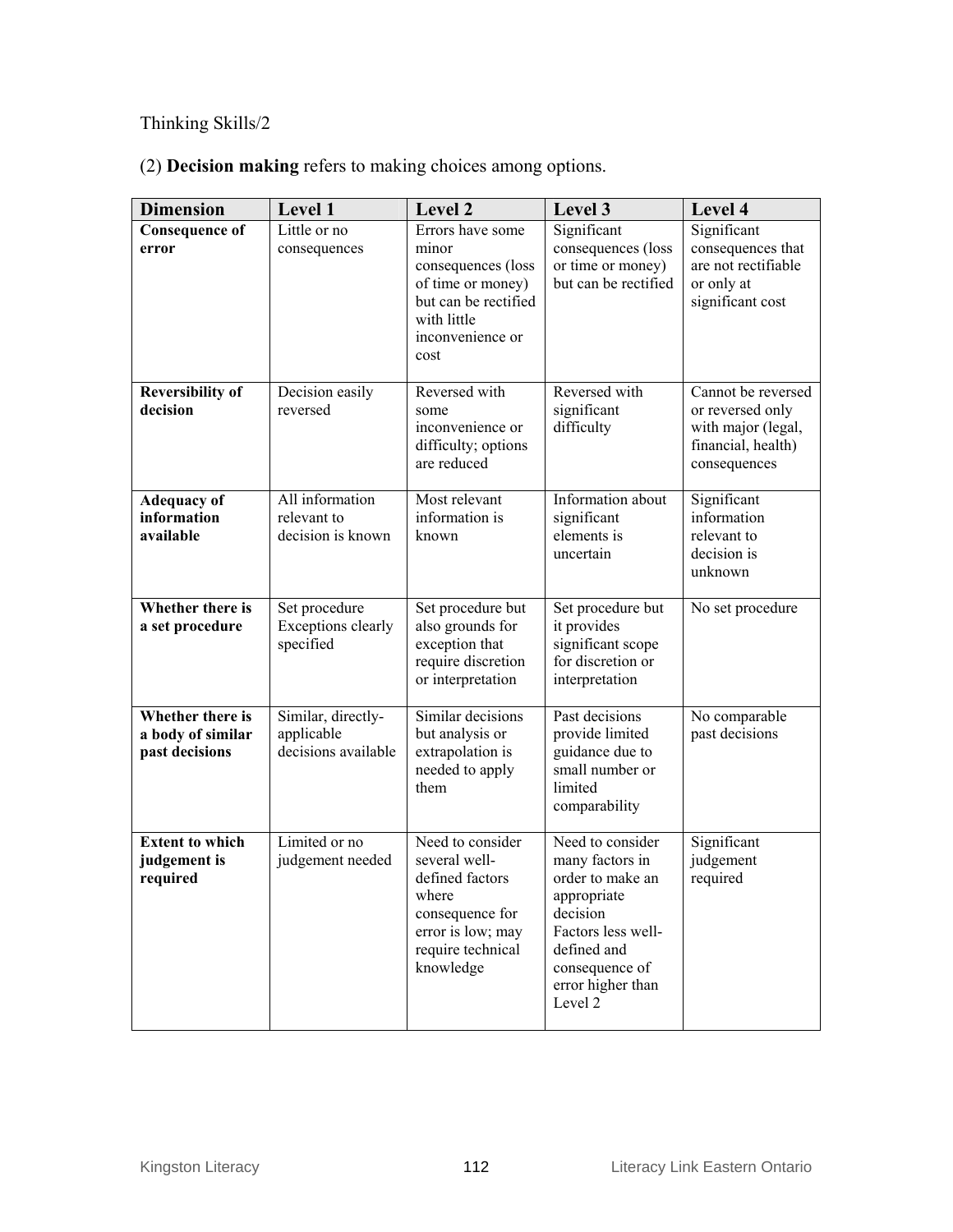# Thinking Skills/3

(3) **Job task planning and organizing** refers to the extent to which workers plan and organize their own tasks.

| <b>Dimension</b>                                                                                      | Level 1                                                                                                      | <b>Level 2</b>                                                                                                                                                                                    | Level 3                                                                                                                                                                                                          | Level 4                                                                                                                                        |
|-------------------------------------------------------------------------------------------------------|--------------------------------------------------------------------------------------------------------------|---------------------------------------------------------------------------------------------------------------------------------------------------------------------------------------------------|------------------------------------------------------------------------------------------------------------------------------------------------------------------------------------------------------------------|------------------------------------------------------------------------------------------------------------------------------------------------|
| <b>Extent of variety</b><br>in work activities                                                        | Little variety;<br>similar, repetitive<br>tasks                                                              | Repetitive tasks<br>but content of task<br>can vary between<br>repetitions                                                                                                                        | Variety but within<br>a structure or<br>routine                                                                                                                                                                  | Significant variety<br>No set structure or<br>routine<br>Different work<br>plan each day                                                       |
| Whether task<br>sequence is<br>provided to<br>worker or<br>determined by<br>worker                    | Worker has little<br>or no authority to<br>order tasks                                                       | Worker has some<br>scope to order<br>tasks within the<br>constraints of a<br>framework<br>determined by<br>superiors, a trade<br>practice or<br>professional<br>standard for doing<br>a job       | Worker has wide<br>scope to determine<br>order of tasks<br>within the<br>constraints of an<br>overall framework,<br>a trade practice or<br>professional<br>standard for doing<br>a job or a project<br>work plan | Worker has<br>authority to<br>determine order of<br>tasks                                                                                      |
| Whether<br>priorities are<br>provided to<br>worker or<br>determined by<br>worker                      | Worker does not<br>prioritize work;<br>priorities provided<br>to worker or<br>performs tasks as<br>they come | Priority to be given<br>to various<br>categories of tasks<br>is provided to the<br>worker<br>Worker then places<br>particular tasks<br>into these<br>categories to<br>determine their<br>priority | Work priorities set<br>by worker but<br>subject to<br>confirmation by<br>superiors                                                                                                                               | Priorities set by<br>worker                                                                                                                    |
| <b>Extent to which</b><br>day's work plan is<br>disrupted                                             | No work plan for<br>day or very rarely<br>disrupted                                                          | Disruptions but<br>worker can return<br>to plan after<br>No new work plan<br>required                                                                                                             | Disruptions after<br>which work plan<br>requires significant<br>adjustment (re-<br>sequencing tasks,<br>rescheduling                                                                                             | Day's work plan is<br>revised on an<br>ongoing basis due<br>to disruptions<br>Revision may<br>involve<br>reprioritizing                        |
| <b>Extent to which</b><br>workers own<br>work plan must<br>be integrated<br>with others' work<br>plan | Works<br>independently with<br>no integration                                                                | of work plan with<br>those of others<br>(e.g. shared tools<br>or equipment)                                                                                                                       | Some coordination Work plan must be<br>integrated to<br>manage ongoing<br>integration of jobs                                                                                                                    | Work plan requires<br>making<br>arrangements with<br>various others to<br>integrate work plan<br>with theirs<br>Integration must be<br>created |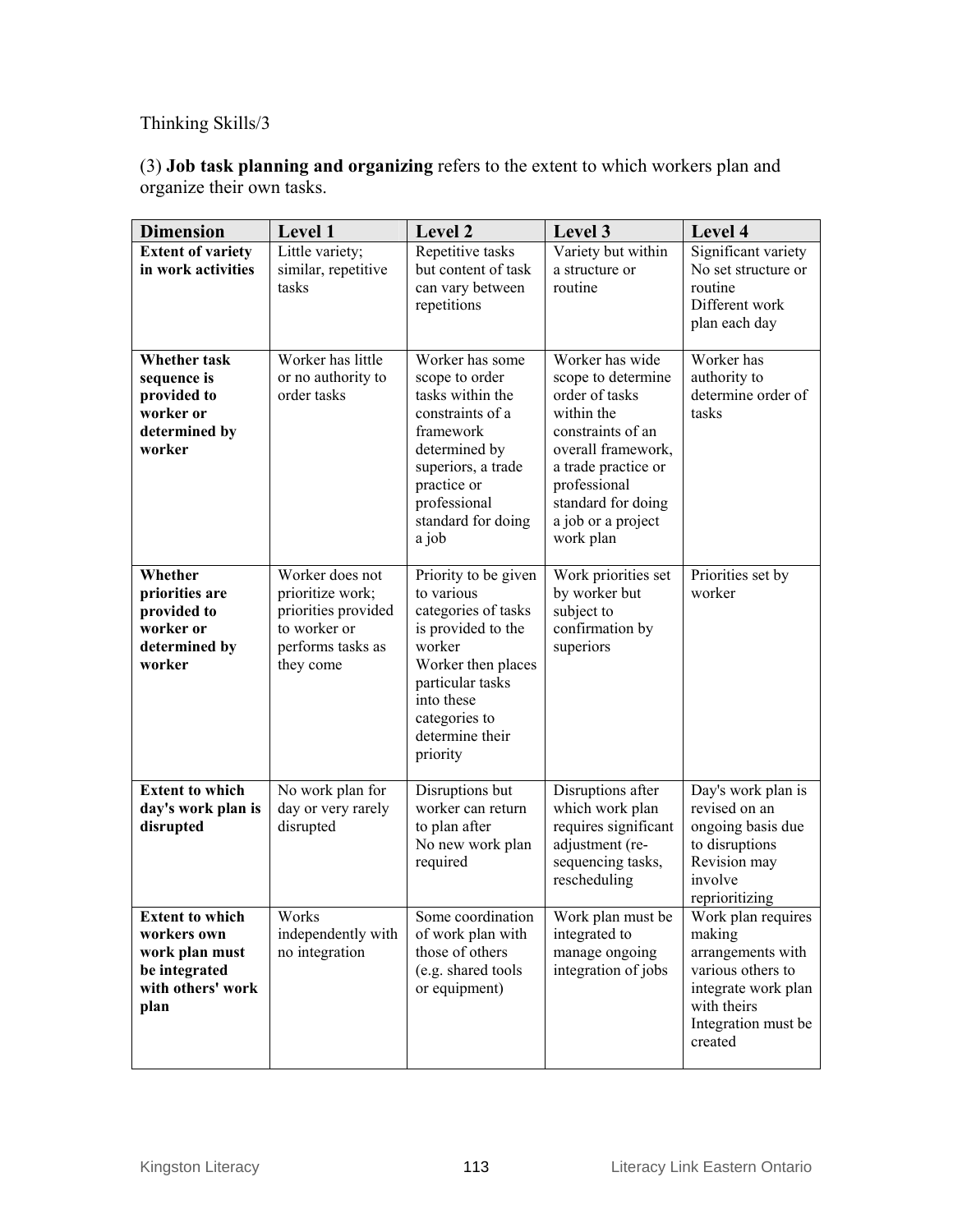Thinking Skills/4 Job task planning and organizing

| <b>Dimension</b>                                                                                                                 | <b>Level 1</b>                                                 | Level 2                                                            | Level 3                                                                                                                                                                                     | Level 4                                                                                                                                                                   |
|----------------------------------------------------------------------------------------------------------------------------------|----------------------------------------------------------------|--------------------------------------------------------------------|---------------------------------------------------------------------------------------------------------------------------------------------------------------------------------------------|---------------------------------------------------------------------------------------------------------------------------------------------------------------------------|
| Number of<br>sources for work<br>assignments                                                                                     | Single source                                                  | Some limited<br>choice over source                                 | Several sources<br>with possibility<br>that there will be<br>competing or<br>conflicting<br>demands on time<br>Established criteria<br>or procedures for<br>deciding between<br>assignments | Multiple sources<br>with possibility<br>that there will be<br>competing or<br>conflicting<br>demands on time<br>Must use<br>judgement to<br>decide between<br>assignments |
| <b>Extent to which</b><br>the order of those<br>tasks sequenced<br>by the worker<br>makes a<br>difference to total<br>efficiency | Not applicable<br>Worker has no<br>authority to order<br>tasks | Worker may order<br>tasks in a way that<br>impacts<br>productivity | Worker sequences<br>multiple tasks for<br>efficiency<br>Important function<br>but minor part of<br>job                                                                                      | Worker sequences<br>multiple tasks for<br>efficiency<br>Function is<br>considered major<br>part of job                                                                    |

(4) **Significant use of memory** includes any significant or unusual use of memory for workers in the occupational group. It does not include normal memory use that is a requirement for every occupation. There is no complexity rating scale. Significant use of memory includes three types:

| Type 1 | Purposeful memorization of procedures, codes, parts number, etc.<br>Memorization through repetition                                       |
|--------|-------------------------------------------------------------------------------------------------------------------------------------------|
| Type 2 | Remembering information for brief periods, such as the order of items or<br>tasks                                                         |
| Type 3 | Unique events in which "learning" occurs from one exposure, such as<br>remembering the solution steps to an infrequent or unusual problem |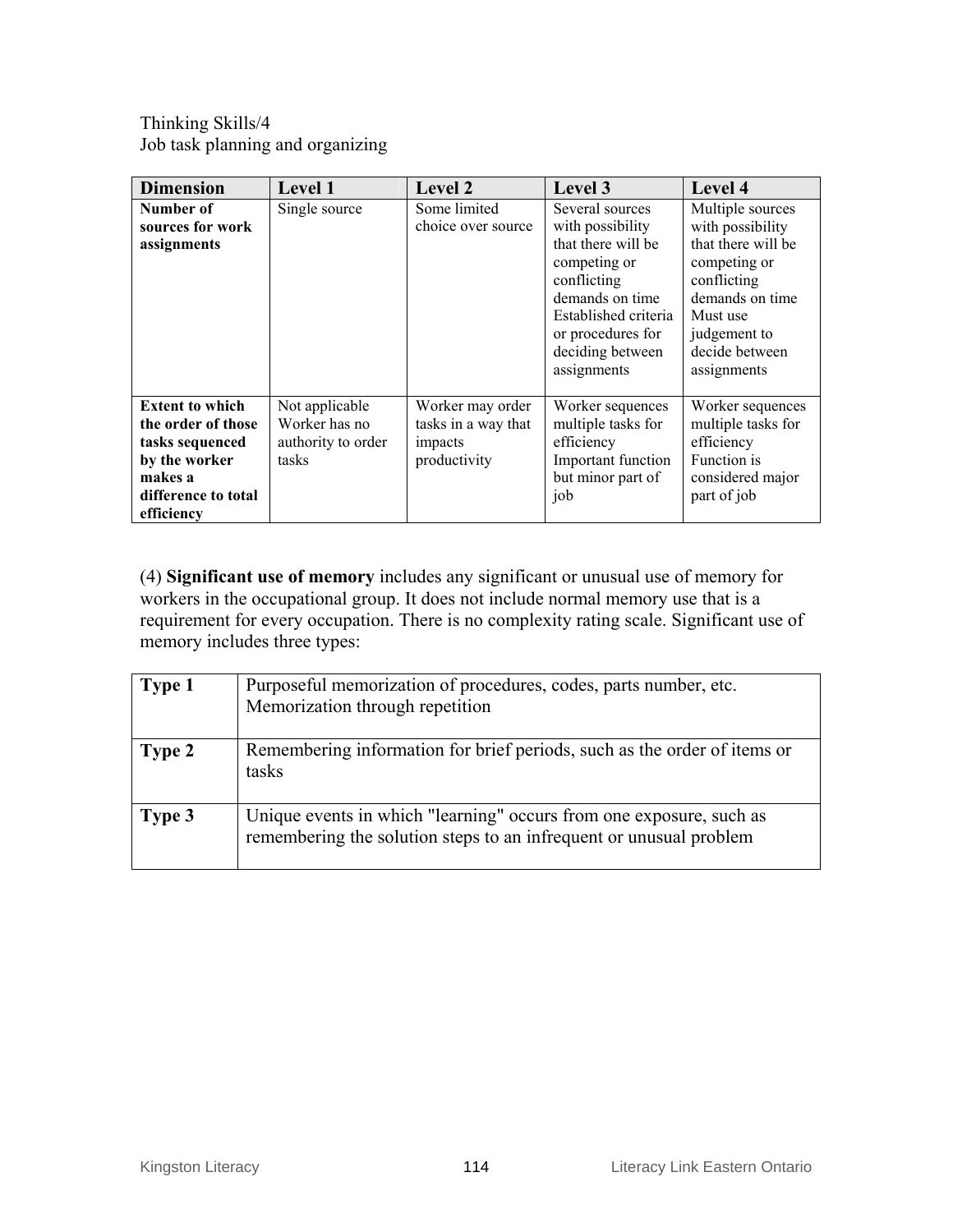Thinking Skills/5

(5) **Finding information** involves using any of a variety of sources including text, people, databases or information systems.

| <b>Dimension</b>                                                   | <b>Level 1</b>                                                                                           | Level 2                                                                                                 | Level 3                                                                                                                     | Level 4                                                                                                                                                                                    |
|--------------------------------------------------------------------|----------------------------------------------------------------------------------------------------------|---------------------------------------------------------------------------------------------------------|-----------------------------------------------------------------------------------------------------------------------------|--------------------------------------------------------------------------------------------------------------------------------------------------------------------------------------------|
| <b>Complexity of</b><br>locating<br>information                    | Consulting<br>established sources<br>such as phone<br>book, manual, etc.<br>Source supplied to<br>worker | No established<br>source but source<br>can be easily<br>identified through<br>simple inquiry            | Must conduct a<br>more complex<br>search to locate<br>information<br>Research,<br>interviews.<br>samples may be<br>involved | Information from<br>several different<br>sources must be<br>brought together,<br>$\alpha$<br>There is no source.<br>and it must be<br>created                                              |
| <b>Complexity of</b><br>extracting or<br>processing<br>information | Information usable<br>in form in which it<br>is obtained                                                 | Simple processing<br>such as selecting<br>information<br>according to some<br>predetermined<br>criteria | Some analysis<br>required<br>Information must<br>be understood to<br>be acted upon                                          | Complex analysis<br>or synthesis<br>Information from<br>various sources is<br>synthesized<br>Information is used<br>in process of<br>generating a<br>solution<br>Information is<br>created |

#### **Working with Others**

Working with others refers to the extent to which employees work with others to carry out their job tasks. There are no complexity ratings or dimensions. Working with others describes four kinds of work contexts:

| <b>Work context</b>                      | <b>Description</b>                                                                                                              |
|------------------------------------------|---------------------------------------------------------------------------------------------------------------------------------|
| Work alone                               | Workers work alone providing products or information on<br>progress to others                                                   |
| Work independently                       | Workers are not physically alone but work independently,<br>coordinating their work with that of others                         |
| Work jointly with a<br>partner or helper | One worker coordinates and cooperates with only one other co-<br>worker at a time                                               |
| Work as a member of<br>a team            | A team is a group of workers who produce a product or<br>accomplish a task through combined effort and organized<br>cooperation |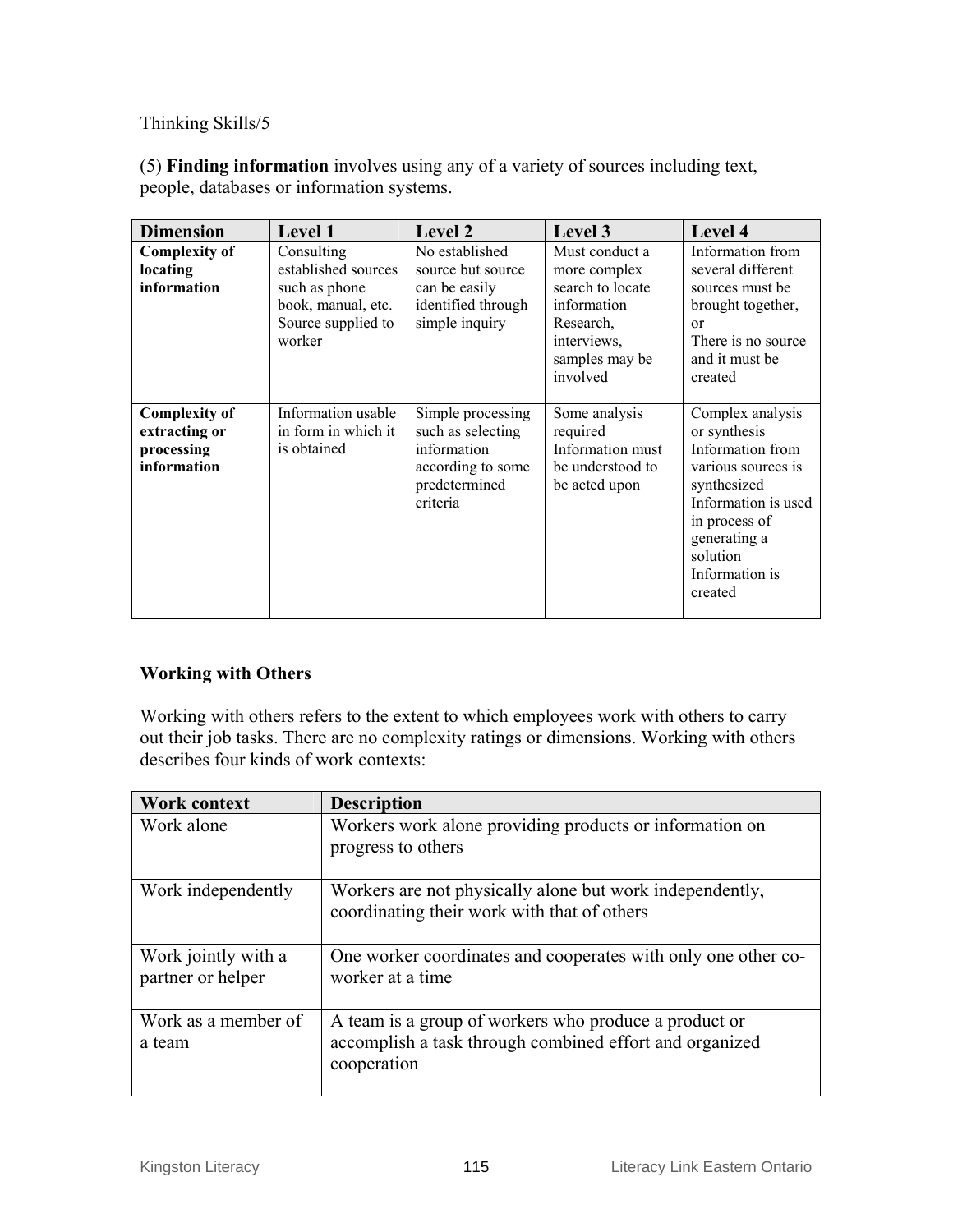#### **Computer Use**

Computer use refers to the variety and complexity of computer use within an occupational group. There are five levels of complexity and no dimensions. Computer use includes the ability to manage a range of computer functions, including:

Word processing software Graphics software Databases Spreadsheets

Statistical analysis software Programming Computer-assisted design Communications software

| Level 1             | Level 2             | Level 3             | Level 4             | Level 5            |
|---------------------|---------------------|---------------------|---------------------|--------------------|
| Tasks require only  | Tasks require use   | Tasks require       | Complex tasks       | Tasks involve      |
| a basic interaction | of several familiar | multiple operations | which may require   | assessment of      |
| with computer-      | software features   | with use of wide    | user to select      | information        |
| controlled          | such as formatting  | range of software   | software            | technology needs,  |
| equipment           | text or one-        | features or options | Tasks involve       | selection of       |
| Computer use        | dimensional         | User may be         | multiple operations | appropriate        |
| limited to a few    | database search     | largely responsible | and extensive use   | computing and      |
| commands            | Software used for   | for setting up      | of software         | software solutions |
| No knowledge of     | limited number of   | software, custom-   | functions and       | and the evaluation |
| software needed     | functions           | izing interface and | features            | of outcomes        |
| Limited number of   | Data entry into     | configuring         | Tasks require       | Tasks require      |
| steps easily        | pre-existing        | software and        | integrated use of   | expert knowledge   |
| memorized           | structures          | hardware as         | several software    | of computer        |
| No variation in     | Conversion of files | needed              | packages to         | software and       |
| tasks               | from one format to  | Work may be         | accomplish job      | information        |
|                     | another             | automated by        | Manage an           | technology         |
|                     | Production of       | creation or use of  | existing network    | systems needed to  |
|                     | letters and memos   | macros, templates   | Add/modify user     | design, write and  |
|                     | in standard formats | or scripts          | accounts and        | customize          |
|                     | Software set up by  | Tasks are more      | perform routine     | computer           |
|                     | someone else and    | varied than level 2 | maintenance/        | programs for       |
|                     | used with default   | and may involve     | system              | specific purposes  |
|                     | values              | experimentation     | management          |                    |
|                     |                     | and problem-        | Access little-used  |                    |
|                     |                     | solving             | features and        |                    |
|                     |                     |                     | options of software |                    |
|                     |                     |                     | to complete some    |                    |
|                     |                     |                     | tasks               |                    |
|                     |                     |                     |                     |                    |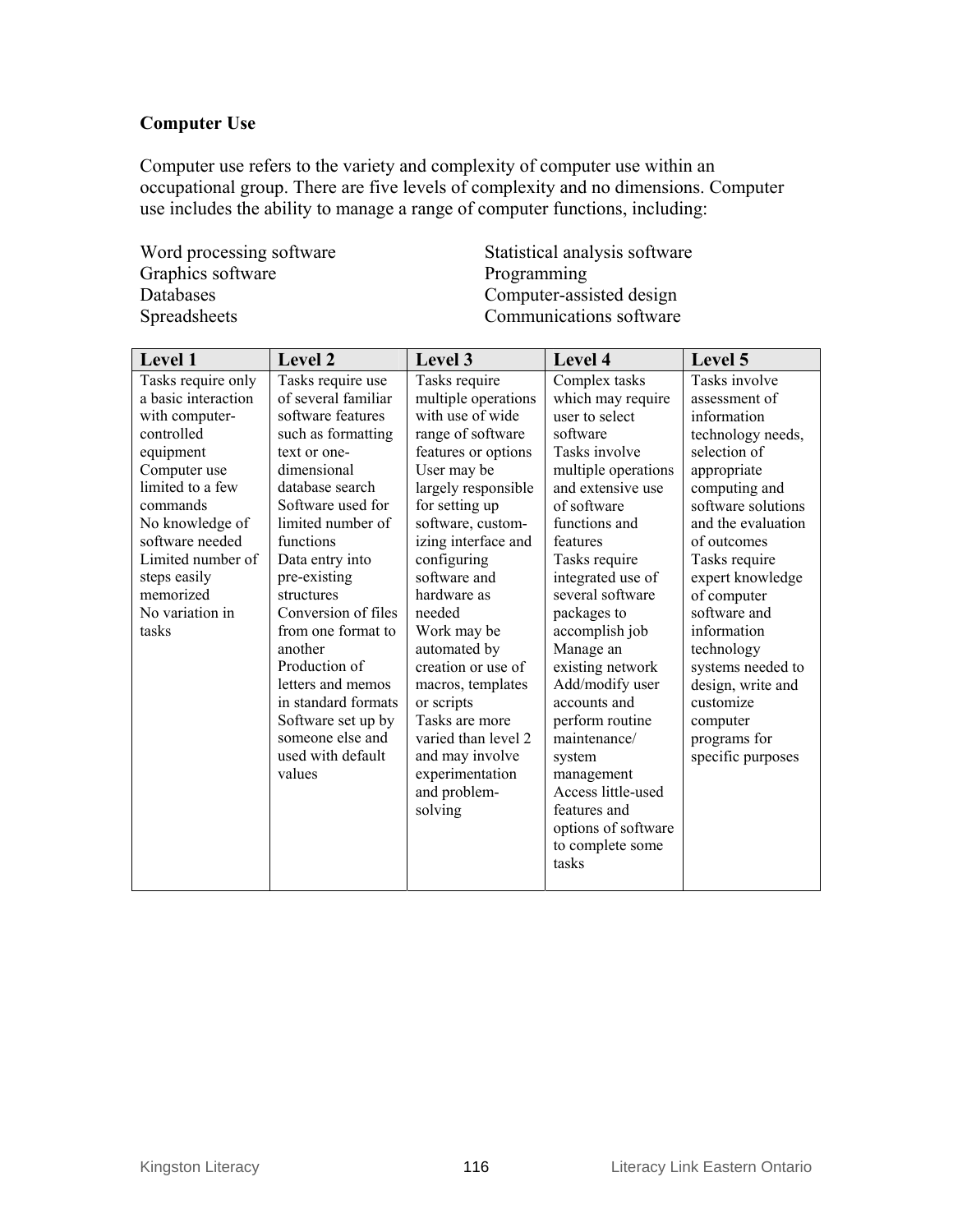#### **Continuous Learning**

Continuous learning refers to the requirement for workers in an occupational group to participate in an ongoing process of acquiring skills and knowledge. It reflects the growing need for all workers to continue learning either in order to retain their job or to remain current in their job qualifications. From this perspective, understanding one's own learning style and knowing how to gain access to a variety of resources and learning opportunities will become Essential Skills. Continuous learning has two main sections:

| <b>Description of learning</b>                                                                                                                                                                                                                               | <b>How learning occurs</b>                                                                                                                                                        |
|--------------------------------------------------------------------------------------------------------------------------------------------------------------------------------------------------------------------------------------------------------------|-----------------------------------------------------------------------------------------------------------------------------------------------------------------------------------|
| Outlines ongoing learning or skills<br>upgrading that is required in the<br>occupational group and may include<br>training in job-related health and safety<br>$\bullet$<br>obtaining and updating credentials<br>$\bullet$<br>learning about new equipment, | As part of regular work activity<br>From co-workers<br>Through training offered in the workplace<br>Through reading or other forms of self-<br>study<br>Through off-site training |
| procedures, products and services                                                                                                                                                                                                                            |                                                                                                                                                                                   |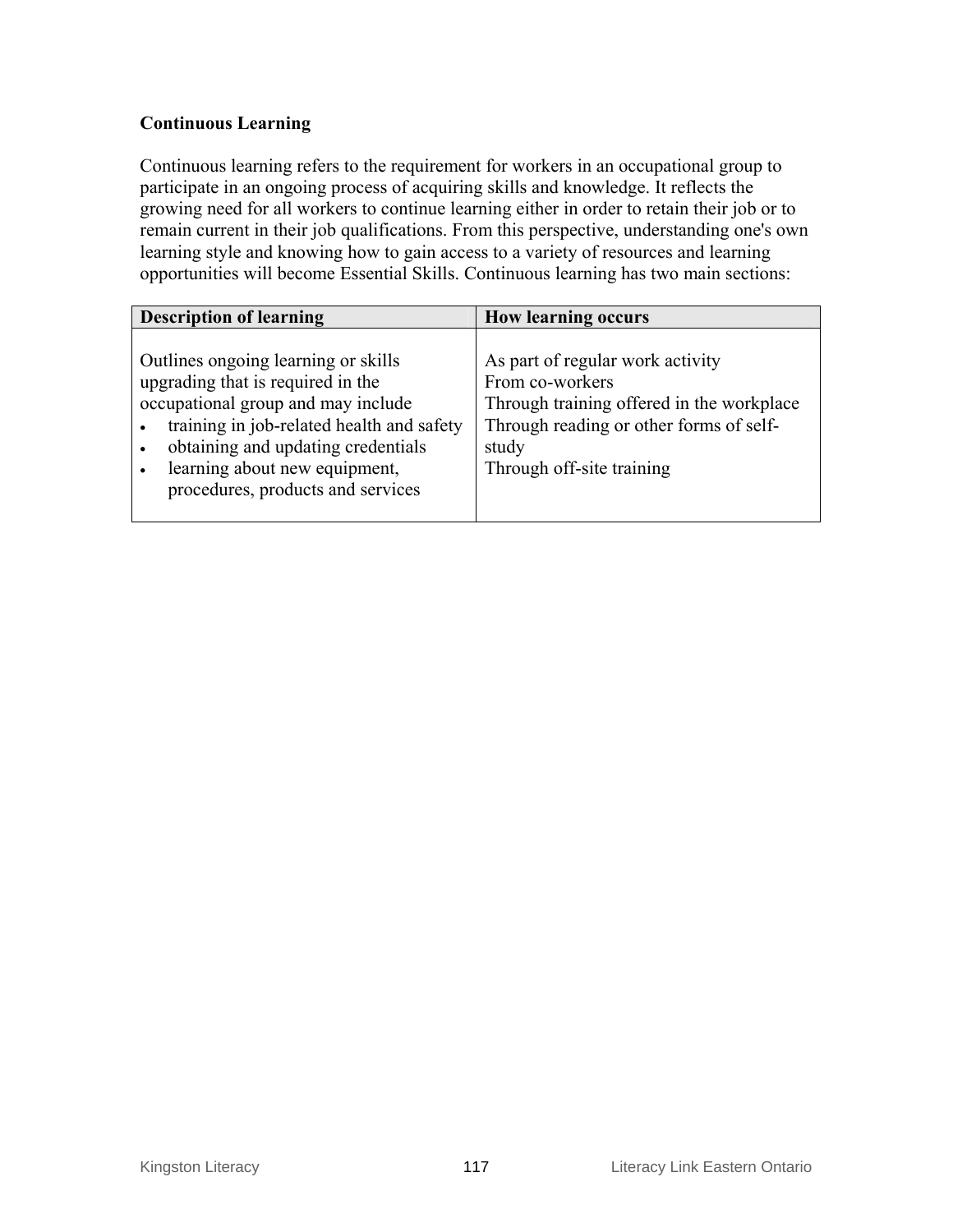## **Oral Communication**

Oral communication refers primarily to the use of speech to give and exchange thoughts and information by workers in an occupational group.

| <b>Dimension</b>                                            | Level 1                                                                                                  | Level 2                                                                                     | Level 3                                                                                                      | Level 4                                                                                                                                               |
|-------------------------------------------------------------|----------------------------------------------------------------------------------------------------------|---------------------------------------------------------------------------------------------|--------------------------------------------------------------------------------------------------------------|-------------------------------------------------------------------------------------------------------------------------------------------------------|
| Range and<br>complexity of<br>communication<br>functions    | Limited oral<br>communication<br>demands in basic<br>work-related social<br>interaction                  | Moderate oral<br>communication<br>demands                                                   | Extensive oral<br>communication<br>demands in<br>complex work-<br>related social<br>interaction              | Extensive oral<br>communication<br>demands in very<br>complex work-<br>related social<br>interaction                                                  |
| Range and<br>complexity of<br>information                   | Narrow range of<br>subject matter,<br>familiar topic, one<br>main issue                                  | Moderate range of<br>subject matter,<br>familiar topics,<br>usually one main<br>issue       | Significant range<br>of subject matter,<br>professional,<br>organizational,<br>theoretical, social<br>issues | Wide range and<br>depth of subject<br>matter<br>Interdisciplinary<br>information<br>Professional,<br>organizational,<br>theoretical, social<br>issues |
| Range and<br>complexity of<br>communication<br>content      | Highly predictable<br>context                                                                            | Less predictable<br>context                                                                 | Context can be<br>unpredictable                                                                              | Variety of contexts<br>Complex and<br>shifting from<br>unpredictable to<br>highly ritualized                                                          |
| <b>Risk levels in</b><br>failing<br>communication<br>intent | Low<br>Any particular<br>failure is of minor<br>significance<br>(confusion,<br>discomfort of<br>speaker) | Moderate<br>Each particular<br>failure is<br>significant<br>(loss of some<br>money or time) | Significant<br>Failure can result<br>in danger,<br>significant hazard,<br>etc.                               | Critical<br>Failure can result<br>in loss of life or<br>injury<br>Very serious<br>personal<br>consequences                                            |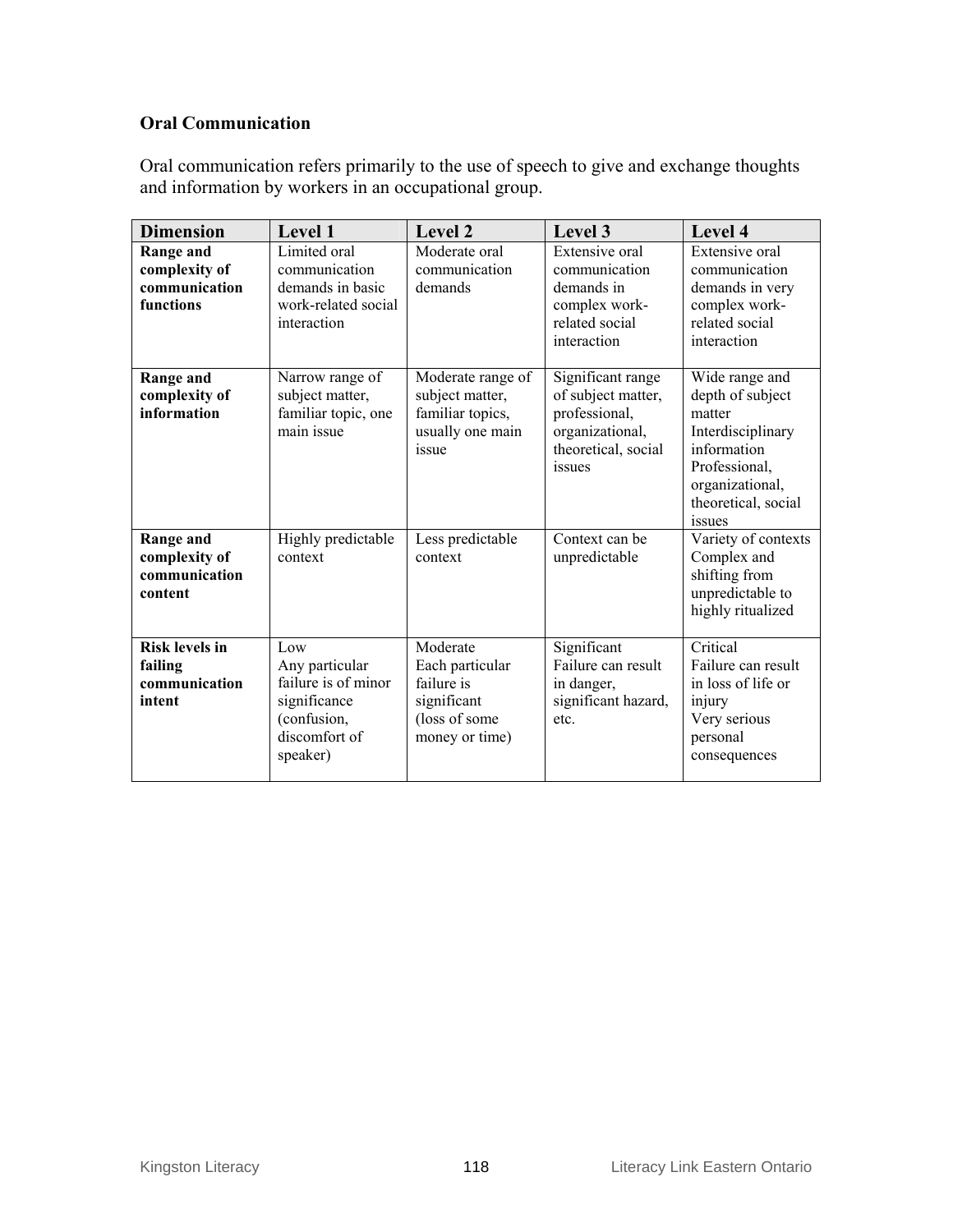# **APPENDIX B**

# **Description of IALS Literacy Complexity Levels<sup>20</sup>**

|         | <b>Prose</b>                                                                                                                                                                                                                                                                                                                                                                                                                                                                                    | <b>Document</b>                                                                                                                                                                                                                                                                                                                                                                                                                                                                       | Quantitative                                                                                                                                                                                                                                                                                                                                                                                                                                                                                                                                                                    |
|---------|-------------------------------------------------------------------------------------------------------------------------------------------------------------------------------------------------------------------------------------------------------------------------------------------------------------------------------------------------------------------------------------------------------------------------------------------------------------------------------------------------|---------------------------------------------------------------------------------------------------------------------------------------------------------------------------------------------------------------------------------------------------------------------------------------------------------------------------------------------------------------------------------------------------------------------------------------------------------------------------------------|---------------------------------------------------------------------------------------------------------------------------------------------------------------------------------------------------------------------------------------------------------------------------------------------------------------------------------------------------------------------------------------------------------------------------------------------------------------------------------------------------------------------------------------------------------------------------------|
| Level 1 | Most of the tasks at this level<br>require the reader to locate one<br>piece of information in the text that<br>is identical or synonymous to the<br>information given in the directive.<br>If a plausible incorrect answer is<br>present in the text, it tends not to<br>be near the correct information.                                                                                                                                                                                      | Most of the tasks at this level require the reader<br>to locate a piece of information based on a<br>literal match. Distracting information, if present,<br>is typically located away from the correct<br>answer. Some tasks may direct the reader to<br>enter personal information onto a form.                                                                                                                                                                                      | Although no quantitative tasks used in the IALS<br>fall below the score value of 225, experience<br>suggests that such tasks would require the reader<br>to perform a single, relatively simple operation<br>(usually addition) for which either the numbers<br>are already entered onto the given document and<br>the operation is stipulated, or the numbers are<br>provided and the operation does not require the<br>reader to borrow.                                                                                                                                      |
| Level 2 | Tasks at this level tend to require<br>the reader to locate one or more<br>pieces of information in the text,<br>but several distractors may be<br>present, or low-level inferences<br>may be required. Tasks at this<br>level also begin to ask readers to<br>integrate two or more pieces of<br>information, or to compare and<br>contrast information.                                                                                                                                       | Document tasks at this level are a bit more<br>varied. While some still require the reader to<br>match on a single feature, more distracting<br>information may be present or the match may<br>require a low-level inference. Some tasks at this<br>level may require the reader to enter information<br>onto a form or to cycle through information in a<br>document.                                                                                                                | Tasks in this level typically require readers to<br>perform a single arithmetic operation<br>(frequently addition or subtraction) using<br>numbers that are easily located in the text or<br>document. The operation to be performed may<br>be easily inferred from the wording of the<br>question or the format of the material (for<br>example, a bank deposit form or an order form).                                                                                                                                                                                        |
| Level 3 | Tasks at this level tend to direct<br>readers to search texts to match<br>information that require low-level<br>inferences or that meet specified<br>conditions. Sometimes the reader<br>is required to identify several<br>pieces of information that are<br>located in different sentences or<br>paragraphs rather than in a single<br>sentence. Readers may also be<br>asked to integrate or to compare<br>and contrast information across<br>paragraphs or sections of text.                | Tasks at this level appear to be most varied.<br>Some require the reader to make literal or<br>synonymous matches, but usually the matches<br>require the reader to take conditional<br>information into account or to match on multiple<br>features of information. Some tasks at this level<br>require the reader to integrate information from<br>one or more displays of information. Other tasks<br>ask the reader to cycle through a document to<br>provide multiple responses. | Tasks found in this level typically require the<br>reader to perform a single operation. However,<br>the operations become more varied - some<br>multiplication and division tasks are found in<br>this level. Sometimes two or more numbers are<br>needed to solve the problem and the numbers<br>are frequently embedded in more complex<br>displays. While semantic relation terms such as<br>"how many" or "calculate the difference" are<br>often used, some of the tasks require the reader<br>to make higher order inferences to determine the<br>appropriate operation. |
| Level 4 | These tasks require readers to<br>perform multiple-feature matching<br>or to provide several responses<br>where the requested information<br>must be identified through text-<br>based inferences. Tasks at this<br>level may also require the reader to<br>integrate or contrast pieces of<br>information, sometimes presented<br>in relatively lengthy texts.<br>Typically, these texts contain more<br>distracting information and the<br>information that is requested is<br>more abstract. | Tasks at this level, like those in the previous<br>levels, ask the reader to match on multiple<br>features of information, to cycle through<br>documents, and to integrate information;<br>frequently however, these tasks require the<br>reader to make higher order inferences to arrive<br>at the correct answer. Sometimes, conditional<br>information is present in the document, which<br>must be taken into account by the reader.                                             | With one exception, the tasks at this level<br>require the reader to perform a single arithmetic<br>operation where typically either the quantities or<br>the operation are not easily determined. That is,<br>for most of the tasks at this level, the question or<br>directive does not provide a semantic relation<br>term such as "how many" or "calculate the<br>difference" to help the reader.                                                                                                                                                                           |
| Level 5 | Some tasks at this level require the<br>reader to search for information in<br>dense text that contains a number<br>of plausible distractors. Some<br>require readers to make high-level<br>inferences or use specialized<br>knowledge.                                                                                                                                                                                                                                                         | Tasks at this level require the reader to search<br>through complex displays of information that<br>contain multiple distractors, to make high-level<br>inferences, process conditional information, or<br>use specialized knowledge.                                                                                                                                                                                                                                                 | These tasks require readers to perform multiple<br>operations sequentially, and they must disembed<br>the features of the problem from the material<br>provided or rely on background knowledge to<br>determine the quantities or operations needed.                                                                                                                                                                                                                                                                                                                            |

 $20$  This table was retrieved May 18, 2004 from the IALS Web site at: http://www.statcan.ca/english/freepub/89-588-XIE/about.htm

 $\overline{a}$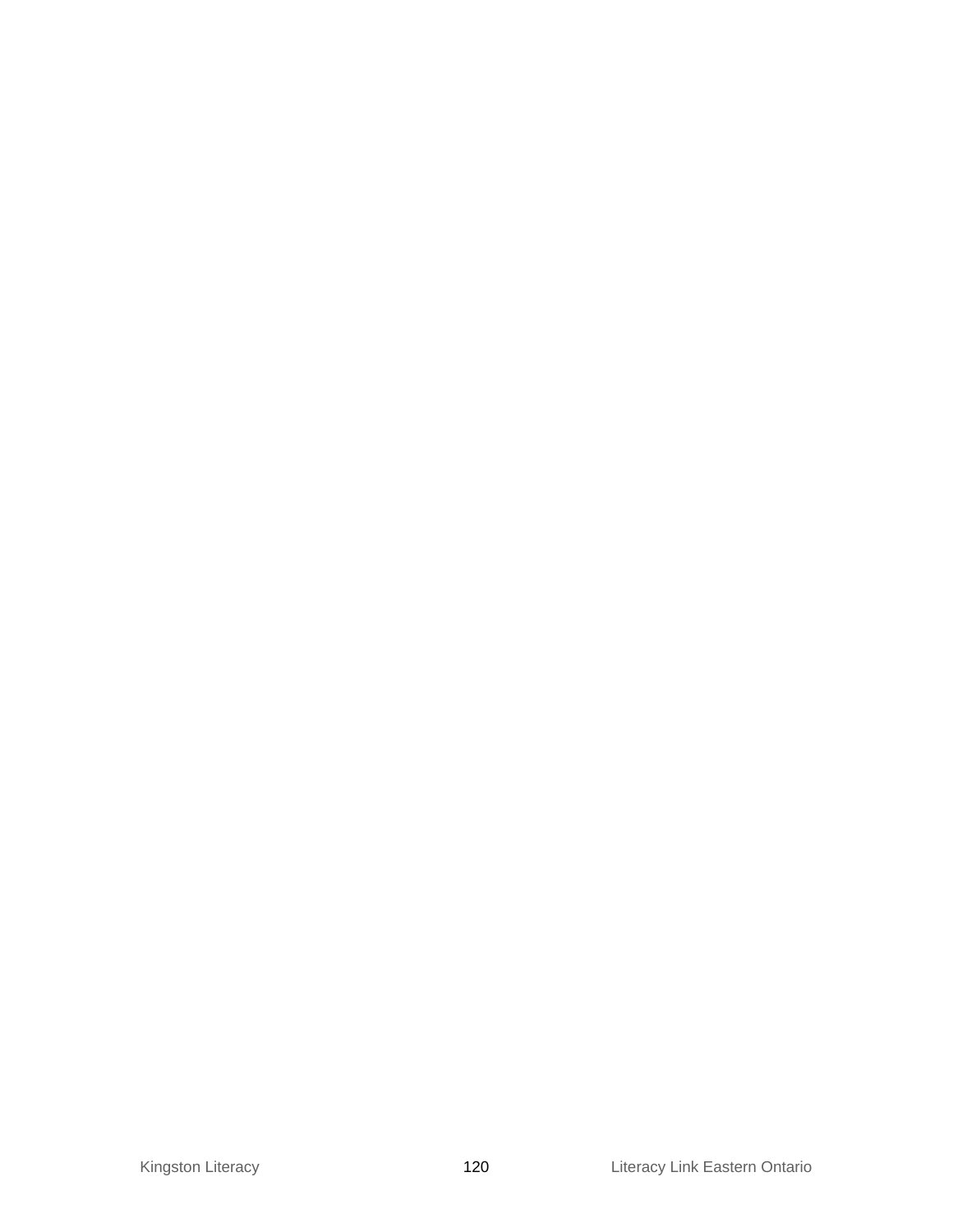- Agard, A. (2003). Pre-employment skills testing: An important step in the hiring process [Electronic Version]. *SuperVision, 64 (6)*, 7-8.
- Anonymous (2000). Tight labor. Loose pre-employment testing [Electronic Version]. *Security, 37 (9)*, 116.
- Anonymous (2002, Sep 26). Voc ed chief: Illiteracy hurts workplace, security [Electronic Version]. *Vocational Training News, 33 (20)*, 3.
- Anonymous (Jan/Feb 1998). Workplace literacy training pays off [Electronic Version]. *Occupational Health & Safety Canada, 14 (1)*, 8.
- Barbera, K.M. (1996). Multimedia employment tests: The influence of attitudes and experiences on validity (Doctoral dissertation, Bowling Green State U., 1996). *Dissertation Abstracts International*, *56 (10-B)*, 5810.
- Bow Valley College (n.d.). TOWES: Canada's Essential Credential. Retrieved March 10, 2004 from http://www.towes.com/
- Bowling, M. (2002). The case against employment tester standing under Title VII and 42 U.S.C. (sec) 1981 [Electronic Version]. *Michigan Law Review, 101 (1)*, 235-272.
- Buchanan, J. (1999). Pre-employment testing [Electronic Version]. *Office Systems, 16 (10)*, 14-20.
- Bureau of National Affairs, Inc.(n.d.) Human Resources Guide. In *HRLibrary*. Retrieved March 9, 2004 from www.HRLibrary.bna.com through ABI /INFORM Global database.
- Burnaby, B. (2001). Workplace literacy problems: Triangulating on potential hot spots [Electronic Version]. *Canadian Journal of Administrative Sciences, 18 (3)*, 204- 220.
- Burns, W.C. (1996). Content validity, face validity, and quantitative face validity [Abstract]. In Barrett, R.S. (ed.), *Fair employment strategies in human resource management* (pp. 38-46). Westport, CT: Greenwood Publishing Group.
- Camara, W.J. (1996). Fairness and public policy in employment testing: Influences from a professional association [Abstract]. In Barrett, R.S. (ed.), *Fair employment strategies in human resource management* (pp. 3-11). Westport, CT: Greenwood Publishing Group.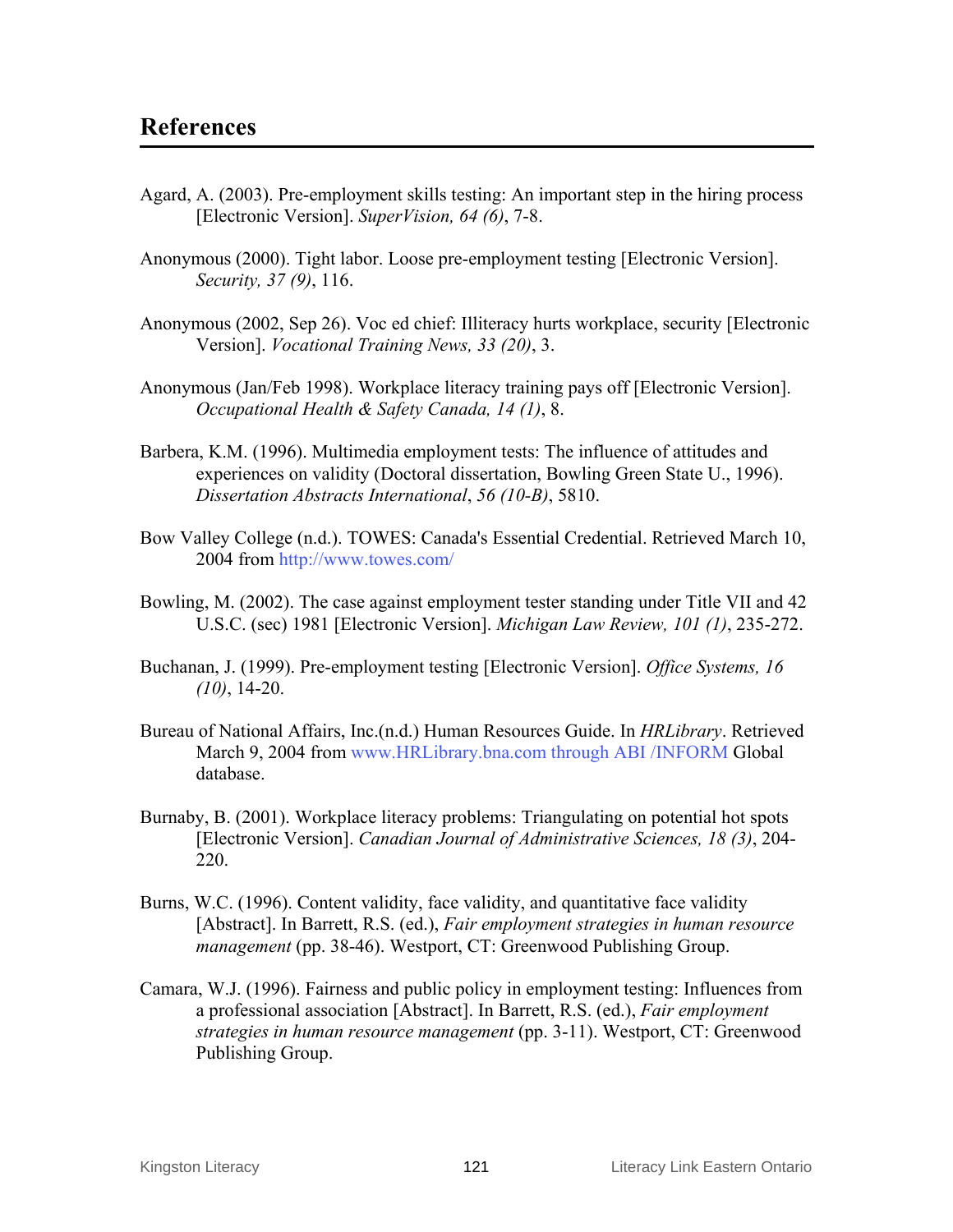- Campbell, W.J. & Kleinke, D.J. (1997). Employment testing in private industry [Abstract]. In Dillon, R.F. (ed.), *Handbook on testing* (pp. 308-331). Westport, CT: Greenwood Publishing Group.
- Ceci, S.J. (2000). So near and yet so far: Lingering questions about the use and measures of general intelligence for college admission and employment screening [Electronic Version]. *Psychology, Public Policy and Law, 6 (1)*, 233-252.
- Chan, K.Y., Drasgow, F. & Sawin, L. (1999). What is the shelf life of a test? The effect of time on the psychometrics of a cognitive ability test battery [Electronic Version]. *Journal of Applied Psychology, 84 (4)*, 610-619.
- Colom, R., Contreras, M.J., Shih, P.C. & Santacreu, J. (2003). The assessment of spatial ability with a single computerized test [Electronic Version]. *European Journal of Psychological Assessment, 19 (2)*, 92-100.
- Cortina, J.M., Goldstein, N.B., Payne, S.C., Davison, H.K. & Gilliland, S.W. (2000). The incremental validity of interview scores over and above cognitive ability and conscientiousness scores [Electronic Version]. *Personnel Psychology, 53 (2)*, 325-351.
- DePascale, C.A. (2003, July). The ideal role of large-scale testing in a comprehensive assessment system. *Association of Test Publishers Journal*. Retrieved March 2, 2004, from http://www.testpublishers.org/atp\_journal.htm
- Dierdorff, E.C. & Wilson, M.A. (2003). A meta-analysis of job analysis reliability [Electronic Version]. *Journal of Applied Psychology, 88 (4)*, 635-646.
- Donovan, Michelle A., Drasgow, F. & Probst, T.M. (2000). Does computerizing penciland-paper job attitude scales make a difference? New IRT analyses offer insight [Electronic Version]. *Journal of Applied Psychology, 85 (2)*, 305-313.
- Donovan, Mary A. (2002). Email exposes the literacy gap [Electronic Version]. *Workforce, 81 (12)*, 15.
- Dreher, M.J. (1993). Reading to locate information: Societal and educational perspectives [Electronic Version]. *Contemporary Educational Psychology, 18*, 129-138.
- Elkins, T.J. & Phillips, J.S. (2000). Job context, selection decision outcome, and the perceived fairness of selection tests: Biodata as an illustrative case [Electronic Version]. *Journal of Applied Psychology, 85 (3)*, 479-484.
- Evetts, J. & Gauthier, M. (2003). Assessing the Complexity of Literacy Tasks. Copyright © National Literacy Secretariat. Human Resources Development Canada. Retrieved May 18, 2004 from http://www.ibd.ab.ca/files/Task-Analysis-Guide(09-03).pdf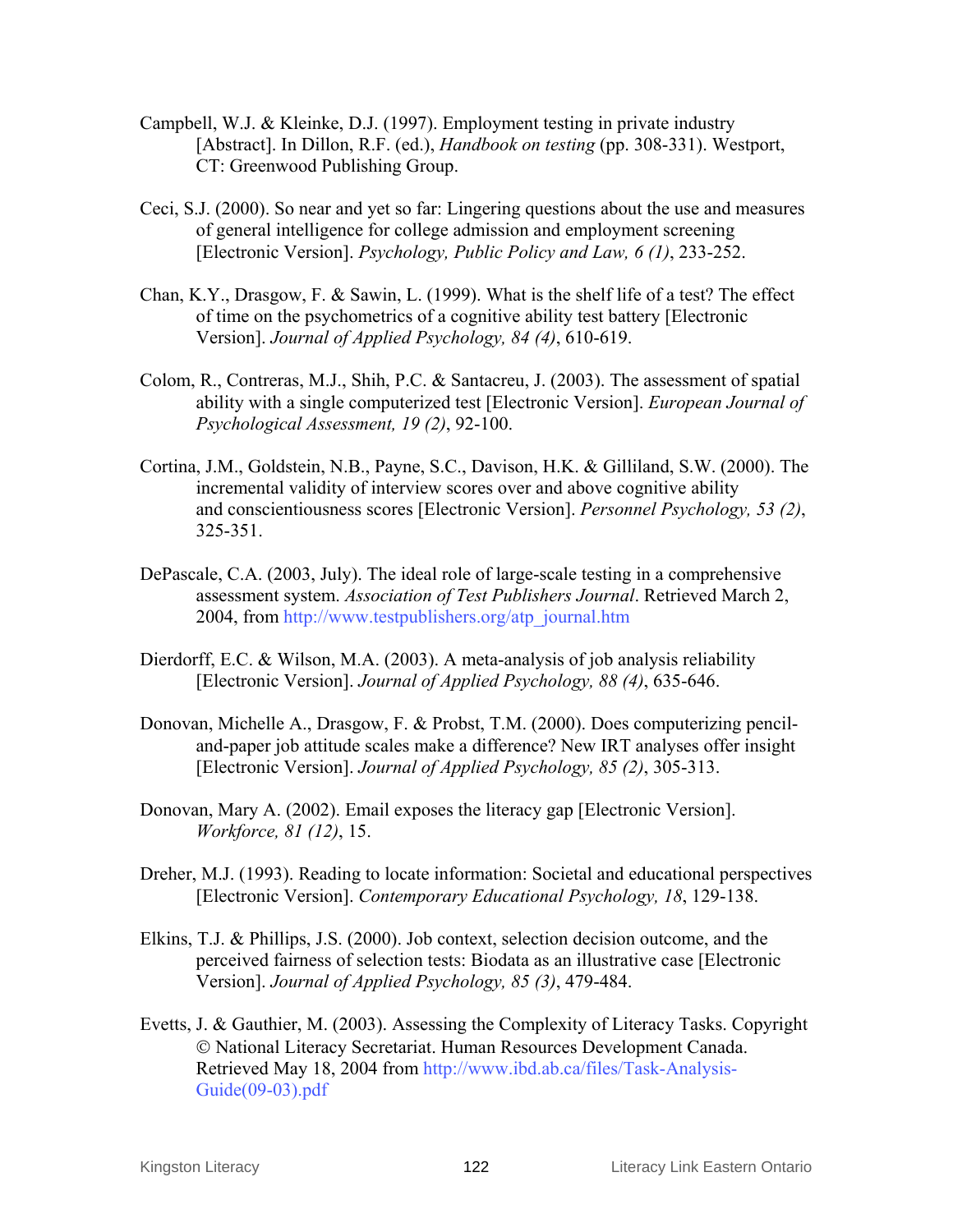- Flynn, G. (1999). Pre-employment testing can be unlawful [Electronic Version]. *Workforce, 78 (7)*, 82-83.
- Flynn, G. (2002). A legal examination of testing [Electronic Version]. *Workforce, 81 (6)*, 92-94.
- Goffin, R. (2003, January 3). Pre-employment tests: Choosing the best and avoiding the rest. *HRProfessional Magazine* [Electronic Version] Retrieved February 25, 2004, from http://www.hrpao.org/knowledge%5Fcentre/kc%5Fs01030302.asp
- Harris, W.G. (1999a, August). *Following the money: Responding to the pressures of the educational testing marketplace*. Retrieved March 3, 2004 from Association of Test Publishers Web site: http://www.testpublishers.org/atp\_papers.htm
- Harris, W.G. (1999b, August). *From my window: A trade association perspective on assessment*. Retrieved March 3, 2004 from Association of Test Publishers Web site: http://www.testpublishers.org/atp\_papers.htm
- Hambleton, R.K. & Patsula, L. (1999, August). Increasing the validity of adapted tests: Myths to be avoided and guidelines for improving test adaptation practices. *Association of Test Publishers Journal*. Retrieved March 2, 2004, from http://www.testpublishers.org/atp\_journal.htm
- Hausknecht, J.P., Farr, J.L. & Trevor, C.O. (2002). Retaking ability tests in a selection setting: Implications for practice effects, training performance and turnover [Electronic Version]. *Journal of Applied Psychology, 87 (2)*, 243-254.
- Hays, S. (1999a). The ABCs of workplace literacy [Electronic Version]. *Workforce, 78 (4)*, 70-74.
- Hays, S. (1999b). Basic skills training 101 [Electronic Version]. *Workforce, 78 (4)*, 76- 78.
- Hemming, H., Symons, S. & Langille, L. (2002). Bridging the gap: workforce literacy for an electronic age [Electronic Version]. *English Quarterly, 34 (3/4)*, n/a.
- Hudy, J. J. (2001, August/September). How to assess assessments and make smart buying decisions. *HRProfessional Magazine* [Electronic Version] Retrieved February 24, 2004, from [http://www.hrpao.org/knowledge%5Fcentre/hr%5Fprofessional/2001%5Fissues/a](http://www.hrpao.org/knowledge%5Fcentre/hr%5Fprofessional/2001%5Fissues/august%5Fseptember%5F2001/feature2.asp) ugust%5Fseptember%5F2001/feature2.asp
- Hurwitz, J. B. & Ippel, M. J. (1999). Pre-employment testing: The human element [Electronic Version]. *Risk Management, 46 (6)*, 35-39.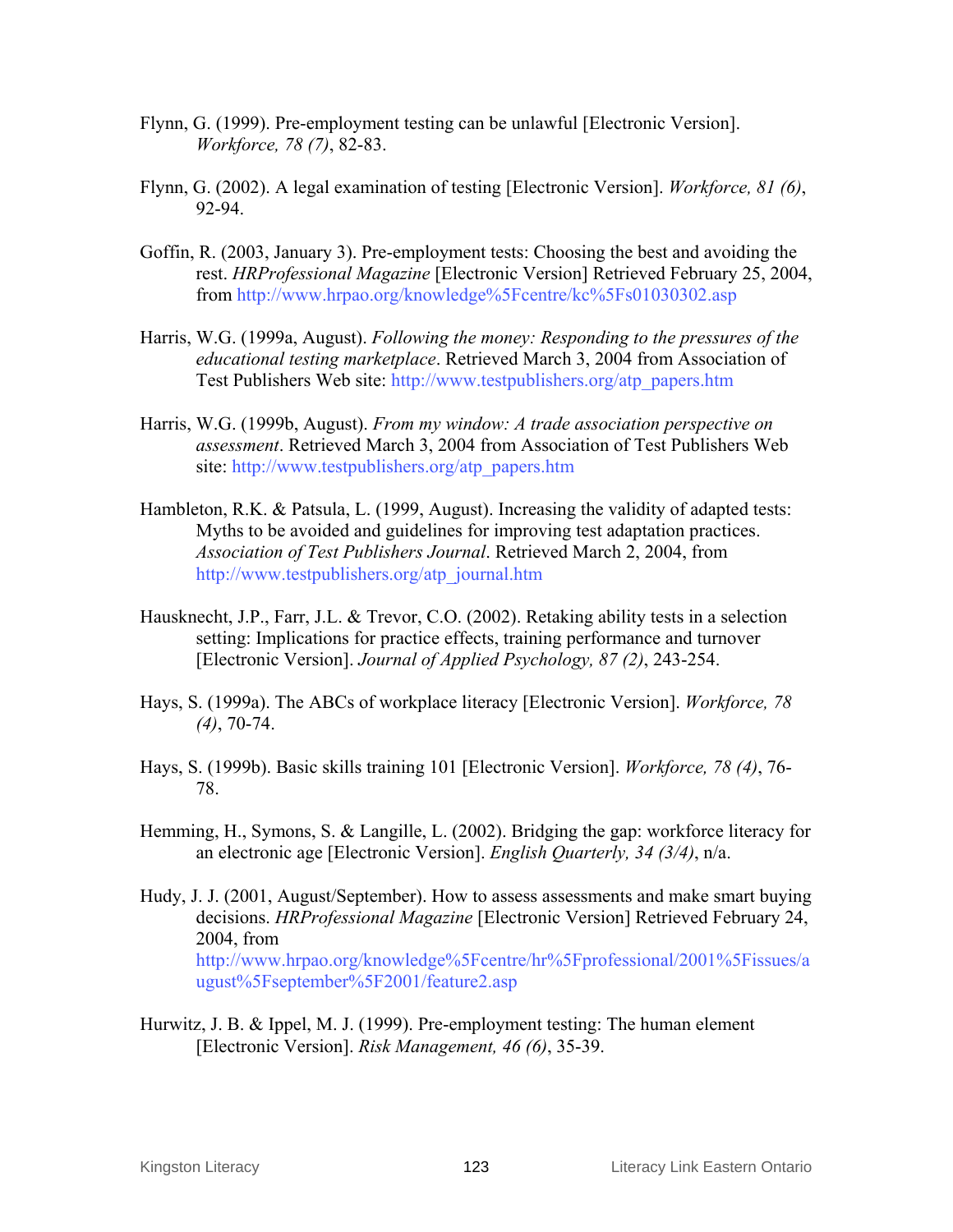- Hughes, T. (2002). Soroka v Dayton Hudson Corporation: Legal implications for preemployment psychological testing [Electronic Version]. *Journal of Security Administration, 25 (1)*, 23-35.
- Jackson, C.J. & Furnham, A. (2001). Appraisal ratings, halo and selection: A study using sales staff [Electronic Version]. *European Journal of Psychological Assessment, 17 (1)*, 17-24.
- Johnson, D. L. & Kleiner, B.H. (2000). A comparative view of employment testing [Electronic Version]. *Management News Research, 23 (7/8)*, 99-102.
- Jones, J.P. (2000, September). Promoting stakeholder acceptance of CBT. *Association of Test Publishers Journal*. Retrieved March 2, 2004, from http://www.testpublishers.org/atp\_journal.htm
- Jones, J.W. & Higgins, K.D. (2001, January). Megatrends in personnel testing: A practitioner's perspective. *Association of Test Publishers Journal*. Retrieved March 2, 2004, from http://www.testpublishers.org/atp\_journal.htm
- Kirnan, J.P. & Geisinger, K.R. (1986). General Aptitude Test Battery. In Keyser, D.J. and Sweetland, R.C. (Eds.), *Test Critiques Volume V* (pp. 150 - 167). Kansas City, MO: Test Corporation of America.
- Latham, G. (2003, April 16). Employment testing. *HRProfessional Magazine* [Electronic Version] Retrieved February 25, 2004, from http://www.hrpao.org/knowledge%5Fcentre/kc%5Fs04160302.asp
- Literacy's bottom-line benefits (2003, April). *New Zealand Management* [Electronic Version], 17.
- McKibbin-Brown, L. (2003, April/May). Popularity of pre-employment testing on the rise. *HRProfessional Magazine* [Electronic Version] Retrieved February 25, 2004, from [http://www.hrpao.org/knowledge%5Fcentre/hr%5Fprofessional/2003%5Fissues/a](http://www.hrpao.org/knowledge%5Fcentre/hr%5Fprofessional/2003%5Fissues/april%5Fmay%5F2003/recruitretain.asp) pril%5Fmay%5F2003/recruitretain.asp
- McKinney, A.P., Carlson, K.D., Mecham III, R.L., D'Angelo, N.C. & Connerly, M.L. (2003). Recruiters' use of GPA in initial screening decisions: Higher GPAs don't always make the cut [Electronic Version]. *Personnel Psychology, 56 (4)*, 823-845.
- Mooney, J. (2002). Pre-employment testing on the Internet: Put candidates a click away and hire at modem speed [Electronic Version]. *Public Personnel Management, 31 (1)*, 41-52.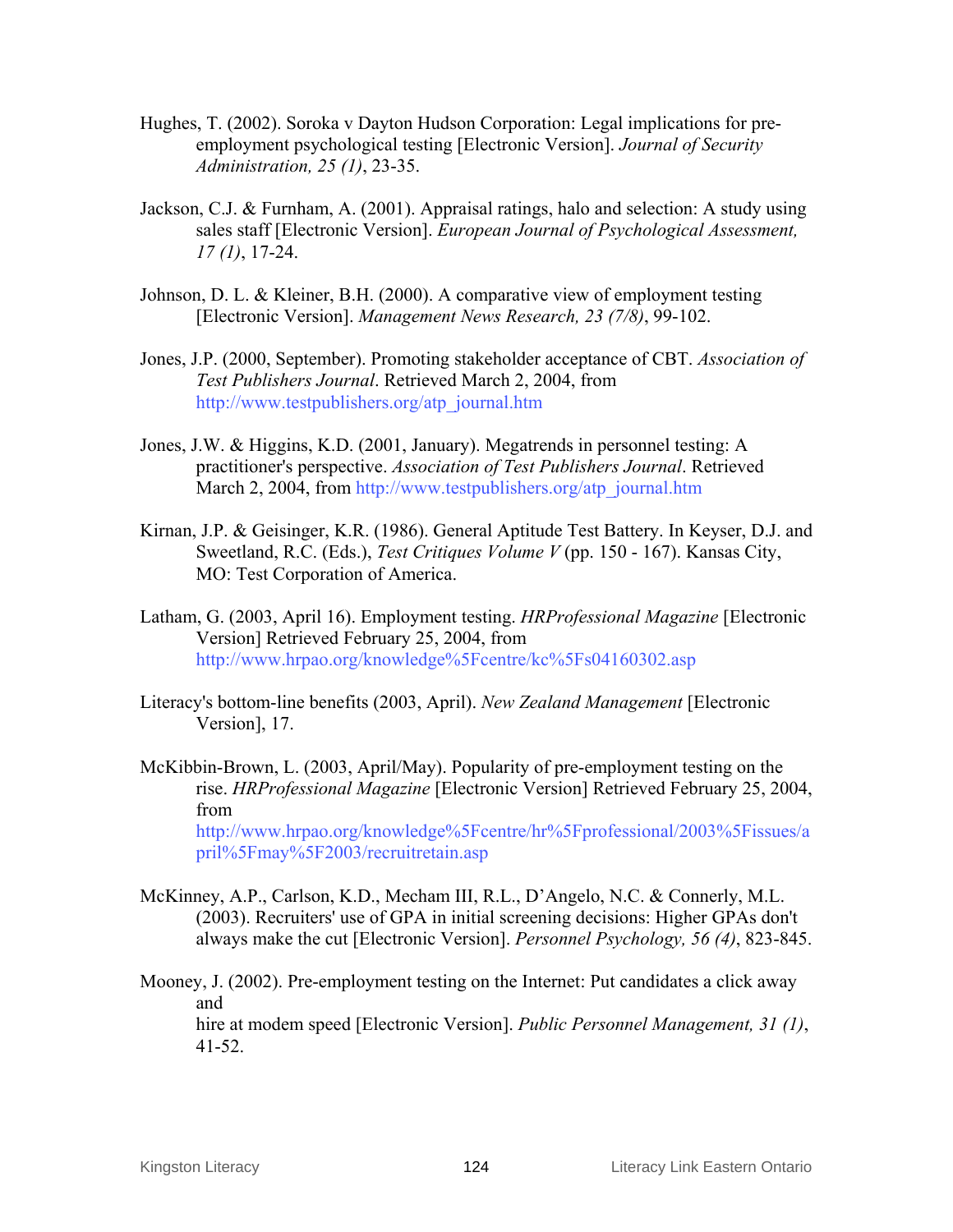- Mueller-Hanson, R., Heggestad, E.D. & Thornton III, G.C. (2003). Faking and selection: Considering the use of personality from select-in and select-out perspectives [Electronic Version]. *Journal of Applied Psychology, 88 (2)*, 348-355.
- Murphy, K.R., Cronin, B.E. & Tam, A.P. (2003). Controversy and consensus regarding the use of cognitive ability testing in organizations [Electronic Version]. *Journal of Applied Psychology, 88 (4)*, 660-671.
- National Workforce Assistance Collaborative (1999). Workplace literacy best practices [Supplement, Electronic Version]. *Workforce 78 (4)*, 7.
- Petterson, N. & Turcotte, M. (1996, November). Use in Canada of the General Aptitude Test Battery. *Canadian Psychology, 37 (4)*, 181 - 194.
- Phan, H. T. & Kleiner, B. H. (2002). How to hire the best people without breaking the law [Electronic Version]. *Nonprofit World, 20 (5)*, 17-18.
- Plake, B.S. (2002, July). Ensuring fair testing practices: The responsibilities of test sponsors, test developers, test administrators, and test takers in ensuring fair testing practices. *Association of Test Publishers Journal*. Retrieved March 2, 2004, from http://www.testpublishers.org/atp\_journal.htm
- Prager, J.H. (2000, February 22). Nasty or nice: 56-question quiz [Electronic Version]. *Wall Street Journal (Eastern Edition)*, 4.
- Human Resources Development Canada (2001, October 12). *Readers' Guide to Essential Skills Profiles*. Retrieved February 23, 2004 from http://www15hrdc.gc.ca/english/general/readers\_guide\_whole.asp
- Rhodes, D. P. & Rhodes, L. H. (2002). Best hiring practices aid accident prevention: Fewer accidents lead to lower workers' compensation costs [Electronic Version]. *Professional Safety, 47 (10)*, 46-52.
- Rudner, L.M. (1992). Pre-employment testing and employee productivity. *Public Personnel Management, 21 (2)*, 133-151.
- Sackett, P.R., Schmitt, N., Kabin, M.B. & Ellingston, J.E. (2001). High-stakes testing in employment, credentialing and higher education. Prospects in a post-affirmativeaction world. *American Psychologist, 56 (4)*, 302-318.
- Searle, J. (2002). Situated literacies at work [Electronic Version]. *International Journal of Educational Research, 37(2002)*, 17-28.
- Secure computerized testing (2003, Fall/Winter). *Association of Test Publishers Newsletter, 10 (2)*. Retrieved March 3, 2004, from http://www.testpublishers.org/newsletternew.htm